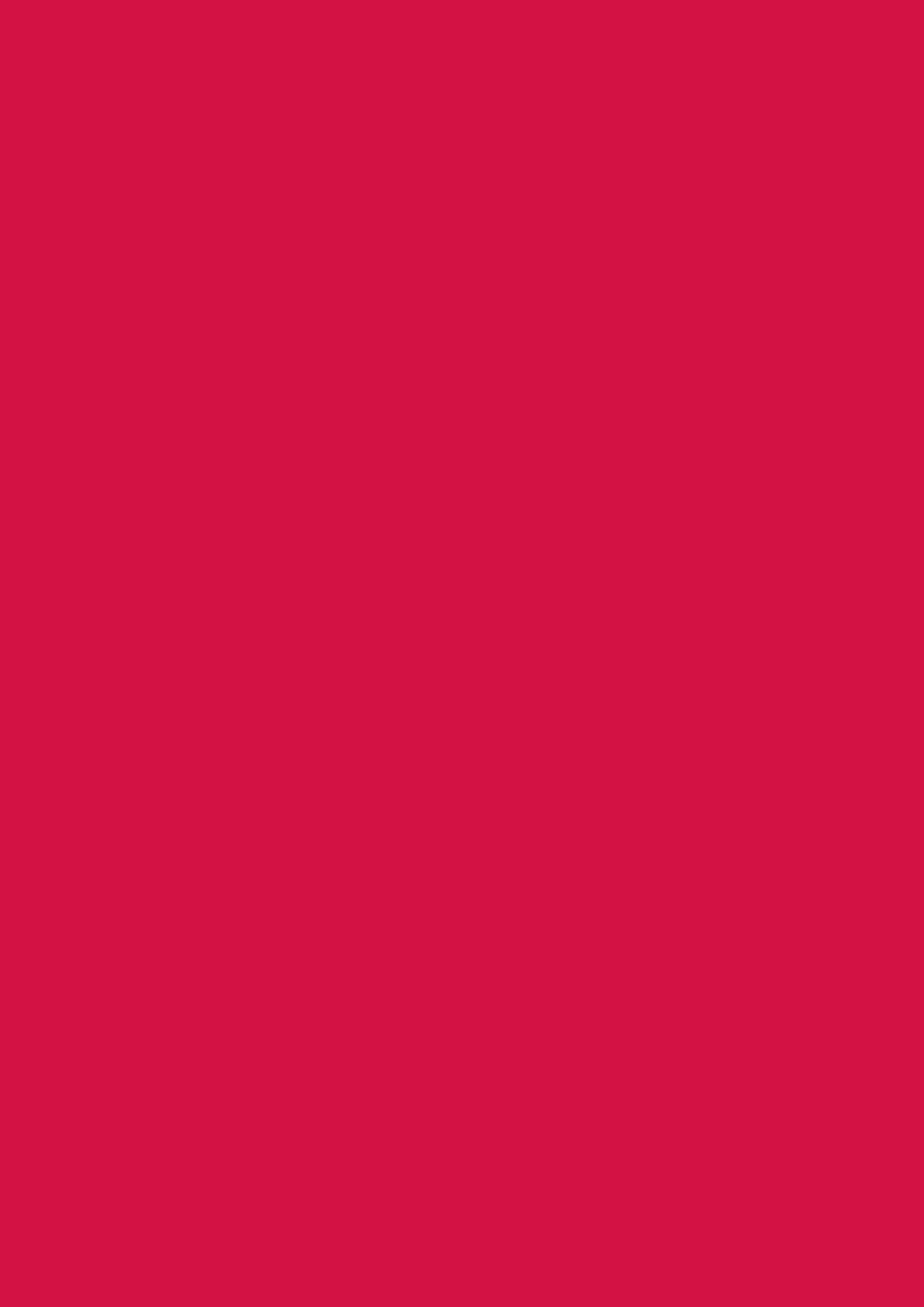#### **CONTENTS**

| <b>RATIONALE</b>                                 | $\mathcal{P}$ |
|--------------------------------------------------|---------------|
| PART A: PRIMARY (PROFICIENT TEACHERS)            | 3             |
| PART B: PRIMARY (HIGHLY ACCOMPLISHED TEACHERS)   | 12            |
| PART C: PRIMARY (LEAD TEACHERS)                  | 21            |
| PART D: SECONDARY (PROFICIENT TEACHERS)          | 32            |
| PART E: SECONDARY (HIGHLY ACCOMPLISHED TEACHERS) | 41            |
| PART F: SECONDARY (LEAD TEACHERS)                | 51            |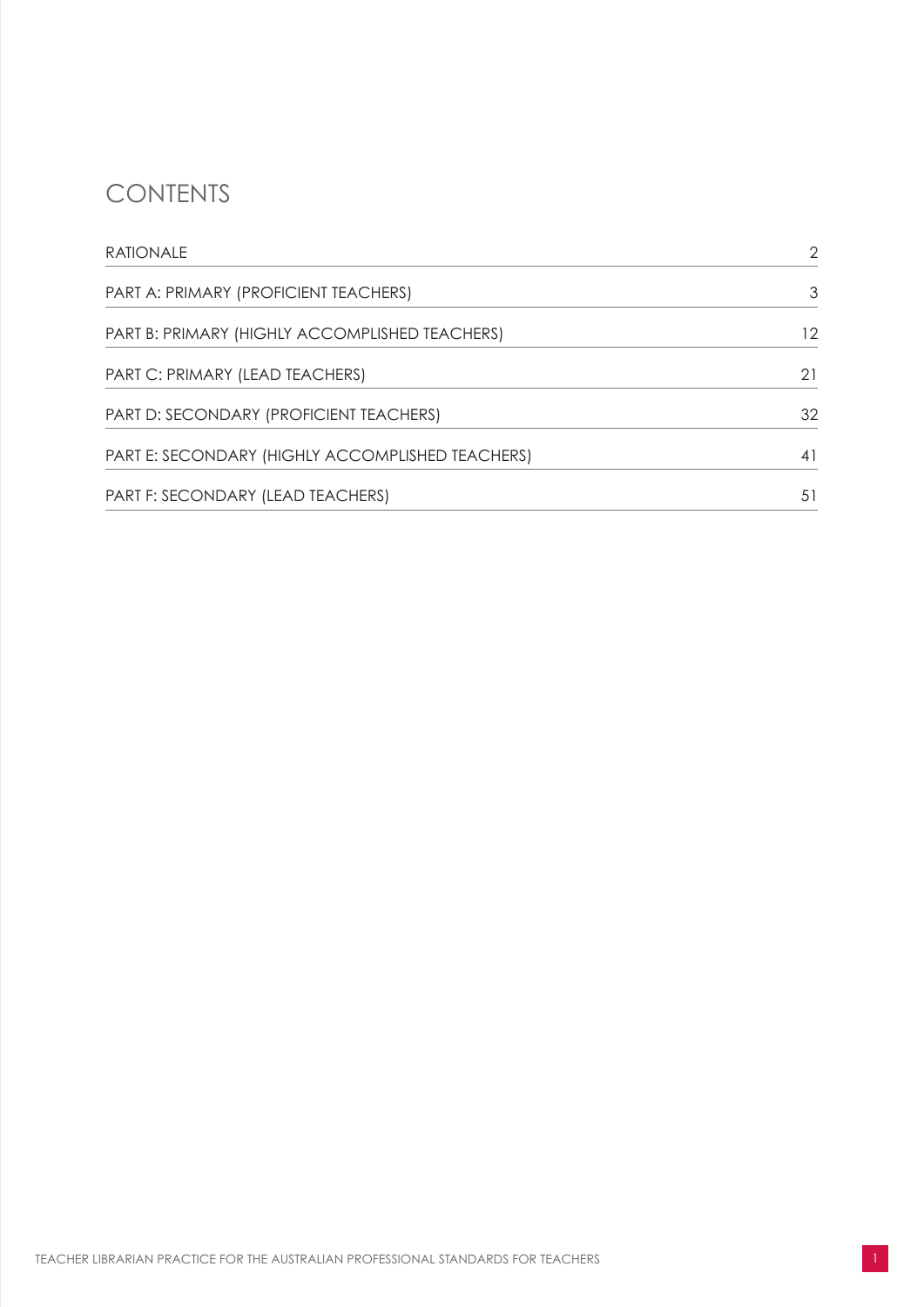#### <span id="page-3-0"></span>BACKGROUND

Since the early 2000s, teacher librarians have had ongoing involvement in the standards movement at the national level. In 2005, the Australian Library and Information Association (ALIA) and the Australian School Library Association (ASLA) published the joint statement: *Standards of professional excellence for teacher librarians*. It outlines the professional knowledge, practice and commitment expected of teacher librarians working at a level of excellence. This statement was developed in the context of standards published by other Australian professional associations for educators. Its major aim was to achieve national consensus on what constituted excellent teacher librarian practice, to inform the profession and enhance student learning outcomes.

Work on standards has continued at the national level with teacher librarians involved in the consultation and validation process. The Australian Institute for Teaching and School Leadership (AITSL) in consultation with national bodies involved in education has published the *Australian Professional Standards for Teachers (Standards)*. There are seven standards grouped into three domains: Professional Knowledge, Professional Practice and Professional Engagement. Descriptors are provided at four professional career stages: Graduate, Proficient, Highly Accomplished and Lead. These were endorsed by MCEECDYA in December 2010.

#### RATIONALE

The document, *Teacher Librarian Practice for the Australian Professional Standards* has been developed to assist principals, teacher librarians and school communities. The document has the following applications:

- It provides exemplars of practice for teacher librarians.
- $\blacksquare$  It would be of value to principals who are focusing on the role of the teacher librarian within the school.
- $\blacksquare$  It provides details about teacher librarian practice to those involved with performance appraisal.

#### ORGANISATION

The document is in two parts: primary and secondary. Within each part there are three sections representing the career stages of Proficient, Highly Accomplished and Lead.

#### WORKING PARTY

A working party to develop this document was established at the ALIA Schools Committee Meeting of May 2013. Membership of the Working Party: Anna Apfelstedt, Anne Chowne, Susanne Graetsch, Kris Johnstone, Kate Love, Tilly Stoove and Sandra Ryan [Chair].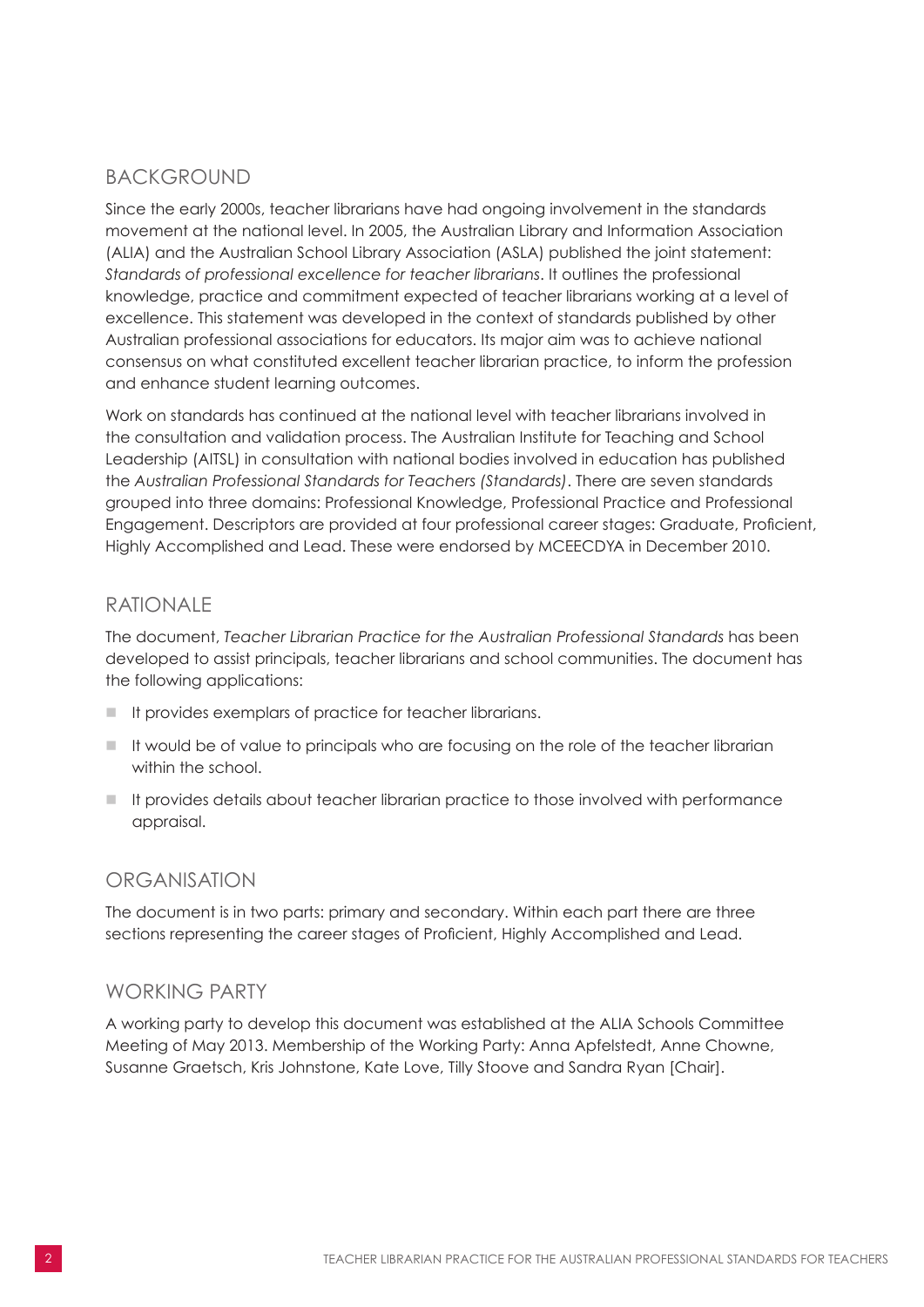### <span id="page-4-0"></span>PART A: PRIMARY (PROFICIENT TEACHERS)

|     | Primary (Proficient)                                                                                                                                                                                                                                                                                          | Professional Knowledge: Standard 1                                                                                                                                                                                                                                                                                                                                                                                                                                                     | Know students and how they learn                                                                                                |
|-----|---------------------------------------------------------------------------------------------------------------------------------------------------------------------------------------------------------------------------------------------------------------------------------------------------------------|----------------------------------------------------------------------------------------------------------------------------------------------------------------------------------------------------------------------------------------------------------------------------------------------------------------------------------------------------------------------------------------------------------------------------------------------------------------------------------------|---------------------------------------------------------------------------------------------------------------------------------|
|     | <b>Focus Area</b>                                                                                                                                                                                                                                                                                             | Practice                                                                                                                                                                                                                                                                                                                                                                                                                                                                               | Evidence                                                                                                                        |
| 1.1 | Physical, social and<br>intellectual development and<br>characteristics of students.<br>Use teaching strategies based<br>on knowledge of students'<br>physical, social and intellectual<br>development and characteristics<br>to improve student learning.                                                    | Include a range of activities:<br>individual, group and whole<br>class, to cater for individual<br>student success.<br>Provide rich digital and print<br>resources.                                                                                                                                                                                                                                                                                                                    | Planners: annual, term, weekly.<br>Research guides for a number<br>of topics across the upper<br>primary levels.                |
| 1.2 | Understand how<br>students learn.<br>Structure teaching programs using<br>research and collegial advice<br>about how students learn.                                                                                                                                                                          | Invite colleagues to observe lessons<br>and provide feedback about your<br>teaching.<br>Document feedback and set goals<br>to implement specific actions.<br>$\blacksquare$ Read relevant articles from<br>educational journals to stay up to<br>date with current research findings.<br>Contribute to discussions on social<br>media sites.                                                                                                                                           | <b>Journal log of professional reading.</b><br>Goal setting from observation.                                                   |
| 1.3 | Students with diverse linguistic,<br>cultural, religious and<br>socioeconomic backgrounds.<br>Design and implement teaching<br>strategies that are responsive<br>to the learning strengths and<br>needs of students from diverse<br>linguistic, cultural, religious and<br>socioeconomic backgrounds.         | $\blacksquare$ Refer to the collection<br>development policies incorporate<br>the diversity of backgrounds within<br>the school community.<br>Liaise with school welfare officer/<br>counsellor to gain knowledge<br>and skills to continuously promote<br>the emotional, behavioural and<br>cognitive growth of students from<br>specific backgrounds.<br>Use displays to showcase resources<br>in the library that celebrate the<br>cultures and religions of students<br>at school. | Planners.<br>$\blacksquare$ Policies.<br>■ Visual evidence of a variety<br>of displays.                                         |
| 1.4 | Strategies for teaching<br>Aboriginal and Torres Strait<br>Islander students.<br>Design and implement effective<br>teaching strategies that are<br>responsive to the local community<br>and cultural setting, linguistic<br>background and histories of<br>Aboriginal and Torres Strait<br>Islander students. | Ensure the inclusion of strategies to<br>meet the needs of Aboriginal and<br>Torres Strait Islander students in units<br>of work.<br>Liaise with community groups<br>and invite guest speakers to give<br>students authentic experiences.<br>I Identify current Aboriginal and<br>Torres Strait islanders resources in<br>the collection.<br>$\blacksquare$ Refer to the selection criteria policy.                                                                                    | $\blacksquare$ Planners.<br>Selection criteria policy.<br>Resource lists of Aboriginal and<br>Torres Strait Islander materials. |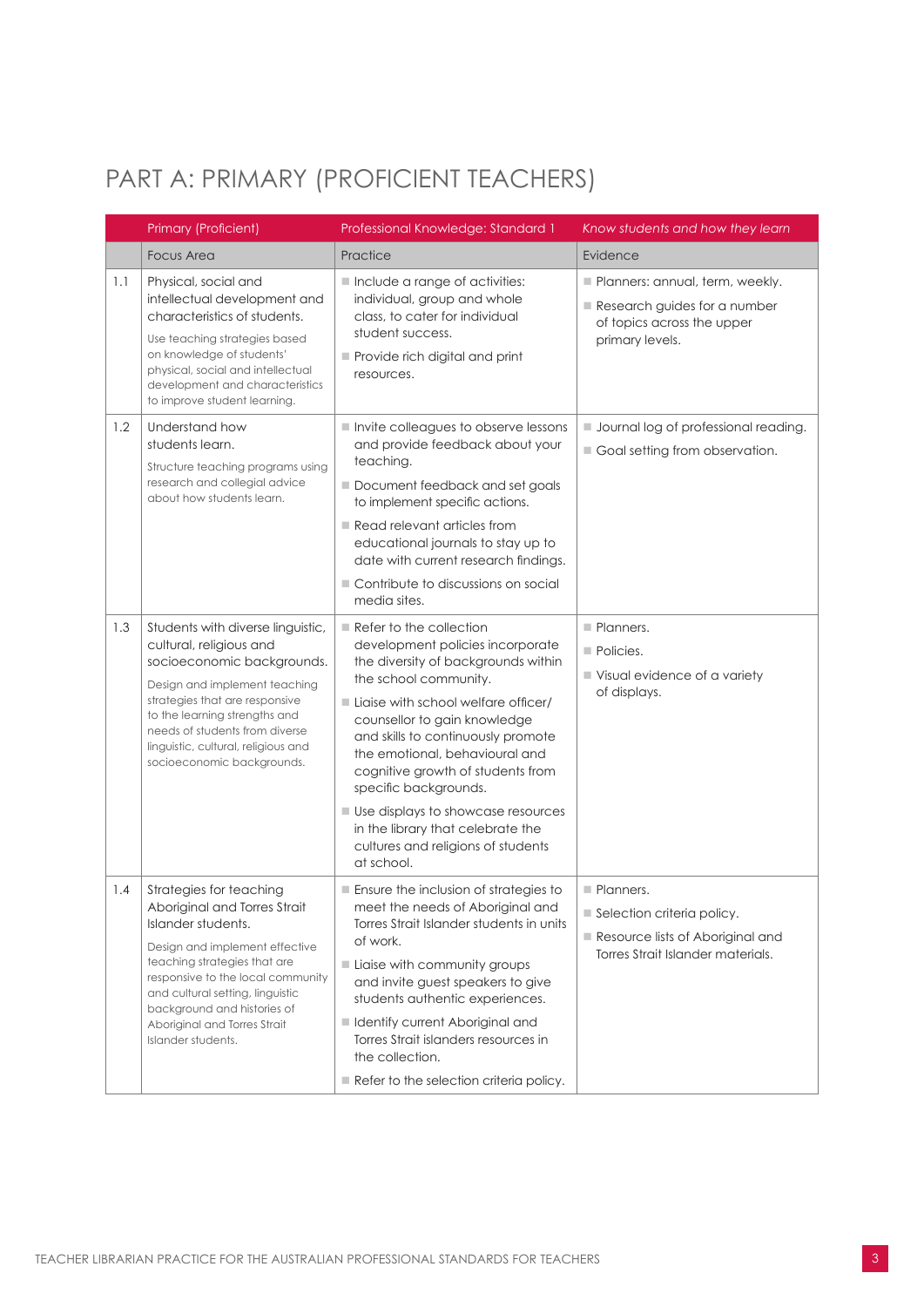|     | Primary (Proficient)                                                                                                                                                                                                                                                                          | Professional Knowledge: Standard 1                                                                                                                                                                                                                       | Know students and how they learn                                                                                                                                                                                                |
|-----|-----------------------------------------------------------------------------------------------------------------------------------------------------------------------------------------------------------------------------------------------------------------------------------------------|----------------------------------------------------------------------------------------------------------------------------------------------------------------------------------------------------------------------------------------------------------|---------------------------------------------------------------------------------------------------------------------------------------------------------------------------------------------------------------------------------|
|     | <b>Focus Area</b>                                                                                                                                                                                                                                                                             | Practice                                                                                                                                                                                                                                                 | Evidence                                                                                                                                                                                                                        |
| 1.5 | Differentiate teaching to<br>meet the specific learning<br>needs of students across the<br>full range of abilities.<br>Develop teaching activities<br>that incorporate differentiated<br>strategies to meet the specific<br>learning needs of students across<br>the full range of abilities. | $\blacksquare$ Use student data to inform the<br>design of lessons to cater for<br>individual needs.<br>Read widely to keep up-to-date<br>with research findings different<br>teaching strategies.                                                       | Data sourced from classroom<br>teachers and co-ordinators.<br>■ Data sourced from the library<br>management system.<br>Student surveys and reflections.<br>$\blacksquare$ Professional reading log.<br>$\blacksquare$ Planners. |
| 1.6 | Strategies to support full<br>participation of students with<br>disability.<br>Design and implement<br>teaching activities that support<br>the participation and learning<br>of students with disability and<br>address relevant policy and<br>legislative requirements.                      | $\blacksquare$ Ensure the layout and the<br>equipment/furniture promotes<br>equal access for all school<br>members.<br>Consult classroom teachers<br>and coordinators to ensure the<br>resources are suitable for all<br>students who have disabilities. | $\blacksquare$ Records of meetings with classroom<br>teachers and coordinators.<br>Library floor plan.                                                                                                                          |

|     | Primary (Proficient)                                                                                                                                                                         | Professional Knowledge: Standard 2                                                                                                                                                                                                                                                                                                                        | Know the content and how to teach it                                                                                                                                                                                                                           |
|-----|----------------------------------------------------------------------------------------------------------------------------------------------------------------------------------------------|-----------------------------------------------------------------------------------------------------------------------------------------------------------------------------------------------------------------------------------------------------------------------------------------------------------------------------------------------------------|----------------------------------------------------------------------------------------------------------------------------------------------------------------------------------------------------------------------------------------------------------------|
|     | <b>Focus Area</b>                                                                                                                                                                            | Practice                                                                                                                                                                                                                                                                                                                                                  | Evidence                                                                                                                                                                                                                                                       |
| 2.1 | Content and teaching<br>strategies of the teaching<br>area.<br>Apply knowledge of the content<br>and teaching strategies of<br>the teaching area to develop<br>engaging teaching activities. | ■ Use a range of strategies based on<br>authoritative research findings.<br>$\blacksquare$ Use content and teaching<br>strategies that incorporate<br>students' prior knowledge.<br>Design literature and information<br>literacy lessons that make<br>connections with the current<br>curriculum initiatives in the school.                              | Attend professional development<br>sessions.<br>$\blacksquare$ File of educational articles<br>distributed at staff meetings.<br>$\blacksquare$ Professional reading log.<br>Planners.<br>$\blacksquare$ Examples of mind maps to<br>introduce a unit of work. |
| 2.2 | Content selection and<br>organisation.<br>Organise content into coherent,<br>well-sequenced learning and<br>teaching programs.                                                               | ■ Contribute to an overview of<br>literacy and information literacy skill<br>development.<br>Draw upon student interests and<br>school initiatives to select content<br>for the program.<br>Ensure the inclusion of core concepts.                                                                                                                        | Planners.<br>Student surveys and reflections.<br>School review data.                                                                                                                                                                                           |
| 2.3 | Curriculum, assessment and<br>reporting.<br>Design and implement learning<br>and teaching programs using<br>knowledge of curriculum,<br>assessment and reporting<br>requirements.            | Design a program that integrates<br>literacy and information literacy<br>skills with other required elements in<br>the overall school curriculum.<br>$\blacksquare$ Modify teaching program in<br>response to areas where students<br>are experiencing difficulty.<br>$\blacksquare$ Identify opportunities for assessing<br>student's learning progress. | Examples of rubrics that incorporate<br>information literacy skills and<br>processes with classroom content.                                                                                                                                                   |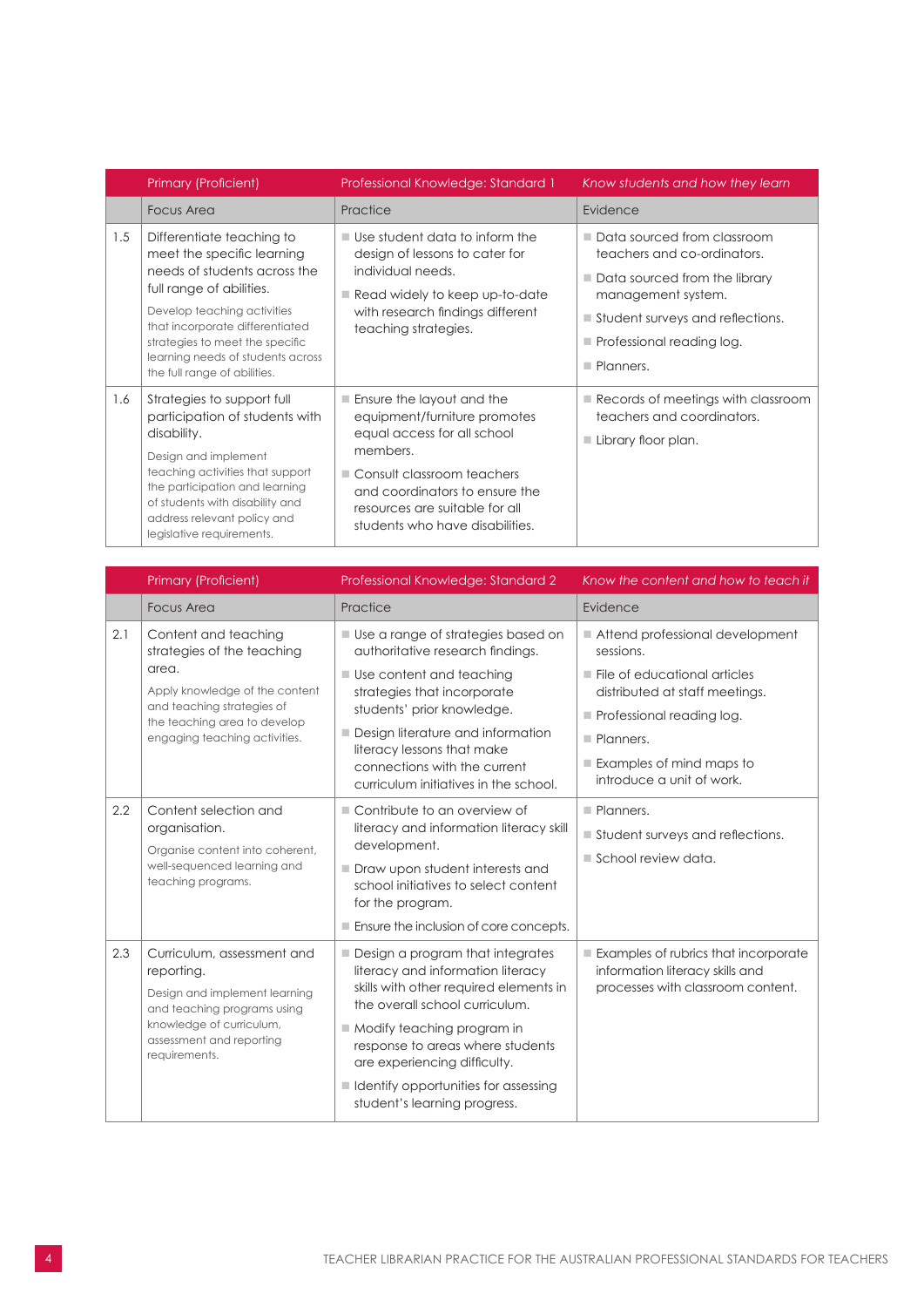|     | Primary (Proficient)                                                                                                                                                                                                                                                                                                                    | Professional Knowledge: Standard 2                                                                                                                                                                                                                                                                                                                                | Know the content and how to teach it                                                                                                                                     |
|-----|-----------------------------------------------------------------------------------------------------------------------------------------------------------------------------------------------------------------------------------------------------------------------------------------------------------------------------------------|-------------------------------------------------------------------------------------------------------------------------------------------------------------------------------------------------------------------------------------------------------------------------------------------------------------------------------------------------------------------|--------------------------------------------------------------------------------------------------------------------------------------------------------------------------|
|     | <b>Focus Area</b>                                                                                                                                                                                                                                                                                                                       | Practice                                                                                                                                                                                                                                                                                                                                                          | Evidence                                                                                                                                                                 |
| 2.4 | Understand and respect<br>Aboriginal and Torres Strait<br>Islander people to promote<br>reconciliation between<br>Indigenous and non-<br>Indigenous Australians.<br>Provide opportunities for students<br>to develop understanding of and<br>respect for Aboriginal and Torres<br>Strait Islander histories, cultures<br>and languages. | Select appropriate resources<br>from the collection that classroom<br>teachers may incorporate into<br>their lessons.<br>Organise and promote author/artist<br>visits by Aboriginal and Torres Strait<br>Islander.<br>$\blacksquare$ Promote the work of organisations<br>that supply knowledge about the<br>lives of Aboriginals and Torres Strait<br>Islanders. | Resource lists of fiction and<br>non-fiction materials.<br>Documentation of visiting author/<br>artist programs.<br>Planners.<br>Visual evidence of displays.            |
| 2.5 | Literacy and numeracy<br>strategies.<br>Apply knowledge and<br>understanding of effective<br>teaching strategies to support<br>students' literacy and numeracy<br>achievement.                                                                                                                                                          | Design literature programs that<br>support literacy teaching.<br>Organise and provide resources<br>that support teachers in their<br>literacy and numeracy programs.<br>Develop an overview of literature<br>and information literacy skills that<br>shows the sequential development<br>of these skills across the primary years.                                | Library and/or school policies<br>pertaining to literacy and<br>information literacy.<br>Scope and sequence of programs.<br>Skills overview.                             |
| 2.6 | Information and<br>Communication Technology<br>(ICT).<br>Use effective teaching strategies<br>to integrate ICT into learning<br>and teaching programs to make<br>selected content relevant and<br>meaningful.                                                                                                                           | Provide learning opportunities<br>that utilise a variety of digital<br>technologies.<br>$\blacksquare$ Incorporate a range of web 2.0<br>and 3.0 tools across the program.<br>Use video conferencing for<br>students demonstrate their learning<br>successes to others in different<br>geographic locations.                                                      | Documentation of sessions.<br>URLs for blogs, wikis and other<br>online forums used.<br>Planners.<br>Usage statistics gathered from the<br>various web 2.0 and 3.0 tools |

|     | Primary (Proficient)                                                                                                        | Professional Practice: Standard 3                                                                                                                                                                                                                                                                                                        | Plan for and implement effective<br>teaching and learning                                                                      |
|-----|-----------------------------------------------------------------------------------------------------------------------------|------------------------------------------------------------------------------------------------------------------------------------------------------------------------------------------------------------------------------------------------------------------------------------------------------------------------------------------|--------------------------------------------------------------------------------------------------------------------------------|
|     | Focus Area                                                                                                                  | Practice                                                                                                                                                                                                                                                                                                                                 | Evidence                                                                                                                       |
| 3.1 | Establish challenging learning<br>goals.<br>Set explicit, challenging and<br>achievable learning goals for all<br>students. | Devise specific challenging learning<br>٠<br>goals and tasks in consultation with<br>the students.<br>$\blacksquare$ Incorporate peer feedback<br>throughout.<br>$\blacksquare$ Provide students with opportunities<br>to conference with the teacher<br>librarian to gain specific feedback<br>and guidance during the unit<br>of work. | $\blacksquare$ Examples of tasks set.<br>$\blacksquare$ Samples of pieces of work.<br>$\blacksquare$ Samples of peer feedback. |
|     |                                                                                                                             |                                                                                                                                                                                                                                                                                                                                          |                                                                                                                                |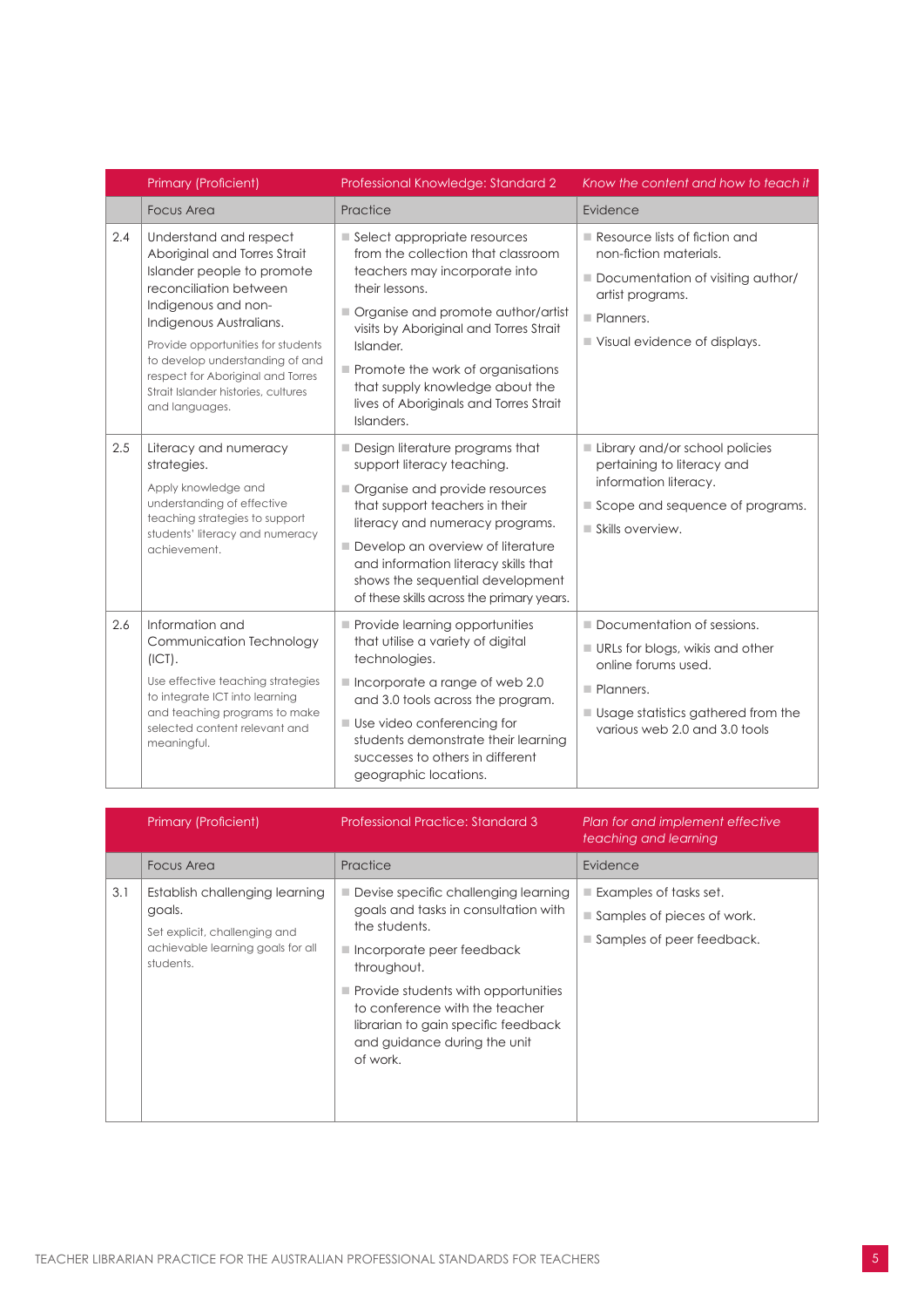|     | Primary (Proficient)                                                                                                                                                                                | <b>Professional Practice: Standard 3</b>                                                                                                                                                                                                                                                                                                                                                                                                                                                                                                                                        | Plan for and implement effective<br>teaching and learning                                                                                                          |
|-----|-----------------------------------------------------------------------------------------------------------------------------------------------------------------------------------------------------|---------------------------------------------------------------------------------------------------------------------------------------------------------------------------------------------------------------------------------------------------------------------------------------------------------------------------------------------------------------------------------------------------------------------------------------------------------------------------------------------------------------------------------------------------------------------------------|--------------------------------------------------------------------------------------------------------------------------------------------------------------------|
|     | <b>Focus Area</b>                                                                                                                                                                                   | Practice                                                                                                                                                                                                                                                                                                                                                                                                                                                                                                                                                                        | Evidence                                                                                                                                                           |
| 3.2 | Plan, structure and sequence<br>learning programs.<br>Plan and implement well-<br>structured learning and teaching<br>programs or lesson sequences<br>that engage students and<br>promote learning. | I Identify student learning outcomes.<br>Devise and implement inquiry<br>learning programs that develop<br>higher order thinking capacities.<br>Provide a range of print and<br>digital resources appropriate to<br>the learning needs of individual<br>students.                                                                                                                                                                                                                                                                                                               | $\blacksquare$ Examples of work tasks to<br>demonstrate differentiation.<br>Resource lists of print and digital<br>materials.                                      |
| 3.3 | Use teaching strategies.<br>Select and use relevant teaching<br>strategies to develop knowledge,<br>skills, problem solving and critical<br>and creative thinking.                                  | Plan to use a variety of teaching<br>strategies including problem<br>solving, hypothesising, justifying<br>decisions, generation of new<br>ideas, analysing and evaluating<br>sources, reflecting, scaffolding,<br>conferencing.<br><b>Establish inquiry learning</b><br>processes that allow students<br>to engage in appropriate and<br>authentic work tasks.                                                                                                                                                                                                                 | Records showing strategies used.<br>Examples of work tasks.<br>Examples of reflection comments.<br>Visual records of students engaging<br>in authentic work tasks. |
| 3.4 | Select and use resources.<br>Select and/or create and use<br>a range of resources, including<br>ICT, to engage students in their<br>learning.                                                       | Include a variety of relevant print,<br>digital and physical resources<br>for students to complete their<br>work tasks.<br>■ Generate electronic resource lists<br>for students and staff accessed via<br>the library management system.<br>Promote available unit resources to<br>staff and students electronically.<br>Invite expert guest speakers to<br>visit school and talk to / interact<br>with students.<br>Provide relevant resources prior<br>to teacher planning sessions.<br>Seek feedback on resource<br>suitability and access to inform<br>selection processes. | Screenshots of library website or<br>intranet page.<br>$\blacksquare$ Records of feedback.<br>Resource lists.                                                      |
| 3.5 | Use effective classroom<br>communication.<br>Use effective verbal and non-<br>verbal communication strategies<br>to support student understanding,<br>participation, engagement and<br>achievement. | Participate in teacher group<br>observations - be observed by<br>colleagues while teaching and<br>seek their feedback about the<br>use of closed and open questions,<br>effectiveness of strategies to gauge<br>student understanding and teacher<br>student interaction.                                                                                                                                                                                                                                                                                                       | Records of questionnaire,<br>anecdotal comments.<br>Visual records of lessons on iPads/<br>video cameras.                                                          |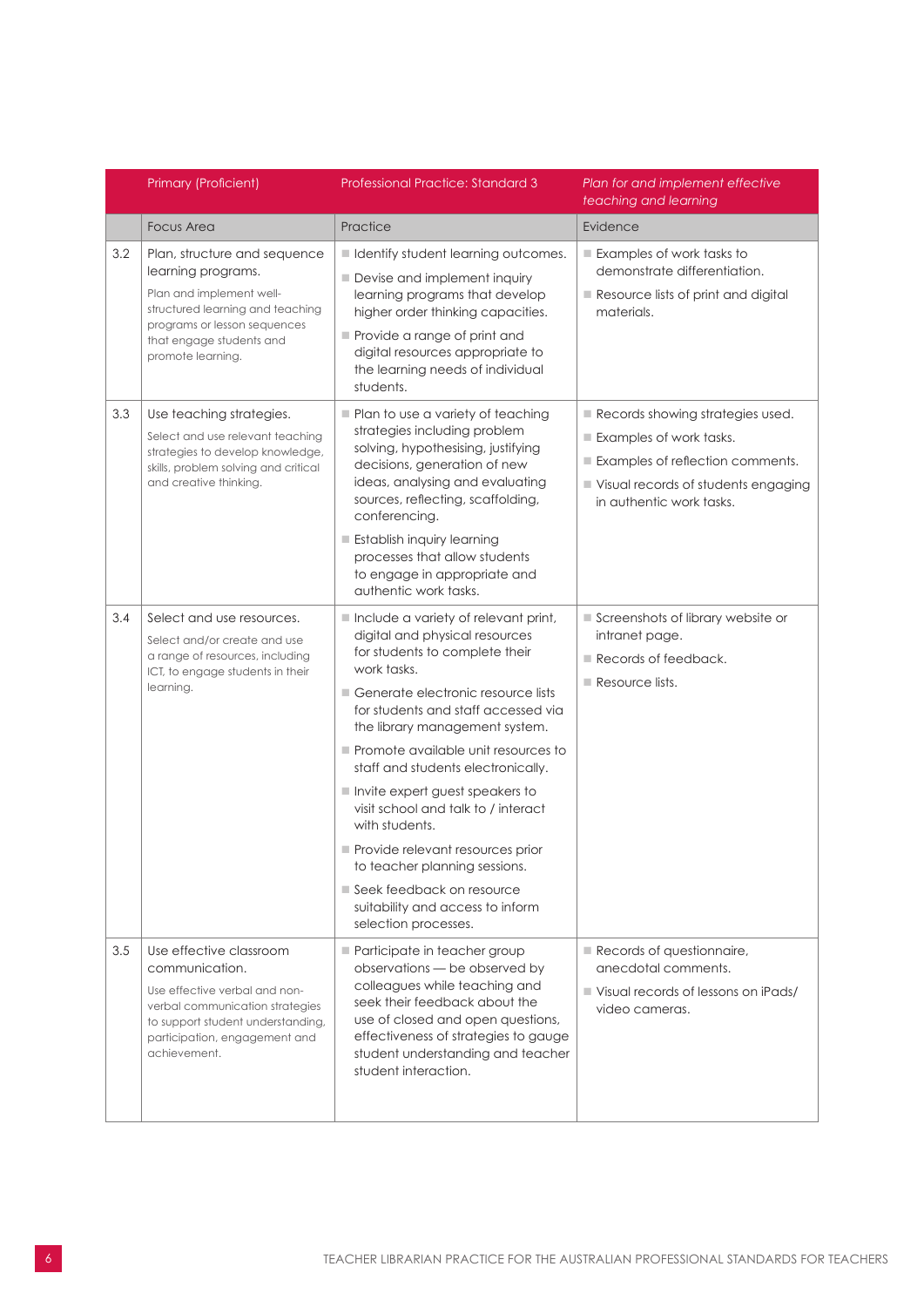|     | Primary (Proficient)                                                                                                                                                                                            | <b>Professional Practice: Standard 3</b>                                                                                                                                                                                                                                                                                     | Plan for and implement effective<br>teaching and learning                                                                                                                       |
|-----|-----------------------------------------------------------------------------------------------------------------------------------------------------------------------------------------------------------------|------------------------------------------------------------------------------------------------------------------------------------------------------------------------------------------------------------------------------------------------------------------------------------------------------------------------------|---------------------------------------------------------------------------------------------------------------------------------------------------------------------------------|
|     | <b>Focus Area</b>                                                                                                                                                                                               | Practice                                                                                                                                                                                                                                                                                                                     | Evidence                                                                                                                                                                        |
| 3.6 | Evaluate and improve<br>teaching programs.<br>Evaluate personal teaching<br>and learning programs using<br>evidence, including feedback<br>from students and student<br>assessment data, to inform<br>planning. | $\blacksquare$ Survey students about the<br>effectiveness of teaching during<br>the unit of work.<br>Analyse students' work to evaluate<br>their information literacy skills.<br>Use student work and evaluations<br>to target specific areas where skills<br>need improving, such as how to<br>select relevant information. | $\blacksquare$ Student work samples.<br>$\blacksquare$ Student surveys.                                                                                                         |
| 3.7 | Engage parents/carers in the<br>educative process.<br>Plan for appropriate and<br>contextually relevant<br>opportunities for parents/carers<br>to be involved in their children's<br>learning.                  | Provide information to parents/<br>carers about literacy and literature<br>skills being developed during units<br>of works / terms of the year.<br>$\blacksquare$ Invite parents/carers to participate<br>in student work or activities.                                                                                     | $\blacksquare$ Newsletter articles.<br>$\blacksquare$ Library or school blog.<br>School assembly.<br>Parent attendance at library<br>promotional events: guest<br>author talks. |

|     | Primary (Proficient)                                                                                                                                                                                           | <b>Professional Practice: Standard 4</b>                                                                                                                                                                                                                                               | Create and maintain supportive and<br>safe learning environments                               |
|-----|----------------------------------------------------------------------------------------------------------------------------------------------------------------------------------------------------------------|----------------------------------------------------------------------------------------------------------------------------------------------------------------------------------------------------------------------------------------------------------------------------------------|------------------------------------------------------------------------------------------------|
|     | <b>Focus Area</b>                                                                                                                                                                                              | Practice                                                                                                                                                                                                                                                                               | Evidence                                                                                       |
| 4.1 | Support student participation.<br>Establish and implement inclusive<br>and positive interactions to<br>engage and support all students                                                                         | $\blacksquare$ Use a wide range of strategies<br>appropriate to different target<br>groups within classes.<br>Include whole-class, pair and                                                                                                                                            | $\blacksquare$ Planners with annotated<br>differentiation strategies.                          |
|     | in classroom activities.                                                                                                                                                                                       | individual working situations in<br>classes.                                                                                                                                                                                                                                           |                                                                                                |
| 4.2 | Manage classroom activities.<br>Establish and maintain orderly<br>and workable routines to create<br>an environment where student<br>time is spent on learning tasks.                                          | Select and showcase resources on<br>classroom management strategies<br>for staff use.<br>Organise the collection to allow<br>equal access to the resources for<br>staff and students.<br>$\blacksquare$ Provide learning opportunities for a<br>range of group sizes within the class. | Planners.                                                                                      |
| 4.3 | Manage challenging<br>behaviour.<br>Manage challenging behaviour<br>by establishing and negotiating<br>clear expectations with students<br>and address discipline issues<br>promptly, fairly and respectfully. | Read widely and attend<br>Professional Development sessions<br>to stay abreast of current research<br>about managing challenging<br>behaviour.<br>Regularly consult with classroom<br>teachers, Individual Learning Need<br>specialists and school counsellor/<br>welfare officer.     | Planners.<br>$\blacksquare$ Minutes of meetings with<br>relevant staff.<br>Lesson reflections. |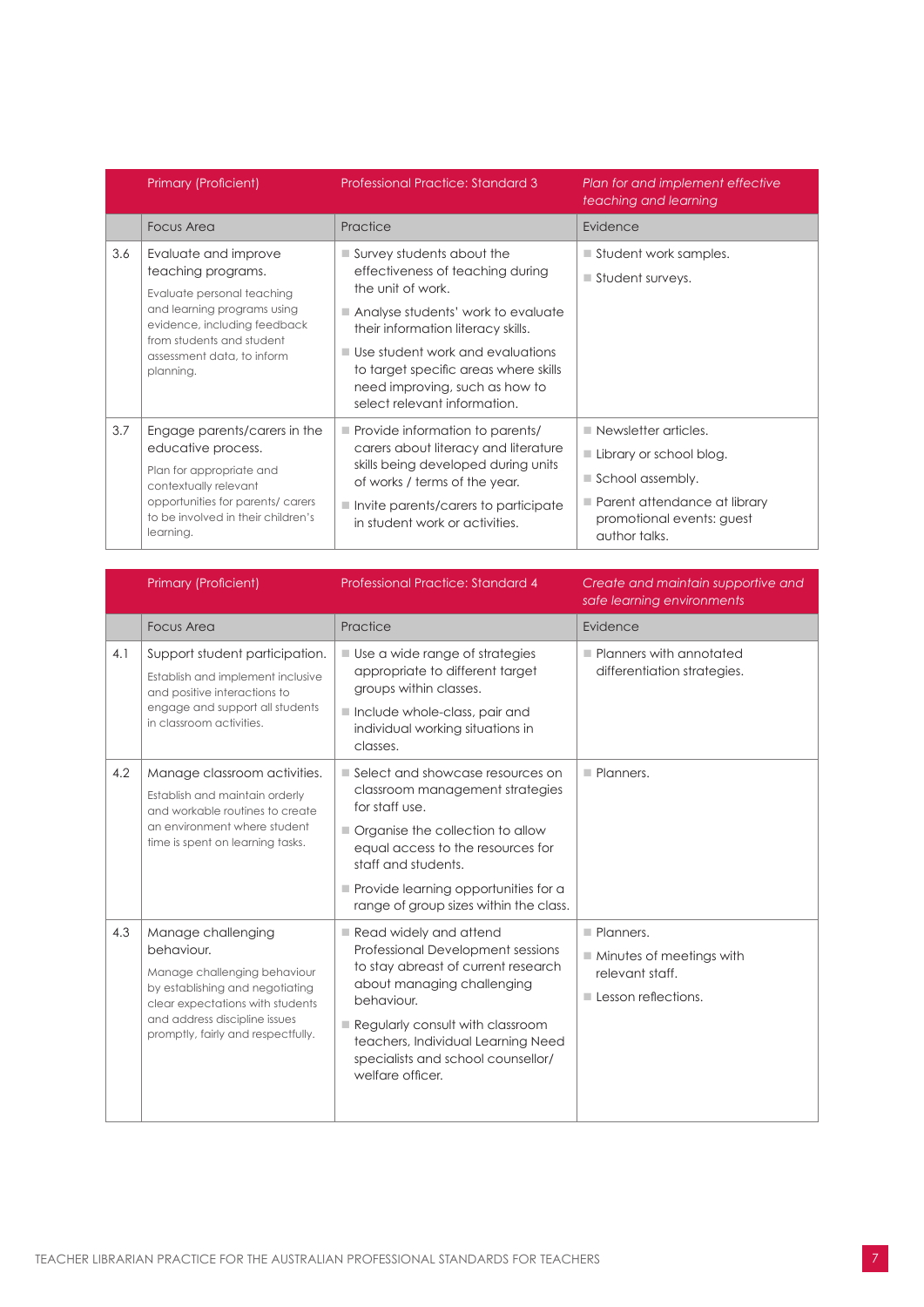|     | Primary (Proficient)                                                                                                                                                       | <b>Professional Practice: Standard 4</b>                                                                                                                                                                                                                                                                                                                                                                                                                                                                               | Create and maintain supportive and<br>safe learning environments                                                                                                       |
|-----|----------------------------------------------------------------------------------------------------------------------------------------------------------------------------|------------------------------------------------------------------------------------------------------------------------------------------------------------------------------------------------------------------------------------------------------------------------------------------------------------------------------------------------------------------------------------------------------------------------------------------------------------------------------------------------------------------------|------------------------------------------------------------------------------------------------------------------------------------------------------------------------|
|     | <b>Focus Area</b>                                                                                                                                                          | Practice                                                                                                                                                                                                                                                                                                                                                                                                                                                                                                               | Evidence                                                                                                                                                               |
| 4.4 | Maintain student safety.<br>Ensure students' wellbeing<br>and safety within school by<br>implementing school and/or<br>system, curriculum and legislative<br>requirements. | Showcase resources that promote<br>students' social values and wellbeing.<br>Provide learning spaces where<br>behavioural expectations are<br>clearly understood.<br>$\blacksquare$ Support policy development in the<br>area of student safety.<br>File minutes of meetings relevant<br>to policy development.<br>Ligise with school maintenance<br>team members when parts of the<br>library building needs to be fixed/<br>upgraded.<br>Ensure library rules include student<br>responsibility for safe behaviours. | Visual evidence of displays.<br>$\blacksquare$ List of library rules.<br>$\blacksquare$ Minutes of meetings.<br>Minutes of Occupational Health<br>and Safety meetings. |
| 4.5 | Use ICT safely, responsibly<br>and ethically.<br>Incorporate strategies to promote<br>the safe, responsible and ethical<br>use of ICT in learning and<br>teaching.         | Conduct teaching programs about<br>using print and digital information in<br>an ethical manner.<br>■ Display suitable documents that<br>will remind students about their<br>responsibilities.<br>Liaise with IT personnel to ensure<br>that internet filters are blocking<br>inappropriate content and allowing<br>educational sites to be accessed.                                                                                                                                                                   | $\blacksquare$ Planners.<br>Posters which reinforce ethical<br>behaviour, including copyright<br>responsibilities.<br>$\blacksquare$ Record of sessions offered.       |

|     | Primary (Proficient)                                                                                                                                                       | <b>Professional Practice: Standard 5</b>                                                                                                                                                                                                                                                                                                                                            | Assess, provide feedback and report<br>on student learning                                                                                                                                                    |
|-----|----------------------------------------------------------------------------------------------------------------------------------------------------------------------------|-------------------------------------------------------------------------------------------------------------------------------------------------------------------------------------------------------------------------------------------------------------------------------------------------------------------------------------------------------------------------------------|---------------------------------------------------------------------------------------------------------------------------------------------------------------------------------------------------------------|
|     | <b>Focus Area</b>                                                                                                                                                          | Practice                                                                                                                                                                                                                                                                                                                                                                            | Evidence                                                                                                                                                                                                      |
| 5.1 | Assess student learning.<br>Develop, select and use informal<br>and formal, diagnostic, formative<br>and summative assessment<br>strategies to assess student<br>learning. | Implement regular student surveys<br>to monitor the development of<br>information and literature skills.<br>■ With colleagues, discuss assessment<br>strategies for work tasks.<br>■ Staying up to date with research<br>findings about effective student<br>methods.<br>■ Set assignments/assessment criteria<br>that facilitate students being<br>innovative with their learning. | Annual survey reports.<br>$\blacksquare$ Minutes of meetings, examples<br>of rubrics.<br>$\blacksquare$ Examples of research guides.<br>Assessment rubrics that reflect<br>innovative approaches to learning. |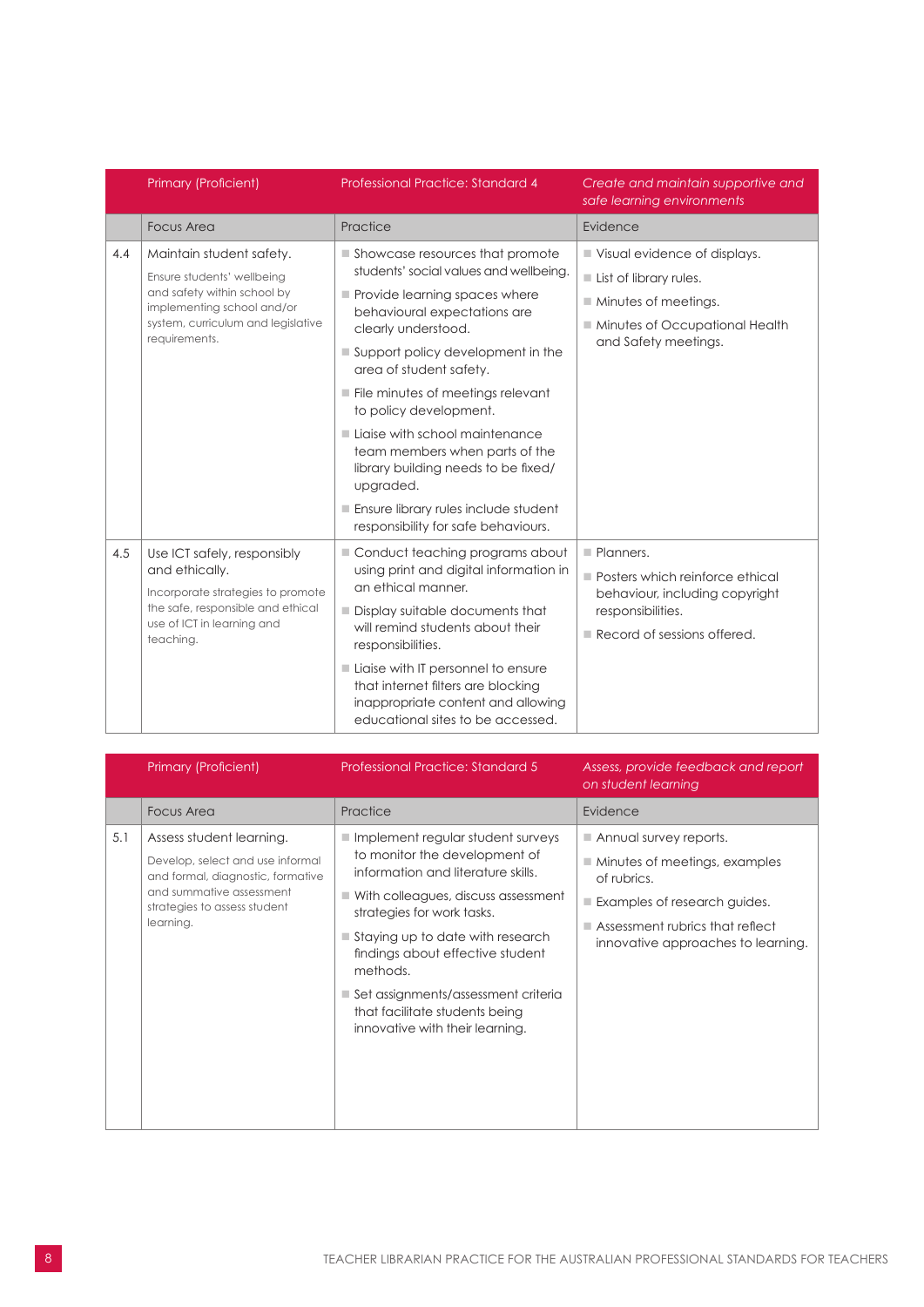|     | Primary (Proficient)                                                                                                                                                                                | Professional Practice: Standard 5                                                                                                                                                                                                                              | Assess, provide feedback and report<br>on student learning                                                                                       |
|-----|-----------------------------------------------------------------------------------------------------------------------------------------------------------------------------------------------------|----------------------------------------------------------------------------------------------------------------------------------------------------------------------------------------------------------------------------------------------------------------|--------------------------------------------------------------------------------------------------------------------------------------------------|
|     | <b>Focus Area</b>                                                                                                                                                                                   | Practice                                                                                                                                                                                                                                                       | Evidence                                                                                                                                         |
| 5.2 | Provide feedback to students<br>on their learning.<br>Provide timely, effective and<br>appropriate feedback to students<br>about their achievement relative<br>to their learning goals.             | Share survey results with students.<br>$\blacksquare$ Mark student products from work<br>tasks with classroom teachers.<br>Provide verbal feedback during<br>lessons.                                                                                          | Survey results.                                                                                                                                  |
| 5.3 | Make consistent and<br>comparable judgements.<br>Understand and participate<br>in assessment moderation<br>activities to support consistent<br>and comparable judgements of<br>student learning.    | Check cross marking across classes<br>from the same year level and<br>discuss results with other teachers<br>and teacher librarians.<br>Implement target areas identified<br>by cross marking discussions and<br>then evaluate via survey results.             | Minutes of meetings.<br>Action plan/survey results.                                                                                              |
| 5.4 | Interpret student data.<br>Use student assessment data to<br>analyse and evaluate student<br>understanding of subject/content,<br>identifying interventions and<br>modifying teaching practice.     | Work with colleagues to interpret<br>the implications of student<br>assessment data.<br>$\blacksquare$ Plan interventions with other<br>teacher librarians and classroom<br>teachers to strengthen and<br>develop literacy and information<br>literacy skills. | Minutes of meetings.<br>Student assessment data reports.<br>Annotated annual goals re<br>student learning.                                       |
| 5.5 | Report on student<br>achievement.<br>Report clearly, accurately and<br>respectfully to students and<br>parents/carers about student<br>achievement, making use of<br>accurate and reliable records. | $\blacksquare$ Provide information to classroom<br>teachers about student progress<br>with the development of literacy<br>and information skills and reading<br>literature histories.<br>Assist classroom teachers with proof<br>reading of reports.           | Annual literacy/information<br>literacy reports.<br>Proof reading schedule.<br>$\blacksquare$ Notes relating to meetings with<br>parents/carers. |

|     | Primary (Proficient)                                                                                                                                                                                     | Professional Engagement: Standard 6                                                                                                                                                          | Engage in professional learning                                                                                                                 |
|-----|----------------------------------------------------------------------------------------------------------------------------------------------------------------------------------------------------------|----------------------------------------------------------------------------------------------------------------------------------------------------------------------------------------------|-------------------------------------------------------------------------------------------------------------------------------------------------|
|     | <b>Focus Area</b>                                                                                                                                                                                        | Practice                                                                                                                                                                                     | Evidence                                                                                                                                        |
| 6.1 | Identify and plan professional<br>learning needs.<br>Use the Australian Professional<br>Standards for Teachers and<br>advice from colleagues to identify<br>and plan professional learning<br>needs.     | $\blacksquare$ Use the Standards to develop a<br>professional learning plan and<br>monitor progress annually.                                                                                | $\blacksquare$ Professional learning plan.                                                                                                      |
| 6.2 | Engage in professional<br>learning and improve<br>practice.<br>Participate in learning to update<br>knowledge and practice,<br>targeted to professional needs<br>and school and/or system<br>priorities. | $\blacksquare$ Use the professional learning<br>plan to organize a professional<br>development program.<br>$\blacksquare$ Read a variety of journals and<br>blogs relevant to your position. | ■ List professional development<br>sessions attended as well as<br>professional reading.<br>$\blacksquare$ Reflections on professional reading. |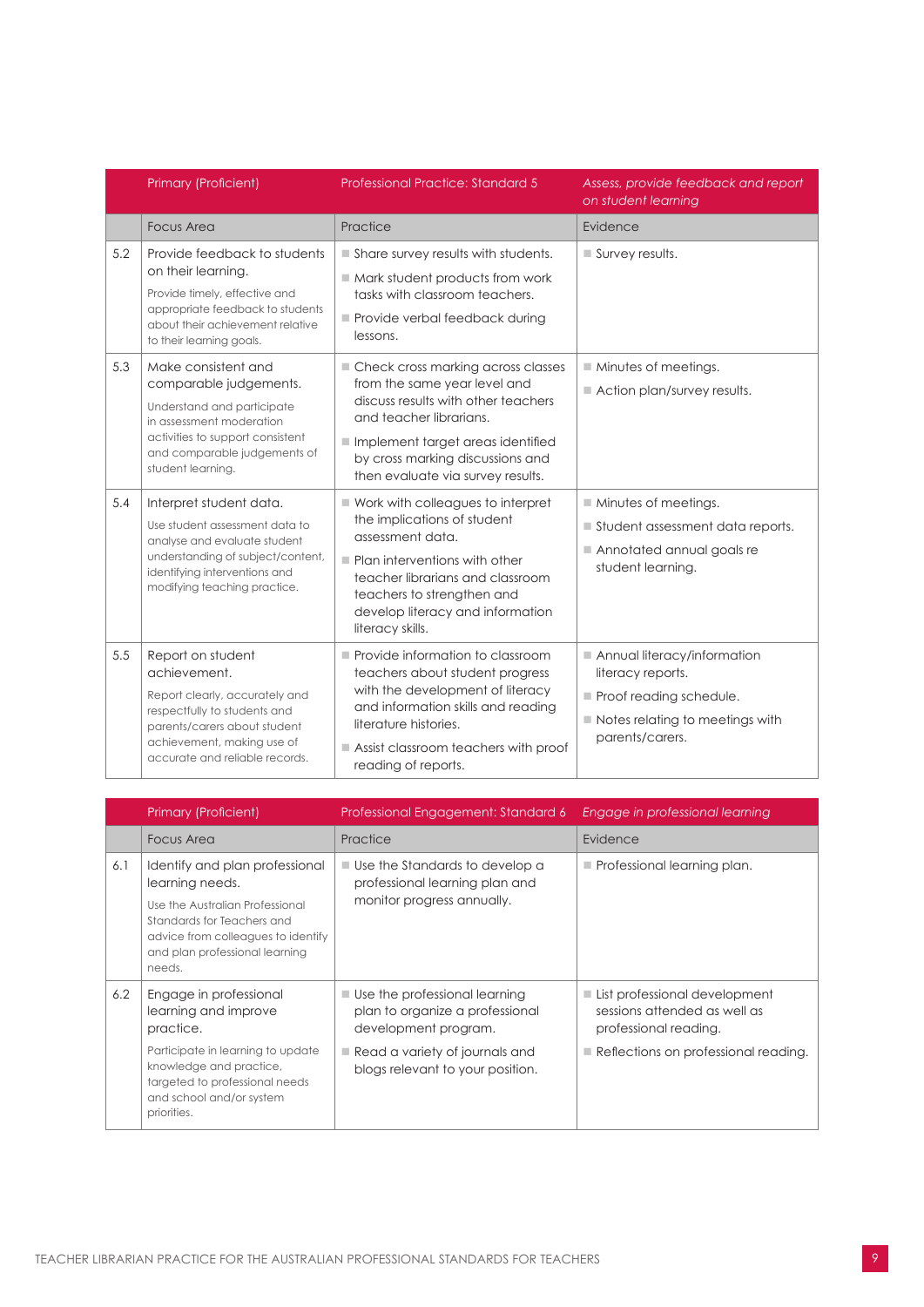|     | <b>Primary (Proficient)</b>                                                                                                        | Professional Engagement: Standard 6                                                                                                  | Engage in professional learning                                                                                    |
|-----|------------------------------------------------------------------------------------------------------------------------------------|--------------------------------------------------------------------------------------------------------------------------------------|--------------------------------------------------------------------------------------------------------------------|
|     | Focus Area                                                                                                                         | Practice                                                                                                                             | Evidence                                                                                                           |
| 6.3 | Engage with colleagues and<br>improve practice.                                                                                    | Have discussions about professional<br>development within the library staff.                                                         | ■ Committee membership/minutes<br>of meetings.                                                                     |
|     | Contribute to collegial discussions<br>and apply constructive feedback<br>from colleagues to improve<br>professional knowledge and | Engage in conversations<br>with colleagues about possible<br>new initiatives that could be<br>implemented in classes to facilitate   | Details of conversation points and<br>consequent action plans.<br>Documentation of sessions offered                |
|     | practice.                                                                                                                          | student learning.<br>$\blacksquare$ Support initiatives to improve<br>teacher knowledge and skills and<br>student learning outcomes. | within and for teacher librarian<br>professional associations.                                                     |
| 6.4 | Apply professional learning<br>and improve student learning.<br>Undertake professional learning                                    | Review annual goals and<br>Professional Learning Plan and<br>make comments about the areas                                           | Annual report, professional<br>learning plan.                                                                      |
|     | programs designed to address<br>identified student learning needs.                                                                 | that have been the focus of<br>professional learning.                                                                                | $\blacksquare$ Documents relating to the new<br>approaches.                                                        |
|     |                                                                                                                                    | Take risks and implement new<br>approaches to teaching and<br>learning.                                                              | $\blacksquare$ Reflections and follow-up<br>modifications of the newly applied<br>teaching and learning practices. |

|     | Primary (Proficient)                                                                                                                                                                                                                                        | Professional Engagement: Standard 7                                                                                                                                                                                                                                                       | Engage professionally with colleagues,<br>parents/carers and the community                                                                                                              |
|-----|-------------------------------------------------------------------------------------------------------------------------------------------------------------------------------------------------------------------------------------------------------------|-------------------------------------------------------------------------------------------------------------------------------------------------------------------------------------------------------------------------------------------------------------------------------------------|-----------------------------------------------------------------------------------------------------------------------------------------------------------------------------------------|
|     | <b>Focus Area</b>                                                                                                                                                                                                                                           | Practice                                                                                                                                                                                                                                                                                  | Evidence                                                                                                                                                                                |
| 7.1 | Meet professional ethics<br>and responsibilities.<br>Meet codes of ethics and<br>conduct established by regulatory<br>authorities, systems and schools.                                                                                                     | Engage in ethical behaviour<br>based on codes of ethics and<br>demonstrate high ethical standards.<br>■ Work with library staff to ensure<br>that interactions with the school<br>community are based on ethical<br>standards.<br>Comply with the school's code of<br>ethics and conduct. | $\blacksquare$ Minutes of meetings considering<br>codes of ethics.<br>Library manual of policies and<br>procedures.<br>School documentation relating to<br>codes of ethics and conduct. |
| 7.2 | Comply with legislative,<br>administrative and<br>organisational requirements.<br>Understand the implications<br>of and comply with relevant<br>legislative, administrative,<br>organisational and professional<br>requirements, policies and<br>processes. | Comply with all school policies<br>as these reflect legislative and<br>systemic requirements.<br>Support the regular review of<br>policies and procedures.<br>$\blacksquare$ Include programs that provide<br>online tuition in academic integrity.                                       | Documentation of involvement<br>in the development and<br>implementation of policies.                                                                                                   |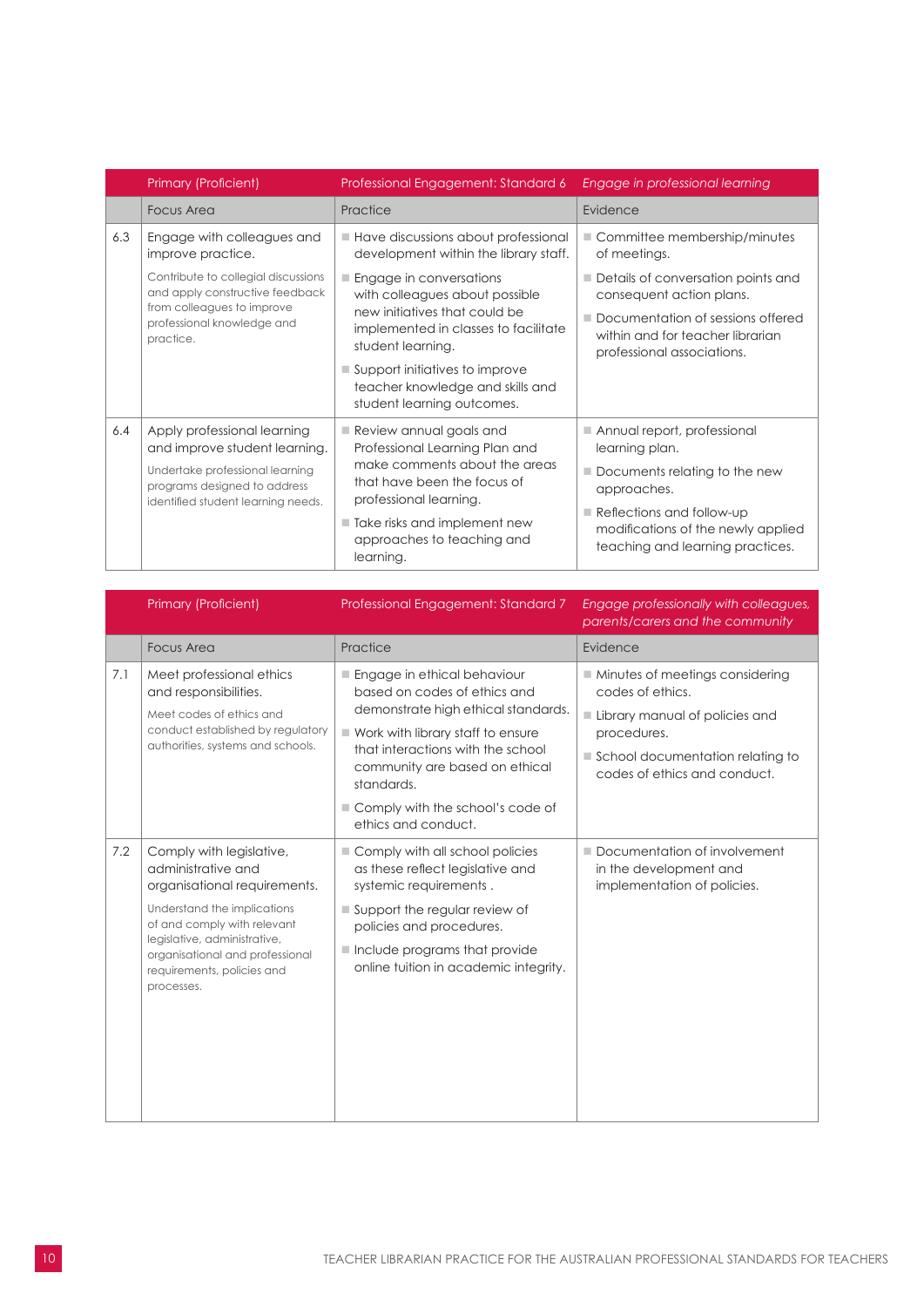|     | Primary (Proficient)                                                                                                                                                                           | Professional Engagement: Standard 7                                                                                                                                                                                                                                                                                                                             | Engage professionally with colleagues,<br>parents/carers and the community                                                                                                        |
|-----|------------------------------------------------------------------------------------------------------------------------------------------------------------------------------------------------|-----------------------------------------------------------------------------------------------------------------------------------------------------------------------------------------------------------------------------------------------------------------------------------------------------------------------------------------------------------------|-----------------------------------------------------------------------------------------------------------------------------------------------------------------------------------|
|     | <b>Focus Area</b>                                                                                                                                                                              | Practice                                                                                                                                                                                                                                                                                                                                                        | Evidence                                                                                                                                                                          |
| 7.3 | Engage with the parents/<br>carers.<br>Establish and maintain respectful<br>collaborative relationships with<br>parents/ carers regarding their<br>children's learning and wellbeing.          | $\blacksquare$ Respond in a timely and<br>professional manner to parent and<br>carer requests and queries about<br>library procedures.<br>$\blacksquare$ Work with library staff to be proactive<br>and positive in communications with<br>parents and carers.<br>Follow the school guidelines<br>when creating correspondence<br>documents for parents/carers. | Library collection development<br>policy.<br>Library staff meeting minutes.<br>Correspondence templates.                                                                          |
| 7.4 | Engage with professional<br>teaching networks and<br>broader communities.<br>Participate in professional and<br>community networks and forums<br>to broaden knowledge and<br>improve practice. | Promote library and information<br>services to the school and wider<br>community.<br>$\blacksquare$ Participate as a member of<br>professional communities.<br>Consider joining a professional<br>school library group or network.                                                                                                                              | $\blacksquare$ Newsletters.<br>$\blacksquare$ Membership of professional<br>associations.<br>Blogs/forums.<br>$\blacksquare$ Reflections of professional<br>development sessions. |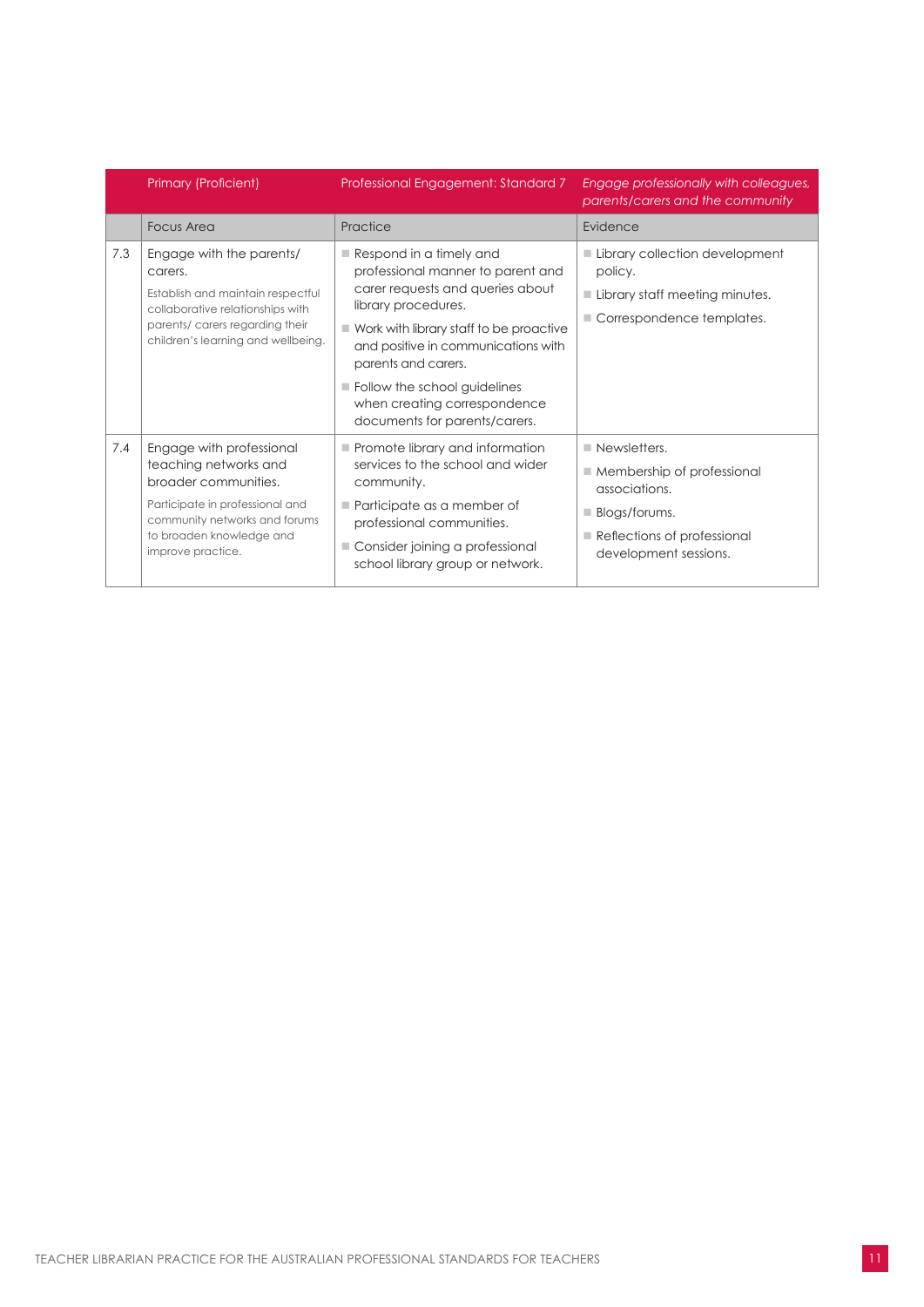### <span id="page-13-0"></span>PART B: PRIMARY (HIGHLY ACCOMPLISHED TEACHERS)

|     | Primary<br>(Highly Accomplished)                                                                                                                                                                                                                                                                                     | Professional Knowledge: Standard 1                                                                                                                                                                                                                                                                                                                                                                                                                                                                                                                  | Know students and how they learn                                                                                                               |
|-----|----------------------------------------------------------------------------------------------------------------------------------------------------------------------------------------------------------------------------------------------------------------------------------------------------------------------|-----------------------------------------------------------------------------------------------------------------------------------------------------------------------------------------------------------------------------------------------------------------------------------------------------------------------------------------------------------------------------------------------------------------------------------------------------------------------------------------------------------------------------------------------------|------------------------------------------------------------------------------------------------------------------------------------------------|
|     | <b>Focus Area</b>                                                                                                                                                                                                                                                                                                    | Practice                                                                                                                                                                                                                                                                                                                                                                                                                                                                                                                                            | Evidence                                                                                                                                       |
| 1.1 | Physical, social and<br>intellectual development and<br>characteristics of students.<br>Select from a flexible and<br>effective repertoire of teaching<br>strategies to suit the physical,<br>social and intellectual<br>development and characteristics<br>of students.                                             | Include flexibility in the use of<br>individual, group and whole class<br>activities to ensure that individual<br>students experience success.<br>■ Use resource based learning and<br>guided inquiry to provide activities<br>responsive to learners' stages of<br>development.<br>Ensure that resource based learning<br>research is appropriate to a range<br>of students with differing physical,<br>social or intellectual development.                                                                                                        | Planners.<br>$\blacksquare$ Data charts.<br>■ Weekly work program.                                                                             |
| 1.2 | Understand how<br>students learn.<br>Expand understanding of how<br>students learn using research and<br>workplace knowledge.                                                                                                                                                                                        | Design action research situations to<br>determine the most efficient way<br>to teach the use of information<br>literacy skills and guided inquiry skills.<br>Read widely about current<br>research findings into student<br>learning especially in relation to the<br>development of independence in<br>setting learning goals.<br>Promote a model of teaching<br>and learning which invites the<br>receiving and giving of feedback.<br>This applies to both students and<br>teacher colleagues.                                                   | Reports of action research.<br>Records of professional reading.<br>Participation in blogs.<br>Documentation of feedback given<br>and received. |
| 1.3 | Students with diverse<br>linguistic, cultural, religious<br>and socioeconomic<br>backgrounds.<br>Support colleagues to develop<br>effective teaching strategies<br>that address the learning<br>strengths and needs of students<br>from diverse linguistic, cultural,<br>religious and socioeconomic<br>backgrounds. | Use planning time with teachers to<br>model and design research/inquiry<br>units that address the strengths<br>and needs of students from diverse<br>backgrounds.<br>Ensure that collection development<br>policies and the subsequent<br>allocation of funds to purchase<br>resources reflect the diversity of<br>backgrounds within the school<br>community.<br>Target the selection of resources<br>and strategies suitable to promote<br>the emotional, behavioural and<br>cognitive growth of students from<br>low socio-economic backgrounds. | Planners.<br>Policies and records of purchases.<br>Visual evidence of displays and the<br>composition of fiction collections.                  |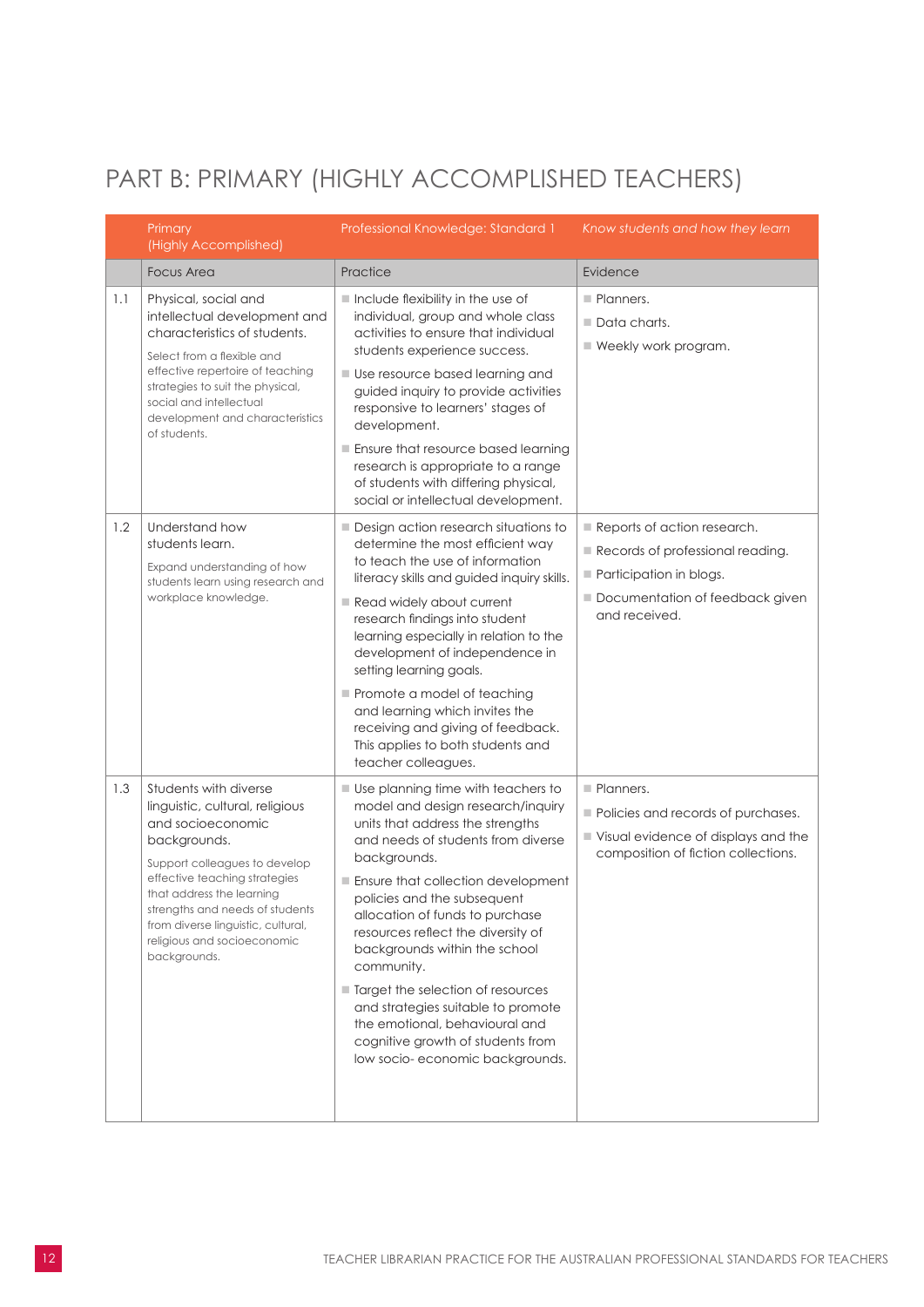|     | Primary<br>(Highly Accomplished)                                                                                                                                                                                                                                                                                     | Professional Knowledge: Standard 1                                                                                                                                                                                                                                                                                                                                                                                                                                                                                                                                                                                                    | Know students and how they learn                                                             |
|-----|----------------------------------------------------------------------------------------------------------------------------------------------------------------------------------------------------------------------------------------------------------------------------------------------------------------------|---------------------------------------------------------------------------------------------------------------------------------------------------------------------------------------------------------------------------------------------------------------------------------------------------------------------------------------------------------------------------------------------------------------------------------------------------------------------------------------------------------------------------------------------------------------------------------------------------------------------------------------|----------------------------------------------------------------------------------------------|
|     | <b>Focus Area</b>                                                                                                                                                                                                                                                                                                    | Practice                                                                                                                                                                                                                                                                                                                                                                                                                                                                                                                                                                                                                              | Evidence                                                                                     |
| 1.4 | Strategies for teaching<br>Aboriginal and Torres Strait<br>Islander students.<br>Provide advice and support<br>colleagues in the implementation<br>of effective teaching strategies<br>for Aboriginal and Torres Strait<br>Islander students using knowledge<br>of and support from community<br>representatives.    | Ensure the inclusion of strategies to<br>meet the needs of Aboriginal and<br>Torres Strait Islander students.<br>Liaise with community and parent<br>groups to promote literature/<br>information about Aboriginal and<br>Torres Strait Islanders.<br><b>Build an authentic collection of</b><br>both print and electronic resources<br>to promote an understanding of<br>Aboriginal and Torres Strait Islanders.<br>Ensure that selection criteria<br>appropriate to Aboriginal and<br>Torres Strait islanders is included in                                                                                                        | Library policy: selection criteria.<br>Newsletters, blogs, web pages.<br>Information nights. |
| 1.5 | Differentiate teaching to<br>meet the specific learning<br>needs of students across the<br>full range of abilities.<br>Evaluate learning and teaching<br>programs, using student<br>assessment data that are<br>differentiated for the specific<br>learning needs of students across<br>the full range of abilities. | the collection development policy.<br>$\blacksquare$ Use assessment data and<br>classroom teacher feedback to<br>develop and implement library<br>policies to ensure learning activities<br>meet the needs of students with a<br>range of abilities.<br>Share knowledge about<br>differentiation with colleagues.                                                                                                                                                                                                                                                                                                                     | $\blacksquare$ School data.<br>Reflection notes on planners.                                 |
| 1.6 | Strategies to support full<br>participation of students with<br>disability.<br>Work with colleagues to access<br>specialist knowledge, and<br>relevant policy and legislation,<br>to develop teaching programs<br>that support the participation and<br>learning of students with disability.                        | Participate in school/curriculum<br>reviews to evaluate the content,<br>strategies and resources used<br>in differentiated learning and<br>teaching programs.<br>■ Work with teachers to evaluate the<br>effectiveness of resources used in<br>differentiated teaching programs<br>for students with disabilities.<br>$\blacksquare$ Ensure that resources for students<br>with disabilities, for instance hearing<br>or vision impaired, are organized,<br>easily identified in the library<br>catalogue and accessible to all the<br>school community.<br>Ensure that the library's floor plan<br>assists equity of access for all. | $\blacksquare$ Evaluation from units of work.<br>Sample catalogue entries.                   |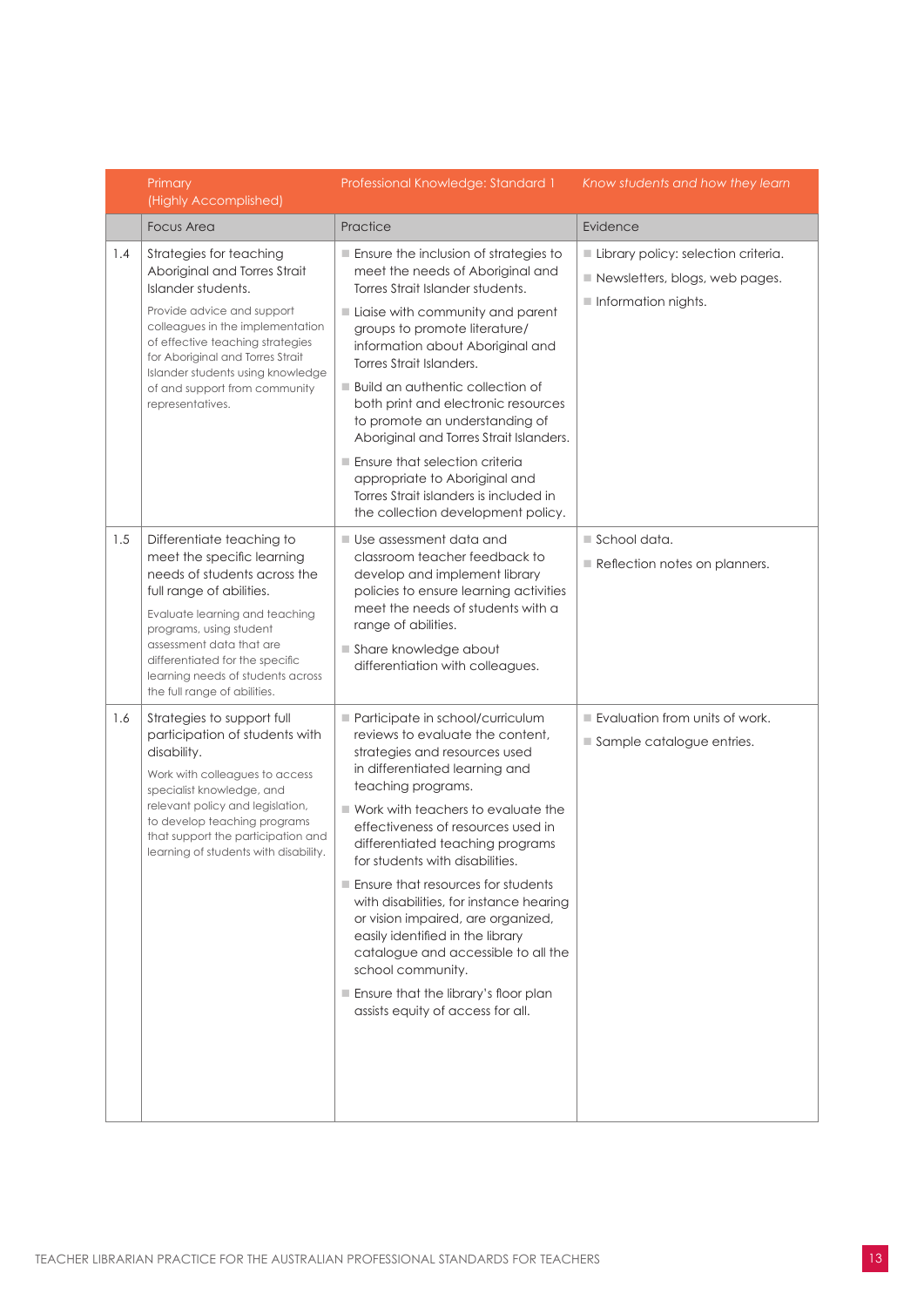|     | Primary<br>(Highly Accomplished)                                                                                                                                                                                                                                                                                                                                     | Professional Knowledge: Standard 2                                                                                                                                                                                                                                                                                                                                                                                                                                                                                                                 | Know the content and how to teach it                                                                                                                                                                     |
|-----|----------------------------------------------------------------------------------------------------------------------------------------------------------------------------------------------------------------------------------------------------------------------------------------------------------------------------------------------------------------------|----------------------------------------------------------------------------------------------------------------------------------------------------------------------------------------------------------------------------------------------------------------------------------------------------------------------------------------------------------------------------------------------------------------------------------------------------------------------------------------------------------------------------------------------------|----------------------------------------------------------------------------------------------------------------------------------------------------------------------------------------------------------|
|     | <b>Focus Area</b>                                                                                                                                                                                                                                                                                                                                                    | Practice                                                                                                                                                                                                                                                                                                                                                                                                                                                                                                                                           | Evidence                                                                                                                                                                                                 |
| 2.1 | Content and teaching<br>strategies of the teaching<br>area.<br>Support colleagues using current<br>and comprehensive knowledge<br>of content and teaching<br>strategies to develop and<br>implement engaging learning<br>and teaching programs.                                                                                                                      | Use team teaching with teachers to<br>demonstrate a variety of strategies<br>to instruct students to locate,<br>analyse, record information for their<br>specific investigation.<br>Use content and teaching<br>strategies that utilise students'<br>previous learning for instance<br>brainstorms at the beginning of<br>a new unit/lesson.                                                                                                                                                                                                       | Professional reading records.<br>Planners.<br>Examples of student brainstorms/<br>mind maps.                                                                                                             |
| 2.2 | Content selection and<br>organisation.<br>Exhibit innovative practice in the<br>selection and organisation of<br>content and delivery of learning<br>and teaching programs.                                                                                                                                                                                          | Use a variety of sources of<br>information to determine content<br>selection and organization to meet<br>the needs of individual students.<br>Use research structures and<br>resources that encourage and<br>support students to use higher order<br>thinking about the content.<br>Review students' finished products<br>to evaluate the effectiveness of<br>the task.                                                                                                                                                                            | Planners.<br>Reflection/evaluation at the<br>completion of the unit/lesson.<br>Examples of research tasks and<br>completed student products.<br>■ Collect student end of unit<br>reflections.            |
| 2.3 | Curriculum, assessment<br>and reporting.<br>Support colleagues to plan and<br>implement learning and teaching<br>programs using contemporary<br>knowledge and understanding<br>of curriculum, assessment and<br>reporting requirements.                                                                                                                              | $\blacksquare$ Work with teachers to ensure that<br>student research processes and<br>products are assessable.<br>Attend meetings with teachers and<br>contribute to the discussion about<br>assessment tasks.                                                                                                                                                                                                                                                                                                                                     | $\blacksquare$ Examples of rubrics that<br>incorporate information literacy<br>skills and processes.<br>$\blacksquare$ Records/minutes of meetings.<br>Assessment tasks identified at<br>planning stage. |
| 2.4 | Understand and respect<br>Aboriginal and Torres Strait<br>Islander people to promote<br>reconciliation between<br>Indigenous and non-<br>Indigenous Australians.<br>Support colleagues with providing<br>opportunities for students to<br>develop understanding of and<br>respect for Aboriginal and Torres<br>Strait Islander histories, cultures and<br>languages. | $\blacksquare$ Provide expertise to teachers in the<br>selection of resources that promote<br>Aboriginal and Torres Strait Islander<br>histories, cultures and languages.<br>Organize and promote author/artist<br>visits by Aboriginal and Torres Strait<br>Islanders.<br>Plan and implement units of work<br>with teachers that enrich students'<br>understanding of Aboriginal and<br>Torres Strait Islander culture.<br>Feature displays that contribute to<br>the understanding of the richness of<br>Aboriginal and Torres Strait Islanders. | Resource lists of authentic fiction<br>and non-fiction resources.<br>Documentation of visiting author/<br>artist programs.<br>Planners.<br>Visual record of displays.                                    |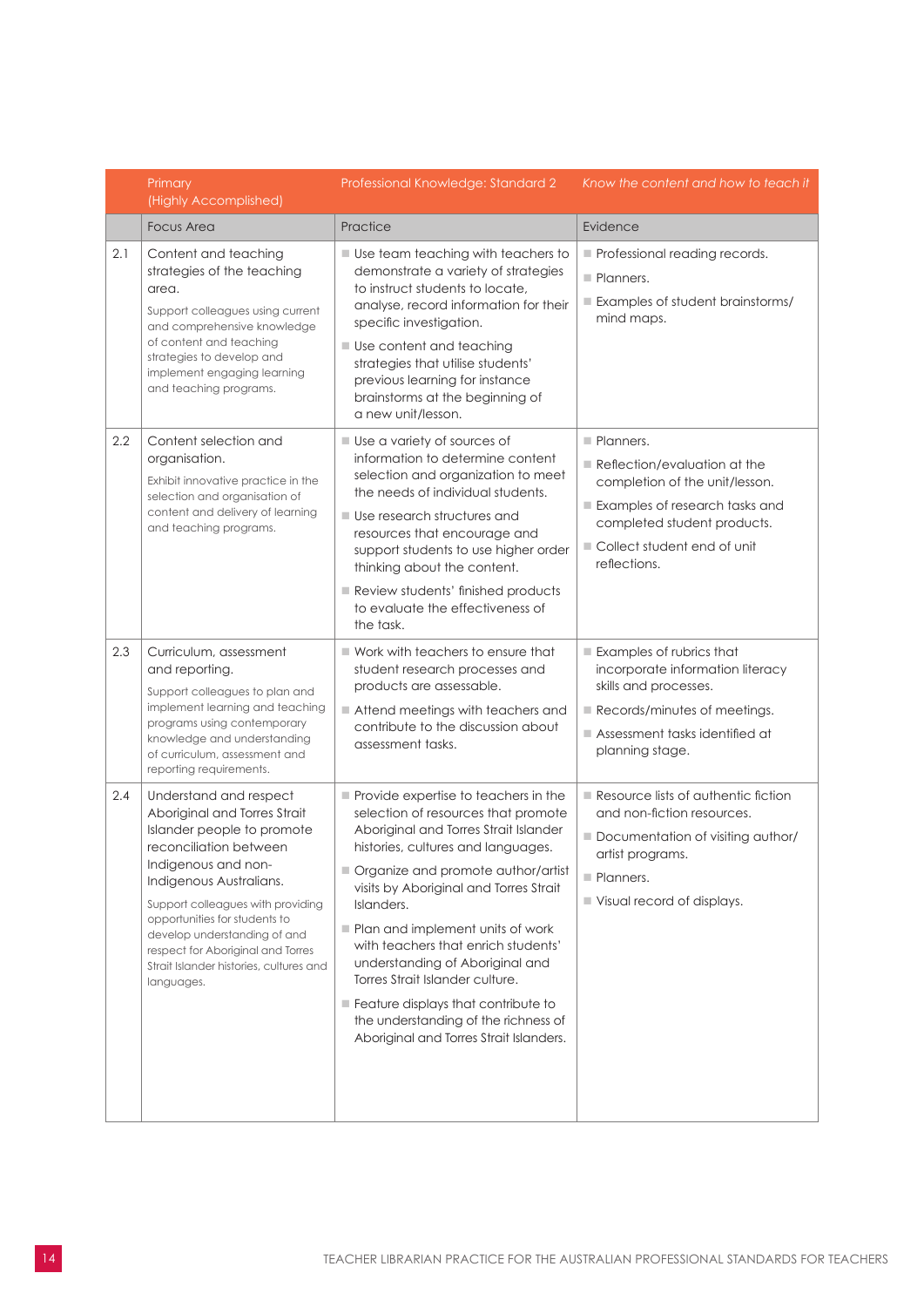|     | Primary<br>(Highly Accomplished)                                                                                                                                                                                                                | Professional Knowledge: Standard 2                                                                                                                                                                                                                                                                                                         | Know the content and how to teach it                                                                                                                                                       |
|-----|-------------------------------------------------------------------------------------------------------------------------------------------------------------------------------------------------------------------------------------------------|--------------------------------------------------------------------------------------------------------------------------------------------------------------------------------------------------------------------------------------------------------------------------------------------------------------------------------------------|--------------------------------------------------------------------------------------------------------------------------------------------------------------------------------------------|
|     | Focus Area                                                                                                                                                                                                                                      | Practice                                                                                                                                                                                                                                                                                                                                   | Evidence                                                                                                                                                                                   |
| 2.5 | Literacy and numeracy<br>strategies.<br>Support colleagues to implement<br>effective teaching strategies to<br>improve students' literacy and<br>numeracy achievement.                                                                          | ■ Implement an awareness of literacy<br>and information literacy through<br>policy development.<br>$\blacksquare$ Plan with teachers to develop<br>literature programs that support<br>literacy teaching.<br>Offer professional development<br>on information literacy.                                                                    | Library and/or school policies<br>pertaining to literacy and<br>information literacy.<br>$\blacksquare$ Meetings with classroom teachers<br>to determine suitable literature<br>resources. |
| 2.6 | Information and<br>Communication Technology<br>(ICT).<br>Model high-level teaching<br>knowledge and skills and work<br>with colleagues to use current<br>ICT to improve their teaching<br>practice and make content<br>relevant and meaningful. | Provide professional development<br>to teaching staff on the effective<br>use of ICTs.<br>$\blacksquare$ Make current research that<br>promotes the benefits of the<br>innovative use ICTs across the<br>curriculum available to teachers.<br>Plan with teachers to incorporate<br>ICTs into research and inquiry<br>based learning units. | Documentation of sessions.<br>$\Box$ Reading lists, blogs.<br>Planners.                                                                                                                    |

|     | Primary<br>(Highly Accomplished)                                                                                                                                                                                        | <b>Professional Practice: Standard 3</b>                                                                                                                                                                                                                                                                                     | Plan for and implement effective<br>teaching and learning                                                                                       |
|-----|-------------------------------------------------------------------------------------------------------------------------------------------------------------------------------------------------------------------------|------------------------------------------------------------------------------------------------------------------------------------------------------------------------------------------------------------------------------------------------------------------------------------------------------------------------------|-------------------------------------------------------------------------------------------------------------------------------------------------|
|     | <b>Focus Area</b>                                                                                                                                                                                                       | Practice                                                                                                                                                                                                                                                                                                                     | Evidence                                                                                                                                        |
| 3.1 | Establish challenging<br>learning goals.<br>Develop a culture of high<br>expectations for all students by<br>modelling and setting challenging<br>learning goals.                                                       | $\blacksquare$ Teach with classroom teachers<br>in learning situations designed<br>to enable students to achieve<br>challenging personal and<br>cooperative learning goals.<br>Ensure that higher order thinking<br>skills are incorporated into the tasks.                                                                  | $\blacksquare$ Examples of tasks set.<br>$\blacksquare$ Records of team teaching<br>situations.                                                 |
| 3.2 | Plan, structure and sequence<br>learning programs.<br>Work with colleagues to plan,<br>evaluate and modify learning<br>and teaching programs to create<br>productive learning environments<br>that engage all students. | <b>Establish the anticipated students'</b><br>learning outcomes.<br>I Identify possible assessment tasks<br>including a range of differentiated<br>tasks.<br>Evaluate the extent of student<br>engagement at the completion of<br>a task.<br>$\blacksquare$ Fine tune the learning outcomes<br>and processes for future use. | Examples of tasks annotated to<br>show differentiation.<br>Examples of how tasks are modified<br>following evaluation of student<br>engagement. |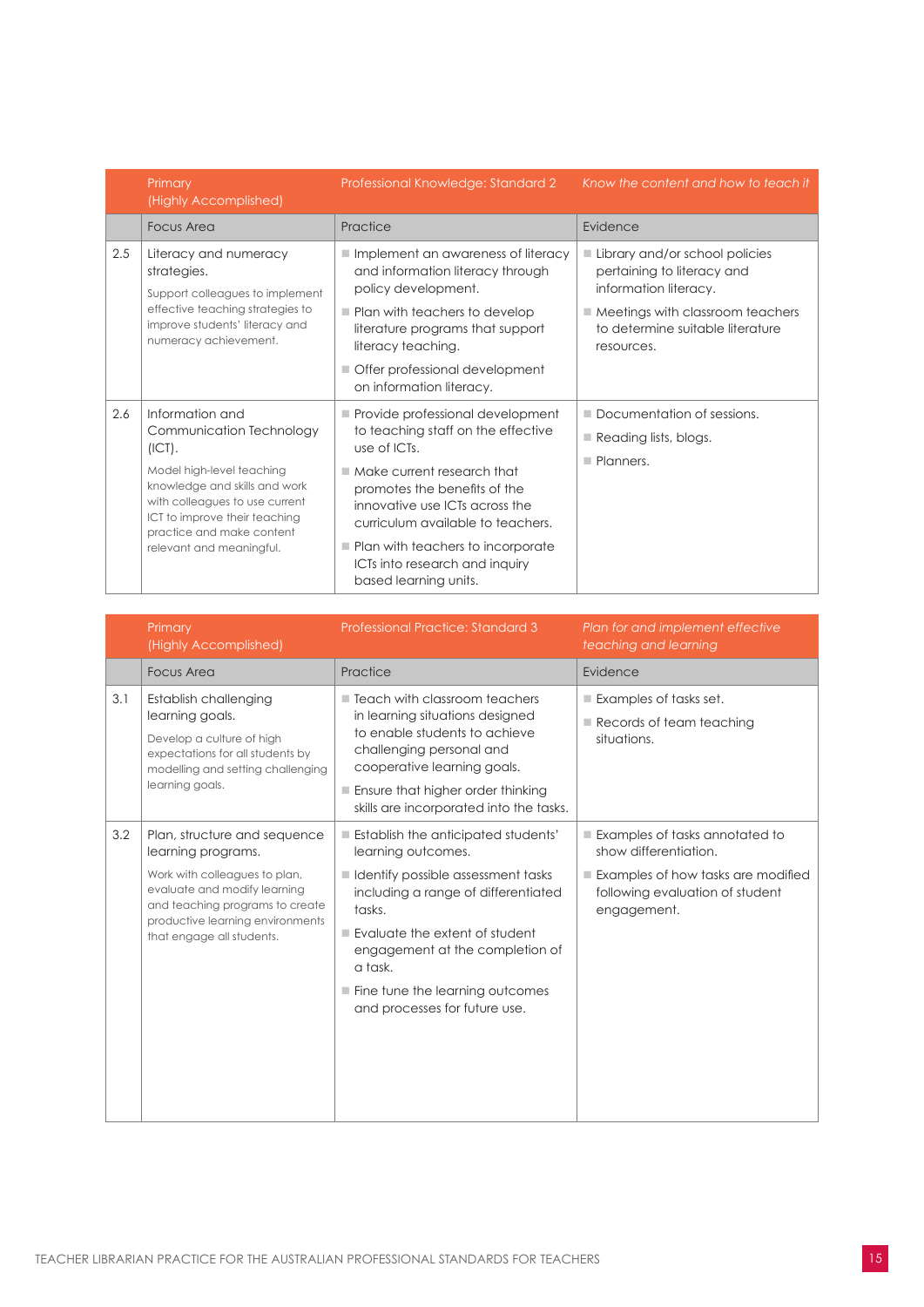|     | Primary<br>(Highly Accomplished)                                                                                                                                                                                                     | Professional Practice: Standard 3                                                                                                                                                                                                                                                                                                                                                            | Plan for and implement effective<br>teaching and learning                                                                                                                 |
|-----|--------------------------------------------------------------------------------------------------------------------------------------------------------------------------------------------------------------------------------------|----------------------------------------------------------------------------------------------------------------------------------------------------------------------------------------------------------------------------------------------------------------------------------------------------------------------------------------------------------------------------------------------|---------------------------------------------------------------------------------------------------------------------------------------------------------------------------|
|     | <b>Focus Area</b>                                                                                                                                                                                                                    | Practice                                                                                                                                                                                                                                                                                                                                                                                     | Evidence                                                                                                                                                                  |
| 3.3 | Use teaching strategies.<br>Support colleagues to select<br>and apply effective teaching<br>strategies to develop knowledge,<br>skills, problem solving and critical<br>and creative thinking.                                       | ■ Work with teachers to design inquiry<br>learning tasks that enable students<br>to engage in real world issues and<br>solve real problems.<br>Support students, through the use<br>of scaffolding strategies, to justify<br>opinions and form hypotheses.                                                                                                                                   | Examples of tasks.<br>$\blacksquare$ Records showing the types of<br>scaffolding strategies used.                                                                         |
| 3.4 | Select and use resources.<br>Assist colleagues to create,<br>select and use a wide range<br>of resources, including ICT, to<br>engage students in their learning.                                                                    | In planning meetings, promote the<br>resources most suited to the guided<br>inquiry/research task.<br>Develop the collection so that<br>content areas are enriched<br>through the use of a range of<br>suitable resources, print and digital.<br>Organize digital resources to make<br>them accessible to all through the<br>library catalogue/intranet.                                     | $\blacksquare$ Records of meetings.<br>Evidence of collection mapping/<br>measuring to identify gaps or<br>potential areas for development.<br>Copies of catalogue pages. |
| 3.5 | Use effective classroom<br>communication.<br>Assist colleagues to select a wide<br>range of verbal and non-verbal<br>communication strategies to<br>support students' understanding,<br>engagement and achievement.                  | Invite feedback, formal and<br>informal, from students and<br>colleagues about the effectiveness<br>of verbal and non-verbal<br>communication.<br>$\blacksquare$ Invite feedback about the<br>effectiveness of questioning,<br>wait time, positive interactions in<br>engaging students.<br>Employ a range of communication/<br>management strategies that<br>supports differentiation.      | Records of surveys, anecdotal<br>comments.<br>$\blacksquare$ Visual records of lessons.<br>Samples of feedback.                                                           |
| 3.6 | Evaluate and improve<br>teaching programs.<br>Work with colleagues to<br>review current teaching and<br>learning programs using student<br>feedback, student assessment<br>data, knowledge of curriculum<br>and workplace practices. | Survey students to establish the<br>sophistication of their information<br>literacy skills. Publish the results for<br>colleagues and parents/carers.<br>Use survey data to target specific<br>areas where skills need to improve<br>for instance comprehension,<br>note taking.<br>Offer induction programs to new<br>staff about the information literacy/<br>literature programs offered. | Survey instruments.<br>Reports on survey outcomes.<br>Documentation related to<br>induction programs.                                                                     |
| 3.7 | Engage parents/carers in the<br>educative process.<br>Work with colleagues to provide<br>appropriate and contextually<br>relevant opportunities for parents/<br>carers to be involved in their<br>children's learning.               | Provide information to parents<br>and carers about information and<br>literature skills being developed.                                                                                                                                                                                                                                                                                     | Articles in school newsletters.<br>School website.<br>Information displayed on the<br>school's internal signage system.<br>Student reports.                               |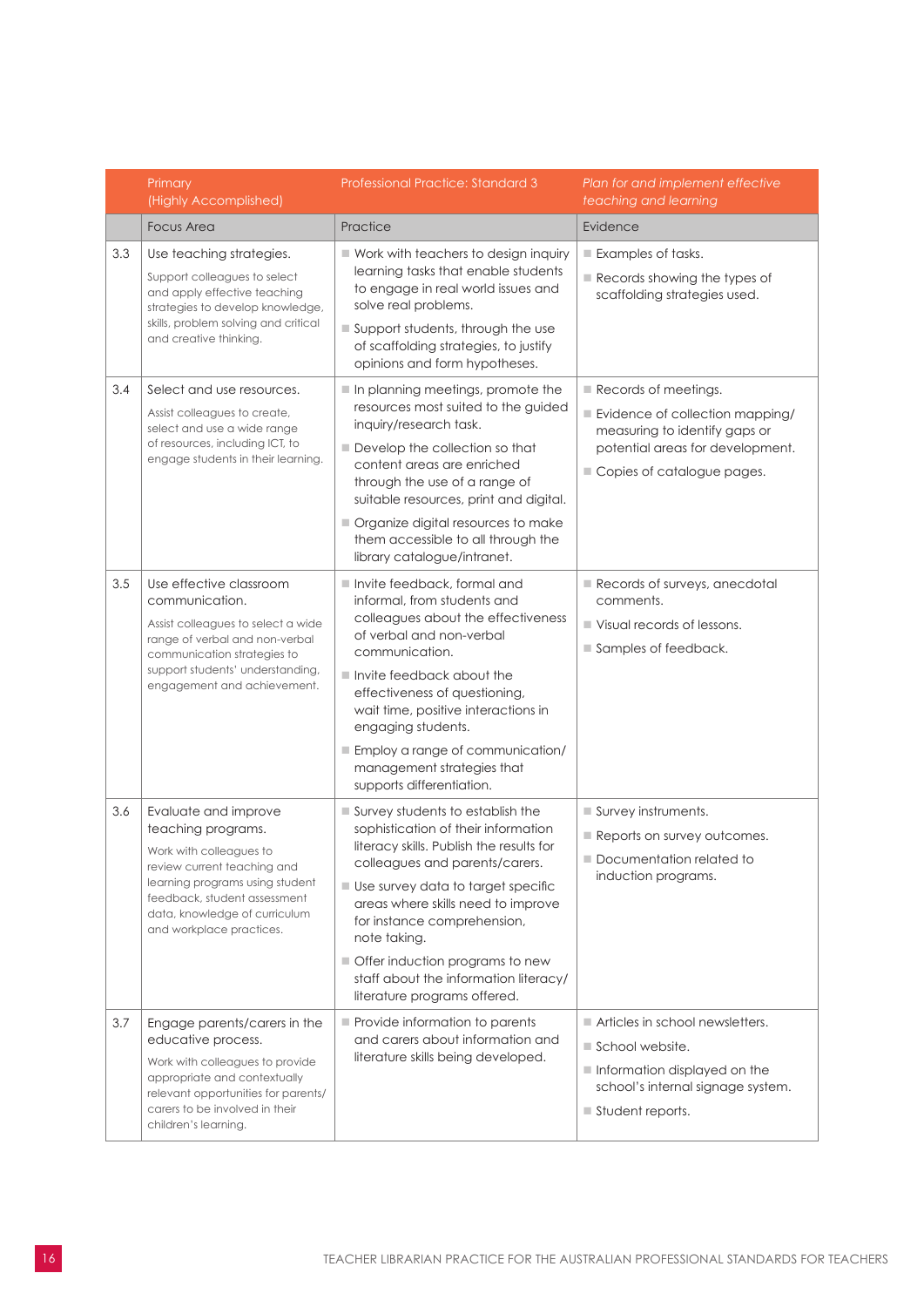|     | Primary<br>(Highly Accomplished)                                                                                                                                                                        | Professional Practice: Standard 4                                                                                                                                                                                                                                                                                                               | Create and maintain supportive and<br>safe learning environments                                                                                                                                                   |
|-----|---------------------------------------------------------------------------------------------------------------------------------------------------------------------------------------------------------|-------------------------------------------------------------------------------------------------------------------------------------------------------------------------------------------------------------------------------------------------------------------------------------------------------------------------------------------------|--------------------------------------------------------------------------------------------------------------------------------------------------------------------------------------------------------------------|
|     | <b>Focus Area</b>                                                                                                                                                                                       | Practice                                                                                                                                                                                                                                                                                                                                        | Evidence                                                                                                                                                                                                           |
| 4.1 | Support student participation.<br>Model effective practice and<br>support colleagues to implement<br>inclusive strategies that engage<br>and support all students.                                      | Plan with teachers to include a wide<br>range of strategies suited to different<br>target groups within the class.<br>Team teach using above strategies.<br>Use cooperative group (jigsaw), pair<br>and individual working situations.<br>Design research/guided inquiry<br>tasks that enable each student to<br>experience success for effort. | Planners with annotated<br>differentiation strategies.<br>Planners with annotated groupings.<br>Examples of tasks and student<br>products.                                                                         |
| 4.2 | Manage classroom activities.<br>Model and share with colleagues<br>a flexible repertoire of strategies<br>for classroom management to<br>ensure all students are engaged<br>in purposeful activities.   | Select and promote resources on<br>classroom management strategies.<br>Organize the collection to enable<br>equitable access to these resources.<br>Provide opportunities for a range of<br>groupings within the class.                                                                                                                         | Visual evidence of displays/records<br>of promotional activities.<br>Visual evidence of student work.<br>Example from catalogue to show<br>ease of access.<br>Planners annotated.                                  |
| 4.3 | Manage challenging<br>behaviour.<br>Develop and share with<br>colleagues a flexible repertoire<br>of behaviour management<br>strategies using expert knowledge<br>and workplace experience.             | Promote current research about<br>management of challenging<br>behaviour.<br>Design learning situations where<br>team teaching with the classroom<br>teacher enables the development<br>of positive teacher/student<br>interaction.                                                                                                             | Examples from catalogue.<br>Planners annotated.                                                                                                                                                                    |
| 4.4 | Maintain student safety.<br>Initiate and take responsibility<br>for implementing current school<br>and/or system, curriculum and<br>legislative requirements to ensure<br>student wellbeing and safety. | Promote resources that promote<br>students' social values and wellbeing.<br>Provide learning spaces where<br>behavioural expectations are<br>clearly understood.<br>Support policy development in the<br>area of student safety.<br>Ensure library staff follow school<br>policies re student safety.                                           | Example from catalogue.<br>Visual records of lessons where<br>expectations are demonstrated.<br>Minutes of meetings relevant to<br>policy development.<br>Excerpts from library's policy and<br>procedures manual. |
| 4.5 | Use ICT safely, responsibly<br>and ethically.<br>Model, and support colleagues<br>to develop, strategies to promote<br>the safe, responsible and ethical<br>use of ICT in learning and<br>teaching.     | Develop and implement programs<br>on ethical use of print and digital<br>information.<br>Organize displays to remind<br>students about their responsibilities.<br>Provide professional development<br>for teachers about copyright and<br>related digital responsibilities.                                                                     | Reports about use of programs<br>designed to teach academic<br>integrity.<br>Visual evidence of poster displays.<br>Visual records of sessions offered.                                                            |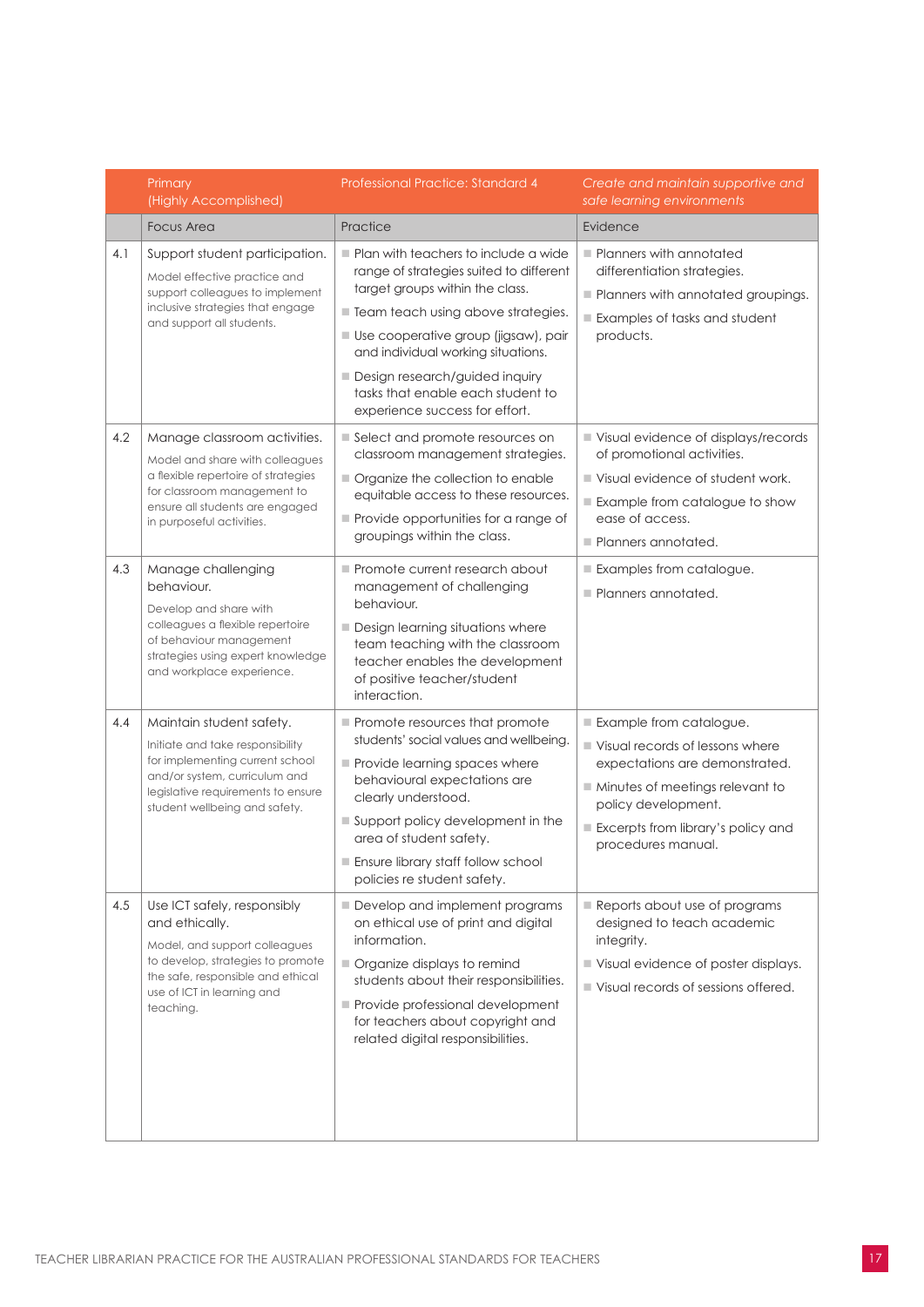|     | Primary<br>(Highly Accomplished)                                                                                                                                                                                                                                          | <b>Professional Practice: Standard 5</b>                                                                                                                                                                                                                                                                                                                                                                                          | Assess, provide feedback and report<br>on student learning                                                                                                                                       |
|-----|---------------------------------------------------------------------------------------------------------------------------------------------------------------------------------------------------------------------------------------------------------------------------|-----------------------------------------------------------------------------------------------------------------------------------------------------------------------------------------------------------------------------------------------------------------------------------------------------------------------------------------------------------------------------------------------------------------------------------|--------------------------------------------------------------------------------------------------------------------------------------------------------------------------------------------------|
|     | <b>Focus Area</b>                                                                                                                                                                                                                                                         | Practice                                                                                                                                                                                                                                                                                                                                                                                                                          | Evidence                                                                                                                                                                                         |
| 5.1 | Assess student learning.<br>Develop and apply a<br>comprehensive range of<br>assessment strategies to diagnose<br>learning needs, comply with<br>curriculum requirements and<br>support colleagues to evaluate<br>the effectiveness of their<br>approaches to assessment. | Conduct regular student surveys<br>to track the development of<br>information and literature skills.<br>Contribute to the discussion with<br>colleagues about assessment<br>strategies especially for research<br>and inquiry based learning.                                                                                                                                                                                     | Annual survey reports.<br>$\blacksquare$ Minutes of meetings.<br>Examples of rubrics.<br>Examples of resource lists/<br>pathfinders, library floor plan<br>annotated to show learning<br>spaces. |
| 5.2 | Provide feedback to students<br>on their learning.<br>Select from an effective range<br>of strategies to provide targeted<br>feedback based on informed<br>and timely judgements of each<br>student's current needs in order to<br>progress learning.                     | Present survey results to students<br>and highlight achievements and<br>challenges.<br>$\blacksquare$ Mark student products from<br>research/guided inquiry tasks and<br>discuss comments with subject<br>teachers and other teacher<br>librarians.<br>Provide verbal feedback<br>during lesson.                                                                                                                                  | Survey reports.<br>Samples of student research/<br>guided inquiry that has been<br>cross marked.<br>$\blacksquare$ Visual records of lessons.                                                    |
| 5.3 | Make consistent and<br>comparable judgements.<br>Organise assessment moderation<br>activities that support consistent<br>and comparable judgements of<br>student learning.                                                                                                | Check cross marking with other<br>teacher librarians.<br>Implement improvements identified<br>by cross marking discussions and<br>monitor via survey results.                                                                                                                                                                                                                                                                     | $\blacksquare$ Minutes of meetings.<br>Action plan/survey results.                                                                                                                               |
| 5.4 | Interpret student data.<br>Work with colleagues to use data<br>from internal and external student<br>assessments for evaluating<br>learning and teaching, identifying<br>interventions and modifying<br>teaching practice.                                                | ■ Work with classroom teachers and<br>other teacher librarians to interpret<br>the implications of internal and<br>external student assessment data.<br>$\blacksquare$ Plan interventions with other<br>teacher librarians and teachers to<br>strengthen acquisition of literacy<br>and information literacy skills.<br>■ Use data from internal and external<br>student assessment to set targets<br>for student learning gains. | $\blacksquare$ Minutes of meetings.<br>Records of planning meetings<br>and documentation of revised<br>research/guided inquiry tasks.<br>Annotated annual goals re<br>student learning.          |
| 5.5 | Report on student<br>achievement.<br>Work with colleagues to construct<br>accurate, informative and timely<br>reports to students and parents/<br>carers about student learning and<br>achievement.                                                                       | $\blacksquare$ Write overview statements<br>for reports.<br>$\blacksquare$ Write assessment statements to be<br>included in semester/end of year<br>reports to parents.                                                                                                                                                                                                                                                           | Semester/end of year reports.                                                                                                                                                                    |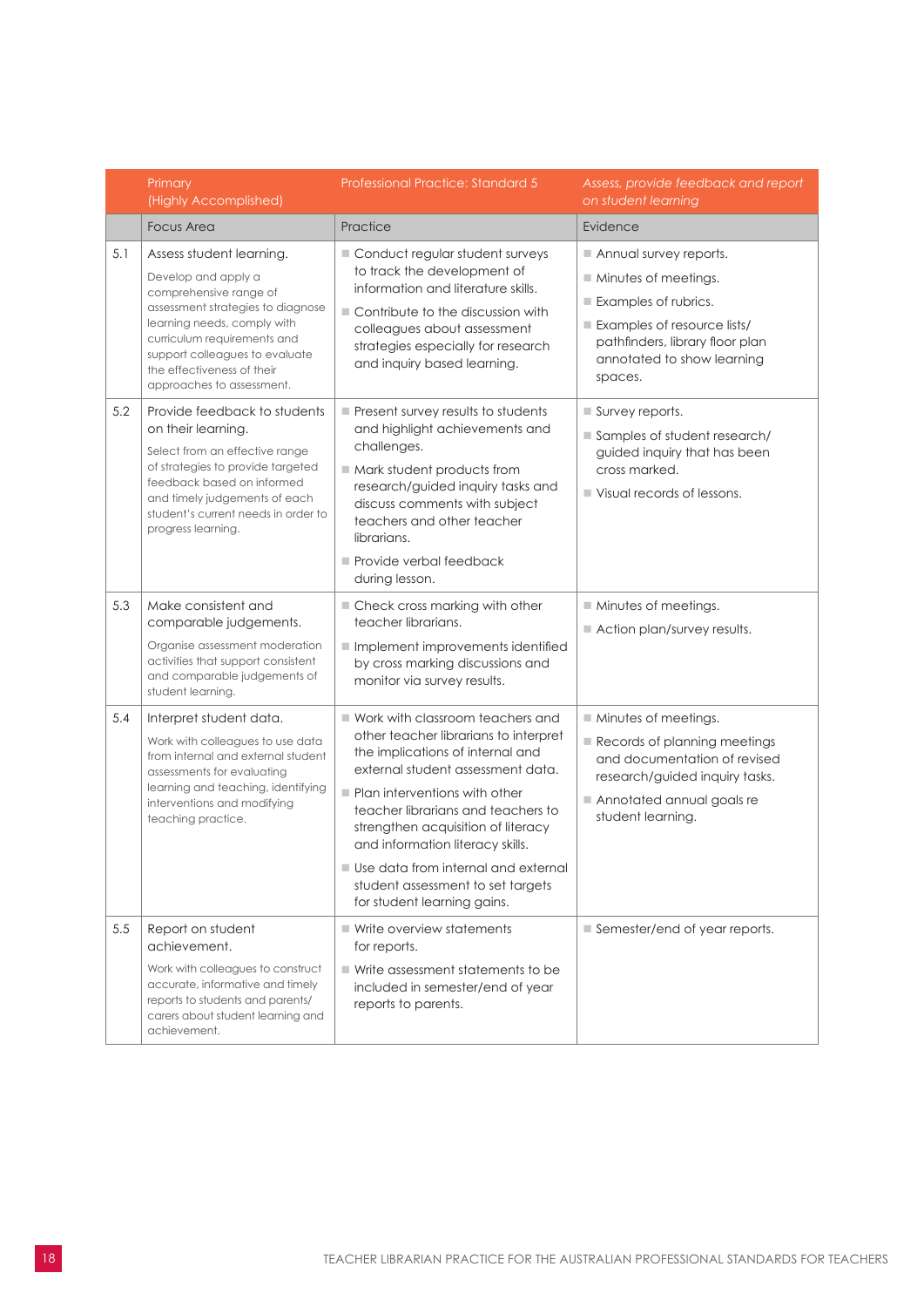|     | Primary<br>(Highly Accomplished)                                                                                                                                                                                                                                                                                    | Professional Engagement: Standard 6                                                                                                                                                                                                                                                                                                                          | Engage in professional learning                                                                                                                                                        |
|-----|---------------------------------------------------------------------------------------------------------------------------------------------------------------------------------------------------------------------------------------------------------------------------------------------------------------------|--------------------------------------------------------------------------------------------------------------------------------------------------------------------------------------------------------------------------------------------------------------------------------------------------------------------------------------------------------------|----------------------------------------------------------------------------------------------------------------------------------------------------------------------------------------|
|     | <b>Focus Area</b>                                                                                                                                                                                                                                                                                                   | Practice                                                                                                                                                                                                                                                                                                                                                     | Evidence                                                                                                                                                                               |
| 6.1 | Identify and plan professional<br>learning needs.<br>Analyse the Australian Professional<br>Standards for Teachers to<br>plan personal professional<br>development goals, support<br>colleagues to identify and<br>achieve personal development<br>goals and pre service teachers to<br>improve classroom practice. | Use the Standards to develop a<br>professional learning plan and<br>monitor progress annually.<br>Use Standards to provide feedback<br>to other teacher librarians on staff.<br><b>Use Standards to monitor pre</b><br>service teachers.                                                                                                                     | Professional learning plan.<br>Records of pre service teacher<br>reports.                                                                                                              |
| 6.2 | Engage in professional<br>learning and improve<br>practice.<br>Plan for professional learning<br>by accessing and critiquing<br>relevant research, engage in high<br>quality targeted opportunities<br>to improve practice and offer<br>quality placements for pre-service<br>teachers where applicable.            | Use the professional learning<br>plan to organize a professional<br>development program.<br>Accept placements for pre service<br>teachers and provide feedback<br>about their progress in relation to<br>the Standards.                                                                                                                                      | List professional development<br>sessions attended as well as<br>professional reading.<br>Documentation related to<br>placements and any reports on<br>progress.                       |
| 6.3 | Engage with colleagues and<br>improve practice.<br>Initiate and engage in<br>professional discussions with<br>colleagues in a range of forums<br>to evaluate practice directed<br>at improving professional<br>knowledge and practice, and<br>the educational outcomes of<br>students.                              | Initiate discussion about<br>professional development within<br>the library staff and with teachers<br>to show the connection with<br>improvement in student learning<br>outcomes.<br>Support initiatives to improve<br>teacher knowledge and skills and<br>student learning outcomes.<br>Provide professional development<br>within and outside the school. | Committee membership/minutes<br>of meetings.<br>$\blacksquare$ Reports/minutes.<br>Documentation of sessions offered<br>within and for teacher librarian<br>professional associations. |
| 6.4 | Apply professional learning<br>and improve student learning.<br>Engage with colleagues to<br>evaluate the effectiveness of<br>teacher professional learning<br>activities to address student<br>learning needs.                                                                                                     | When reviewing annual goals and<br>professional learning plan comment<br>on those areas that have been the<br>focus of professional learning.                                                                                                                                                                                                                | Annual report, professional<br>learning plan.                                                                                                                                          |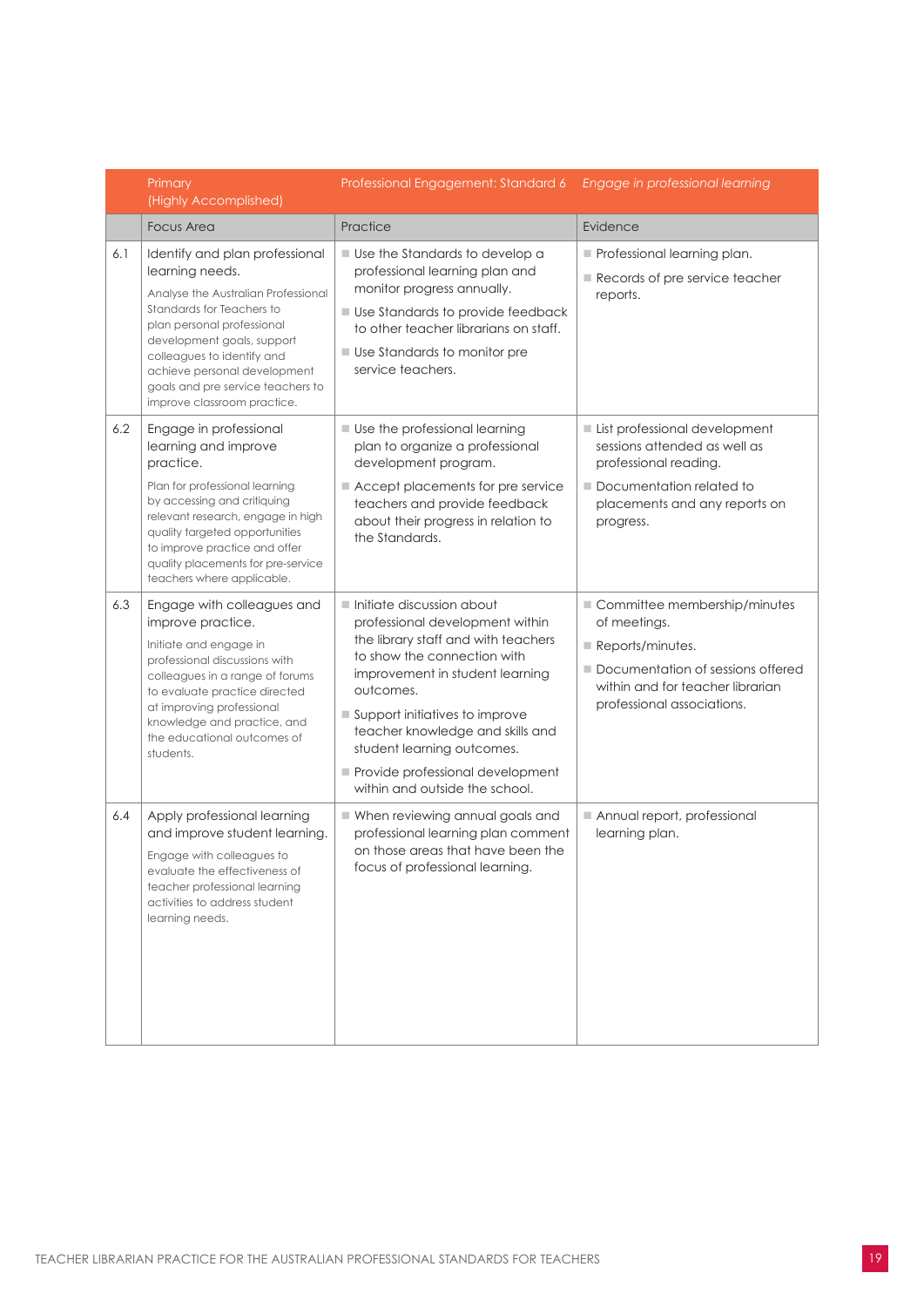|            | Primary<br>(Highly Accomplished)                                                                                                                                                                                               | Professional Engagement: Standard 7                                                                                                                                                                                                                                                                                                            | Engage professionally with colleagues,<br>parents/carers and the community                                                                                                                                                     |
|------------|--------------------------------------------------------------------------------------------------------------------------------------------------------------------------------------------------------------------------------|------------------------------------------------------------------------------------------------------------------------------------------------------------------------------------------------------------------------------------------------------------------------------------------------------------------------------------------------|--------------------------------------------------------------------------------------------------------------------------------------------------------------------------------------------------------------------------------|
|            | <b>Focus Area</b>                                                                                                                                                                                                              | Practice                                                                                                                                                                                                                                                                                                                                       | Evidence                                                                                                                                                                                                                       |
| 7.1        | Meet professional ethics and<br>responsibilities.<br>Maintain high ethical standards<br>and support colleagues to<br>interpret codes of ethics and<br>exercise sound judgement in all<br>school and community contexts.        | Engage in ethical behaviour<br>based on codes of ethics and<br>demonstrate high ethical standards.<br>$\blacksquare$ Work with library staff to ensure<br>that interactions with the school<br>community are based on ethical<br>standards and are respectful to all.                                                                          | Minutes of meetings considering<br>codes of ethics.<br>Library manual of policies and<br>procedures.                                                                                                                           |
| 7.2        | Comply with legislative,<br>administrative and<br>organisational requirements.<br>Support colleagues to review<br>and interpret legislative,<br>administrative, and organisational<br>requirements, policies and<br>processes. | Comply with all school policies<br>as these reflect legislative and<br>systemic requirements.<br>Support the regular review of<br>policies and procedures.<br>Provide professional development<br>to staff and students about<br>copyright and plagiarism.<br>Make available programs that<br>provide online tuition in academic<br>integrity. | Documentation re involvement<br>with the development and<br>implementation of policies.<br>Summary of sessions offered re<br>copyright and plagiarism.<br>Details of online tuition made<br>available to the school community. |
| 7.3<br>7.4 | Engage with the<br>parents/carers.<br>Demonstrate responsiveness in<br>all communications with parents/<br>carers about their children's<br>learning and wellbeing.<br>Engage with professional                                | Respond quickly and professionally<br>to parent queries relating to library<br>procedures.<br>$\blacksquare$ Work with library staff to be<br>proactive and positive in<br>communications with parents.<br>Promote library and information                                                                                                     | Challenged material procedures.<br>Library staff meetings.<br>Library promotional activities.<br>$\blacksquare$ Newsletters.                                                                                                   |
|            | teaching networks and<br>broader communities.<br>Contribute to professional<br>networks and associations and<br>build productive links with the<br>wider community to improve<br>teaching and learning.                        | services to the school and wider<br>community.<br>Actively participate as a member<br>of professional communities.                                                                                                                                                                                                                             | Library promotional activities.<br>Membership of professional<br>associations.<br>$\blacksquare$ School website.                                                                                                               |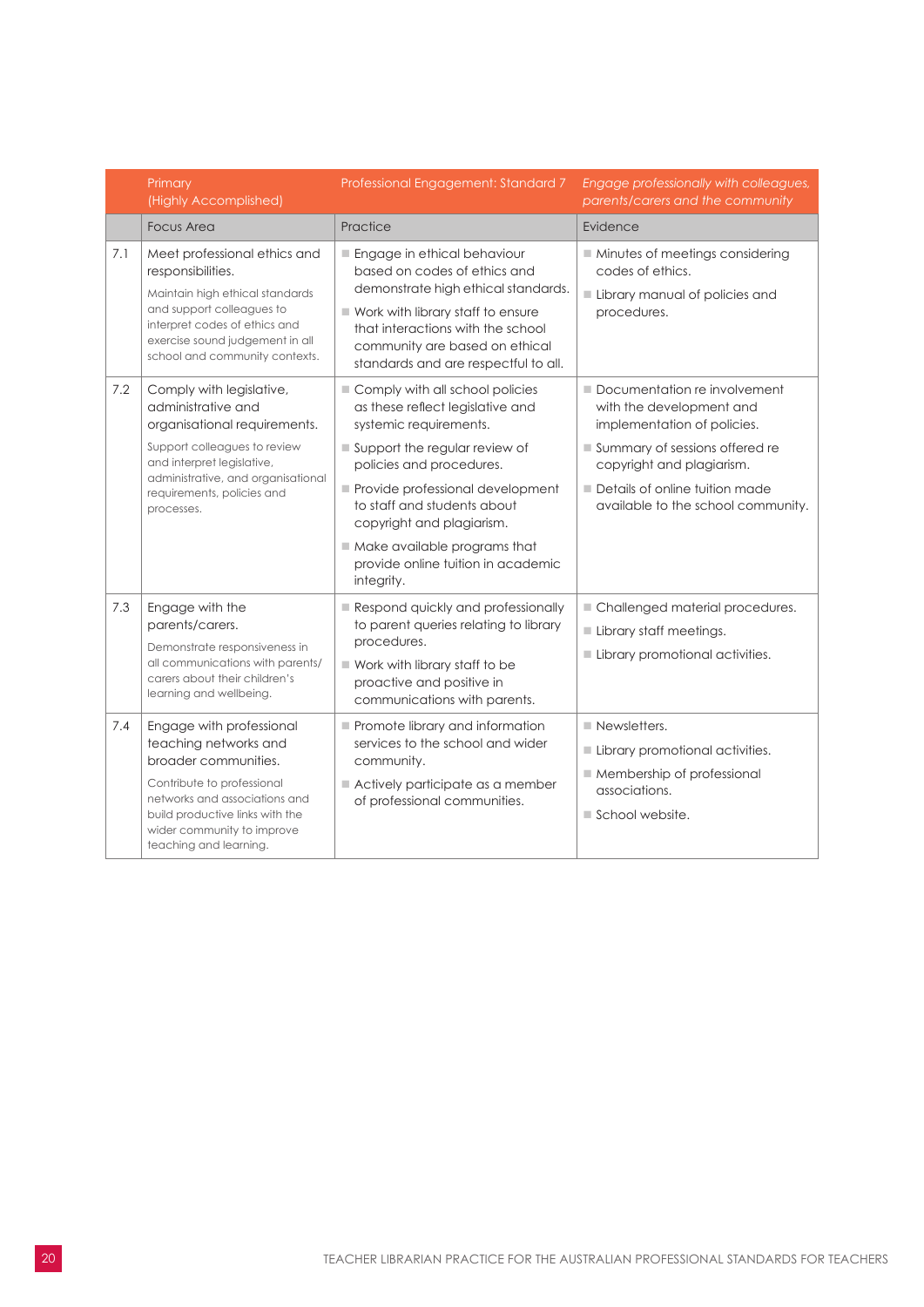### <span id="page-22-0"></span>PART C: PRIMARY (LEAD TEACHERS)

|     | Primary (Lead)                                                                                                                                                                                                                                                                                                                                  | Professional Knowledge: Standard 1                                                                                                                                                                                                                                                                                                                                                                                                                                                                                                     | Know students and how they learn                                                                                                                         |
|-----|-------------------------------------------------------------------------------------------------------------------------------------------------------------------------------------------------------------------------------------------------------------------------------------------------------------------------------------------------|----------------------------------------------------------------------------------------------------------------------------------------------------------------------------------------------------------------------------------------------------------------------------------------------------------------------------------------------------------------------------------------------------------------------------------------------------------------------------------------------------------------------------------------|----------------------------------------------------------------------------------------------------------------------------------------------------------|
|     | <b>Focus Area</b>                                                                                                                                                                                                                                                                                                                               | Practice                                                                                                                                                                                                                                                                                                                                                                                                                                                                                                                               | Evidence                                                                                                                                                 |
| 1.1 | Physical, social and<br>intellectual development and<br>characteristics of students.<br>Lead colleagues to select and<br>develop teaching strategies to<br>improve student learning using<br>knowledge of the physical, social<br>and intellectual development<br>and characteristics of students.                                              | <b>Build a collection of resources that</b><br>focuses on teaching strategies that<br>support individual learners and lead<br>the school teaching community in<br>the use of these.<br>Design differentiated units that<br>highlight resource based learning<br>and the use of a range of resources<br>suited to each student's learning<br>characteristics.<br>Apply the analysis of national<br>and in house data to support the<br>learning of individual students<br>through the development of<br>programs implemented on a whole | Library catalogue, minutes of<br>meetings.<br>Planners.<br>Literacy and information<br>literacy programs.                                                |
| 1.2 | Understand how<br>students learn.<br>Lead processes to evaluate<br>the effectiveness of teaching<br>programs using research and<br>workplace knowledge about how<br>students learn.                                                                                                                                                             | school basis.<br>Coordinate curriculum reviews in<br>line with authoritative research on<br>student learning.<br>Coordinate programs to imbed the<br>giving and receiving of feedback<br>about student engagement.                                                                                                                                                                                                                                                                                                                     | Documentation about curriculum<br>reviews.<br>Documentation about feedback<br>programs.                                                                  |
| 1.3 | Students with diverse<br>linguistic, cultural, religious<br>and socioeconomic<br>backgrounds.<br>Evaluate and revise school<br>learning and teaching programs,<br>using expert and community<br>knowledge and experience,<br>to meet the needs of students<br>with diverse linguistic, cultural,<br>religious and socioeconomic<br>backgrounds. | Coordinate curriculum reviews<br>that draw on data about to the<br>diverse backgrounds of the student<br>population.<br>■ Build a collection of resources that<br>reflect the diverse backgrounds of<br>students and lead peers in the use<br>of these.<br>Promote the use of a range of<br>resources designed to promote<br>the wellbeing of students from low<br>socio economic backgrounds.<br>Develop programs that support<br>students from diverse backgrounds<br>in the development of information<br>and literacy skills.      | Documentation about curriculum<br>reviews.<br>Library catalogue and minutes of<br>meetings.<br>Documentation about information<br>and literacy programs. |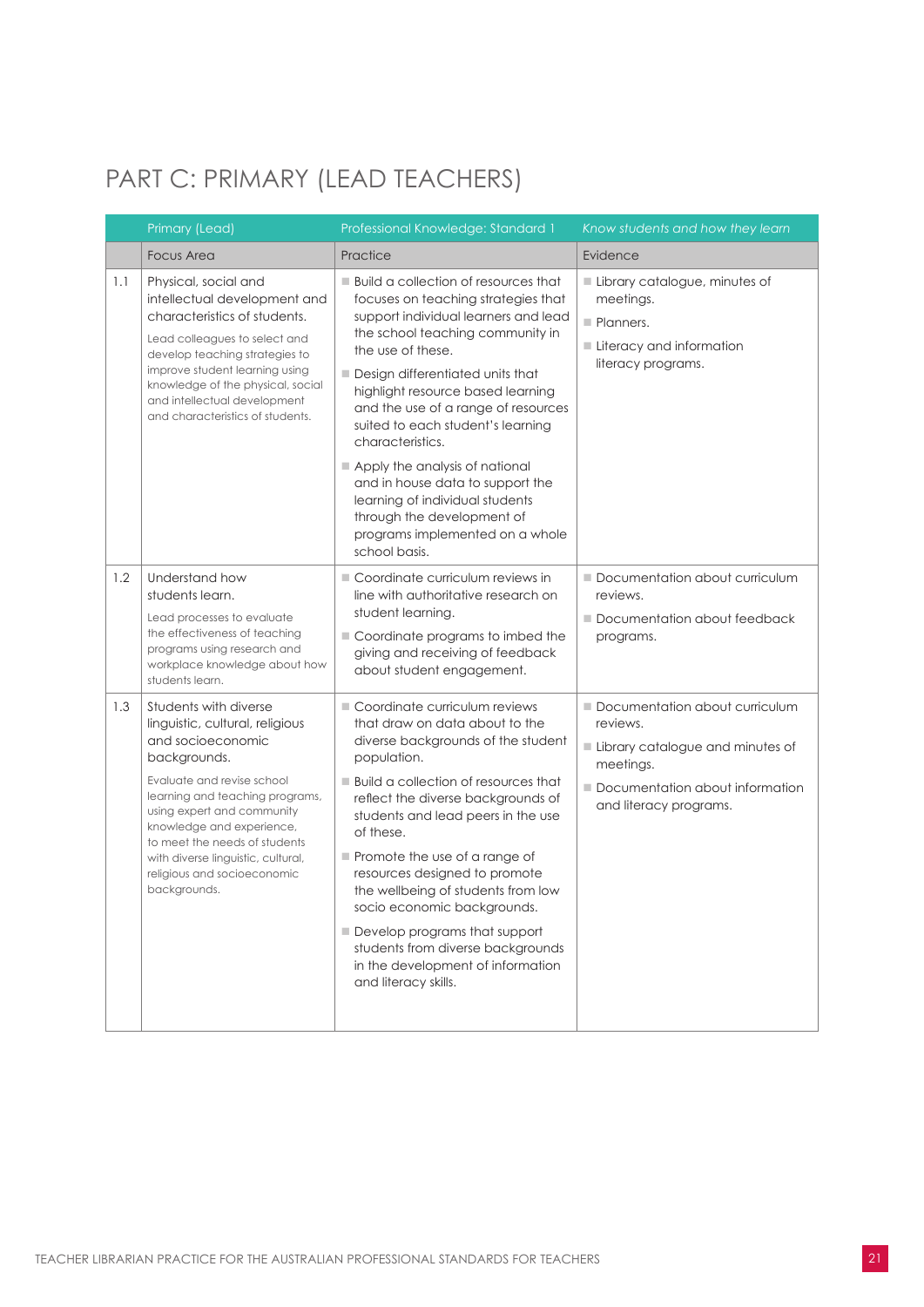|     | Primary (Lead)                                                                                                                                                                                                                                                                                                                    | Professional Knowledge: Standard 1                                                                                                                                                                                                                                                                                                                                                                | Know students and how they learn                                                                           |
|-----|-----------------------------------------------------------------------------------------------------------------------------------------------------------------------------------------------------------------------------------------------------------------------------------------------------------------------------------|---------------------------------------------------------------------------------------------------------------------------------------------------------------------------------------------------------------------------------------------------------------------------------------------------------------------------------------------------------------------------------------------------|------------------------------------------------------------------------------------------------------------|
|     | <b>Focus Area</b>                                                                                                                                                                                                                                                                                                                 | Practice                                                                                                                                                                                                                                                                                                                                                                                          | Evidence                                                                                                   |
| 1.4 | Strategies for teaching<br>Aboriginal and Torres Strait<br>Islander students.<br>Develop teaching programs that<br>support equitable and ongoing<br>participation of Aboriginal and<br>Torres Strait Islander students<br>by engaging in collaborative<br>relationships with community<br>representatives and parents/<br>carers. | Coordinate the evaluation of the<br>suitability of resources used in the<br>curriculum about Aboriginal and<br>Torres Strait Islander cultures.<br>Develop programs that are<br>designed to ensure equitable<br>learning outcomes for Aboriginal<br>and Torres Islander students and<br>monitor their implementation.                                                                             | Documentation about<br>collection review.<br>Program documentation.                                        |
| 1.5 | Differentiate teaching to<br>meet the specific learning<br>needs of students across the<br>full range of abilities.<br>Lead colleagues to evaluate<br>the effectiveness of learning and<br>teaching programs differentiated<br>for the specific learning needs of<br>students across the full range of<br>abilities.              | $\blacksquare$ Review the effectiveness of<br>resource use in differentiated<br>teaching programs.<br><b>Build a collection of resources suited</b><br>to differentiated teaching programs<br>and lead others in their use.<br>Coordinate programs that imbed<br>the giving and receiving of<br>feedback about the effectiveness<br>of resource use in differentiated<br>programs.                | Documentation of resource review.<br>Library catalogue, minutes of<br>meetings.<br>Program documentation.  |
| 1.6 | Strategies to support full<br>participation of students<br>with disability.<br>Initiate and lead the review<br>of school policies to support<br>the engagement and full<br>participation of students with<br>disability and ensure compliance<br>with legislative and/or system<br>policies.                                      | Lead the review of library policies<br>to ensure that these support<br>successful learning outcomes for<br>students with disability.<br>Ensure that library policies comply<br>with systemic and national legal<br>requirements.<br>Support the development of a<br>culture of inclusion and welcome<br>through ensuring that the library<br>floor plan accommodates students<br>with disability. | Library policies appropriately<br>annotated.<br>Library floor plan/photographs of<br>any special features. |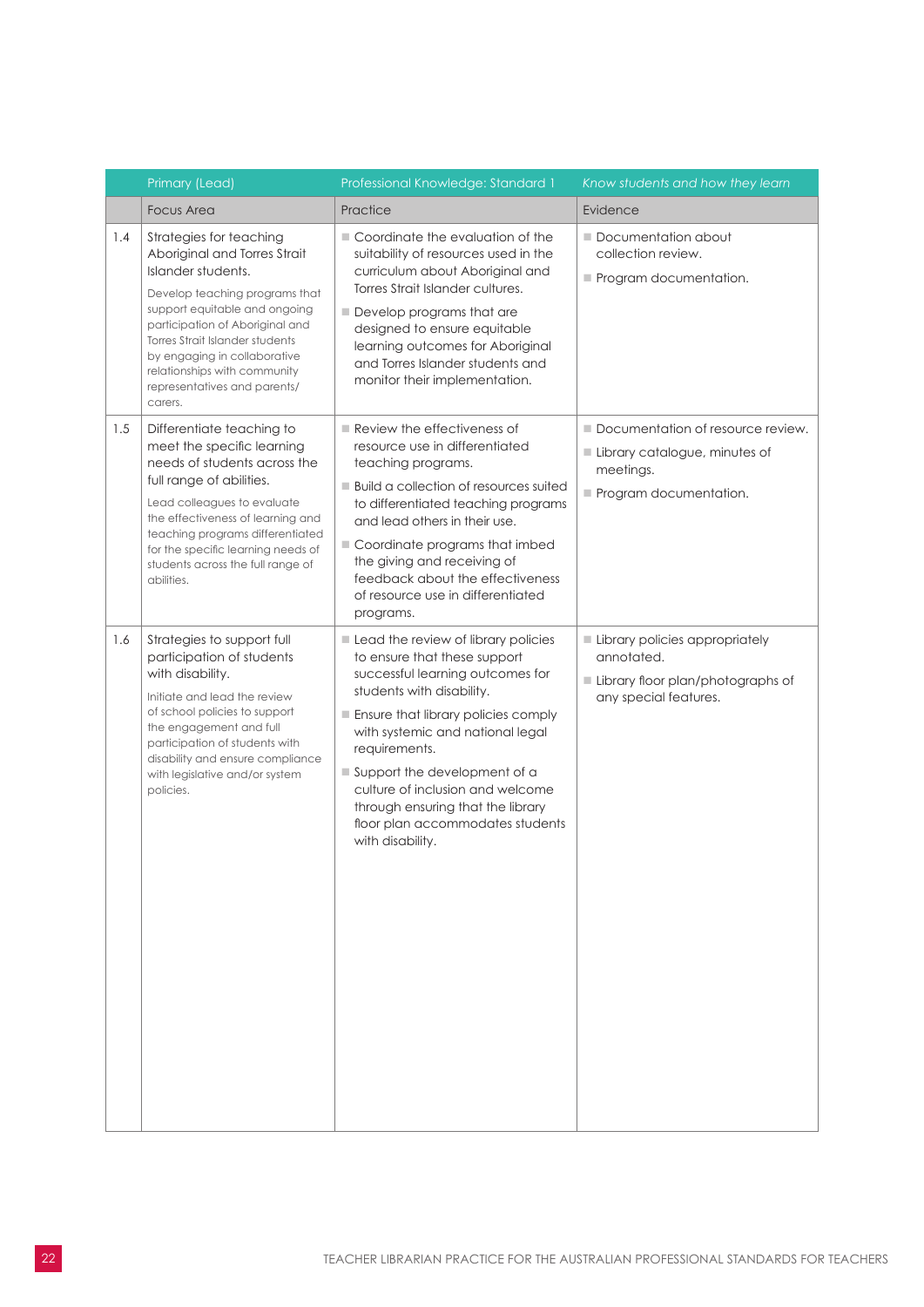|     | Primary (Lead)                                                                                                                                                                                                                                                                                                                                                                | Professional Knowledge: Standard 2                                                                                                                                                                                                                                                                                                                                                                                                                                                                                 | Know the content and how to teach it                                                                                                                                                                                               |
|-----|-------------------------------------------------------------------------------------------------------------------------------------------------------------------------------------------------------------------------------------------------------------------------------------------------------------------------------------------------------------------------------|--------------------------------------------------------------------------------------------------------------------------------------------------------------------------------------------------------------------------------------------------------------------------------------------------------------------------------------------------------------------------------------------------------------------------------------------------------------------------------------------------------------------|------------------------------------------------------------------------------------------------------------------------------------------------------------------------------------------------------------------------------------|
|     | <b>Focus Area</b>                                                                                                                                                                                                                                                                                                                                                             | Practice                                                                                                                                                                                                                                                                                                                                                                                                                                                                                                           | Evidence                                                                                                                                                                                                                           |
| 2.1 | Content and teaching<br>strategies of the teaching<br>area.<br>Lead initiatives within the<br>school to evaluate and<br>improve knowledge of content<br>and teaching strategies and<br>demonstrate exemplary teaching<br>of subjects using effective,<br>research-based learning and<br>teaching programs.                                                                    | Develop and make easily accessible<br>a collection of resources showing<br>authoritative research into aspects<br>of the learning areas that are most<br>difficult for students to learn.<br>Arrange for library staff to develop<br>pathfinders and similar resources<br>that provide scaffolding to support<br>a range of students in completing<br>tasks successfully.<br>Coordinate the ongoing review<br>of library programs using current<br>authoritative research as the<br>benchmark.                     | Library catalogue, library intranet<br>web pages, documentation of<br>promotional activities.<br>Pathfinders and similar scaffolding<br>resources.<br>Documentation about the ongoing<br>review/evaluation of library<br>programs. |
| 2.2 | Content selection<br>and organisation.<br>Lead initiatives that utilise<br>comprehensive content<br>knowledge to improve the<br>selection and sequencing of<br>content into coherently organised<br>learning and teaching programs.                                                                                                                                           | Lead the library staff and/<br>or teaching staff to initiate<br>research/guided inquiry tasks that<br>demonstrate deep structure of the<br>learning area.<br>Lead the library staff and/or<br>teaching to review information<br>literacy and literacy programs on<br>the basis of authoritative research<br>into the field.<br>Lead the library staff and/or<br>teaching staff to offer strategies<br>that support students to be<br>successful with content that has the<br>potential to restrict their learning. | Minutes of meeting/annotated<br>student tasks.<br>Documentation of evaluation of<br>units showing how research has<br>been incorporated.<br>Data to show how assessment<br>results have improved.                                  |
| 2.3 | Curriculum, assessment<br>and reporting.<br>Lead colleagues to develop<br>learning and teaching programs<br>using comprehensive knowledge<br>of curriculum, assessment and<br>reporting requirements.                                                                                                                                                                         | Lead the teaching staff to<br>understand the place of<br>information literacy and literacy<br>programs within the curriculum.<br>Demonstrate to teaching staff<br>that information literacy and<br>literacy programs can improve<br>student learning.                                                                                                                                                                                                                                                              | Minutes of meetings/visual records<br>of students using information<br>literacy or literacy skills.<br>Survey results/visual records of<br>students using information literacy<br>and literacy skills.                             |
| 2.4 | Understand and respect<br>Aboriginal and Torres Strait<br>Islander people to promote<br>reconciliation between<br>Indigenous and non-<br>Indigenous Australians.<br>Lead initiatives to assist colleagues<br>with opportunities for students to<br>develop understanding of and<br>respect for Aboriginal and Torres<br>Strait Islander histories, cultures<br>and languages. | Lead the review of resources about<br>Aboriginal and Torres Strait Islander<br>histories, culture and languages.<br><b>Build a collection of resources that</b><br>promote Aboriginal and Torres<br>Strait Islander histories, cultures and<br>languages.                                                                                                                                                                                                                                                          | Documentation about the review<br>of resources.<br>Sample pages from library<br>catalogue demonstrating the<br>scope and nature of the collection.                                                                                 |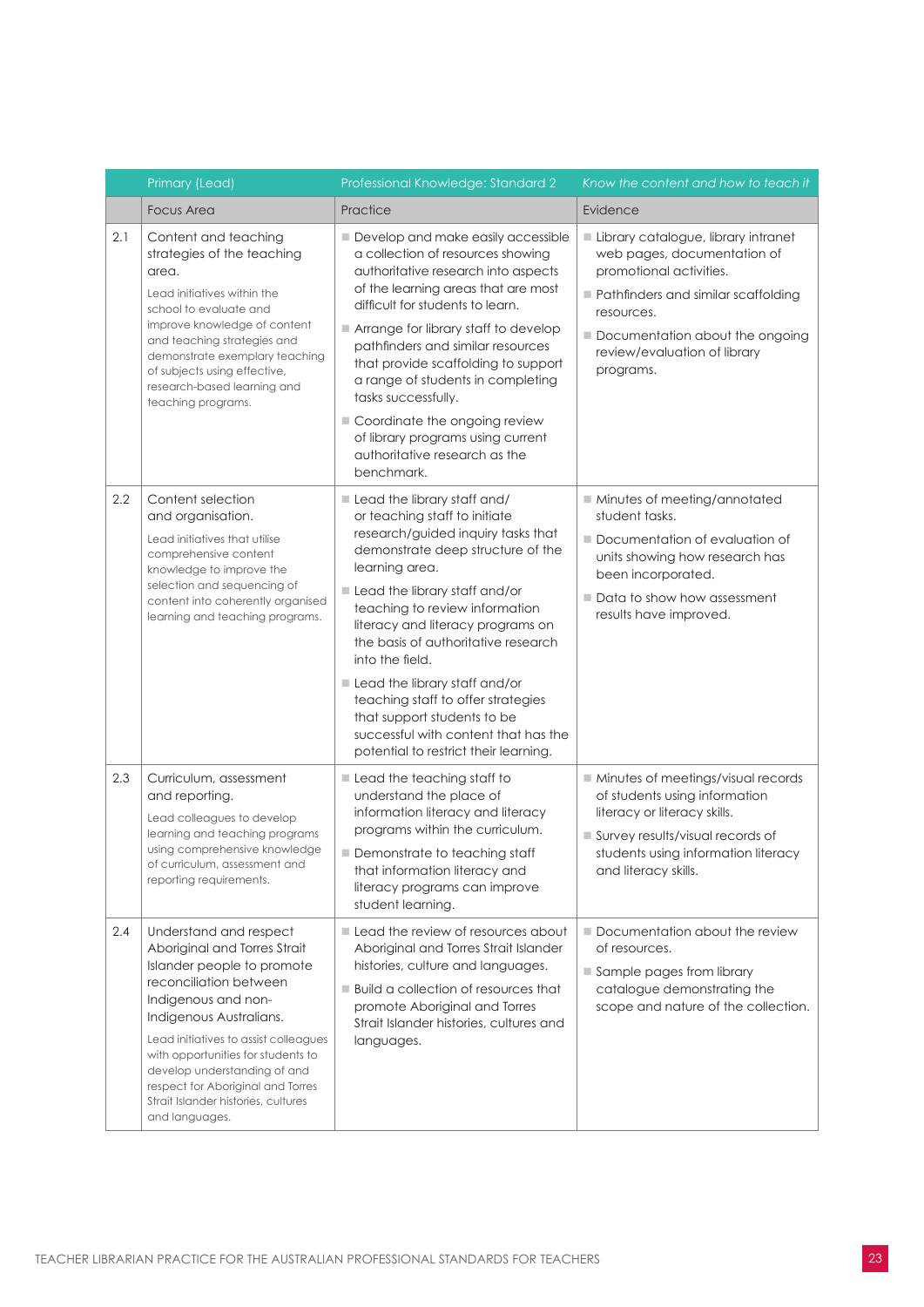|     | Primary (Lead)                                                                                                                                                                                                                                             | Professional Knowledge: Standard 2                                                                                                                                                                                                                                                                                                                              | Know the content and how to teach it                                                                                                                 |
|-----|------------------------------------------------------------------------------------------------------------------------------------------------------------------------------------------------------------------------------------------------------------|-----------------------------------------------------------------------------------------------------------------------------------------------------------------------------------------------------------------------------------------------------------------------------------------------------------------------------------------------------------------|------------------------------------------------------------------------------------------------------------------------------------------------------|
|     | <b>Focus Area</b>                                                                                                                                                                                                                                          | Practice                                                                                                                                                                                                                                                                                                                                                        | Evidence                                                                                                                                             |
| 2.5 | Literacy and numeracy<br>strategies.<br>Monitor and evaluate the<br>implementation of teaching<br>strategies within the school to<br>improve students' achievement<br>in literacy and numeracy using<br>research based knowledge and<br>student data.      | Evaluate the effectiveness of library<br>programs by reviewing data about<br>student progress in information<br>literacy and literacy achievement.<br>Review the adequacy of resources<br>for teaching of information literacy<br>and literacy skills in learning areas.<br>Design library programs to improve<br>student information literacy and<br>literacy. | Analysis of data: in house surveys,<br>national data.<br>Documentation about collection<br>review.<br>Program overviews with<br>annotations.         |
| 2.6 | Information and<br>Communication Technology<br>$(ICT)$ .<br>Lead and support colleagues<br>within the school to select and<br>use ICT with effective teaching<br>strategies to expand learning<br>opportunities and content<br>knowledge for all students. | $\blacksquare$ Review the provision of ICTs in the<br>library to ensure equity of access.<br>Lead the use of ICTs in research<br>and inquiry learning tasks.<br>Ensure that library staff organize<br>digital learning resources to<br>maximize equity of access.                                                                                               | Documentation about review of ICTs.<br>$\blacksquare$ Planners showing use of ICTs.<br>$\blacksquare$ Examples from library catalogue/<br>home page. |

|     | Primary (Lead)                                                                                                                                                                                                                                                           | Professional Practice: Standard 3                                                                                                                                                                                                                                                                                                                                                                                             | Plan for and implement effective<br>teaching and learning                                                                                                                                                                                                                           |
|-----|--------------------------------------------------------------------------------------------------------------------------------------------------------------------------------------------------------------------------------------------------------------------------|-------------------------------------------------------------------------------------------------------------------------------------------------------------------------------------------------------------------------------------------------------------------------------------------------------------------------------------------------------------------------------------------------------------------------------|-------------------------------------------------------------------------------------------------------------------------------------------------------------------------------------------------------------------------------------------------------------------------------------|
|     | <b>Focus Area</b>                                                                                                                                                                                                                                                        | Practice                                                                                                                                                                                                                                                                                                                                                                                                                      | Evidence                                                                                                                                                                                                                                                                            |
| 3.1 | Establish challenging learning<br>goals.<br>Demonstrate exemplary practice<br>and high expectations and<br>lead colleagues to encourage<br>students to pursue challenging<br>goals in all aspects of their<br>education.                                                 | $\blacksquare$ Show colleagues the setting of<br>challenging and differentiate<br>learning tasks for research/guided<br>inquiry and literature.                                                                                                                                                                                                                                                                               | $\blacksquare$ Records of meeting with teachers<br>and copies of research/guided<br>inquiry and literature templates/<br>lesson plans.                                                                                                                                              |
|     |                                                                                                                                                                                                                                                                          | $\blacksquare$ Lead library initiatives to<br>acknowledge and celebrate<br>powerful learning across the<br>school community.                                                                                                                                                                                                                                                                                                  | $\blacksquare$ Student products displayed in the<br>library's physical and virtual spaces.<br>Professional development record<br>listing focus of activity, audience                                                                                                                |
|     |                                                                                                                                                                                                                                                                          | Lead professional learning in<br>exemplary practice on how high<br>expectations, goal setting and<br>metacognitive strategies impact<br>on student learning.                                                                                                                                                                                                                                                                  | and outcome reflection.                                                                                                                                                                                                                                                             |
| 3.2 | Plan, structure and sequence<br>learning programs.<br>Exhibit exemplary practice<br>and lead colleagues to plan,<br>implement and review the<br>effectiveness of their learning<br>and teaching programs to<br>develop students' knowledge,<br>understanding and skills. | Develop and present to colleagues<br>varying approaches to research/<br>inquiry, information literacy and<br>literature programs that will engage<br>and support all students.<br>Lead colleagues to undertake<br>evidence-based research practices<br>in teaching and learning.<br><b>Establish membership to</b><br>professional networks or create<br>professional networks to support<br>and resource effective practice. | Visual records of modelled library<br>sessions.<br>Evidence-based action plans.<br>$\blacksquare$ Membership and contributions to<br>professional organisations such as<br>ALIA Schools, VCTL, ASLA, SLAV and<br>local library networks Establishment<br>of library blogs or nings. |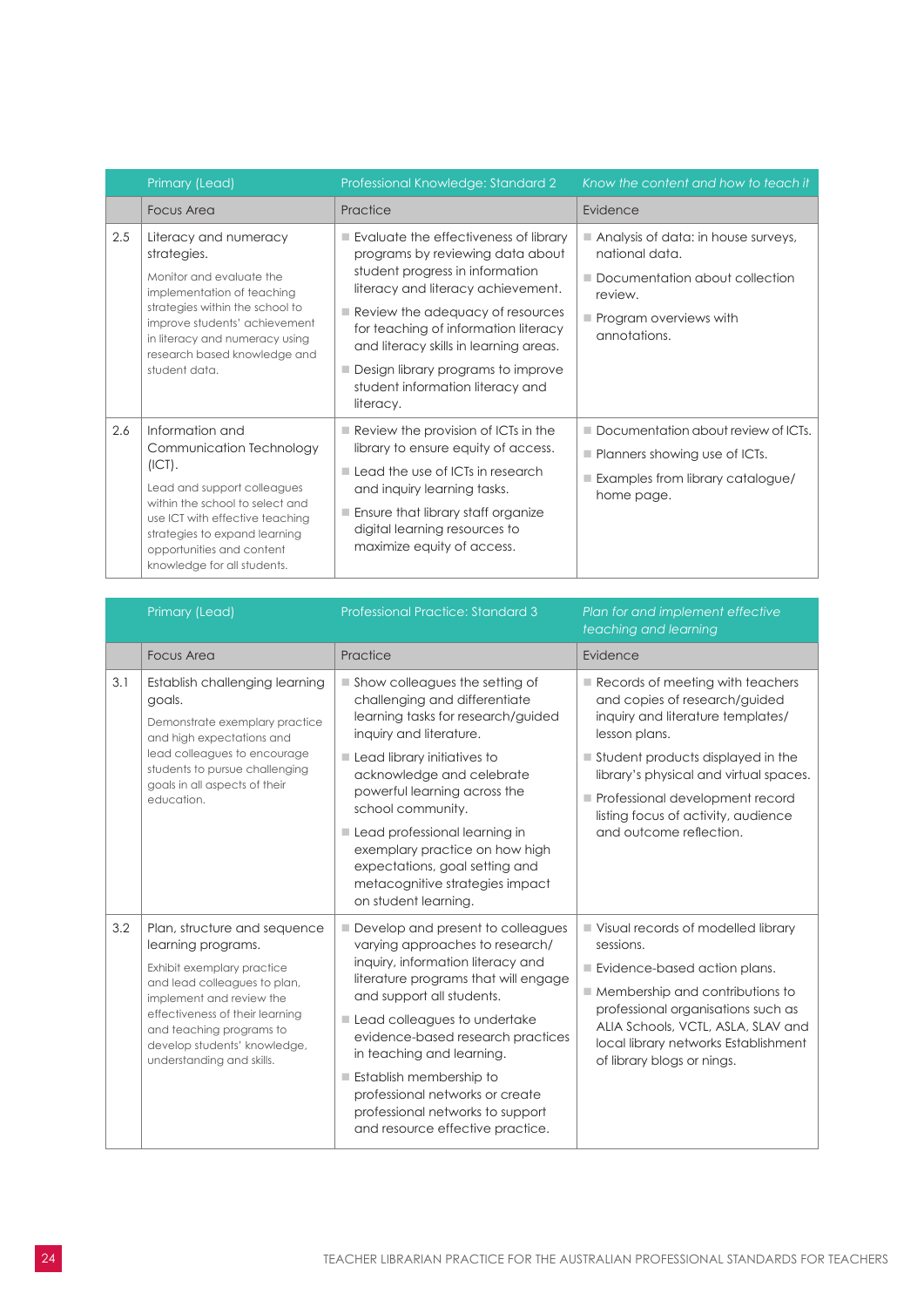|     | Primary (Lead)                                                                                                                                                                                                                                                                                           | <b>Professional Practice: Standard 3</b>                                                                                                                                                                                                                                                                                                                                                                                         | Plan for and implement effective<br>teaching and learning                                                                                                                                                                                                         |
|-----|----------------------------------------------------------------------------------------------------------------------------------------------------------------------------------------------------------------------------------------------------------------------------------------------------------|----------------------------------------------------------------------------------------------------------------------------------------------------------------------------------------------------------------------------------------------------------------------------------------------------------------------------------------------------------------------------------------------------------------------------------|-------------------------------------------------------------------------------------------------------------------------------------------------------------------------------------------------------------------------------------------------------------------|
|     | <b>Focus Area</b>                                                                                                                                                                                                                                                                                        | Practice                                                                                                                                                                                                                                                                                                                                                                                                                         | Evidence                                                                                                                                                                                                                                                          |
| 3.3 | Use teaching strategies.<br>Work with colleagues to review,<br>modify and expand their<br>repertoire of teaching strategies<br>to enable students to use<br>knowledge, skills, problem solving<br>and critical and creative thinking.                                                                    | Collaborate with teachers in<br>inquiry-based tasks that engage<br>students learning with real world<br>issues and authentic problem<br>solving.<br>Collaborate with colleagues in<br>action research projects that<br>expand repertoires of teaching<br>strategies, that support the<br>development of higher order<br>thinking skills and understanding<br>of key concepts in students.                                        | Examples of collaborative units,<br>work in progress reports: wikis,<br>emails, forums.<br>Evidence-based action plans.<br>Records of implementation,<br>annotated work products.                                                                                 |
| 3.4 | Select and use resources.<br>Model exemplary skills and lead<br>colleagues in selecting, creating<br>and evaluating resources, including<br>ICT, for application by teachers<br>within or beyond the school.                                                                                             | Demonstrate the Guided Inquiry<br>model to promote deep learning<br>and student engagement.<br>Lead colleagues in the steps of<br>Guided Inquiry or Evidence-based<br>Action Plans that highlight the<br>evaluation and quality of resources<br>and student engagement.<br>Promote strategies for the selection,<br>evaluation, integration and use<br>of digital resources and tools for<br>personalised learning.              | Modelled guided inquiry sessions.<br>Guided Inquiry unit/evidence-<br>based action plans. Records of<br>meetings.<br>Collection development policy.<br>Online management system<br>containing tools for selection,<br>evaluation and use of digital<br>resources. |
| 3.5 | Use effective classroom<br>communication.<br>Demonstrate and lead by<br>example inclusive verbal and<br>non-verbal communication<br>using collaborative strategies<br>and contextual knowledge to<br>support students' understanding,<br>engagement and achievement.                                     | $\blacksquare$ Lead initiatives that invite<br>colleagues to give and receive<br>feedback about the effectiveness<br>of verbal and non-verbal<br>communication strategies.<br>Model collaborative communication<br>strategies to gauge student<br>understanding, achievement and<br>to encourage engagement.                                                                                                                     | Records of surveys, forums,<br>anecdotal comments.<br>Visual records of modelled lessons.                                                                                                                                                                         |
| 3.6 | Evaluate and improve<br>teaching programs.<br>Conduct regular reviews of<br>teaching and learning programs<br>using multiple sources of evidence<br>including: student assessment<br>data, curriculum documents.<br>teaching practices and feedback<br>from parents/ carers, students<br>and colleagues. | Regularly implement and analyse<br>feedback data from students.<br>parents/carers and colleagues<br>and modify library teaching and<br>learning programs accordingly.<br>Initiate and collate evaluation<br>and assessment data in the areas<br>of Guided Inquiry/Research skills,<br>Literature, information literacy skills.<br>Implement Evidence-Based<br>Research plan based on library<br>teaching and learning practices. | Quantitative and qualitative data<br>gathering and analysis of surveys<br>and reflections.<br>Assessment strategies inherent in<br>guided inquiry/literature skills and<br>conversations.<br>Analysis of student assessments<br>and reflections.                  |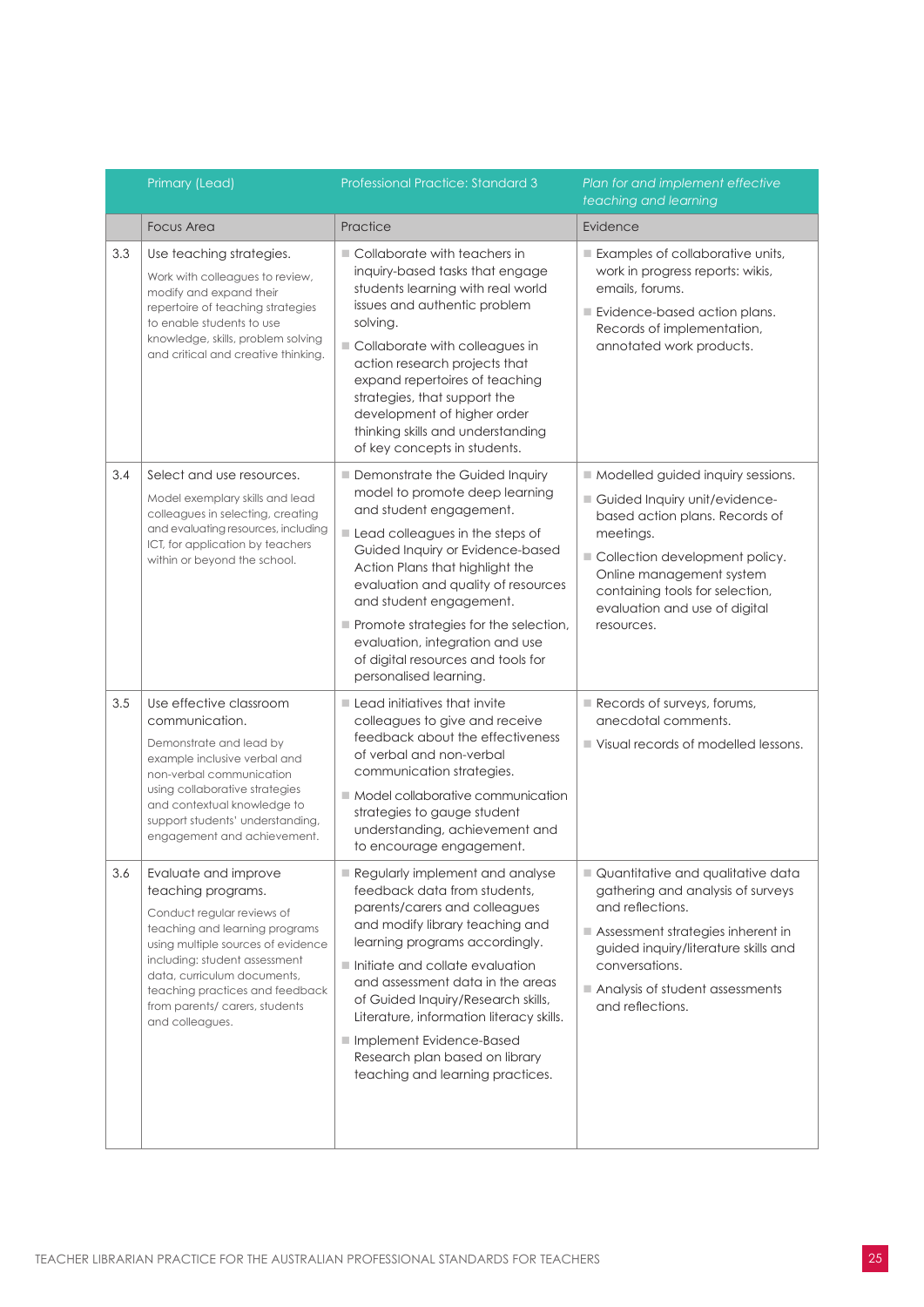|     | Primary (Lead)                                                                                                                                                                                                                                    | <b>Professional Practice: Standard 3</b>                                                                                                                                                                                                                                                                                                                                                                                                                                                                                                                                                                                                | Plan for and implement effective<br>teaching and learning                                                                                                                                                                                                                                                                                                                     |
|-----|---------------------------------------------------------------------------------------------------------------------------------------------------------------------------------------------------------------------------------------------------|-----------------------------------------------------------------------------------------------------------------------------------------------------------------------------------------------------------------------------------------------------------------------------------------------------------------------------------------------------------------------------------------------------------------------------------------------------------------------------------------------------------------------------------------------------------------------------------------------------------------------------------------|-------------------------------------------------------------------------------------------------------------------------------------------------------------------------------------------------------------------------------------------------------------------------------------------------------------------------------------------------------------------------------|
|     | <b>Focus Area</b>                                                                                                                                                                                                                                 | Practice                                                                                                                                                                                                                                                                                                                                                                                                                                                                                                                                                                                                                                | Evidence                                                                                                                                                                                                                                                                                                                                                                      |
| 3.7 | Engage parents/ carers in the<br>educative process.<br>Initiate contextually relevant<br>processes to establish programs<br>that involve parents/carers in<br>the education of their children<br>and broader school priorities and<br>activities. | Initiate and provide parent/carers<br>support programs that highlight<br>how the library cultivates students'<br>learning.<br>Provide various communication<br>lines to cultivate discussions.<br>moderation and supportive<br>scaffolds that support students<br>learning in information literacy,<br>literature and research.<br>Invite parent/carers conversations<br>about learning priorities.<br>$\blacksquare$ Include library programs and<br>initiatives into across the board<br>online programs.<br>Initiate and invite parents/carers<br>in determining their priorities in<br>research/inquiry and literature<br>learning. | Library programs advertised online<br>or in print.<br>Online forums, blog, emails, parent<br>teacher interviews.<br>■ Negotiated inquiry units involving:<br>library, home and outside<br>community input records.<br>Information on school-wide<br>networks. Parent teacher interviews<br>records.<br>$\blacksquare$ Reports on parent/teacher<br>interviews. Online forums. |

|     | Primary (Lead)                                                                                                                                                                                                                                                             | <b>Professional Practice: Standard 4</b>                                                                                                                                                                                                                                                                                                                                                                                                                                                                                                                                                                                 | Create and maintain supportive and<br>safe learning environments                                                                                                                                                                                                                                                                                                                                                                  |
|-----|----------------------------------------------------------------------------------------------------------------------------------------------------------------------------------------------------------------------------------------------------------------------------|--------------------------------------------------------------------------------------------------------------------------------------------------------------------------------------------------------------------------------------------------------------------------------------------------------------------------------------------------------------------------------------------------------------------------------------------------------------------------------------------------------------------------------------------------------------------------------------------------------------------------|-----------------------------------------------------------------------------------------------------------------------------------------------------------------------------------------------------------------------------------------------------------------------------------------------------------------------------------------------------------------------------------------------------------------------------------|
|     | Focus Area                                                                                                                                                                                                                                                                 | Practice                                                                                                                                                                                                                                                                                                                                                                                                                                                                                                                                                                                                                 | Evidence                                                                                                                                                                                                                                                                                                                                                                                                                          |
| 4.1 | Support student participation.<br>Demonstrate and lead by<br>example the development of<br>productive and inclusive learning<br>environments across the school<br>by reviewing inclusive strategies<br>and exploring new approaches to<br>engage and support all students. | ■ Co-ordinate and model specific<br>strategies that support the<br>engagement and participation of<br>targeted student groups, especially<br>in literature, information literacy<br>and inquiry programs.<br>Initiate and lead colleagues to<br>design and trial new strategies<br>that support the inclusion and<br>engagement of all students<br>in various and productive<br>environments, including physical<br>and virtual learning spaces.<br>Devise and lead colleagues to<br>incorporate feedback strategies<br>highlighting the inclusiveness and<br>student engagement in productive<br>learning environments. | Guided inquiry units showing key<br>cooperative and collaborative<br>grouping strategies and teaching/<br>learning scaffolds: graphic<br>organisers, individual learning plans.<br>Visual records of specific programs<br>targeting specific students.<br>Collaboratively designed units of<br>work. Samples of student products.<br>Collation and interpretations<br>of teacher/student designed<br>reflections and evaluations. |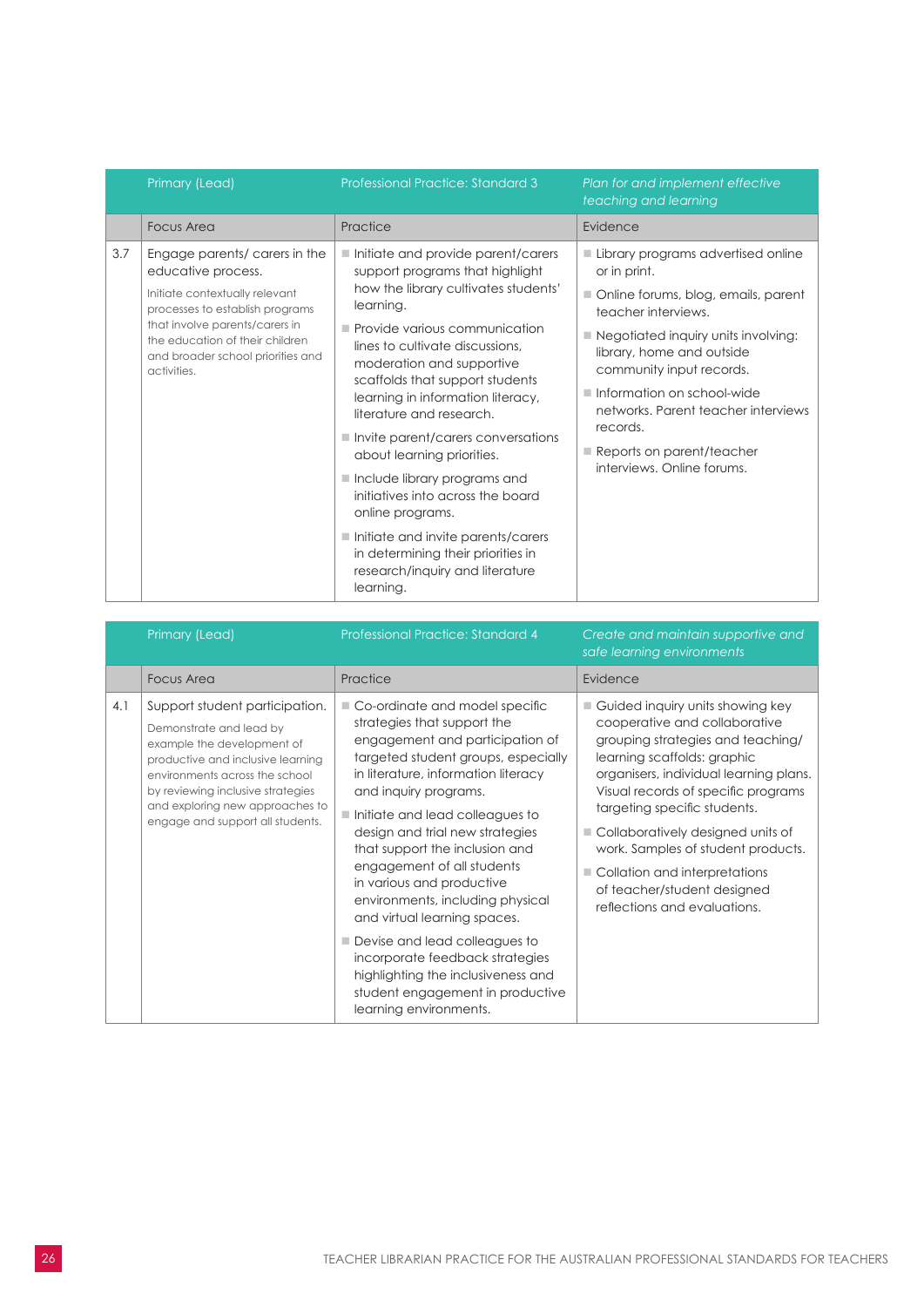|     | Primary (Lead)                                                                                                                                                                                                                                                     | <b>Professional Practice: Standard 4</b>                                                                                                                                                                                                                                                                                                                                                                                                                                                                                                                       | Create and maintain supportive and<br>safe learning environments                                                                                                                                                                                                                                                                                                                                                                                                                    |
|-----|--------------------------------------------------------------------------------------------------------------------------------------------------------------------------------------------------------------------------------------------------------------------|----------------------------------------------------------------------------------------------------------------------------------------------------------------------------------------------------------------------------------------------------------------------------------------------------------------------------------------------------------------------------------------------------------------------------------------------------------------------------------------------------------------------------------------------------------------|-------------------------------------------------------------------------------------------------------------------------------------------------------------------------------------------------------------------------------------------------------------------------------------------------------------------------------------------------------------------------------------------------------------------------------------------------------------------------------------|
|     | <b>Focus Area</b>                                                                                                                                                                                                                                                  | Practice                                                                                                                                                                                                                                                                                                                                                                                                                                                                                                                                                       | Evidence                                                                                                                                                                                                                                                                                                                                                                                                                                                                            |
| 4.2 | Manage classroom activities.<br>Initiate strategies and lead<br>colleagues to implement<br>effective classroom management<br>and promote student<br>responsibility for learning.                                                                                   | Devise or co-ordinate professional<br>learning programs that provide<br>various classroom management<br>strategies, promoting focused and<br>productive learning environments,<br>including physical and virtual<br>learning spaces.<br>Devise or co-ordinate strategies<br>for colleagues that will teach<br>students skills required for various<br>learning groups, roles and learning<br>environments including virtual<br>learning spaces.<br>$\blacksquare$ Model strategies that promote<br>student responsibilities for their<br>actions and learning. | On-line tutorial on best practice.<br>Input into library networks and or<br>professional associations' seminars<br>such as ALIA Schools, ASLA, SLAV,<br>VCTL.<br>Demonstration film highlighting the<br>incorporation of key management<br>learning strategies to display to<br>staff. Students' rubrics. Online<br>forums, blogs.<br>$\blacksquare$ Whole school student welfare<br>policy and strategies: restorative<br>practices; internet user policy;<br>cyber safety policy. |
| 4.3 | Manage challenging<br>behaviour.<br>Lead and implement behaviour<br>management initiatives to assist<br>colleagues to broaden their<br>range of strategies.                                                                                                        | Co-ordinate professional<br>development activities to assist<br>colleagues with student behaviour<br>management strategies.<br>Lead colleagues to select,<br>personalise and implement student<br>behaviour management strategies                                                                                                                                                                                                                                                                                                                              | Log of professional reading<br>materials and professional<br>development programs<br>disseminated to staff, including<br>feedback entries.<br>■ Documentation of initial and follow-<br>up meetings. Copies of student<br>behaviour strategies.                                                                                                                                                                                                                                     |
| 4.4 | Maintain student safety.<br>Evaluate the effectiveness<br>of student wellbeing policies<br>and safe working practices<br>using current school and/<br>or system, curriculum and<br>legislative requirements and<br>assist colleagues to update their<br>practices. | Evaluate and review school's<br>student wellbeing approaches<br>and use research, including library<br>action-research and research<br>based resources to improve the<br>effectiveness of strategies used.<br>Support library staff to review and<br>update library policies to reflect<br>current school and systems policies<br>and procedures and student well-<br>being data.<br>Contribute to the evaluation of<br>student wellbeing drawing on<br>library-based data.                                                                                    | Research-based action research<br>plan based on application of<br>school-wide student well-being<br>policies and strategies.<br>Library policies showing inclusion<br>of school/systems policies and<br>procedures.<br>Student behaviour tracking records:<br>school wide behaviour support<br>program.                                                                                                                                                                             |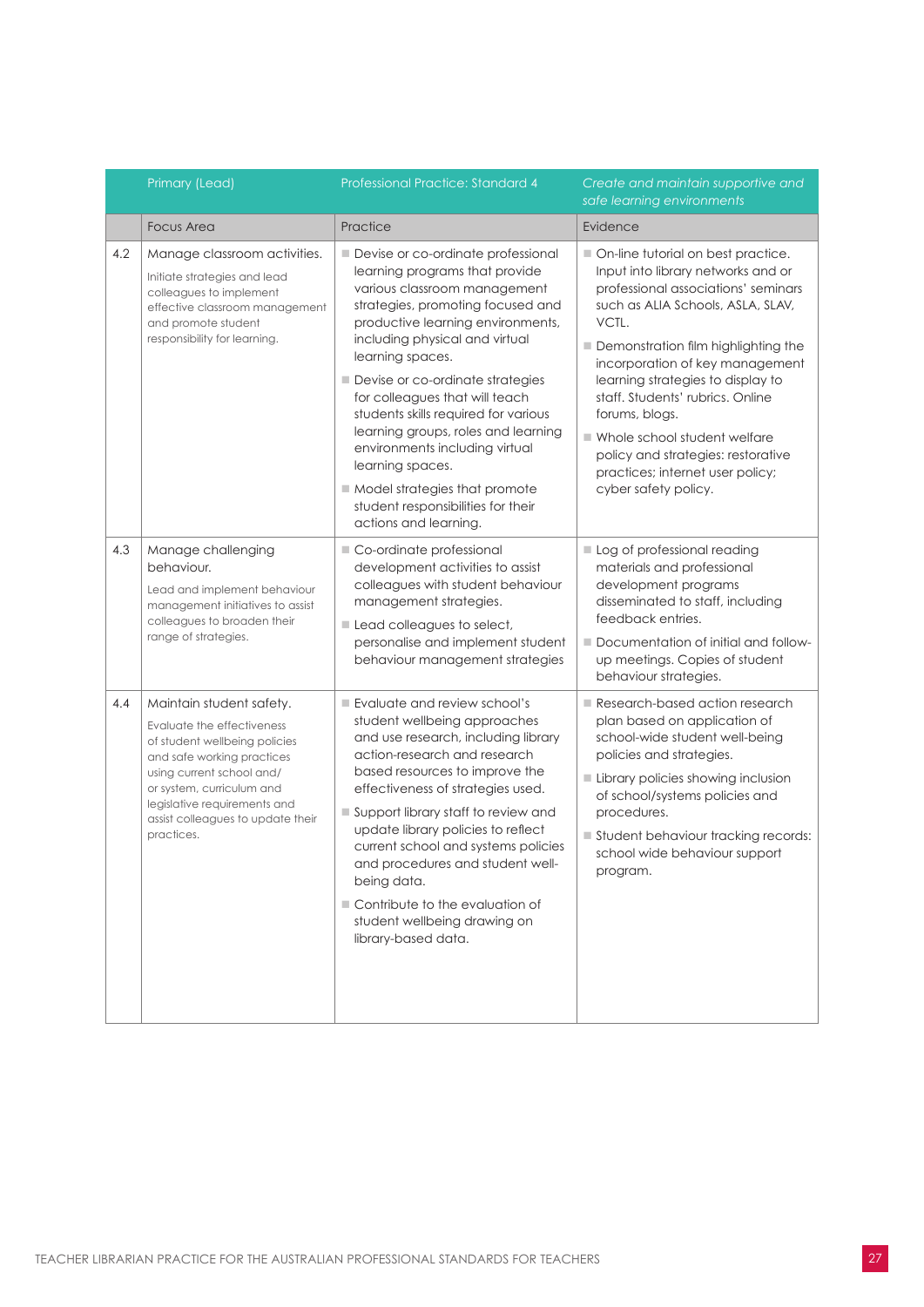|     | Primary (Lead)                                                                                                                                                                             | <b>Professional Practice: Standard 4</b>                                                                                                                                                                                                                                                                                                                                                                                                                                                                                                                               | Create and maintain supportive and<br>safe learning environments                                                                                                                                          |
|-----|--------------------------------------------------------------------------------------------------------------------------------------------------------------------------------------------|------------------------------------------------------------------------------------------------------------------------------------------------------------------------------------------------------------------------------------------------------------------------------------------------------------------------------------------------------------------------------------------------------------------------------------------------------------------------------------------------------------------------------------------------------------------------|-----------------------------------------------------------------------------------------------------------------------------------------------------------------------------------------------------------|
|     | <b>Focus Area</b>                                                                                                                                                                          | Practice                                                                                                                                                                                                                                                                                                                                                                                                                                                                                                                                                               | Evidence                                                                                                                                                                                                  |
| 4.5 | Use ICT safely, responsibly<br>and ethically.<br>Review or implement new policies<br>and strategies to ensure the safe,<br>responsible and ethical use of ICT<br>in learning and teaching. | Review or rewrite library policies,<br>programs and procedures that<br>reflect current research and new<br>technologies, to ensure safe,<br>responsible and ethical use of digital<br>information, resources and tools.<br>$\blacksquare$ Work collaboratively with colleagues<br>and the school community to<br>review or develop and resource<br>cyber safety practices.<br>■ Co-ordinate the development of<br>strategies that enable students<br>to assess the reliability of digital<br>resources, understand and respect<br>copyright and intellectual property. | Library policies, procedures and<br>programs. Information literacy<br>matrix.<br>$\blacksquare$ Resource lists of cyber safety<br>resources including online sites.<br>Samples of student resource lists. |

|     | Primary (Lead)                                                                                                                                                                                                                                                                                        | <b>Professional Practice: Standard 5</b>                                                                                                                                                                                                                                                                                                                                                                                                                                                            | Assess, provide feedback and report<br>on student learning                                                                                                                                                                                                                                                                                                                                                                                    |
|-----|-------------------------------------------------------------------------------------------------------------------------------------------------------------------------------------------------------------------------------------------------------------------------------------------------------|-----------------------------------------------------------------------------------------------------------------------------------------------------------------------------------------------------------------------------------------------------------------------------------------------------------------------------------------------------------------------------------------------------------------------------------------------------------------------------------------------------|-----------------------------------------------------------------------------------------------------------------------------------------------------------------------------------------------------------------------------------------------------------------------------------------------------------------------------------------------------------------------------------------------------------------------------------------------|
|     | <b>Focus Area</b>                                                                                                                                                                                                                                                                                     | Practice                                                                                                                                                                                                                                                                                                                                                                                                                                                                                            | Evidence                                                                                                                                                                                                                                                                                                                                                                                                                                      |
| 5.1 | Assess student learning.<br>Evaluate school assessment<br>policies and strategies to support<br>colleagues with: using assessment<br>data to diagnose learning needs,<br>complying with curriculum,<br>system and/or school assessment<br>requirements and using a range<br>of assessment strategies. | Use school-wide assessment<br>strategies both formative and<br>summative, formal and informal<br>for library programs.<br>Use assessment data to monitor<br>student progress and diagnose<br>learning needs.<br>Lead the evaluation and<br>improvement of library and school<br>assessment policies and strategies.<br>Develop knowledge or lead library<br>staff to develop knowledge of<br>curriculum, system and school<br>assessment requirements and                                           | Use national, school-based<br>assessment strategies. Utilize<br>designed-based assessments;<br>ethnographical, qualitative.<br>Analysis of peer assessments.<br>Resubmission of student work.<br>Ensure assessment of content and<br>skills in units of work.<br>■ Teacher reference material and<br>literature reviews on assessment<br>strategies and information literacy<br>and recorded discussions on<br>current assessment strategies. |
| 5.2 | Provide feedback to students<br>on their learning.<br>Model exemplary practice and<br>initiate programs to support<br>colleagues in applying a range of<br>timely, effective and appropriate<br>feedback strategies.                                                                                  | applying these to library programs.<br>Devise and present professional<br>learning programs to support<br>library and teaching colleagues<br>in improving for effective student<br>feedback.<br>$\blacksquare$ Ensure that library programs use a<br>range of contemporary, just in time<br>feedback strategies targeted to<br>student needs.<br>■ Ensure that the library program<br>use a wide range of feedback<br>strategies based on data and<br>observation targeting individual<br>students. | <b>Utilise school or library devised</b><br>online environments which<br>facilitates the creation of student<br>portfolios and assessment records.<br>Verbal and written feedback<br>to students about learning<br>achievements, with suggestion for<br>improvement.<br>$\blacksquare$ Devise opportunities for peer<br>feedback in evaluation of learning<br>opportunities.                                                                  |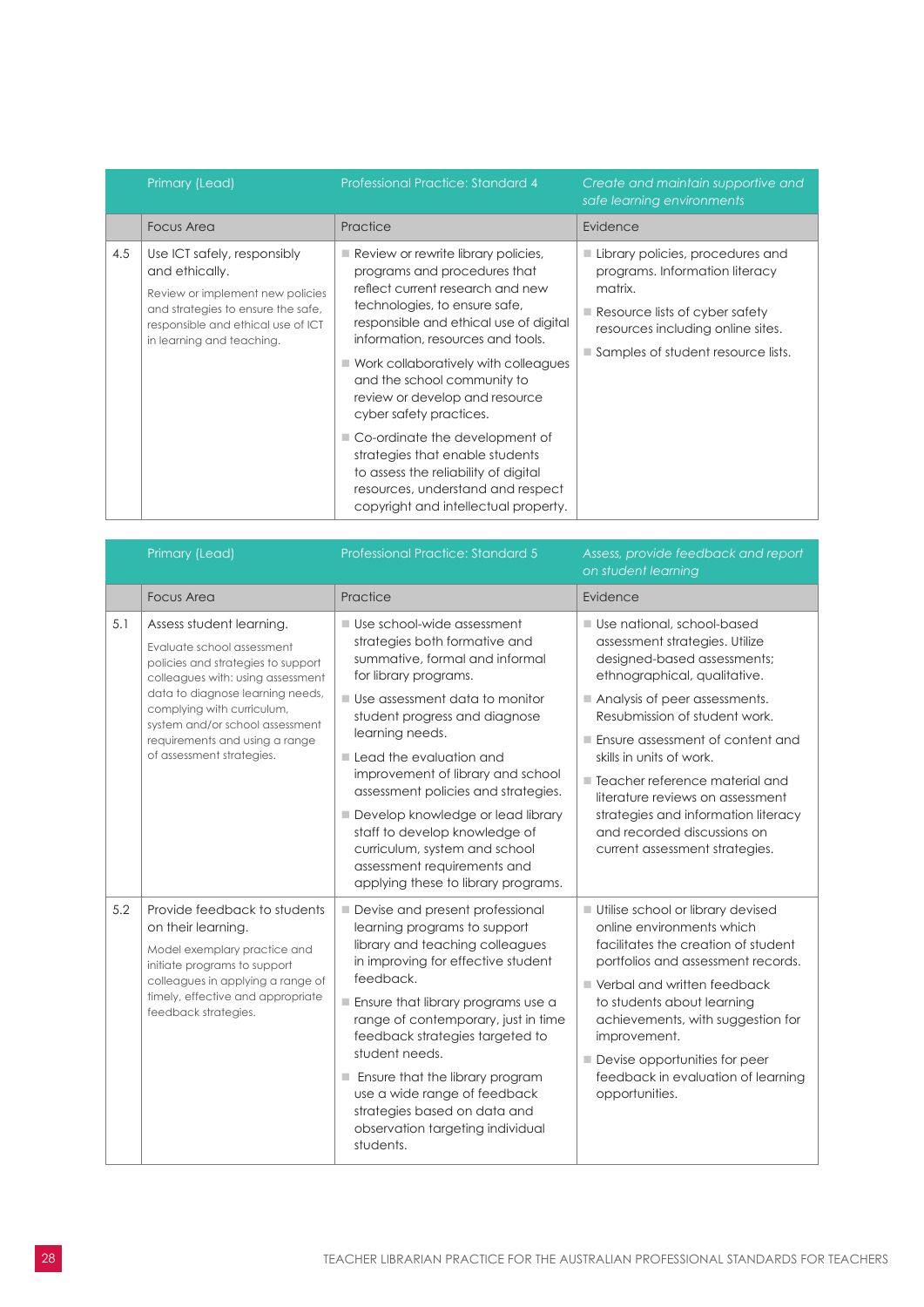|     | Primary (Lead)                                                                                                                                                                                                                     | <b>Professional Practice: Standard 5</b>                                                                                                                                                                                                                                                                                            | Assess, provide feedback and report<br>on student learning                                                                                                                                                                                                              |
|-----|------------------------------------------------------------------------------------------------------------------------------------------------------------------------------------------------------------------------------------|-------------------------------------------------------------------------------------------------------------------------------------------------------------------------------------------------------------------------------------------------------------------------------------------------------------------------------------|-------------------------------------------------------------------------------------------------------------------------------------------------------------------------------------------------------------------------------------------------------------------------|
|     | <b>Focus Area</b>                                                                                                                                                                                                                  | Practice                                                                                                                                                                                                                                                                                                                            | Evidence                                                                                                                                                                                                                                                                |
| 5.3 | Make consistent and<br>comparable judgements.<br>Lead and evaluate moderation<br>activities that ensure consistent<br>and comparable judgements<br>of student learning to meet<br>curriculum and school or system<br>requirements. | Moderate library programs<br>to ensure that judgements of<br>student learning is consistent and<br>comparable at library, school and<br>system level.<br>$\blacksquare$ Monitor and evaluate the<br>comparability and consistency<br>of collaborative judgements of<br>student learning.                                            | School assessment and reporting<br>packages. Moderation techniques<br>with school colleagues, other<br>teacher librarians within networks.<br>$\blacksquare$ Assessment rubrics.                                                                                        |
| 5.4 | Interpret student data.<br>Co-ordinate student performance<br>and program evaluation using<br>internal and external student<br>assessment data to improve<br>teaching practice.                                                    | ■ Co-ordinate the evaluation of<br>library teaching and learning<br>programs to identify potential<br>improvements in response to<br>student assessment data.<br>Devise, promote and run<br>professional learning programs<br>designed to achieve improvements<br>in teaching and learning programs<br>in response to student data. | $\blacksquare$ Involvement in school wide<br>curriculum evaluation and<br>innovation.<br>Professional development programs<br>on key assessment strategies in<br>information literacy, research and<br>literature: school based, network<br>based or association based. |
| 5.5 | Report on student<br>achievement.<br>Evaluate and revise reporting<br>and accountability mechanisms<br>in the school to meet the needs<br>of students, parents/carers and<br>colleagues.                                           | $\blacksquare$ Ensure that all library programs are<br>effectively reported to students,<br>parents/carers and colleagues.<br>Seek feedback from students.<br>parents/carers and colleagues<br>about the quality and effectiveness<br>of reporting on student learning<br>and achievement in the library.                           | $\blacksquare$ Electronic communications with<br>parents/carers. Library reports.<br>Parent teacher interviews.<br>Collaboration with teachers to<br>develop and assess rubrics on<br>research/literature tasks.<br>Documentation of library program<br>evaluation.     |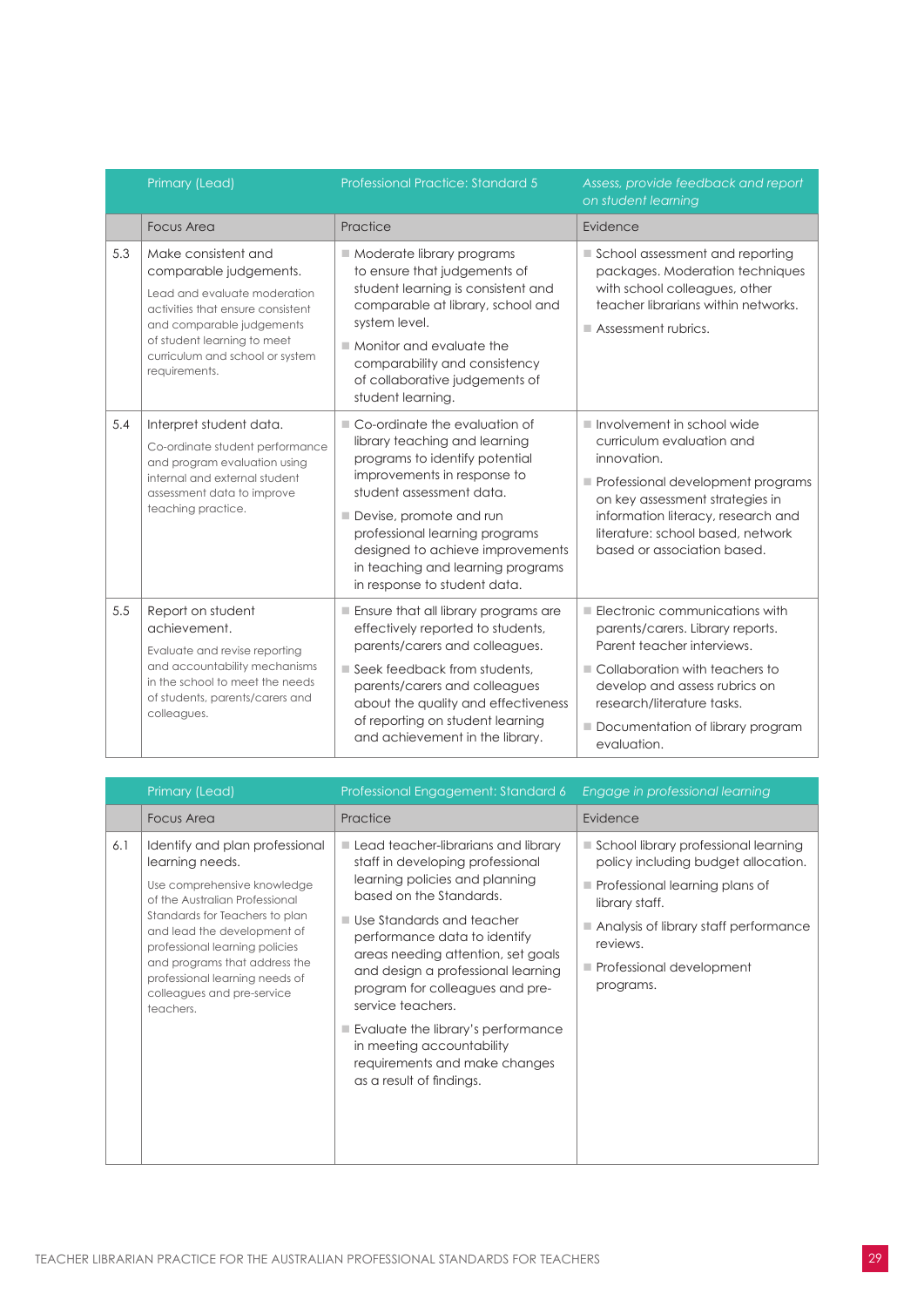|     | Primary (Lead)                                                                                                                                                                                                                                                                      | Professional Engagement: Standard 6                                                                                                                                                                                                                                                                                                                                                                                                                    | Engage in professional learning                                                                                                                                                                                                                                                                                                                                                             |
|-----|-------------------------------------------------------------------------------------------------------------------------------------------------------------------------------------------------------------------------------------------------------------------------------------|--------------------------------------------------------------------------------------------------------------------------------------------------------------------------------------------------------------------------------------------------------------------------------------------------------------------------------------------------------------------------------------------------------------------------------------------------------|---------------------------------------------------------------------------------------------------------------------------------------------------------------------------------------------------------------------------------------------------------------------------------------------------------------------------------------------------------------------------------------------|
|     | <b>Focus Area</b>                                                                                                                                                                                                                                                                   | Practice                                                                                                                                                                                                                                                                                                                                                                                                                                               | Evidence                                                                                                                                                                                                                                                                                                                                                                                    |
| 6.2 | Engage in professional<br>learning and improve<br>practice.<br>Initiate collaborative relationships<br>to expand professional learning<br>opportunities, engage in                                                                                                                  | I Identify external professional<br>organisations that will expand<br>and improve professional learning<br>opportunities for library staff.<br>Plan and implement a placement<br>program for pre-service teachers                                                                                                                                                                                                                                      | $\blacksquare$ Membership to school library<br>related organisations: ALIA Schools,<br>ASLA, VCTL, SLAV, SCIS, and local<br>school library networks.<br>$\blacksquare$ Minutes and reports of meetings<br>with pre-service teachers and                                                                                                                                                     |
|     | research, and provide quality<br>opportunities and placements for<br>pre-service teachers.                                                                                                                                                                                          | and engage library staff and<br>teaching colleagues in providing<br>them with systematic support and<br>constructive feedback.                                                                                                                                                                                                                                                                                                                         | colleagues including dates,<br>outcomes and future goal-setting.<br>Research plan, analysis of data<br>and professional learning program.                                                                                                                                                                                                                                                   |
|     |                                                                                                                                                                                                                                                                                     | Coordinate collaborative research<br>with library staff and teachers and<br>use results to design professional<br>learning programs.                                                                                                                                                                                                                                                                                                                   |                                                                                                                                                                                                                                                                                                                                                                                             |
| 6.3 | Engage with colleagues and<br>improve practice.<br>Implement professional dialogue<br>within the school or professional<br>learning network(s) that is<br>informed by feedback, analysis<br>of current research and practice<br>to improve the educational<br>outcomes of students. | Stimulate and support professional<br>dialogue with library staff, school<br>and in professional networks and<br>Associations.<br>Use peer feedback and analysis<br>of current research and practice<br>to focus professional discussions<br>on improving student learning<br>outcomes.                                                                                                                                                                | Active membership role on<br>school library, school community,<br>library network and Association<br>committees.<br>Documentation of scheduled data<br>moderation sessions.<br>Online discussion forums.                                                                                                                                                                                    |
| 6.4 | Apply professional learning<br>and improve student learning.<br>Advocate, participate in and<br>lead strategies to support high-<br>quality professional learning<br>opportunities for colleagues<br>that focus on improved student<br>learning.                                    | Advocate for and lead the<br>planning and implementations for<br>library staff, focussing on student<br>learning, when reviewing the<br>annual school professional learning<br>programs.<br>Lead and engage in sustained<br>professional learning programs and<br>evaluate the effects on student<br>learning.<br>Investigate and implement<br>strategies that expand the range<br>of student learning-focused<br>professional learning opportunities. | Reports on analysis of student data<br>from action research programs and<br>professional learning plans.<br>Sustained professional learning<br>programs conducted by library<br>associations: Web 2.0 courses,<br>evidence-based practice;<br>guided inquiry.<br>Online courses, cross disciplinary<br>professional learning programs,<br>in house professional development<br>on literacy. |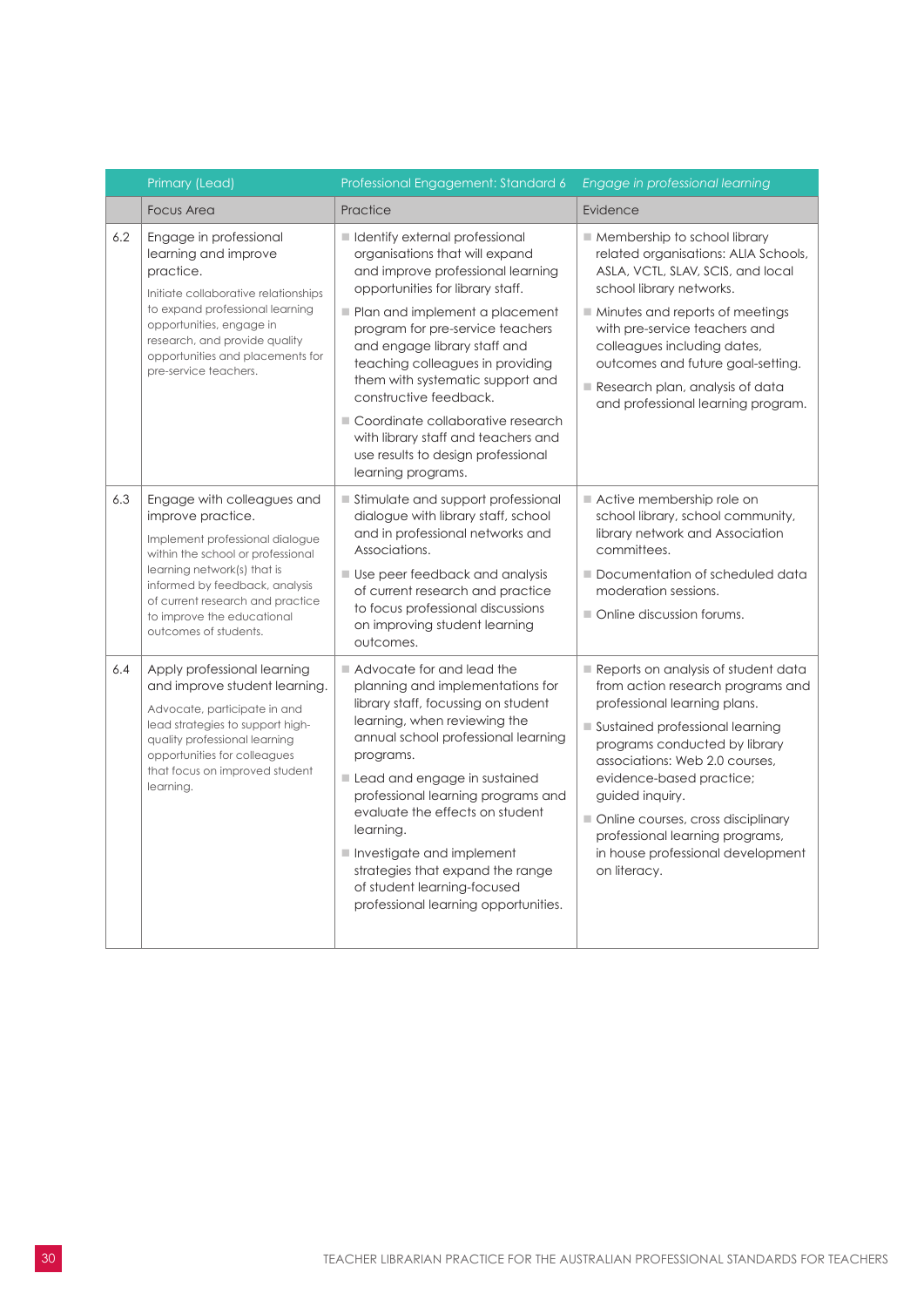|     | Primary (Lead)                                                                                                                                                                                                                                                                                                                  | Professional Engagement: Standard 7                                                                                                                                                                                                                                                                                                                       | Engage professionally with<br>colleagues, parents/carers and the<br>community                                                                                                                                                                                                                                                                                                                                         |
|-----|---------------------------------------------------------------------------------------------------------------------------------------------------------------------------------------------------------------------------------------------------------------------------------------------------------------------------------|-----------------------------------------------------------------------------------------------------------------------------------------------------------------------------------------------------------------------------------------------------------------------------------------------------------------------------------------------------------|-----------------------------------------------------------------------------------------------------------------------------------------------------------------------------------------------------------------------------------------------------------------------------------------------------------------------------------------------------------------------------------------------------------------------|
|     | <b>Focus Area</b>                                                                                                                                                                                                                                                                                                               | Practice                                                                                                                                                                                                                                                                                                                                                  | Evidence                                                                                                                                                                                                                                                                                                                                                                                                              |
| 7.1 | Meet professional ethics and<br>responsibilities.<br>Model exemplary ethical<br>behaviour and exercise informed<br>judgements in all professional<br>dealings with students, colleagues<br>and the community.                                                                                                                   | Model high ethical standards in all<br>professional interactions.<br>Use highly informed judgements<br>when dealing with library staff,<br>teachers, students, parents/carers<br>and community members use<br>highly informed judgements.                                                                                                                 | Minutes of meetings, library policy<br>documents and reporting practices<br>that considers codes of ethics and<br>school protocols.<br>Interview notes and reports.                                                                                                                                                                                                                                                   |
| 7.2 | Comply with legislative,<br>administrative and<br>organisational requirements.<br>Initiate, develop and implement<br>relevant policies and processes to<br>support colleagues' compliance<br>with and understanding of<br>existing and new legislative,<br>administrative, organisational and<br>professional responsibilities. | Lead programs that assist library<br>staff in understanding new and<br>existing legislative and professional<br>conduct requirements.<br>Initiate and implement policies<br>and processes on highly<br>contentious issues.                                                                                                                                | Scheduled professional<br>development on areas such as<br>cyber safety and Internet use.<br>Documentation demonstrating<br>leadership in the development of<br>highly contentious policies such as<br>internet use and censorship.                                                                                                                                                                                    |
| 7.3 | Engage with the<br>parents/carers.<br>Identify, initiate and build on<br>opportunities that engage<br>parents/carers in both the<br>progress of their children's<br>learning and in the educational<br>priorities of the school.                                                                                                | I Identify and initiate opportunities for<br>parents/carers to share responsibility<br>for their children's learning.<br>Provide opportunities for parents/<br>carers to understand and<br>participate in the school library's<br>educational priorities.                                                                                                 | Parent/teacher interviews and<br>student reports; emails.<br>Parent/carer library survey responses<br>and documentation of action.                                                                                                                                                                                                                                                                                    |
| 7.4 | Engage with professional<br>teaching networks and<br>broader communities.<br>Take a leadership role in<br>professional and community<br>networks and support the<br>involvement of colleagues in<br>external learning opportunities.                                                                                            | Lead professional networks,<br>activities and organisations inside<br>and outside school.<br>Collaborate, support and<br>initiate leaders and colleagues<br>in community networks and<br>associations.<br>$\blacksquare$ Initiate and support the<br>involvement of library staff in<br>professional learning and networks<br>outside the school library. | Membership at executive level in<br>professional associations such as<br>ALIA Schools, ASLA, VCTL, SLAV.<br>Collaborated library professional<br>development presentations that<br>connect whole school community<br>initiatives at networks and<br>professional associations.<br>Institutional membership to ALIA,<br>ASLA, SLAV, VCTL, SCIS.<br><b>Budgeting for professional</b><br>development for library staff. |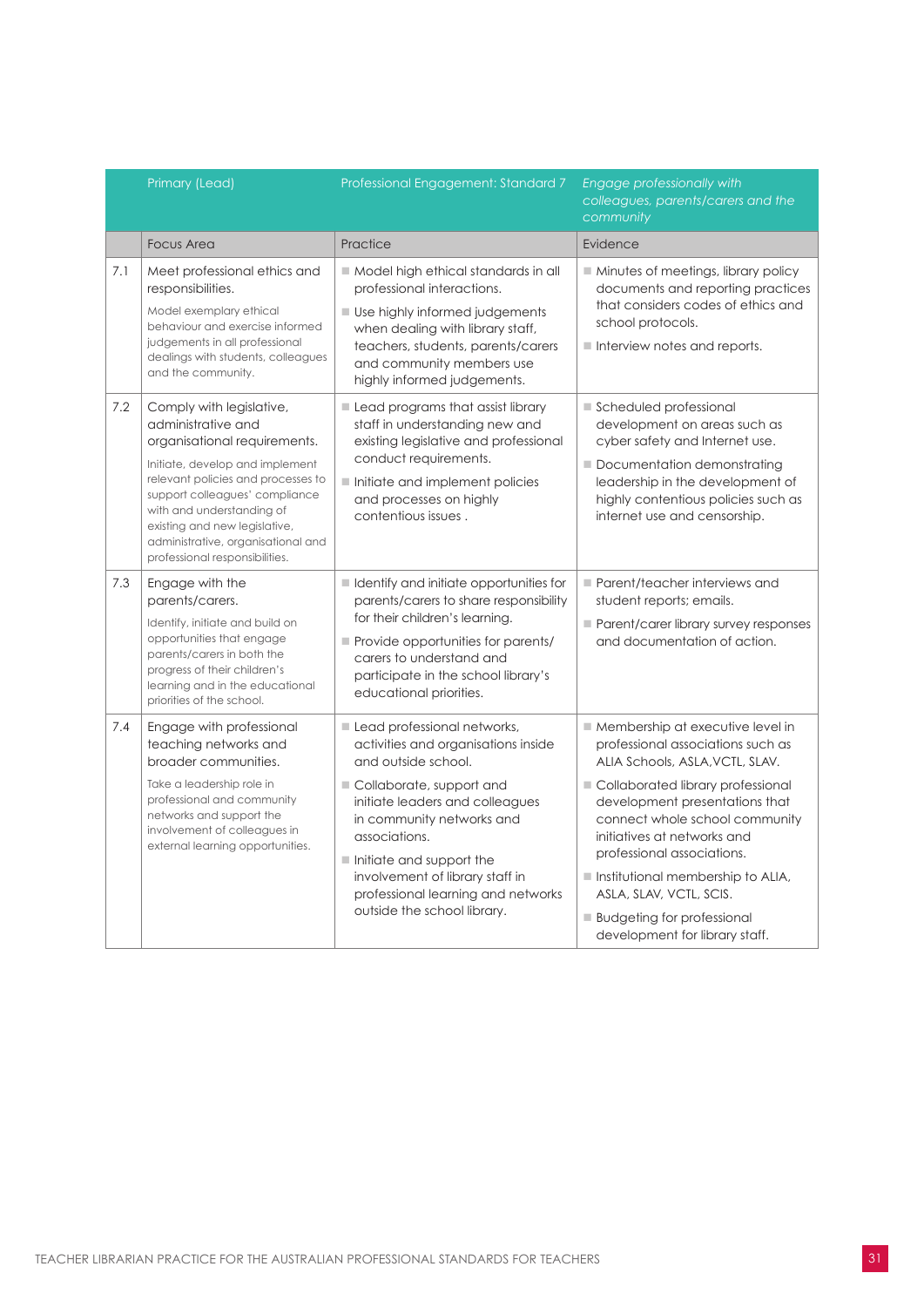### <span id="page-33-0"></span>PART D: SECONDARY (PROFICIENT TEACHERS)

|     | Secondary (Proficient)                                                                                                                                                                                                                                                                                        | Professional Knowledge: Standard 1                                                                                                                                                                                                                                                                                                                                                                                                                                                     | Know students and how they learn                                                                                      |
|-----|---------------------------------------------------------------------------------------------------------------------------------------------------------------------------------------------------------------------------------------------------------------------------------------------------------------|----------------------------------------------------------------------------------------------------------------------------------------------------------------------------------------------------------------------------------------------------------------------------------------------------------------------------------------------------------------------------------------------------------------------------------------------------------------------------------------|-----------------------------------------------------------------------------------------------------------------------|
|     | <b>Focus Area</b>                                                                                                                                                                                                                                                                                             | Practice                                                                                                                                                                                                                                                                                                                                                                                                                                                                               | Evidence                                                                                                              |
| 1.1 | Physical, social and<br>intellectual development and<br>characteristics of students.<br>Use teaching strategies based<br>on knowledge of students'<br>physical, social and intellectual<br>development and characteristics<br>to improve student learning.                                                    | Include a range of activities:<br>individual, group and whole class,<br>to cater for individual student<br>success when designing units<br>of work.<br>Provide rich digital and print<br>resources.                                                                                                                                                                                                                                                                                    | Planners: annual, term, weekly.<br>Research guides for a number of<br>topics across the upper primary<br>levels.      |
| 1.2 | Understand how<br>students learn.<br>Structure teaching programs using<br>research and collegial advice<br>about how students learn.                                                                                                                                                                          | Invite colleagues to observe lessons<br>and provide feedback about your<br>teaching.<br>Document feedback and set goals<br>to implement specific actions.<br>$\blacksquare$ Read relevant articles from<br>educational journals to stay up to<br>date with current research findings.<br>Contribute to discussions on social<br>media sites.                                                                                                                                           | <b>Journal log of professional reading.</b><br>Goal setting from observation.                                         |
| 1.3 | Students with diverse<br>linguistic, cultural, religious<br>and socioeconomic<br>backgrounds.<br>Design and implement teaching<br>strategies that are responsive<br>to the learning strengths and<br>needs of students from diverse<br>linguistic, cultural, religious and<br>socioeconomic backgrounds.      | $\blacksquare$ Refer to the collection<br>development policies incorporate<br>the diversity of backgrounds within<br>the school community.<br>Liaise with school welfare officer/<br>counsellor to gain knowledge<br>and skills to continuously promote<br>the emotional, behavioural and<br>cognitive growth of students from<br>specific backgrounds.<br>Use displays to showcase resources<br>in the library that celebrate the<br>cultures and religions of students<br>at school. | Planners.<br>Policies.<br>Visual evidence of a variety of<br>displays.                                                |
| 1.4 | Strategies for teaching<br>Aboriginal and Torres Strait<br>Islander students.<br>Design and implement effective<br>teaching strategies that are<br>responsive to the local community<br>and cultural setting, linguistic<br>background and histories of<br>Aboriginal and Torres Strait<br>Islander students. | Ensure the inclusion of strategies to<br>meet the needs of Aboriginal and<br>Torres Strait Islander students in units<br>of work.<br>Liaise with community groups<br>and invite guest speakers into<br>the classroom to give students<br>authentic experiences.<br>I Identify current Aboriginal and<br>Torres Strait islanders resources in<br>the collection.<br>$\blacksquare$ Review the selection criteria policy.                                                                | Planners.<br>Selection criteria policy.<br><b>Bibliography of Aboriginal and</b><br>Torres Strait Islander resources. |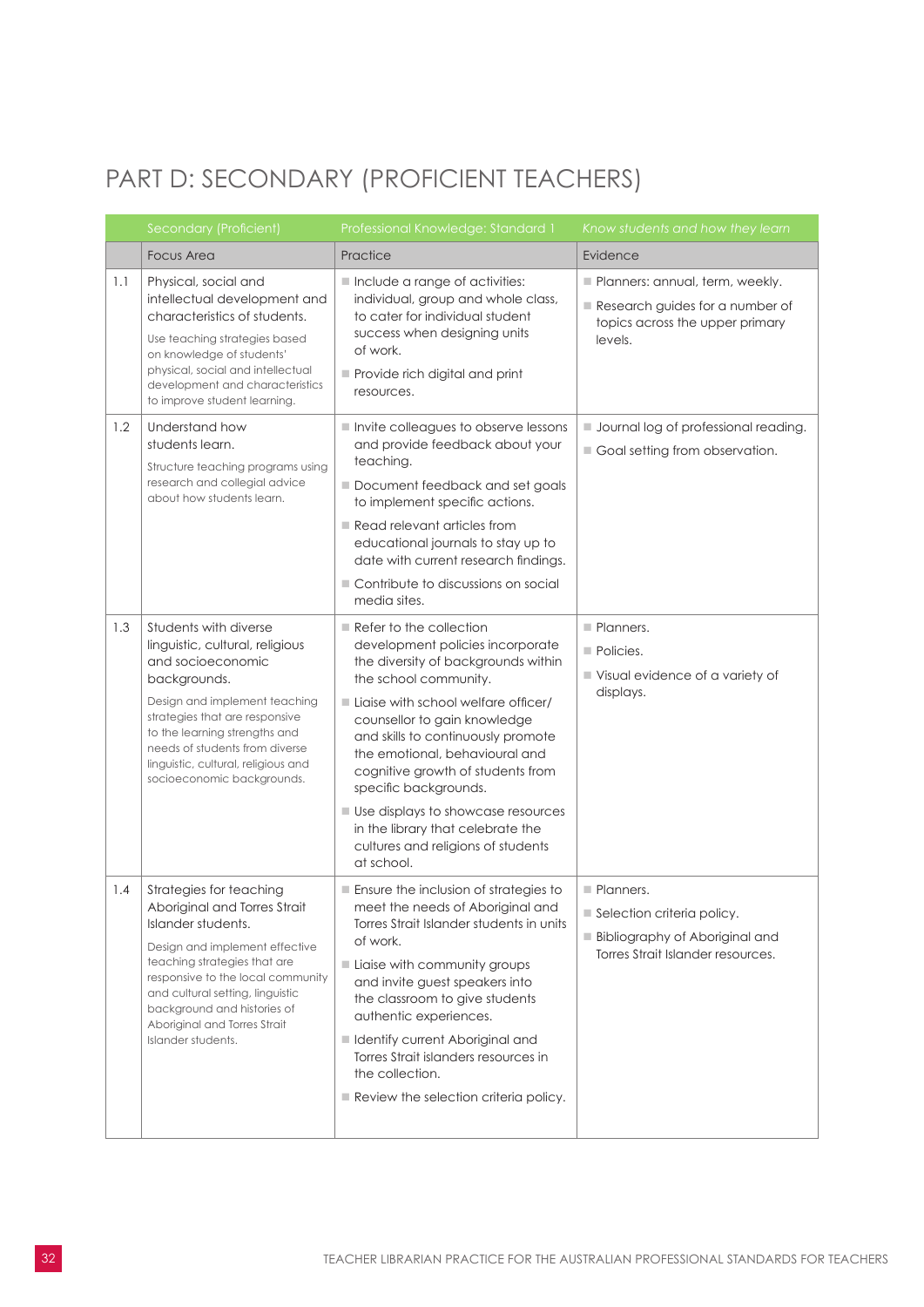|     | Secondary (Proficient)                                                                                                                                                                                                                                                                        | Professional Knowledge: Standard 1                                                                                                                                                                                                                                                                    | Know students and how they learn                                                                                                                                                                                                  |
|-----|-----------------------------------------------------------------------------------------------------------------------------------------------------------------------------------------------------------------------------------------------------------------------------------------------|-------------------------------------------------------------------------------------------------------------------------------------------------------------------------------------------------------------------------------------------------------------------------------------------------------|-----------------------------------------------------------------------------------------------------------------------------------------------------------------------------------------------------------------------------------|
|     | <b>Focus Area</b>                                                                                                                                                                                                                                                                             | Practice                                                                                                                                                                                                                                                                                              | Evidence                                                                                                                                                                                                                          |
| 1.5 | Differentiate teaching to<br>meet the specific learning<br>needs of students across the<br>full range of abilities.<br>Develop teaching activities<br>that incorporate differentiated<br>strategies to meet the specific<br>learning needs of students across<br>the full range of abilities. | $\blacksquare$ Use student data to inform the<br>design of lessons to cater for<br>individual needs.<br>Read widely to keep up-to-date<br>with research findings different<br>teaching strategies.                                                                                                    | ■ Data sourced from classroom<br>teachers and co-ordinators.<br>■ Data sourced from the library<br>management system.<br>Student surveys and reflections.<br>$\blacksquare$ Professional reading log.<br>$\blacksquare$ Planners. |
| 1.6 | Strategies to support full<br>participation of students<br>with disability.<br>Design and implement teaching<br>activities that support the<br>participation and learning of<br>students with disability and<br>address relevant policy and<br>legislative requirements.                      | $\blacksquare$ Ensure the layout of the library and<br>the equipment/furniture in the<br>library promotes equal access for<br>all school members.<br>Consult classroom teachers and<br>coordinators to ensure the resources<br>in the library are suitable for all<br>students who have disabilities. | $\blacksquare$ Records of meetings with classroom<br>teachers and coordinators.<br>Library floor plan.                                                                                                                            |

|     | Secondary (Proficient)                                                                                                                                                                       | Professional Knowledge: Standard 2                                                                                                                                                                                                                                                                                                                        | Know the content and how to teach it                                                                                                                                                                                                                            |
|-----|----------------------------------------------------------------------------------------------------------------------------------------------------------------------------------------------|-----------------------------------------------------------------------------------------------------------------------------------------------------------------------------------------------------------------------------------------------------------------------------------------------------------------------------------------------------------|-----------------------------------------------------------------------------------------------------------------------------------------------------------------------------------------------------------------------------------------------------------------|
|     | <b>Focus Area</b>                                                                                                                                                                            | Practice                                                                                                                                                                                                                                                                                                                                                  | Evidence                                                                                                                                                                                                                                                        |
| 2.1 | Content and teaching<br>strategies of the teaching<br>area.<br>Apply knowledge of the content<br>and teaching strategies of<br>the teaching area to develop<br>engaging teaching activities. | Use a range of strategies based on<br>authoritative research findings.<br>$\blacksquare$ Use content and teaching<br>strategies that incorporate<br>students' prior knowledge.<br>Design literature and information<br>literacy lessons that make<br>connections with the current<br>curriculum initiatives in the school.                                | Attend professional development<br>sessions.<br>$\blacksquare$ File of educational articles<br>distributed at staff meetings.<br>Professional reading log.<br>$\blacksquare$ Planners.<br>Examples of mind maps or similar<br>used to introduce a unit of work. |
| 2.2 | Content selection and<br>organisation.<br>Organise content into coherent,<br>well-sequenced learning and<br>teaching programs.                                                               | Contribute to an overview of<br>literacy and information literacy skill<br>development.<br>Draw upon student interests and<br>school initiatives to select content<br>for the library program.<br>$\blacksquare$ Ensure the inclusion of core<br>concepts.                                                                                                | $\blacksquare$ Planners: unit.<br>Student surveys and reflections.<br>School review data.                                                                                                                                                                       |
| 2.3 | Curriculum, assessment<br>and reporting.<br>Design and implement learning<br>and teaching programs using<br>knowledge of curriculum,<br>assessment and reporting<br>requirements.            | Design a program that integrates<br>literacy and information literacy<br>skills with other required elements in<br>the overall school curriculum.<br>$\blacksquare$ Modify teaching program in<br>response to areas where students<br>are experiencing difficulty.<br>$\blacksquare$ Identify opportunities for assessing<br>students' learning progress. | Examples of rubrics that incorporate<br>information literacy skills and<br>processes with classroom content.                                                                                                                                                    |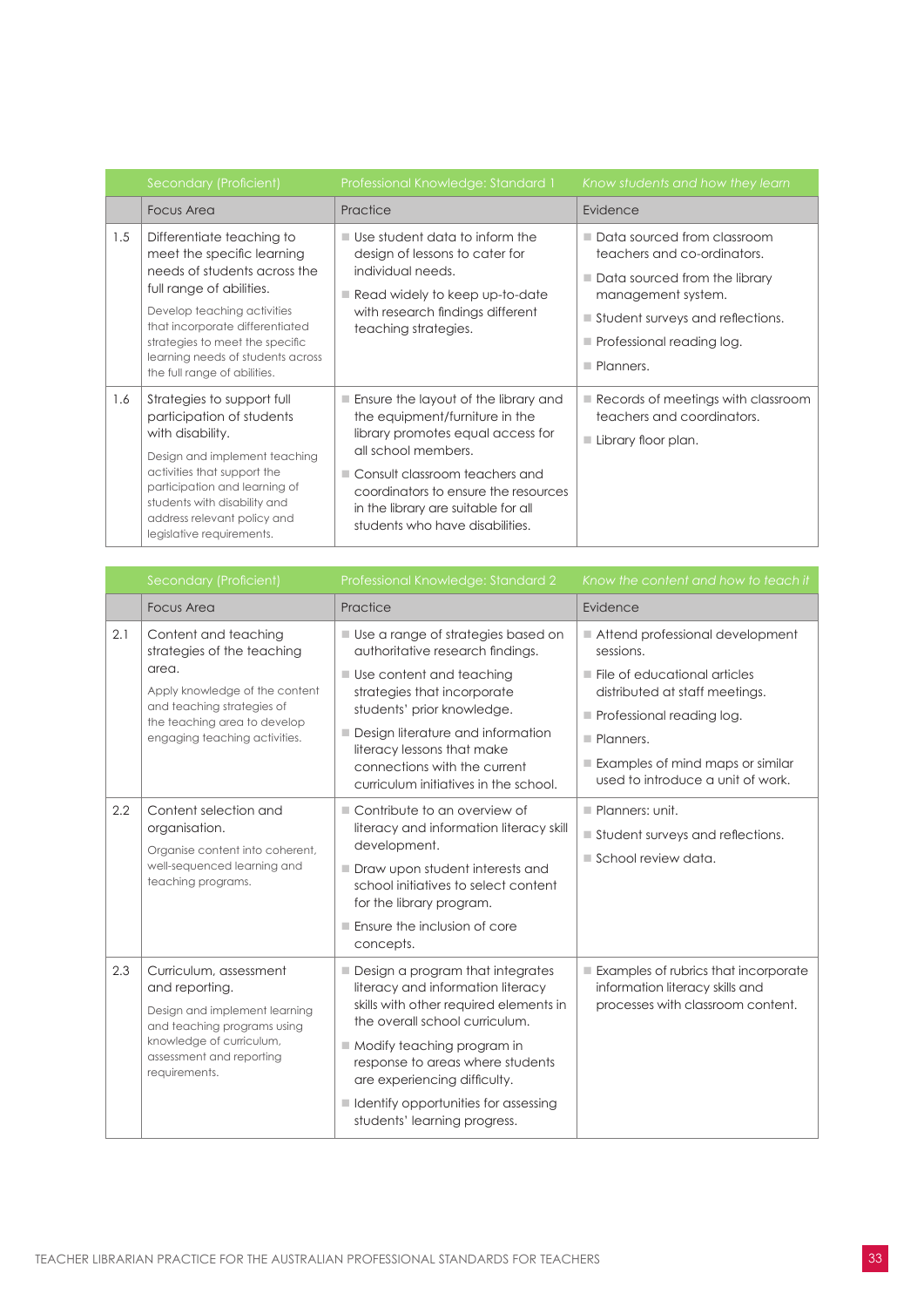|     | Secondary (Proficient)                                                                                                                                                                                                                                                                                                                  | Professional Knowledge: Standard 2                                                                                                                                                                                                                                                                                                                                                                                                                     | Know the content and how to teach it                                                                                                                                      |
|-----|-----------------------------------------------------------------------------------------------------------------------------------------------------------------------------------------------------------------------------------------------------------------------------------------------------------------------------------------|--------------------------------------------------------------------------------------------------------------------------------------------------------------------------------------------------------------------------------------------------------------------------------------------------------------------------------------------------------------------------------------------------------------------------------------------------------|---------------------------------------------------------------------------------------------------------------------------------------------------------------------------|
|     | <b>Focus Area</b>                                                                                                                                                                                                                                                                                                                       | Practice                                                                                                                                                                                                                                                                                                                                                                                                                                               | Evidence                                                                                                                                                                  |
| 2.4 | Understand and respect<br>Aboriginal and Torres Strait<br>Islander people to promote<br>reconciliation between<br>Indigenous and non-<br>Indigenous Australians.<br>Provide opportunities for students<br>to develop understanding of and<br>respect for Aboriginal and Torres<br>Strait Islander histories, cultures<br>and languages. | Select appropriate resources from<br>the collection that classroom<br>teachers may incorporate into<br>their lessons.<br>Organise and promote author/artist<br>visits by Aboriginal and Torres Strait<br>Islander.<br>Promote the work of organisations<br>that supply knowledge about the<br>lives of Aboriginals and Torres Strait<br>Islanders.                                                                                                     | Resource lists of fiction and<br>non-fiction materials.<br>Documentation of visiting author/<br>artist programs.<br>Planners.<br>Visual evidence of displays.             |
| 2.5 | Literacy and numeracy<br>strategies.<br>Apply knowledge and<br>understanding of effective<br>teaching strategies to support<br>students' literacy and numeracy<br>achievement.                                                                                                                                                          | Design literature programs that<br>support literacy teaching.<br>Organise and provide resources<br>that support teachers in their<br>literacy and numeracy programs.<br>Develop an overview of literature<br>and information literacy skills that<br>shows the sequential development<br>of these skills across the primary<br>years.<br>Ensure the collection contains<br>a wide range of materials to<br>challenge students literacy<br>development. | Library and/or school policies<br>pertaining to literacy and<br>information literacy.<br>Scope and sequence of literature<br>program.<br>Skills overview.                 |
| 2.6 | Information and<br>Communication Technology<br>(ICT).<br>Use effective teaching strategies<br>to integrate ICT into learning<br>and teaching programs to make<br>selected content relevant and<br>meaningful.                                                                                                                           | Provide learning opportunities<br>that utilise a variety of digital<br>technologies.<br>Incorporate a range of web 2.0<br>and 3.0 tools across the program.<br>Students demonstrate their learning<br>outcomes to others in different<br>geographic locations through<br>video conferencing.<br>Create visual materials explaining<br>how to undertake research tasks,<br>use databases.                                                               | Documentation of sessions.<br>URLs for blogs, wikis and other<br>online forums used.<br>Planners.<br>Usage statistics gathered from the<br>various web 2.0 and 3.0 tools. |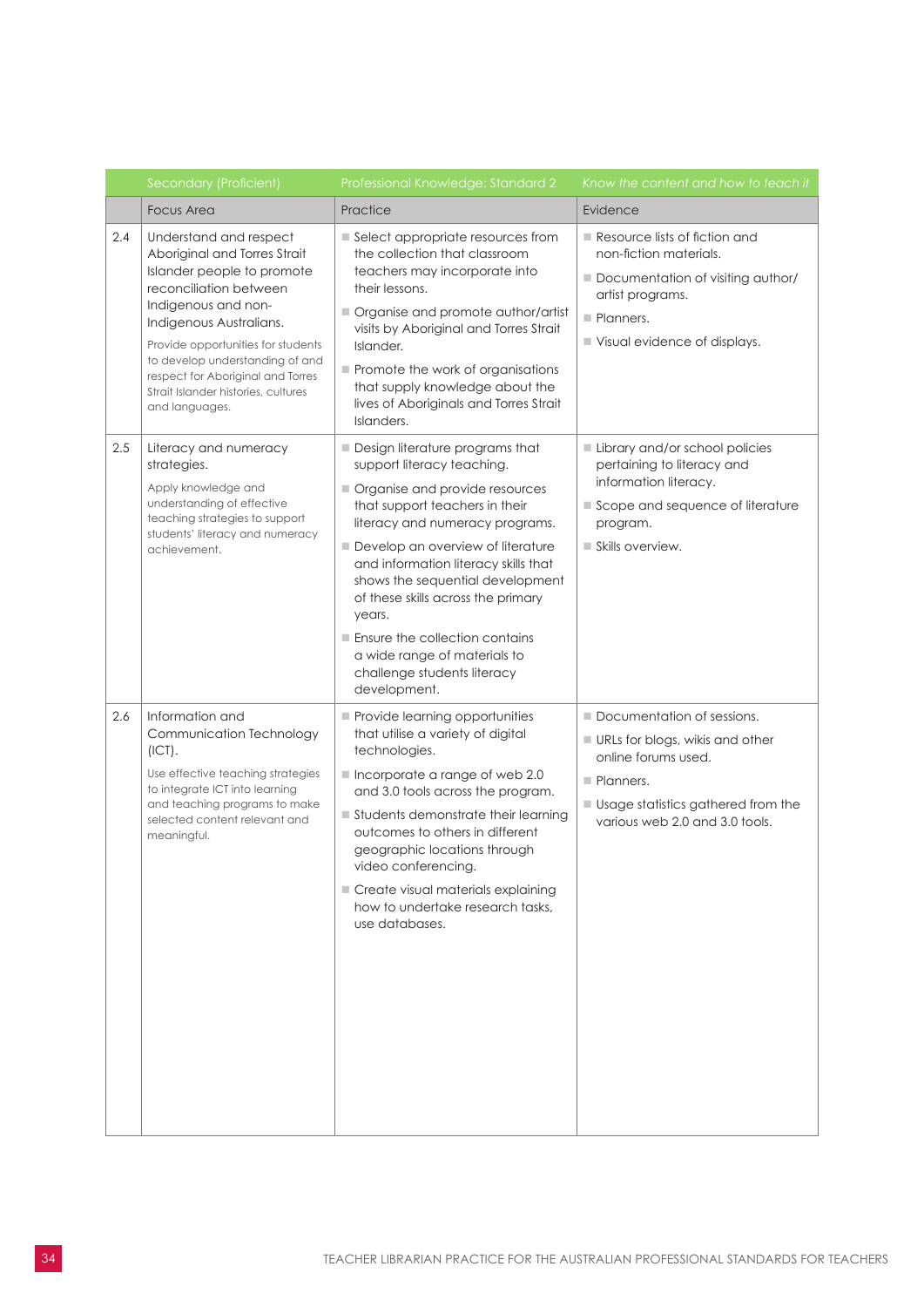|     | Secondary (Proficient)                                                                                                                                                                              | Professional Practice: Standard 3                                                                                                                                                                                                                                                                                                                                                                                                                                                                                                                                                                     | Plan for and implement effective<br>teaching and learning                                                                                                          |
|-----|-----------------------------------------------------------------------------------------------------------------------------------------------------------------------------------------------------|-------------------------------------------------------------------------------------------------------------------------------------------------------------------------------------------------------------------------------------------------------------------------------------------------------------------------------------------------------------------------------------------------------------------------------------------------------------------------------------------------------------------------------------------------------------------------------------------------------|--------------------------------------------------------------------------------------------------------------------------------------------------------------------|
|     | <b>Focus Area</b>                                                                                                                                                                                   | Practice                                                                                                                                                                                                                                                                                                                                                                                                                                                                                                                                                                                              | Evidence                                                                                                                                                           |
| 3.1 | Establish challenging<br>learning goals.<br>Set explicit, challenging and<br>achievable learning goals for all<br>students.                                                                         | Devise specific challenging learning<br>goals and tasks in consultation with<br>the students.<br>Incorporate peer feedback<br>throughout.<br>Provide students with opportunities<br>to conference with the teacher<br>librarian to gain specific feedback<br>and guidance during the unit<br>of work.                                                                                                                                                                                                                                                                                                 | Examples of tasks set.<br>Examples of pieces of work.<br>Evidence of peer feedback.                                                                                |
| 3.2 | Plan, structure and sequence<br>learning programs.<br>Plan and implement well-<br>structured learning and teaching<br>programs or lesson sequences<br>that engage students and<br>promote learning. | I Identify student learning outcomes.<br>Devise and implement inquiry<br>learning programs that develop<br>higher order thinking capacities.<br>Provide a range of print and<br>digital resources appropriate to<br>the learning needs of individual<br>students.                                                                                                                                                                                                                                                                                                                                     | Examples of work tasks to<br>demonstrate differentiation.<br>$\blacksquare$ Resource lists of print and<br>digital materials.                                      |
| 3.3 | Use teaching strategies.<br>Select and use relevant teaching<br>strategies to develop knowledge,<br>skills, problem solving and critical<br>and creative thinking.                                  | Plan to use a variety of teaching<br>strategies including problem<br>solving, hypothesising, justifying<br>decisions, generation of new<br>ideas, analysing and evaluating<br>sources, reflecting, scaffolding,<br>conferencing.<br>Establish inquiry learning processes<br>that allow students to engage<br>in appropriate and authentic<br>work tasks.                                                                                                                                                                                                                                              | Records showing strategies used.<br>Examples of work tasks.<br>Examples of reflection comments.<br>Visual records of students engaging<br>in authentic work tasks. |
| 3.4 | Select and use resources.<br>Select and/or create and use<br>a range of resources, including<br>ICT, to engage students in their<br>learning.                                                       | Include a variety of relevant print,<br>digital and physical resources<br>for students to complete their<br>work tasks.<br>■ Generate electronic resource lists<br>for students and staff accessed via<br>the library management system.<br>Promote available unit resources to<br>staff and students electronically.<br>$\blacksquare$ Invite expert guest speakers to<br>visit school and talk to / interact<br>with students.<br>Provide relevant resources prior to<br>teacher planning sessions.<br>Seek feedback on resource<br>suitability and access to assist with<br>the selection process. | Screenshots of library website<br>or intranet page.<br>Records of feedback.<br>Resource lists.                                                                     |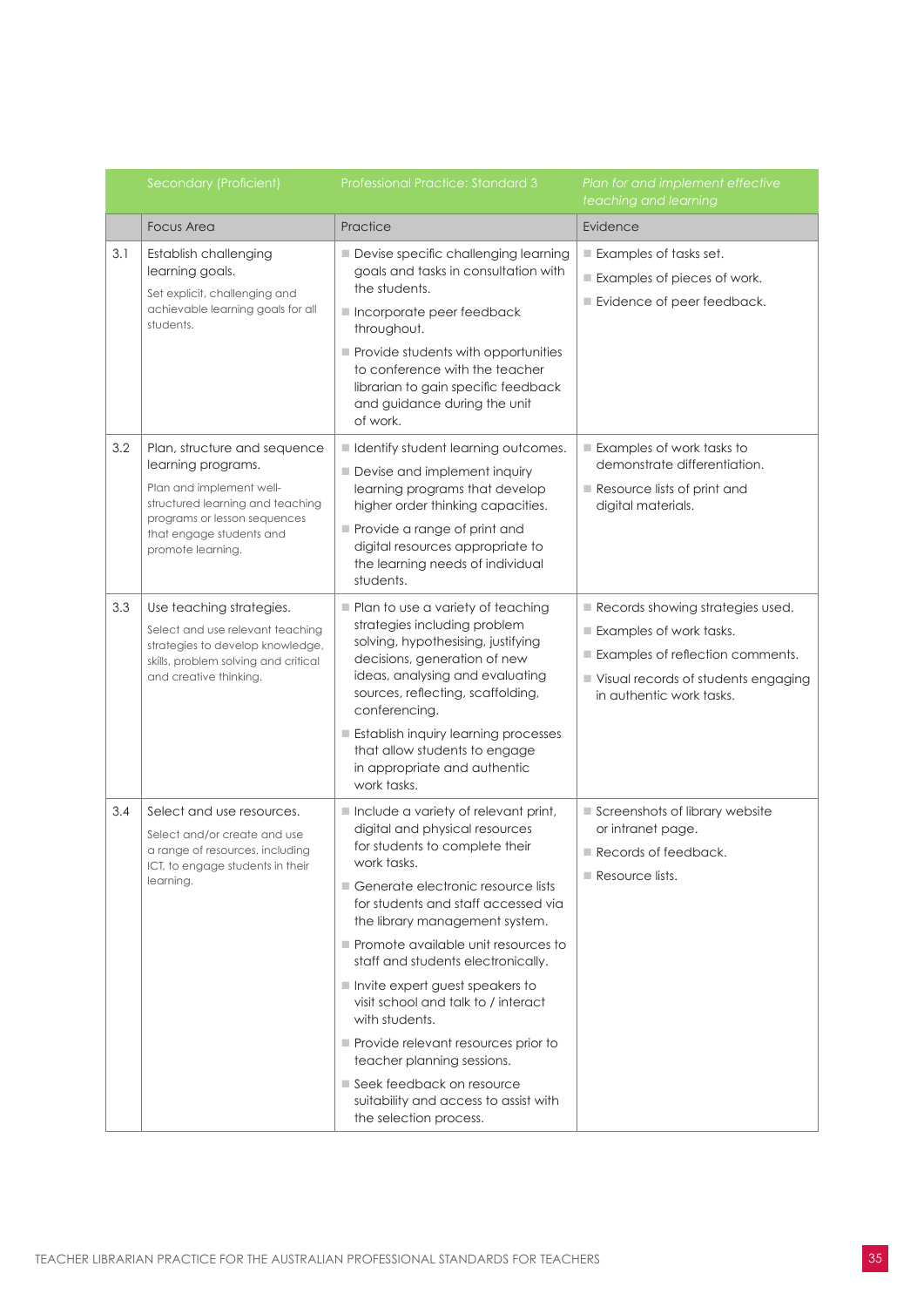|     | Secondary (Proficient)                                                                                                                                                                                          | Professional Practice: Standard 3                                                                                                                                                                                                                                                                                            | Plan for and implement effective<br>teaching and learning                                                                                 |
|-----|-----------------------------------------------------------------------------------------------------------------------------------------------------------------------------------------------------------------|------------------------------------------------------------------------------------------------------------------------------------------------------------------------------------------------------------------------------------------------------------------------------------------------------------------------------|-------------------------------------------------------------------------------------------------------------------------------------------|
|     | <b>Focus Area</b>                                                                                                                                                                                               | Practice                                                                                                                                                                                                                                                                                                                     | Evidence                                                                                                                                  |
| 3.5 | Use effective classroom<br>communication.<br>Use effective verbal and non-<br>verbal communication strategies<br>to support student understanding,<br>participation, engagement and<br>achievement.             | Participate in teacher group<br>observations - be observed by<br>colleagues while teaching and<br>seek their feedback about the<br>use of closed and open questions,<br>effectiveness of strategies to gauge<br>student understanding and teacher<br>student interaction.                                                    | $\blacksquare$ Records of questionnaire,<br>anecdotal comments.<br>■ Visual records of lessons on iPads/<br>video cameras/film.           |
| 3.6 | Evaluate and improve<br>teaching programs.<br>Evaluate personal teaching<br>and learning programs using<br>evidence, including feedback<br>from students and student<br>assessment data, to inform<br>planning. | $\blacksquare$ Survey students about the<br>effectiveness of teaching during<br>the unit of work.<br>Analyse students' work to evaluate<br>their information literacy skills.<br>Use student work and evaluations<br>to target specific areas where skills<br>need improving, such as how to<br>select relevant information. | Student work samples.<br>$\blacksquare$ Student surveys.                                                                                  |
| 3.7 | Engage parents/carers in the<br>educative process.<br>Plan for appropriate and<br>contextually relevant<br>opportunities for parents/ carers<br>to be involved in their children's<br>learning.                 | Provide information to parents/<br>carers about literacy and literature<br>skills being developed during units<br>of works/terms of the year.<br>Invite parents/carers to participate<br>in student work or activities.                                                                                                      | $\blacksquare$ Newsletter articles.<br>Library or school blog.<br>School assembly.<br>Parent attendance at library<br>promotional events. |

|     | Secondary (Proficient)                                                                                                                                                | Professional Practice: Standard 4                                                                                                                                                                                                                                         | Create and maintain supportive and<br>safe learning environments      |
|-----|-----------------------------------------------------------------------------------------------------------------------------------------------------------------------|---------------------------------------------------------------------------------------------------------------------------------------------------------------------------------------------------------------------------------------------------------------------------|-----------------------------------------------------------------------|
|     | <b>Focus Area</b>                                                                                                                                                     | Practice                                                                                                                                                                                                                                                                  | Evidence                                                              |
| 4.1 | Support student participation.<br>Establish and implement inclusive<br>and positive interactions to<br>engage and support all students<br>in classroom activities.    | $\blacksquare$ Use a wide range of strategies<br>appropriate to different target<br>groups within classes.<br>Include whole-class, pair and<br>individual working situations in<br>classes.                                                                               | $\blacksquare$ Planners with annotated<br>differentiation strategies. |
| 4.2 | Manage classroom activities.<br>Establish and maintain orderly<br>and workable routines to create<br>an environment where student<br>time is spent on learning tasks. | ■ Select and showcase resources on<br>classroom management strategies<br>for staff use.<br>Organise the collection to allow<br>equal access to the resources for<br>staff and students.<br>Provide learning opportunities for a<br>range of group sizes within the class. | $\blacksquare$ Planners.                                              |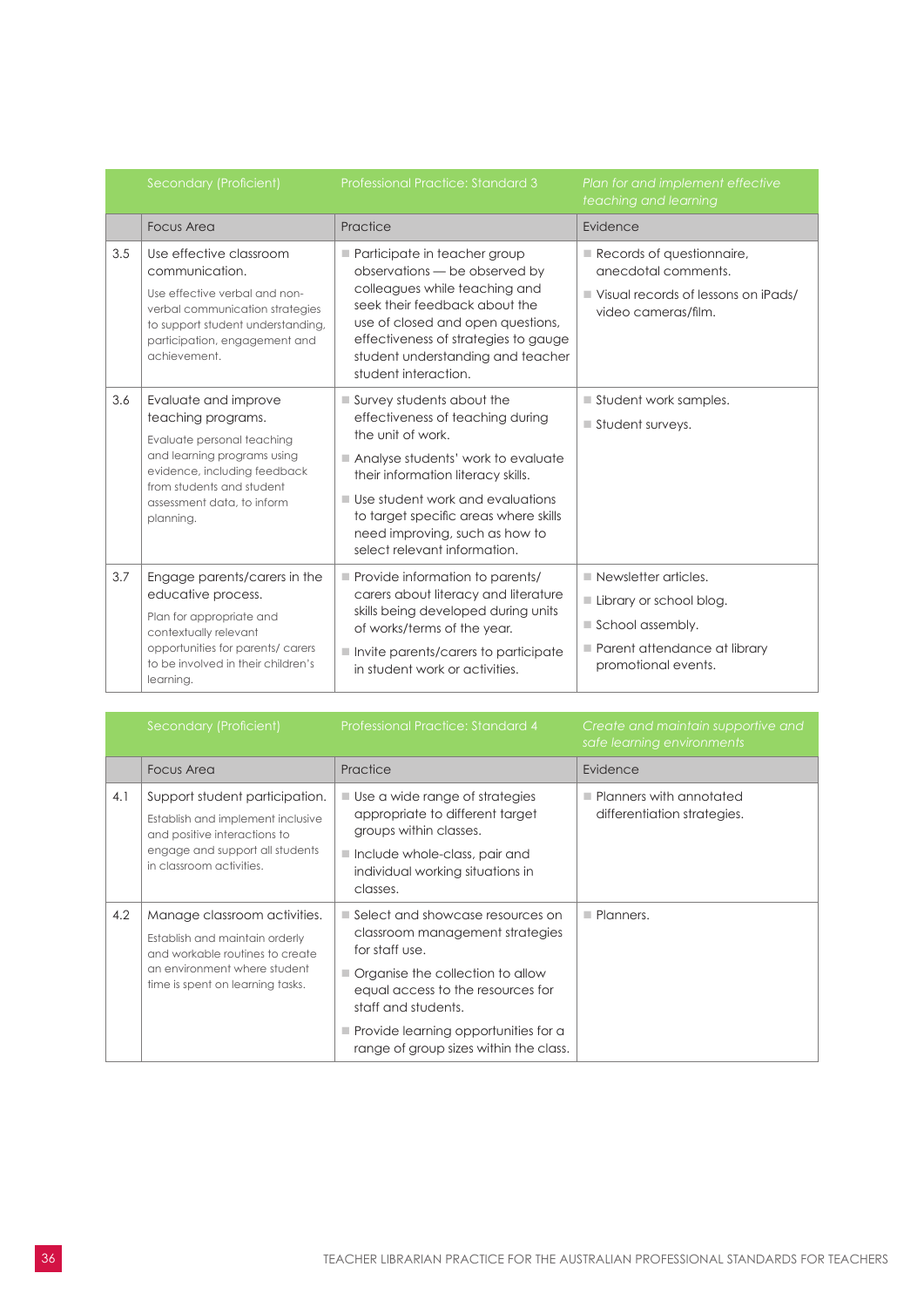|     | Secondary (Proficient)                                                                                                                                                                                         | Professional Practice: Standard 4                                                                                                                                                                                                                                                                                                                                                                                                                                                                    | Create and maintain supportive and<br>safe learning environments                                                                                        |
|-----|----------------------------------------------------------------------------------------------------------------------------------------------------------------------------------------------------------------|------------------------------------------------------------------------------------------------------------------------------------------------------------------------------------------------------------------------------------------------------------------------------------------------------------------------------------------------------------------------------------------------------------------------------------------------------------------------------------------------------|---------------------------------------------------------------------------------------------------------------------------------------------------------|
|     | <b>Focus Area</b>                                                                                                                                                                                              | Practice                                                                                                                                                                                                                                                                                                                                                                                                                                                                                             | Evidence                                                                                                                                                |
| 4.3 | Manage challenging<br>behaviour.<br>Manage challenging behaviour<br>by establishing and negotiating<br>clear expectations with students<br>and address discipline issues<br>promptly, fairly and respectfully. | Read widely and attend<br>professional development sessions<br>to stay abreast of current research<br>about managing challenging<br>behaviour.<br>Regularly consult with classroom<br>teachers, individual learning needs<br>specialists and school counsellor/<br>welfare officer.                                                                                                                                                                                                                  | Planners.<br>Minutes of meetings with<br>relevant staff.<br>$\blacksquare$ Lesson reflections.                                                          |
| 4.4 | Maintain student safety.<br>Ensure students' wellbeing<br>and safety within school by<br>implementing school and/ or<br>system, curriculum and legislative<br>requirements.                                    | Showcase resources that promote<br>students' social values and wellbeing.<br>Provide learning spaces where<br>behavioural expectations are<br>clearly understood.<br>Support policy development in the<br>area of student safety.<br>File minutes of meetings relevant to<br>policy development.<br>Liaise with school maintenance<br>team members when parts of the<br>library building needs to be fixed/<br>upgraded.<br>Ensure library rules include joint<br>responsibility for safe behaviour. | Visual evidence of displays.<br>List of library rules.<br>$\blacksquare$ Minutes of meetings.<br>Minutes of Occupational Health<br>and Safety meetings. |
| 4.5 | Use ICT safely, responsibly<br>and ethically.<br>Incorporate strategies to promote<br>the safe, responsible and ethical<br>use of ICT in learning and<br>teaching.                                             | Conduct teaching programs about<br>using print and digital information in<br>an ethical manner.<br>Display suitable documents that<br>will remind students about their<br>responsibilities.<br>Liaise with IT personnel to ensure<br>that internet filters are blocking<br>inappropriate content and allowing<br>educational sites to be accessed.                                                                                                                                                   | Planners.<br>Posters which reinforce ethical<br>behaviour, including copyright<br>responsibilities.<br>Record of sessions offered.                      |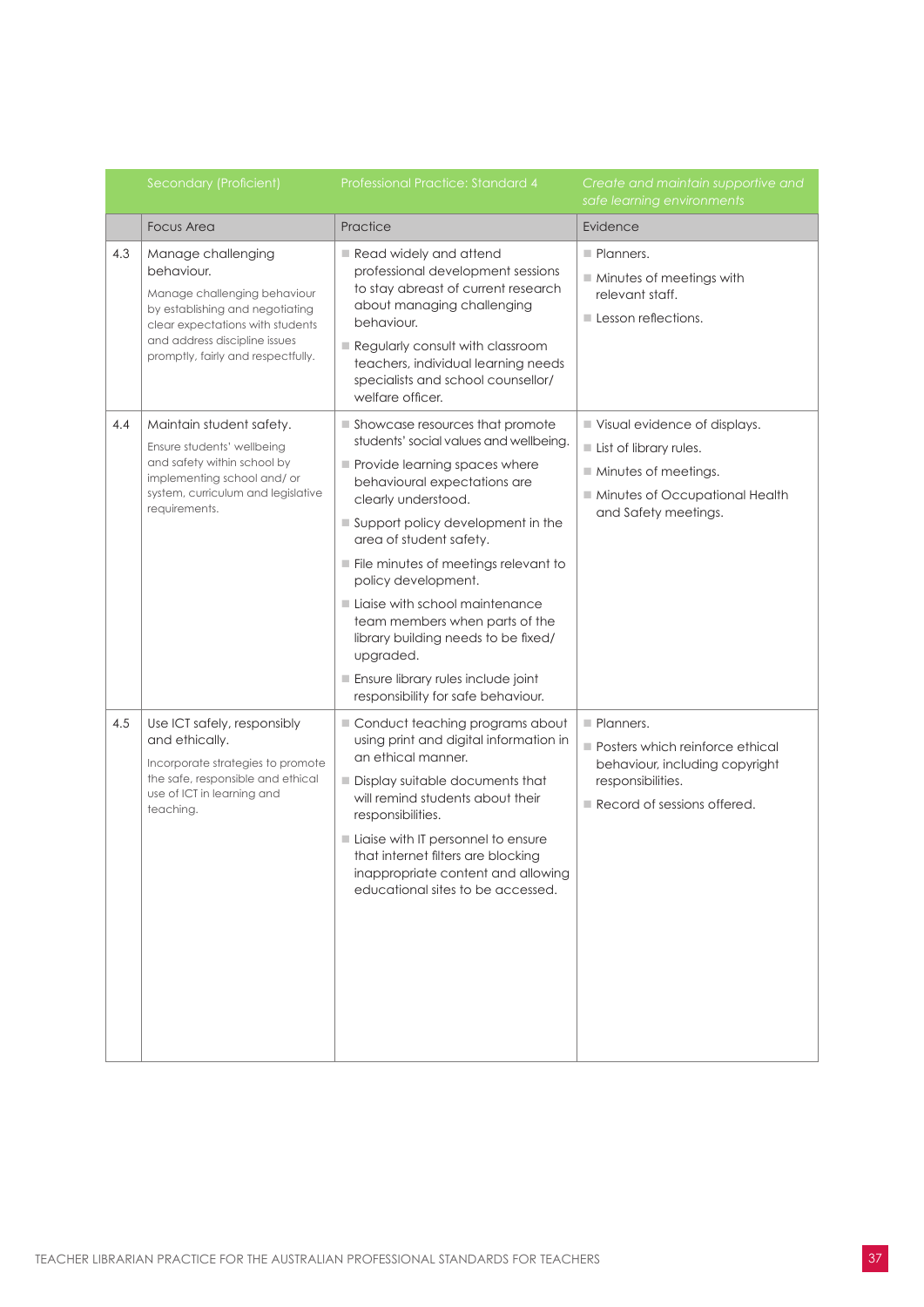|     | Secondary (Proficient)                                                                                                                                                                              | <b>Professional Practice: Standard 5</b>                                                                                                                                                                                                                                                                   | Assess, provide feedback and report<br>on student learning                                                                                              |
|-----|-----------------------------------------------------------------------------------------------------------------------------------------------------------------------------------------------------|------------------------------------------------------------------------------------------------------------------------------------------------------------------------------------------------------------------------------------------------------------------------------------------------------------|---------------------------------------------------------------------------------------------------------------------------------------------------------|
|     | <b>Focus Area</b>                                                                                                                                                                                   | Practice                                                                                                                                                                                                                                                                                                   | Evidence                                                                                                                                                |
| 5.1 | Assess student learning.<br>Develop, select and use informal<br>and formal, diagnostic, formative<br>and summative assessment<br>strategies to assess student<br>learning.                          | ■ Discuss assessment strategies for<br>work tasks with colleagues.<br>Stay up to date with research<br>findings about effective student<br>methods.<br>Set assignments/assessment criteria<br>that facilitate students being<br>innovative with their learning.<br>Mark student products with<br>teachers. | ■ Minutes of meetings, examples<br>of rubrics.<br>Examples of research guides.<br>Assessment rubrics that reflect<br>innovative approaches to learning. |
| 5.2 | Provide feedback to students<br>on their learning.<br>Provide timely, effective and<br>appropriate feedback to students<br>about their achievement relative<br>to their learning goals.             | $\blacksquare$ Mark student products from work<br>tasks with classroom teachers.<br>Provide verbal feedback during<br>lessons.                                                                                                                                                                             | Records of verbal feedback.                                                                                                                             |
| 5.3 | Make consistent and<br>comparable judgements.<br>Understand and participate<br>in assessment moderation<br>activities to support consistent<br>and comparable judgements of<br>student learning.    | ■ Check cross marking across classes<br>from the same year level and<br>discuss results with other teachers<br>and teacher librarians.<br>Implement target areas identified<br>by cross marking discussions and<br>then evaluate via survey results.                                                       | $\blacksquare$ Minutes of meetings.<br>$\blacksquare$ Action plan.                                                                                      |
| 5.4 | Interpret student data.<br>Use student assessment data to<br>analyse and evaluate student<br>understanding of subject/<br>content, identifying interventions<br>and modifying teaching practice.    | $\blacksquare$ Work with colleagues to interpret<br>the implications of student<br>assessment data.<br>$\blacksquare$ Plan interventions with other<br>teacher librarians and classroom<br>teachers to strengthen and<br>develop literacy and information<br>literacy skills.                              | Minutes of meetings.<br>Student assessment data reports.<br>Annotated annual goals re student<br>learning.                                              |
| 5.5 | Report on student<br>achievement.<br>Report clearly, accurately and<br>respectfully to students and<br>parents/carers about student<br>achievement, making use of<br>accurate and reliable records. | Provide information to classroom<br>teachers about student progress<br>with the development of literacy<br>and information skills and reading<br>literature histories.<br>$\blacksquare$ Assist classroom teachers with proof<br>reading of reports.                                                       | Annual literacy/information<br>literacy reports.<br>Proof reading schedule.<br>Notes relating to meetings with<br>parents/carers.                       |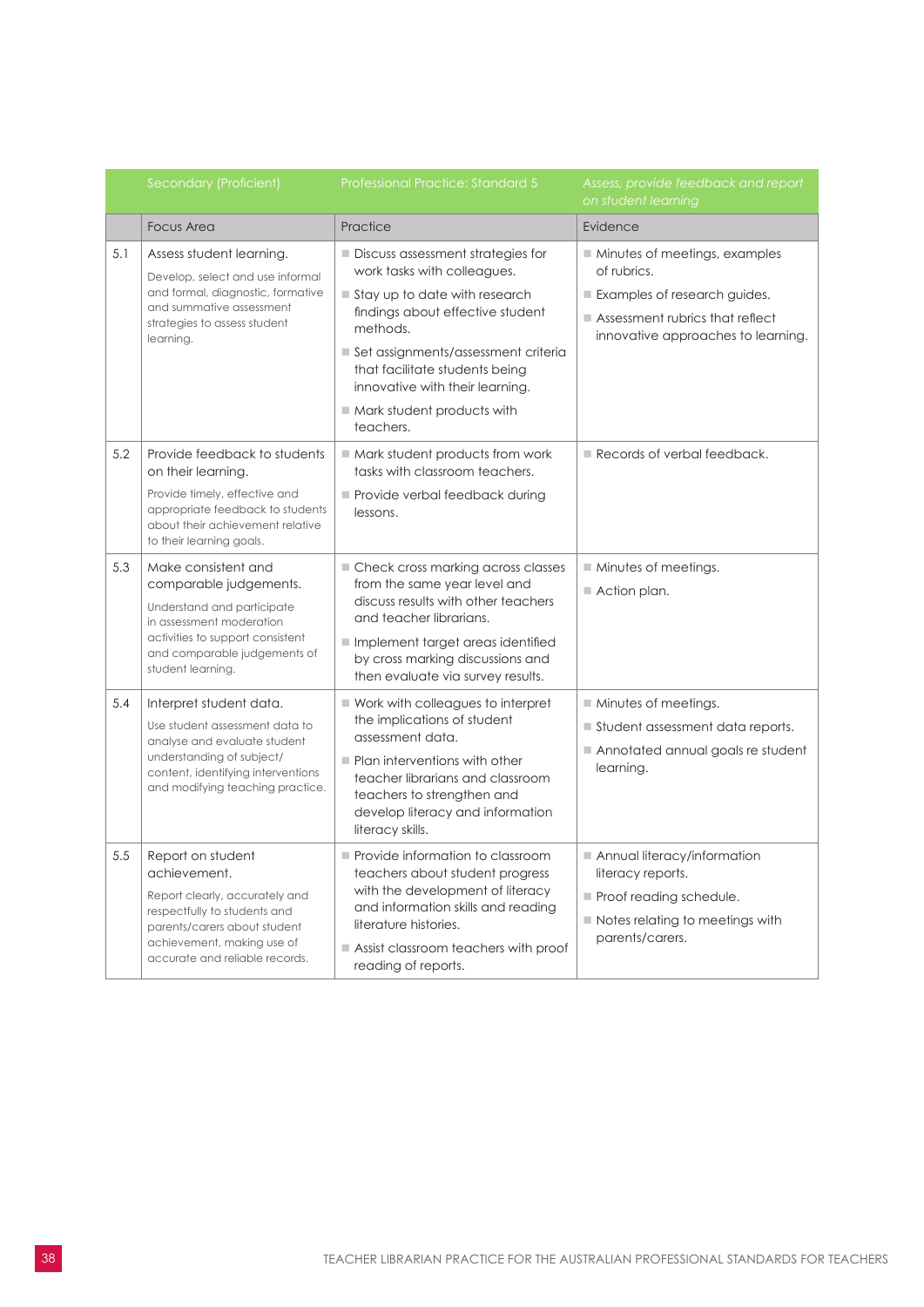|     | Secondary (Proficient)                                                                                                                                                                                   | Professional Engagement: Standard 6                                                                                                                                                                                                                                                                                                           | Engage in professional learning                                                                                                                                                                                       |
|-----|----------------------------------------------------------------------------------------------------------------------------------------------------------------------------------------------------------|-----------------------------------------------------------------------------------------------------------------------------------------------------------------------------------------------------------------------------------------------------------------------------------------------------------------------------------------------|-----------------------------------------------------------------------------------------------------------------------------------------------------------------------------------------------------------------------|
|     | <b>Focus Area</b>                                                                                                                                                                                        | Practice                                                                                                                                                                                                                                                                                                                                      | Evidence                                                                                                                                                                                                              |
| 6.1 | Identify and plan professional<br>learning needs.<br>Use the Australian Professional<br>Standards for Teachers and<br>advice from colleagues to identify<br>and plan professional learning<br>needs.     | ■ Use the Standards to develop a<br>professional learning plan and<br>monitor progress annually.                                                                                                                                                                                                                                              | Professional learning plan.                                                                                                                                                                                           |
| 6.2 | Engage in professional<br>learning and improve<br>practice.<br>Participate in learning to update<br>knowledge and practice,<br>targeted to professional needs<br>and school and/or system<br>priorities. | Use the professional learning<br>plan to organize a professional<br>development program.<br>Read a variety of journals and<br>blogs relevant to your position.                                                                                                                                                                                | List professional development<br>sessions attended as well as<br>professional reading.<br>Reflections on professional reading.                                                                                        |
| 6.3 | Engage with colleagues and<br>improve practice.<br>Contribute to collegial discussions<br>and apply constructive feedback<br>from colleagues to improve<br>professional knowledge and<br>practice.       | Have discussions about professional<br>development within the library staff.<br>Engage in conversations with<br>colleagues about possible<br>new initiatives that could be<br>implemented in classes to facilitate<br>student learning.<br>■ Support initiatives to improve<br>teacher knowledge and skills and<br>student learning outcomes. | Committee membership/minutes of<br>meetings.<br>Details of conversation points and<br>consequent action plans.<br>Documentation of sessions offered<br>within and for teacher librarian<br>professional associations. |
| 6.4 | Apply professional learning<br>and improve student learning.<br>Undertake professional learning<br>programs designed to address<br>identified student learning needs.                                    | Review annual goals and<br>professional learning plan and<br>annotate areas that have been<br>the focus of professional learning.<br>Take risks and implement<br>new approaches to teaching<br>and learning.                                                                                                                                  | Annual report, professional<br>learning plan.<br>Documents relating to the new<br>approaches.<br>Reflections and follow-up<br>modifications of the newly applied<br>teaching and learning practices.                  |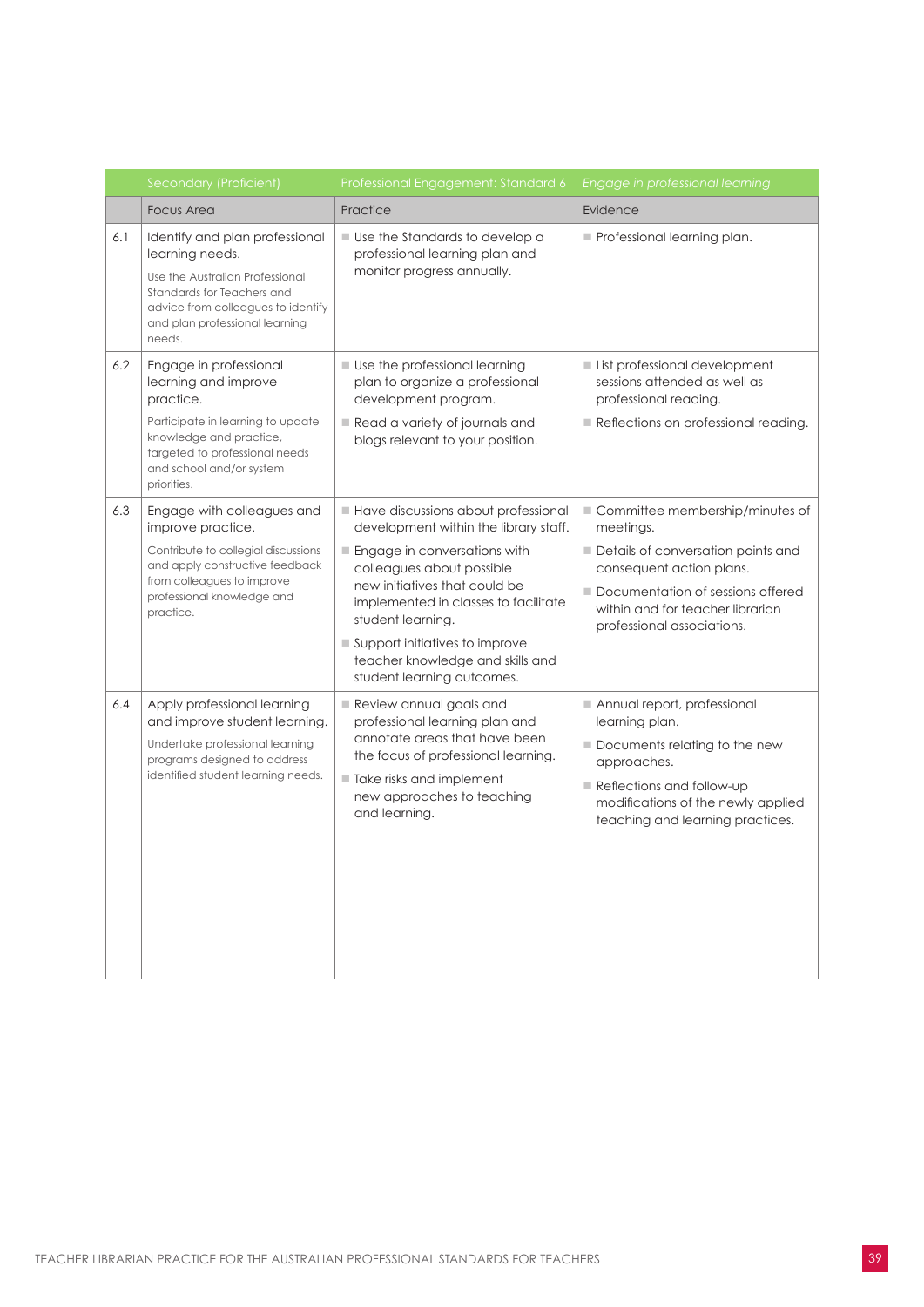|     | Secondary (Proficient)                                                                                                                                                                                                                                      | Professional Engagement: Standard 7                                                                                                                                                                                                                                                                                                                 | Engage professionally with colleagues,<br>parents/carers and the community                                                                                                        |
|-----|-------------------------------------------------------------------------------------------------------------------------------------------------------------------------------------------------------------------------------------------------------------|-----------------------------------------------------------------------------------------------------------------------------------------------------------------------------------------------------------------------------------------------------------------------------------------------------------------------------------------------------|-----------------------------------------------------------------------------------------------------------------------------------------------------------------------------------|
|     | <b>Focus Area</b>                                                                                                                                                                                                                                           | Practice                                                                                                                                                                                                                                                                                                                                            | Evidence                                                                                                                                                                          |
| 7.1 | Meet professional ethics and<br>responsibilities.<br>Meet codes of ethics and<br>conduct established by regulatory<br>authorities, systems and schools.                                                                                                     | Engage in ethical behaviour<br>based on codes of ethics and<br>demonstrate high ethical standards.<br>Work with library staff to ensure<br>that interactions with the school<br>community are based on ethical<br>standards.<br>Comply with the school's code<br>of ethics and conduct.                                                             | Minutes of meetings considering<br>codes of ethics.<br>Library manual of policies and<br>procedures.<br>School documentation relating to<br>codes of ethics and conduct.          |
| 7.2 | Comply with legislative,<br>administrative and<br>organisational requirements.<br>Understand the implications<br>of and comply with relevant<br>legislative, administrative,<br>organisational and professional<br>requirements, policies and<br>processes. | Comply with all school policies<br>as these reflect legislative and<br>systemic requirements.<br>Support the regular review of<br>policies and procedures.<br>$\blacksquare$ In the collection, include programs<br>that provide online tuition in<br>academic integrity.                                                                           | Documentation of involvement<br>in the development and<br>implementation of policies.                                                                                             |
| 7.3 | Engage with the<br>parents/carers.<br>Establish and maintain respectful<br>collaborative relationships with<br>parents/ carers regarding their<br>children's learning and wellbeing.                                                                        | Respond in a timely and<br>professional manner to parent and<br>carer requests and queries about<br>library procedures.<br>$\blacksquare$ Work with library staff to be<br>proactive and positive in<br>communications with parents<br>and carers.<br>Follow the school guidelines<br>when creating correspondence<br>documents for parents/carers. | Library collection development<br>policy.<br>Library staff meeting minutes.<br>Correspondence templates.                                                                          |
| 7.4 | Engage with professional<br>teaching networks and<br>broader communities.<br>Participate in professional and<br>community networks and forums<br>to broaden knowledge and<br>improve practice.                                                              | Promote library and information<br>services to the school and wider<br>community.<br>Actively participate as a member<br>of professional communities.<br>Consider joining a professional<br>school library group or network.                                                                                                                        | $\blacksquare$ Newsletters.<br>Membership of professional<br>associations.<br>$\blacksquare$ Blogs/forums.<br>$\blacksquare$ Reflections of professional<br>development sessions. |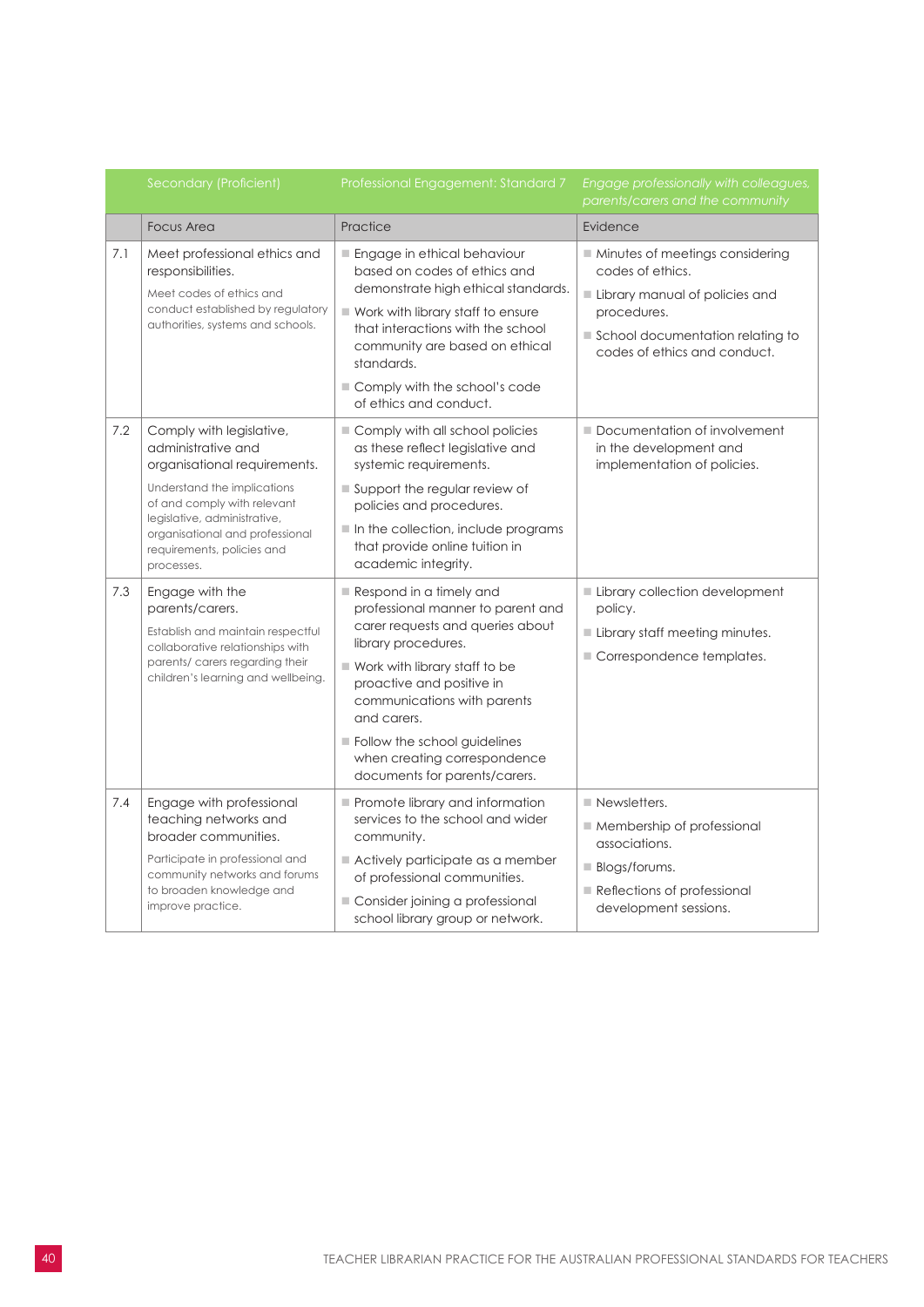#### <span id="page-42-0"></span>PART E: SECONDARY (HIGHLY ACCOMPLISHED TEACHERS)

|     | Secondary<br>(Highly Accomplished)                                                                                                                                                                                                                                                                                   | Professional Knowledge: Standard 1                                                                                                                                                                                                                                                                                                                                                                                                                                                                                                                  | Know students and how they learn                                                                                                               |
|-----|----------------------------------------------------------------------------------------------------------------------------------------------------------------------------------------------------------------------------------------------------------------------------------------------------------------------|-----------------------------------------------------------------------------------------------------------------------------------------------------------------------------------------------------------------------------------------------------------------------------------------------------------------------------------------------------------------------------------------------------------------------------------------------------------------------------------------------------------------------------------------------------|------------------------------------------------------------------------------------------------------------------------------------------------|
|     | <b>Focus Area</b>                                                                                                                                                                                                                                                                                                    | Practice                                                                                                                                                                                                                                                                                                                                                                                                                                                                                                                                            | Evidence                                                                                                                                       |
| 1.1 | Physical, social and<br>intellectual development and<br>characteristics of students.<br>Select from a flexible and<br>effective repertoire of teaching<br>strategies to suit the physical,<br>social and intellectual<br>development and characteristics<br>of students.                                             | Include flexibility in the use of<br>individual, group and whole class<br>activities to ensure that individual<br>students experience success in<br>unit plans.<br>■ Use of resource based learning and<br>guided inquiry to provide activities<br>responsive to learners' stages of<br>development and characteristics.<br>Ensure that resource based learning<br>research is appropriate to a range<br>of students with differing physical,<br>social or intellectual development.                                                                | Planners.                                                                                                                                      |
| 1.2 | Understand how<br>students learn.<br>Expand understanding of how<br>students learn using research and<br>workplace knowledge.                                                                                                                                                                                        | Design action research situations to<br>determine the most efficient way<br>to teach the use of information<br>literacy skills and guided inquiry skills.<br>Read widely about current<br>research findings into student<br>learning especially in relation to the<br>development of independence in<br>setting learning goals.<br>Promote a model of teaching<br>and learning which invites the<br>receiving and giving of feedback.<br>This applies to both students and<br>teacher colleagues.                                                   | Reports of action research.<br>Records of professional reading,<br>participation in blogs.<br>Documentation of feedback given<br>and received. |
| 1.3 | Students with diverse<br>linguistic, cultural, religious<br>and socioeconomic<br>backgrounds.<br>Support colleagues to develop<br>effective teaching strategies<br>that address the learning<br>strengths and needs of students<br>from diverse linguistic, cultural,<br>religious and socioeconomic<br>backgrounds. | Use planning time with subject<br>teachers to model and design<br>research units that address the<br>strengths and needs of students<br>from diverse backgrounds.<br>Ensure that collection development<br>policies and the subsequent<br>allocation of funds to purchase<br>resources reflect the diversity of<br>backgrounds within the school<br>community.<br>Target the selection of resources<br>and strategies suitable to promote<br>the emotional, behavioural and<br>cognitive growth of students from<br>low socio-economic backgrounds. | Planners.<br>Policies and records of purchases.<br>Visual evidence of displays and the<br>composition of fiction collections.                  |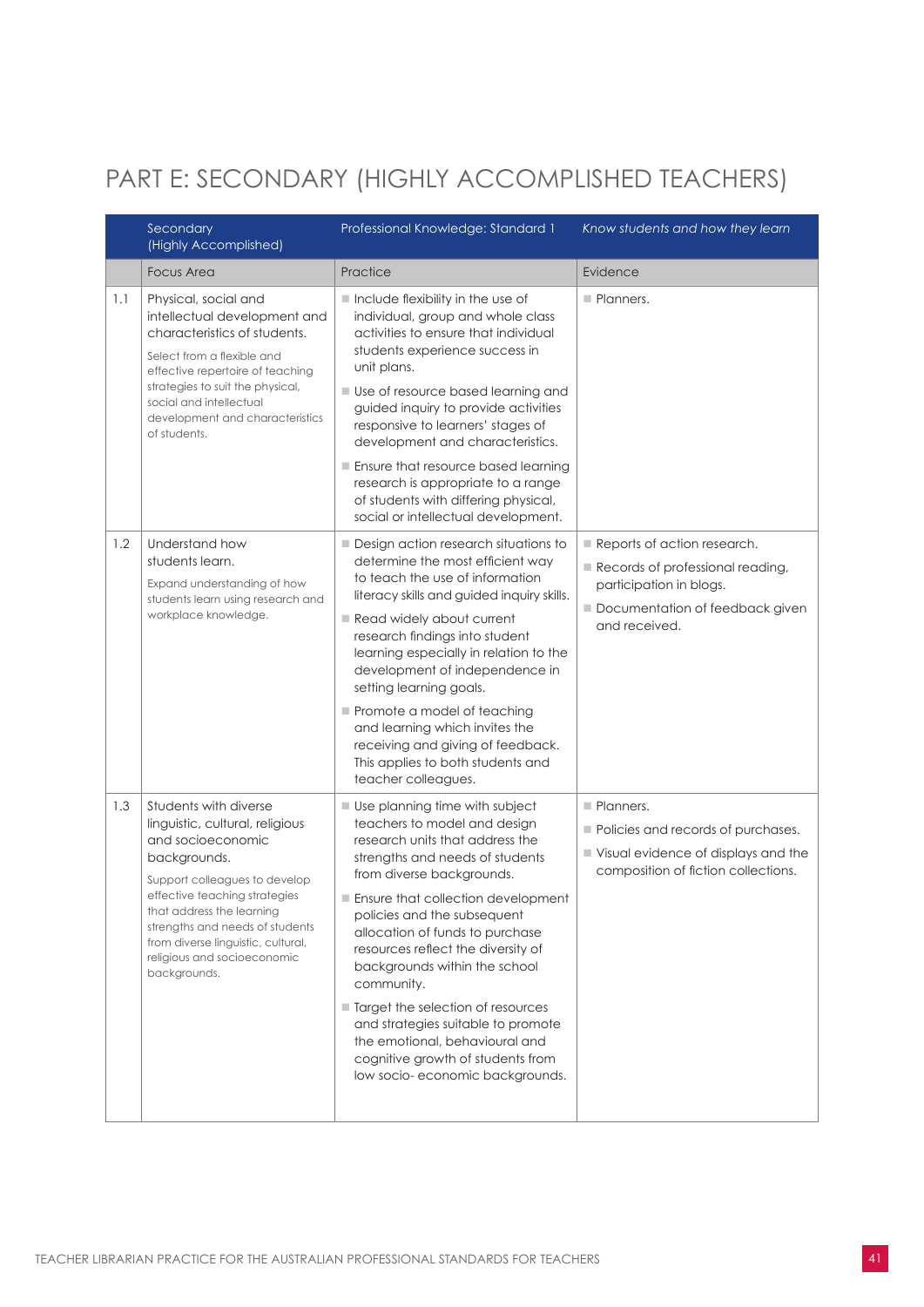|     | Secondary<br>(Highly Accomplished)                                                                                                                                                                                                                                                                                   | Professional Knowledge: Standard 1                                                                                                                                                                                                                                                                                                                                                                                                                                                                                                                                                                                                             | Know students and how they learn                                                                                                                                                                                                              |
|-----|----------------------------------------------------------------------------------------------------------------------------------------------------------------------------------------------------------------------------------------------------------------------------------------------------------------------|------------------------------------------------------------------------------------------------------------------------------------------------------------------------------------------------------------------------------------------------------------------------------------------------------------------------------------------------------------------------------------------------------------------------------------------------------------------------------------------------------------------------------------------------------------------------------------------------------------------------------------------------|-----------------------------------------------------------------------------------------------------------------------------------------------------------------------------------------------------------------------------------------------|
|     | <b>Focus Area</b>                                                                                                                                                                                                                                                                                                    | Practice                                                                                                                                                                                                                                                                                                                                                                                                                                                                                                                                                                                                                                       | Evidence                                                                                                                                                                                                                                      |
| 1.4 | Strategies for teaching<br>Aboriginal and Torres Strait<br>Islander students.<br>Provide advice and support<br>colleagues in the implementation<br>of effective teaching strategies<br>for Aboriginal and Torres Strait<br>Islander students using knowledge<br>of and support from community<br>representatives.    | Ensure the inclusion of strategies to<br>meet the needs of Aboriginal and<br>Torres Strait Islander students.<br>Liaise with community and parent<br>groups to promote literature/<br>information about Aboriginal and<br>Torres Strait Islanders.<br>Actively build an authentic<br>collection of both print and<br>electronic resources to promote an<br>understanding of Aboriginal and<br>Torres Strait Islanders.<br>Ensure that selection criteria<br>appropriate to Aboriginal and<br>Torres Strait Islanders is included in<br>the collection development policy.                                                                      | Planners.<br>Records of liaison meetings.<br>■ Visual evidence of collection<br>displays.<br>Collection development policy<br>selection criteria.                                                                                             |
| 1.5 | Differentiate teaching to<br>meet the specific learning<br>needs of students across the<br>full range of abilities.<br>Evaluate learning and teaching<br>programs, using student<br>assessment data that are<br>differentiated for the specific<br>learning needs of students across<br>the full range of abilities. | Develop and implement responsive<br>library and school wide policies<br>to ensure learning activities meet<br>the needs of students with a range<br>of abilities.<br>Share knowledge about<br>differentiation with colleagues at<br>planning sessions and meetings.<br>Contribute expertise to school<br>wide curriculum reviews to<br>ensure that differentiation is<br>embedded especially in relation<br>to the development of information<br>literacy skills.                                                                                                                                                                              | Library and school policies.<br>Minutes of meetings/lesson plans.<br>Reports from review as well as<br>documentation to establish role<br>in the review.                                                                                      |
| 1.6 | Strategies to support full<br>participation of students with<br>disability.<br>Work with colleagues to access<br>specialist knowledge, and<br>relevant policy and legislation,<br>to develop teaching programs<br>that support the participation and<br>learning of students with disability.                        | Participate in school/curriculum<br>reviews to evaluate the content,<br>strategies and resources used<br>in differentiated learning and<br>teaching programs.<br>$\blacksquare$ Work with subject teachers to<br>evaluate the effectiveness of<br>resources used in differentiated<br>teaching programs for students<br>with disabilities.<br>Ensure that resources for students<br>with disabilities, for instance hearing<br>or vision impaired, are organized,<br>easily identified in the library<br>catalogue and accessible to all the<br>school community.<br>Ensure that the library's floor plan<br>assists equity of access for all. | Records of school/curriculum<br>reviews.<br>Records of meetings with subject<br>teachers.<br>Sample of library catalogue page<br>to illustrate the organization of<br>relevant resources.<br>Copy of floor plan with relevant<br>annotations. |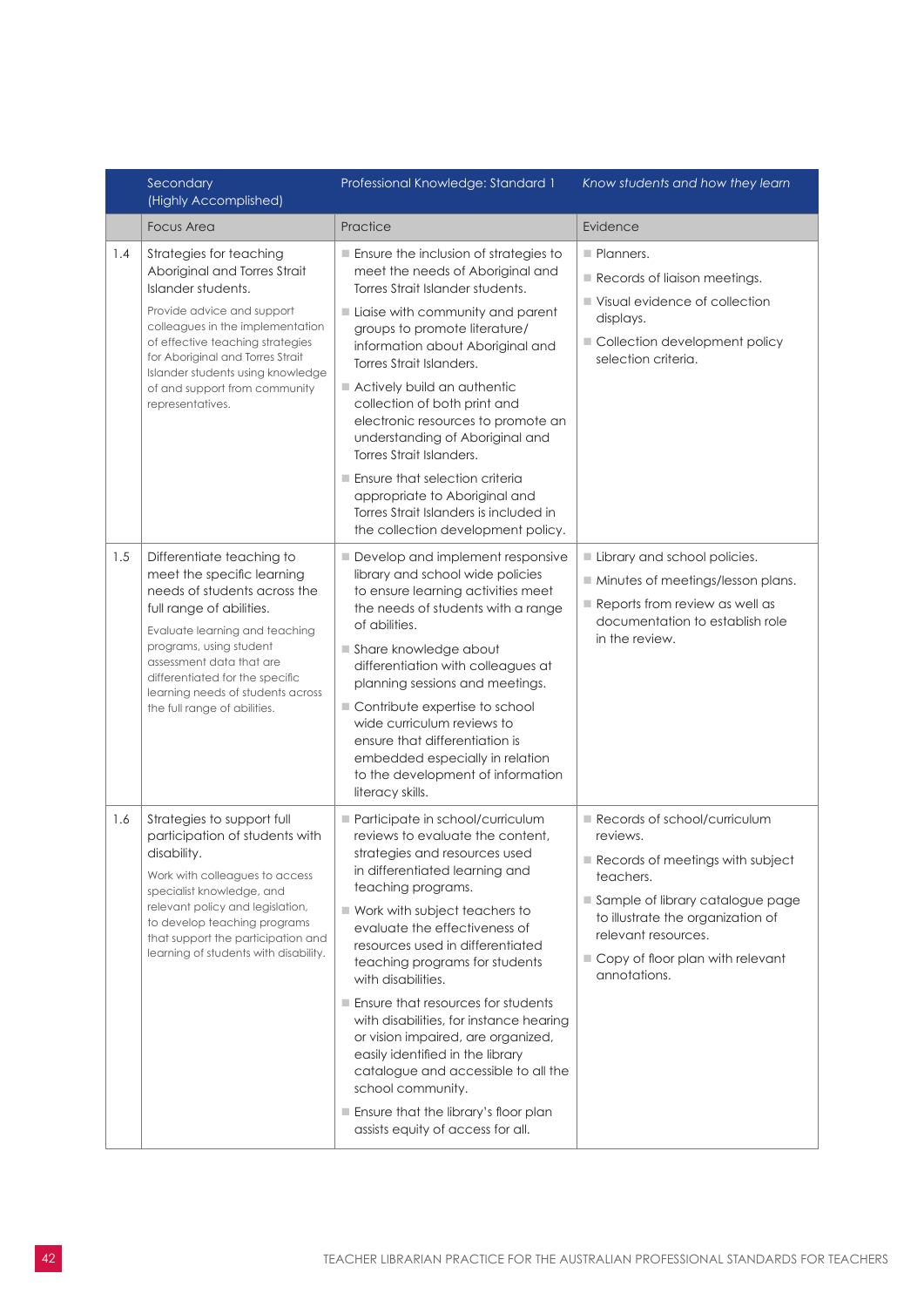|     | Secondary<br>(Highly Accomplished)                                                                                                                                                                                                                                                                                                                                   | Professional Knowledge: Standard 2                                                                                                                                                                                                                                                                                                                                                                                                                                                                                                                   | Know the content and how to teach it                                                                                                                                    |
|-----|----------------------------------------------------------------------------------------------------------------------------------------------------------------------------------------------------------------------------------------------------------------------------------------------------------------------------------------------------------------------|------------------------------------------------------------------------------------------------------------------------------------------------------------------------------------------------------------------------------------------------------------------------------------------------------------------------------------------------------------------------------------------------------------------------------------------------------------------------------------------------------------------------------------------------------|-------------------------------------------------------------------------------------------------------------------------------------------------------------------------|
|     | <b>Focus Area</b>                                                                                                                                                                                                                                                                                                                                                    | Practice                                                                                                                                                                                                                                                                                                                                                                                                                                                                                                                                             | Evidence                                                                                                                                                                |
| 2.1 | Content and teaching<br>strategies of the teaching<br>area.<br>Support colleagues using current<br>and comprehensive knowledge<br>of content and teaching<br>strategies to develop and<br>implement engaging learning<br>and teaching programs.                                                                                                                      | Demonstrate a variety of strategies<br>based on research about how best<br>to teach subject specific content<br>when teaching/team teaching.<br>Use content and teaching<br>strategies that utilise students'<br>previous learning for instance<br>brainstorms at the beginning of<br>a new unit/lesson.                                                                                                                                                                                                                                             | Professional reading records.<br>Planners.<br>Examples of brainstorms.                                                                                                  |
| 2.2 | Content selection and<br>organisation.<br>Exhibit innovative practice in the<br>selection and organisation of<br>content and delivery of learning<br>and teaching programs.                                                                                                                                                                                          | Use varied approaches to content<br>selection and organization to meet<br>the needs of individual students.<br>Evaluate these approaches to<br>ascertain the most effective.<br>Use research structures and<br>resources that encourage and<br>support students to use higher order<br>thinking about the content.<br>Review students' finished products<br>to evaluate the effectiveness of<br>the task.                                                                                                                                            | Planners.<br>Reflection/evaluation at the<br>completion of the unit/lesson.<br>Examples of research tasks and<br>completed student products.                            |
| 2.3 | Curriculum, assessment<br>and reporting.<br>Support colleagues to plan and<br>implement learning and teaching<br>programs using contemporary<br>knowledge and understanding<br>of curriculum, assessment and<br>reporting requirements.                                                                                                                              | ■ Work with subject coordinators/<br>teachers to ensure that student<br>research processes and products<br>are assessable.<br>Attend meetings with subject<br>coordinators/teachers and<br>contribute to the discussion about<br>assessment tasks.                                                                                                                                                                                                                                                                                                   | Examples of rubrics that<br>incorporate information literacy<br>skills and processes.<br>Records/minutes of meetings.                                                   |
| 2.4 | Understand and respect<br>Aboriginal and Torres Strait<br>Islander people to promote<br>reconciliation between<br>Indigenous and non-<br>Indigenous Australians.<br>Support colleagues with providing<br>opportunities for students to<br>develop understanding of and<br>respect for Aboriginal and Torres<br>Strait Islander histories, cultures<br>and languages. | Provide expertise to subject<br>teachers in the selection of<br>resources that promote Aboriginal<br>and Torres Strait Islander histories,<br>cultures and languages.<br>Organize and promote author/artist<br>visits by Aboriginal and Torres Strait<br>Islanders.<br>Plan units of work with subject<br>teachers that enrich students'<br>understanding of Aboriginal and<br>Torres Strait Islander culture.<br>Feature displays that contribute to<br>the understanding of the cultural<br>richness of Aboriginal and Torres<br>Strait Islanders. | Resource lists of authentic fiction<br>and non-fiction materials.<br>Documentation of visiting author/<br>artist programs.<br>Planners.<br>Visual evidence of displays. |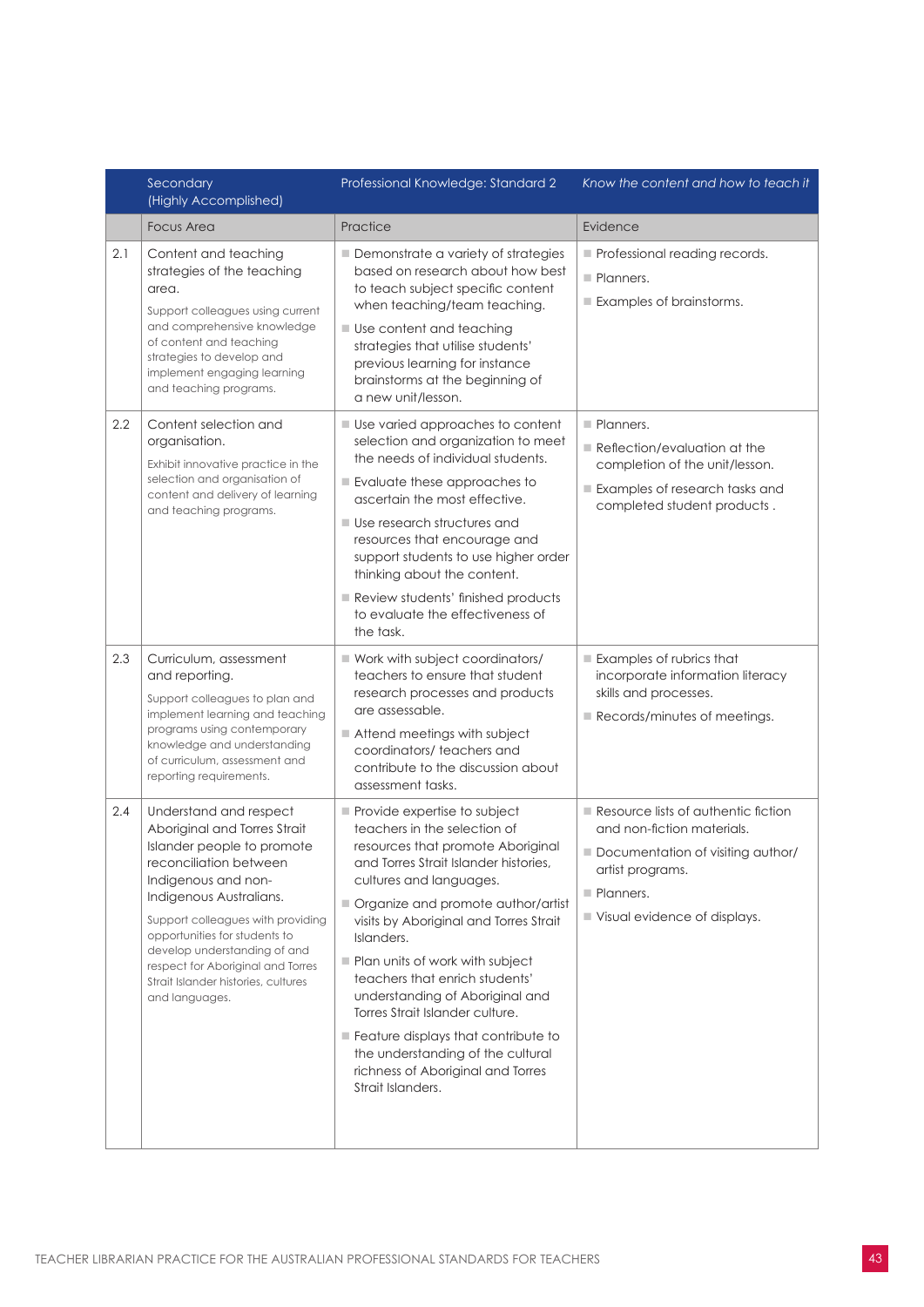|     | Secondary<br>(Highly Accomplished)                                                                                                                                                                                                              | Professional Knowledge: Standard 2                                                                                                                                                                                                                                                                                                                                                                          | Know the content and how to teach it                                                                                                                                                    |
|-----|-------------------------------------------------------------------------------------------------------------------------------------------------------------------------------------------------------------------------------------------------|-------------------------------------------------------------------------------------------------------------------------------------------------------------------------------------------------------------------------------------------------------------------------------------------------------------------------------------------------------------------------------------------------------------|-----------------------------------------------------------------------------------------------------------------------------------------------------------------------------------------|
|     | <b>Focus Area</b>                                                                                                                                                                                                                               | Practice                                                                                                                                                                                                                                                                                                                                                                                                    | Evidence                                                                                                                                                                                |
| 2.5 | Literacy and numeracy<br>strategies.<br>Support colleagues to implement<br>effective teaching strategies to<br>improve students' literacy and<br>numeracy achievement.                                                                          | Implement an awareness of literacy<br>and information literacy through<br>policy development.<br>Plan with subject teachers to<br>develop literature programs that<br>support literacy teaching.<br>Initiate information literacy programs<br>that are evidence based and<br>integral to teaching in content areas.<br>Offer professional development on<br>information literacy and academic<br>integrity. | Library and/or school policies<br>pertaining to literacy and<br>information literacy.<br>Scope and sequence of literature<br>program.<br>Program reports.<br>Documentation of sessions. |
| 2.6 | Information and<br>Communication Technology<br>(ICT).<br>Model high-level teaching<br>knowledge and skills and work<br>with colleagues to use current<br>ICT to improve their teaching<br>practice and make content<br>relevant and meaningful. | Provide professional development<br>to teaching staff on the effective<br>use of ICTs in subject areas.<br>$\blacksquare$ Make current research that<br>promotes the benefits of the<br>innovative use ICTs across the<br>curriculum available to teachers.<br>Plan with teachers to incorporate<br>ICTs into research and inquiry<br>based learning units.                                                 | Documentation of sessions.<br>$\Box$ Reading lists, blogs.<br>Planners.                                                                                                                 |

|     | Secondary<br>(Highly Accomplished)                                                                                                                                | Professional Practice: Standard 3                                                                                                                                                                                                                                                                                                                                   | Plan for and implement effective<br>teaching and learning                                                                                                       |
|-----|-------------------------------------------------------------------------------------------------------------------------------------------------------------------|---------------------------------------------------------------------------------------------------------------------------------------------------------------------------------------------------------------------------------------------------------------------------------------------------------------------------------------------------------------------|-----------------------------------------------------------------------------------------------------------------------------------------------------------------|
|     | <b>Focus Area</b>                                                                                                                                                 | Practice                                                                                                                                                                                                                                                                                                                                                            | Evidence                                                                                                                                                        |
| 3.1 | Establish challenging<br>learning goals.<br>Develop a culture of high<br>expectations for all students by<br>modelling and setting challenging<br>learning goals. | Negotiate with subject teachers to<br>set challenging learning tasks for<br>research/guided inquiry.<br>■ Teach with subject teachers<br>in learning situations designed<br>to enable students to achieve<br>challenging personal and<br>cooperative learning goals.<br>$\blacksquare$ Ensure that higher order thinking<br>skills are incorporated into the tasks. | $\blacksquare$ Records of meetings with<br>subject teachers.<br>$\blacksquare$ Examples of tasks set.<br>$\blacksquare$ Records of team teaching<br>situations. |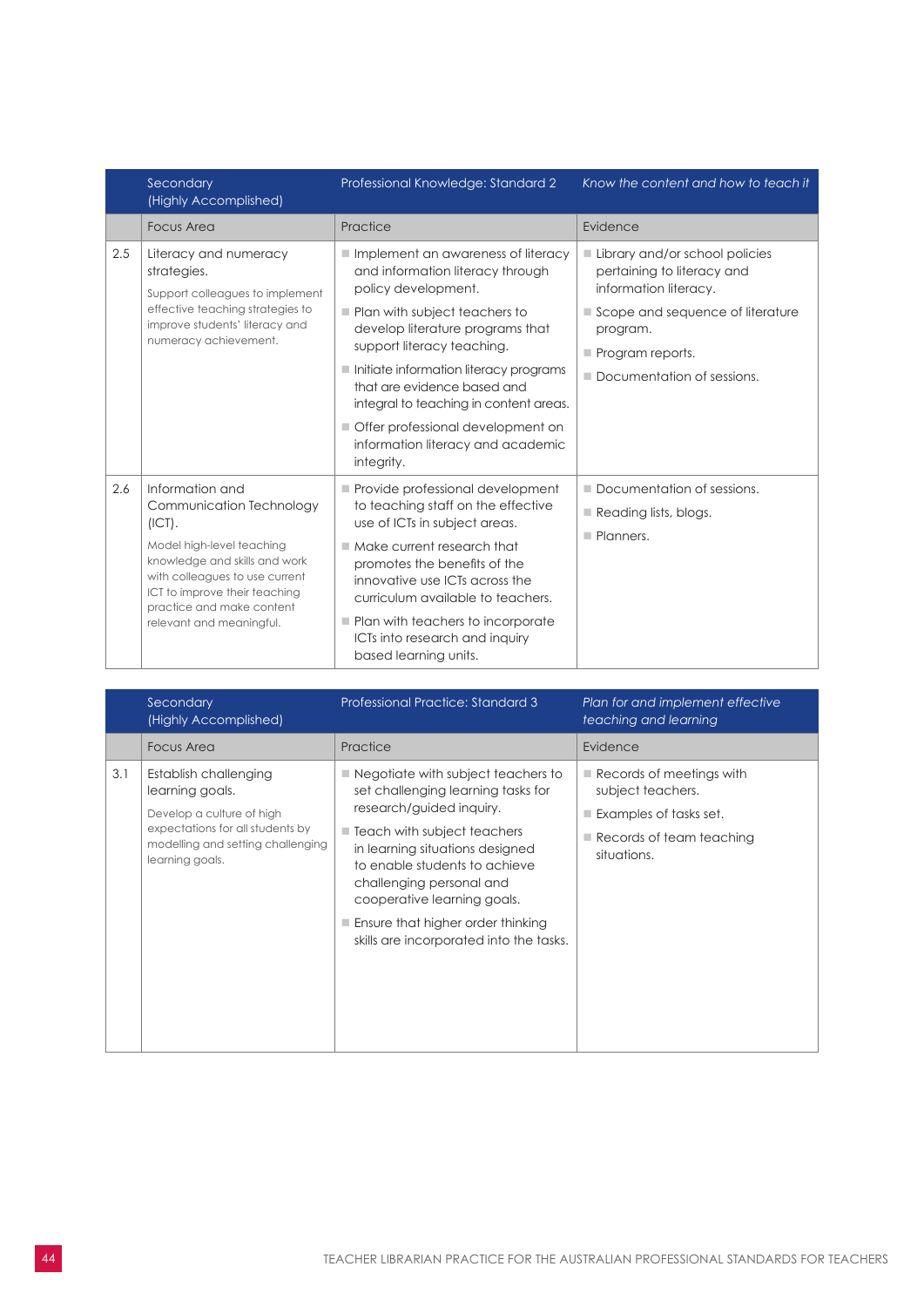|     | Secondary<br>(Highly Accomplished)                                                                                                                                                                                      | Professional Practice: Standard 3                                                                                                                                                                                                                                                                                                                                                       | Plan for and implement effective<br>teaching and learning                                                                                                                                        |
|-----|-------------------------------------------------------------------------------------------------------------------------------------------------------------------------------------------------------------------------|-----------------------------------------------------------------------------------------------------------------------------------------------------------------------------------------------------------------------------------------------------------------------------------------------------------------------------------------------------------------------------------------|--------------------------------------------------------------------------------------------------------------------------------------------------------------------------------------------------|
|     | <b>Focus Area</b>                                                                                                                                                                                                       | Practice                                                                                                                                                                                                                                                                                                                                                                                | Evidence                                                                                                                                                                                         |
| 3.2 | Plan, structure and sequence<br>learning programs.<br>Work with colleagues to plan,<br>evaluate and modify learning<br>and teaching programs to create<br>productive learning environments<br>that engage all students. | Establish the anticipated students'<br>learning outcomes with subject<br>teachers.<br>I Identify possible assessment tasks<br>including a range of differentiated<br>tasks.<br>$\blacksquare$ Meet to evaluate the extent<br>of student engagement at the<br>completion of the task.<br>Revise the learning outcomes and<br>processes for future use.                                   | Records of meetings with subject<br>teachers.<br>Examples of tasks annotated to<br>show differentiation.<br>Examples of how tasks are modified<br>following evaluation of student<br>engagement. |
| 3.3 | Use teaching strategies.<br>Support colleagues to select<br>and apply effective teaching<br>strategies to develop knowledge,<br>skills, problem solving and critical<br>and creative thinking.                          | Work with subject teachers to<br>design inquiry learning tasks<br>that enable students to engage<br>in real world issues and solve<br>real problems pertinent to the<br>content area.<br>Support students, through the use<br>of scaffolding strategies, to justify<br>opinions and form hypotheses.                                                                                    | Examples of tasks.<br>Records showing the types of<br>scaffolding strategies used.                                                                                                               |
| 3.4 | Select and use resources.<br>Assist colleagues to create,<br>select and use a wide range<br>of resources, including ICT, to<br>engage students in their learning.                                                       | In planning meetings, promote the<br>resources most suited to the guided<br>inquiry/research task.<br>Develop the collection so that<br>content areas are enriched<br>through the use of a range of<br>suitable resources, print and digital.<br>Organize digital resources to make<br>them accessible to all through the<br>library catalogue/intranet.                                | Records of meetings.<br>Evidence of collection mapping/<br>measuring to identify gaps or<br>potential areas for development.<br>Copies of catalogue pages.                                       |
| 3.5 | Use effective classroom<br>communication.<br>Assist colleagues to select a wide<br>range of verbal and non-verbal<br>communication strategies to<br>support students' understanding,<br>engagement and achievement.     | Invite feedback, formal and<br>informal, from students and<br>colleagues about the effectiveness<br>of verbal and non-verbal<br>communication.<br>$\blacksquare$ Invite feedback about the<br>effectiveness of questioning,<br>wait time, positive interactions in<br>engaging students.<br>Employ a range of communication/<br>management strategies that<br>supports differentiation. | Records of surveys, anecdotal<br>comments.<br>$\blacksquare$ Visual records of lessons.                                                                                                          |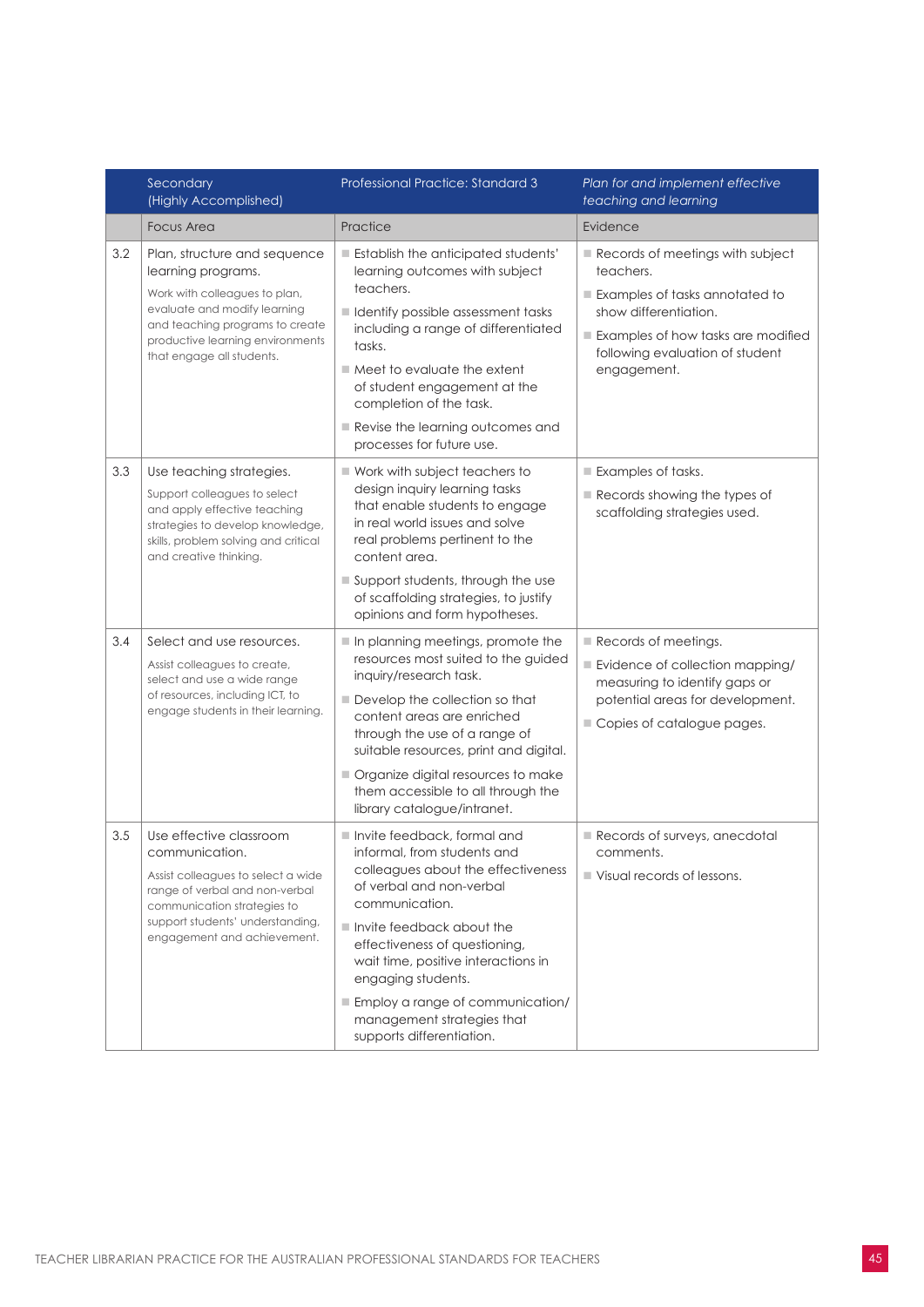|     | Secondary<br>(Highly Accomplished)                                                                                                                                                                                                   | Professional Practice: Standard 3                                                                                                                                                                                                                                                                                                                                                                             | Plan for and implement effective<br>teaching and learning                                             |
|-----|--------------------------------------------------------------------------------------------------------------------------------------------------------------------------------------------------------------------------------------|---------------------------------------------------------------------------------------------------------------------------------------------------------------------------------------------------------------------------------------------------------------------------------------------------------------------------------------------------------------------------------------------------------------|-------------------------------------------------------------------------------------------------------|
|     | Focus Area                                                                                                                                                                                                                           | Practice                                                                                                                                                                                                                                                                                                                                                                                                      | Evidence                                                                                              |
| 3.6 | Evaluate and improve<br>teaching programs.<br>Work with colleagues to<br>review current teaching and<br>learning programs using student<br>feedback, student assessment<br>data, knowledge of curriculum<br>and workplace practices. | $\blacksquare$ Survey students to establish the<br>sophistication of their information<br>literacy skills. Publish the results for<br>colleagues and parents/carers.<br>■ Use survey data to target specific<br>areas where skills need to improve<br>for instance comprehension,<br>note taking.<br>Offer induction programs to new<br>staff about the information literacy/<br>literature programs offered. | Survey instruments.<br>Reports on survey outcomes.<br>Documentation related to<br>induction programs. |
| 3.7 | Engage parents/carers in the<br>educative process.<br>Work with colleagues to provide<br>appropriate and contextually<br>relevant opportunities for parents/<br>carers to be involved in their<br>children's learning.               | Provide information to parents<br>and carers about information and<br>literature skills being developed.                                                                                                                                                                                                                                                                                                      | Articles in school newsletters and<br>other promotional material.                                     |

|     | Secondary<br>(Highly Accomplished)                                                                                                                                                                   | Professional Practice: Standard 4                                                                                                                                                                                                                                                                                                                                                      | Create and maintain supportive and<br>safe learning environments                                                                                                          |
|-----|------------------------------------------------------------------------------------------------------------------------------------------------------------------------------------------------------|----------------------------------------------------------------------------------------------------------------------------------------------------------------------------------------------------------------------------------------------------------------------------------------------------------------------------------------------------------------------------------------|---------------------------------------------------------------------------------------------------------------------------------------------------------------------------|
|     | <b>Focus Area</b>                                                                                                                                                                                    | Practice                                                                                                                                                                                                                                                                                                                                                                               | Evidence                                                                                                                                                                  |
| 4.1 | Support student participation.<br>Model effective practice and<br>support colleagues to implement<br>inclusive strategies that engage<br>and support all students.                                   | Plan with subject teachers to<br>include a wide range of strategies<br>suited to different target groups<br>within the class.<br>■ Teach with colleagues using above<br>strategies.<br>■ Use cooperative group, pair and<br>individual working situations.<br>Design research/guided inquiry<br>tasks that enable each student to<br>experience success for effort.                    | $\blacksquare$ Planners with annotated<br>differentiation strategies.<br>Planners with annotated groupings.<br>Examples of tasks and student<br>products.                 |
| 4.2 | Manage classroom activities<br>Model and share with colleagues<br>a flexible repertoire of strategies<br>for classroom management to<br>ensure all students are engaged<br>in purposeful activities. | Select and promote resources on<br>classroom management strategies.<br>Organize the collection to enable<br>equitable access to these resources.<br>$\blacksquare$ Provide opportunities for a range of<br>groupings within the class.<br>Select a wide range of appropriate<br>resources in different formats<br>to ensure that all students can<br>engage in inquiry/research tasks. | ■ Visual records of promotional<br>activities.<br>Example from catalogue to show<br>ease of access.<br>Planners: annotated.<br>Pathfinders for inquiry/research<br>tasks. |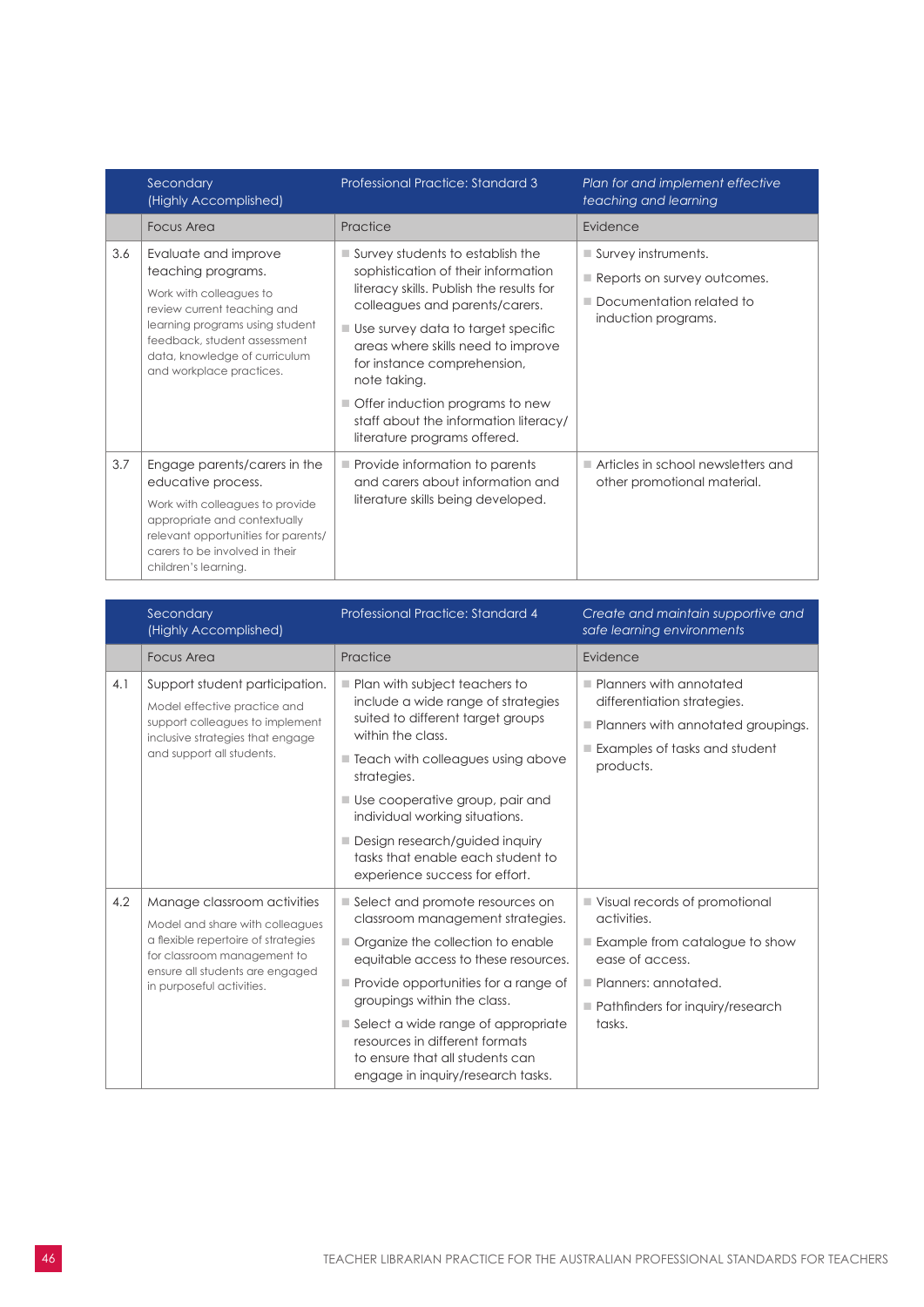|     | Secondary<br>(Highly Accomplished)                                                                                                                                                                      | Professional Practice: Standard 4                                                                                                                                                                                                                                                                                                                                                                       | Create and maintain supportive and<br>safe learning environments                                                                                                                                                   |
|-----|---------------------------------------------------------------------------------------------------------------------------------------------------------------------------------------------------------|---------------------------------------------------------------------------------------------------------------------------------------------------------------------------------------------------------------------------------------------------------------------------------------------------------------------------------------------------------------------------------------------------------|--------------------------------------------------------------------------------------------------------------------------------------------------------------------------------------------------------------------|
|     | <b>Focus Area</b>                                                                                                                                                                                       | Practice                                                                                                                                                                                                                                                                                                                                                                                                | Evidence                                                                                                                                                                                                           |
| 4.3 | Manage challenging<br>behaviour.<br>Develop and share with<br>colleagues a flexible repertoire<br>of behaviour management<br>strategies using expert knowledge<br>and workplace experience.             | Promote current research about<br>management of challenging<br>behaviour.<br>Design learning situations where<br>team teaching with subject<br>teacher enables the development<br>of positive teacher/student<br>interaction.                                                                                                                                                                           | $\blacksquare$ Examples from catalogue.<br>Planners: annotated.                                                                                                                                                    |
| 4.4 | Maintain student safety.<br>Initiate and take responsibility<br>for implementing current school<br>and/or system, curriculum and<br>legislative requirements to ensure<br>student wellbeing and safety. | Promote resources highlight the<br>importance of students' social<br>values and wellbeing.<br>Provide learning spaces where<br>behavioural expectations are<br>clearly understood.<br>Support policy development in the<br>area of student safety.<br>Initiate policy development in the<br>area of student safety in the library.<br>Ensure library staff follow school<br>policies re student safety. | Example from catalogue.<br>Visual records of lessons where<br>expectations are demonstrated.<br>Minutes of meetings relevant to<br>policy development.<br>Excerpts from library's Policy and<br>Procedures Manual. |
| 4.5 | Use ICT safely, responsibly<br>and ethically.<br>Model, and support colleagues<br>to develop, strategies to promote<br>the safe, responsible and ethical<br>use of ICT in learning and<br>teaching.     | Develop and implement programs<br>on ethical use of print and digital<br>information.<br>Organize displays to remind<br>students about their responsibilities.<br>Provide professional development<br>for teachers about copyright and<br>related digital responsibilities.                                                                                                                             | Reports about use of programs<br>designed to teach academic<br>integrity.<br>Visual evidence of poster displays.<br>$\blacksquare$ Record of sessions offered.                                                     |

|     | Secondary<br>(Highly Accomplished)                                                                                                                                                                                                                                        | <b>Professional Practice: Standard 5</b>                                                                                                                                                                                                                                                                                                                                                                                     | Assess, provide feedback and report<br>on student learning                                                                                                                                                      |
|-----|---------------------------------------------------------------------------------------------------------------------------------------------------------------------------------------------------------------------------------------------------------------------------|------------------------------------------------------------------------------------------------------------------------------------------------------------------------------------------------------------------------------------------------------------------------------------------------------------------------------------------------------------------------------------------------------------------------------|-----------------------------------------------------------------------------------------------------------------------------------------------------------------------------------------------------------------|
|     | Focus Area                                                                                                                                                                                                                                                                | Practice                                                                                                                                                                                                                                                                                                                                                                                                                     | Evidence                                                                                                                                                                                                        |
| 5.1 | Assess student learning.<br>Develop and apply a<br>comprehensive range of<br>assessment strategies to diagnose<br>learning needs, comply with<br>curriculum requirements and<br>support colleagues to evaluate<br>the effectiveness of their<br>approaches to assessment. | Conduct regular student surveys<br>to track the development of<br>information and literature skills.<br>$\blacksquare$ Contribute to the discussion with<br>colleagues about assessment<br>strategies especially for research<br>and inquiry based learning.<br>■ Work with subject teachers<br>preparing students for external<br>examinations to provide resources<br>and learning spaces suited to their<br>requirements. | Annual survey reports.<br>$\blacksquare$ Minutes of meetings, examples<br>of rubrics.<br>$\blacksquare$ Examples of bibliographies/<br>pathfinders, library floor plan<br>annotated to show learning<br>spaces. |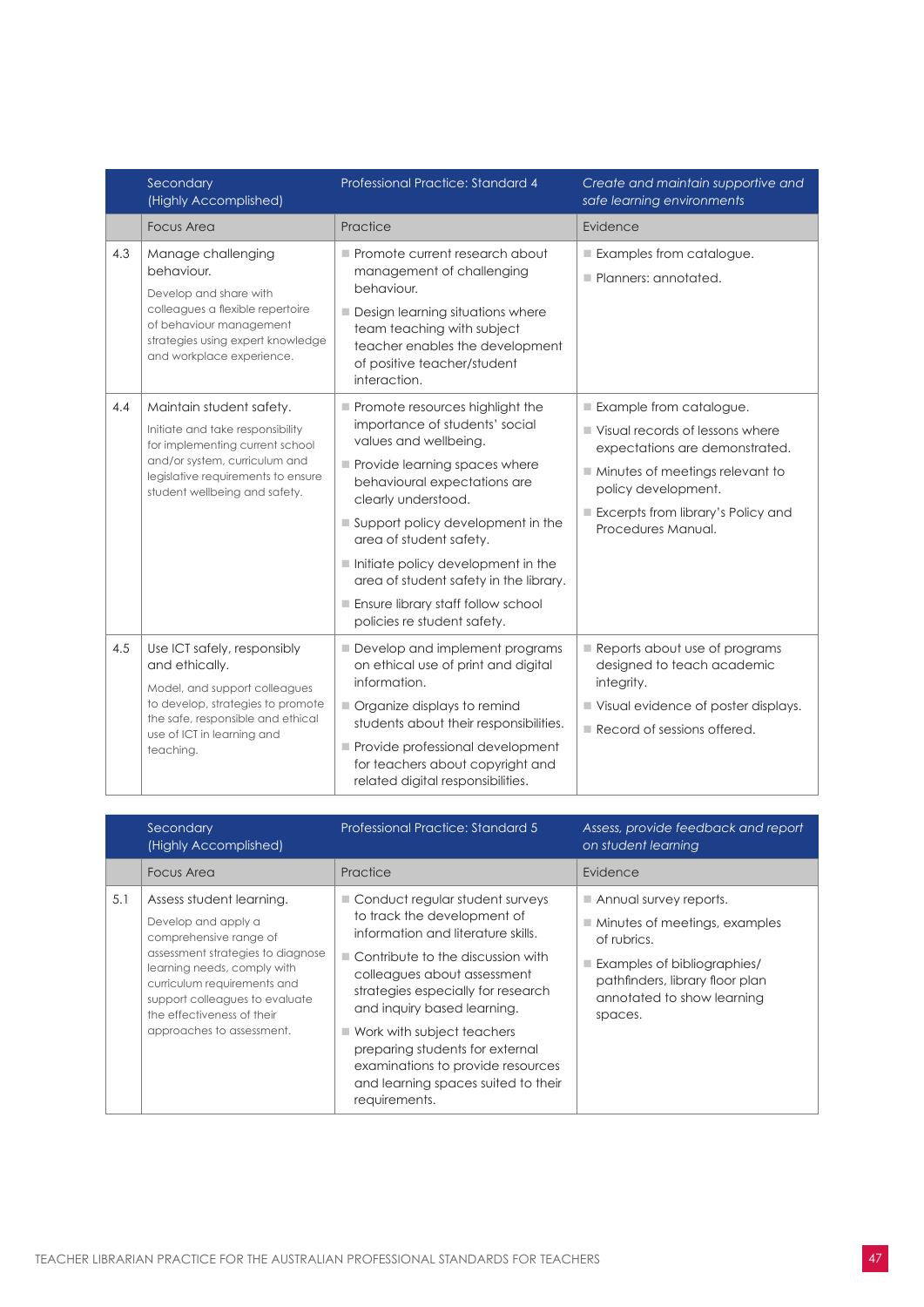|     | Secondary<br>(Highly Accomplished)                                                                                                                                                                                                                    | Professional Practice: Standard 5                                                                                                                                                                                                                                                                                                                                                                                                        | Assess, provide feedback and report<br>on student learning                                                                                                                              |
|-----|-------------------------------------------------------------------------------------------------------------------------------------------------------------------------------------------------------------------------------------------------------|------------------------------------------------------------------------------------------------------------------------------------------------------------------------------------------------------------------------------------------------------------------------------------------------------------------------------------------------------------------------------------------------------------------------------------------|-----------------------------------------------------------------------------------------------------------------------------------------------------------------------------------------|
|     | <b>Focus Area</b>                                                                                                                                                                                                                                     | Practice                                                                                                                                                                                                                                                                                                                                                                                                                                 | Evidence                                                                                                                                                                                |
| 5.2 | Provide feedback to students<br>on their learning.<br>Select from an effective range<br>of strategies to provide targeted<br>feedback based on informed<br>and timely judgements of each<br>student's current needs in order to<br>progress learning. | Present survey results to students<br>and highlight achievements and<br>challenges.<br>■ Cross mark student products from<br>research/guided inquiry tasks and<br>discuss comments with subject<br>teachers and other teacher<br>librarians.<br>Provide verbal feedback during<br>lesson.                                                                                                                                                | $\blacksquare$ Survey reports.<br>■ Copies of examples of student<br>research/ guided inquiry that has<br>been cross marked.<br>$\blacksquare$ Visual records of lessons.               |
| 5.3 | Make consistent and<br>comparable judgements.<br>Organise assessment moderation<br>activities that support consistent<br>and comparable judgements of<br>student learning.                                                                            | Check cross marking with other<br>teacher librarians.<br>$\blacksquare$ Implement improvements identified<br>by cross marking discussions and<br>monitor via survey results.                                                                                                                                                                                                                                                             | Minutes of meetings.<br>$\blacksquare$ Action plan/survey results.                                                                                                                      |
| 5.4 | Interpret student data.<br>Work with colleagues to use data<br>from internal and external student<br>assessments for evaluating<br>learning and teaching, identifying<br>interventions and modifying<br>teaching practice.                            | ■ Work with subject teachers and<br>other teacher librarians to interpret<br>the implications of internal and<br>external student assessment data.<br>$\blacksquare$ Plan interventions with other<br>teacher librarians and subject<br>teachers to strengthen acquisition<br>of literacy and information<br>literacy skills.<br>Use data from internal and external<br>student assessment to set targets<br>for student learning gains. | $\blacksquare$ Minutes of meetings.<br>Records of planning meetings<br>and documentation of revised<br>research/guided inquiry tasks.<br>Annotated annual goals re student<br>learning. |
| 5.5 | Report on student<br>achievement.<br>Work with colleagues to construct<br>accurate, informative and timely<br>reports to students and parents/<br>carers about student learning and<br>achievement.                                                   | Provide information to subject<br>teachers about student progress<br>with the acquisition of literacy and<br>information skills.<br>$\blacksquare$ Assist subject teachers with proof<br>reading of reports.                                                                                                                                                                                                                             | Annual literacy/information<br>literacy reports.<br>Proof reading schedule.                                                                                                             |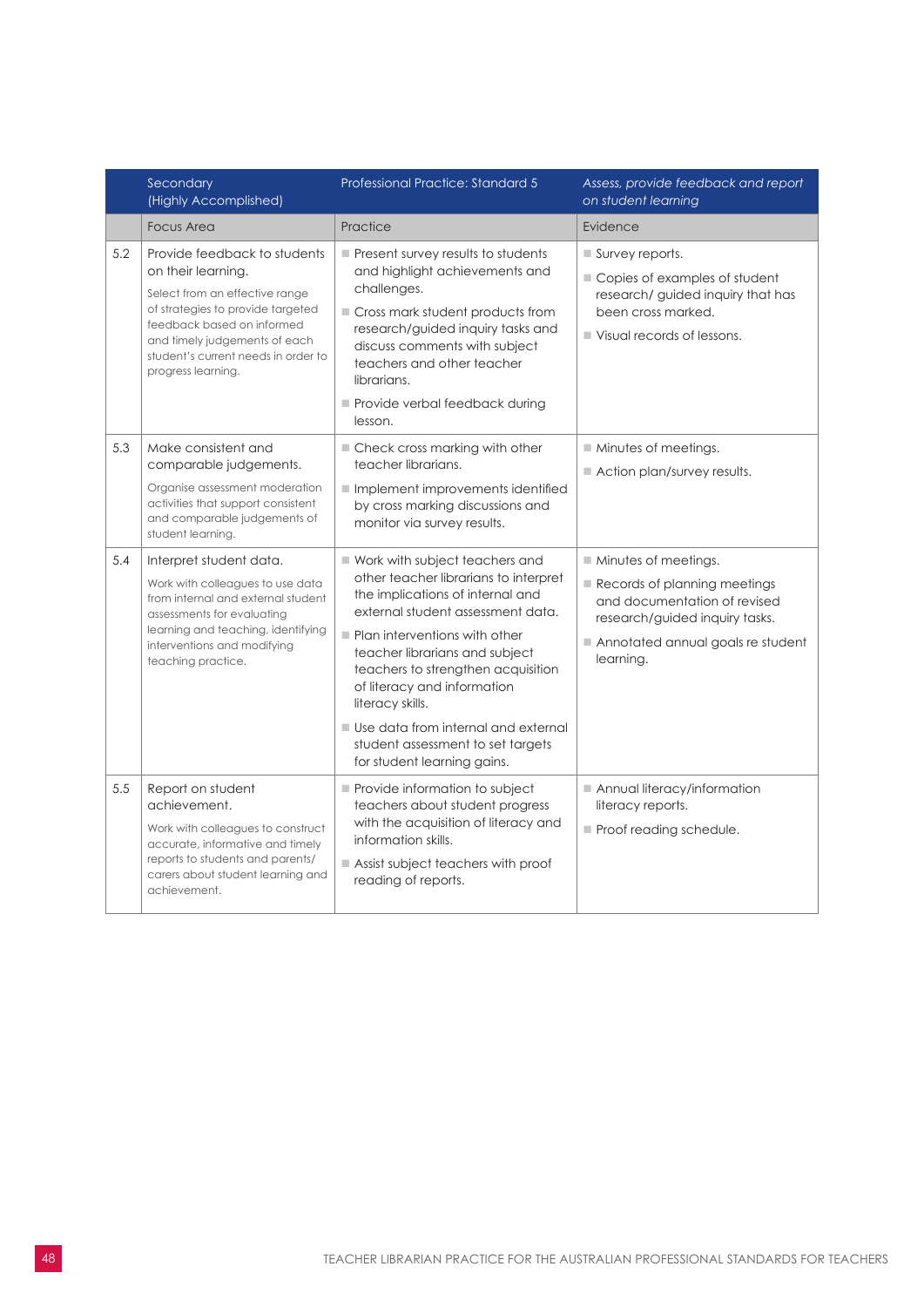|     | Secondary<br>(Highly Accomplished)                                                                                                                                                                                                                                                                                  | Professional Engagement: Standard 6                                                                                                                                                                                                                                                                                                                       | Engage in professional learning                                                                                                                                                        |
|-----|---------------------------------------------------------------------------------------------------------------------------------------------------------------------------------------------------------------------------------------------------------------------------------------------------------------------|-----------------------------------------------------------------------------------------------------------------------------------------------------------------------------------------------------------------------------------------------------------------------------------------------------------------------------------------------------------|----------------------------------------------------------------------------------------------------------------------------------------------------------------------------------------|
|     | <b>Focus Area</b>                                                                                                                                                                                                                                                                                                   | Practice                                                                                                                                                                                                                                                                                                                                                  | Evidence                                                                                                                                                                               |
| 6.1 | Identify and plan professional<br>learning needs.<br>Analyse the Australian Professional<br>Standards for Teachers to<br>plan personal professional<br>development goals, support<br>colleagues to identify and<br>achieve personal development<br>goals and pre-service teachers to<br>improve classroom practice. | Use the Standards to develop a<br>professional learning plan and<br>monitor progress annually.<br><b>Use the Standards to provide</b><br>feedback to other teacher<br>librarians on staff.<br><b>Use Standards to monitor pre</b><br>service teachers.                                                                                                    | $\blacksquare$ Professional learning plan.<br>Documentation from review<br>meetings with library staff.<br>Records of pre service teacher<br>reports.                                  |
| 6.2 | Engage in professional<br>learning and improve<br>practice.<br>Plan for professional learning<br>by accessing and critiquing<br>relevant research, engage in high<br>quality targeted opportunities<br>to improve practice and offer<br>quality placements for pre-service<br>teachers where applicable.            | $\blacksquare$ Use the professional learning<br>plan to organize a professional<br>development program.<br>Accept placements for pre service<br>teachers and provide feedback<br>about their progress in relation to<br>the Standards.                                                                                                                    | List professional development<br>sessions attended as well as<br>professional reading.<br>Documentation related to<br>placements and any reports<br>on progress.                       |
| 6.3 | Engage with colleagues and<br>improve practice.<br>Initiate and engage in<br>professional discussions with<br>colleagues in a range of forums<br>to evaluate practice directed<br>at improving professional<br>knowledge and practice, and<br>the educational outcomes of<br>students.                              | Initiate discussion about professional<br>development within the library<br>staff and with teachers to show the<br>connection with improvement in<br>student learning outcomes.<br>Support initiatives to improve<br>teacher knowledge and skills and<br>student learning outcomes.<br>Provide professional development<br>within and outside the school. | Committee membership/minutes<br>of meetings.<br>$\blacksquare$ Reports/minutes.<br>Documentation of sessions offered<br>within and for teacher librarian<br>professional associations. |
| 6.4 | Apply professional learning<br>and improve student learning.<br>Engage with colleagues to<br>evaluate the effectiveness of<br>teacher professional learning<br>activities to address student<br>learning needs.                                                                                                     | Review annual goals and<br>Professional Learning Plan and<br>comment on those areas that have<br>been the focus of professional<br>learning.                                                                                                                                                                                                              | $\blacksquare$ Annual report.<br>Professional learning plan.                                                                                                                           |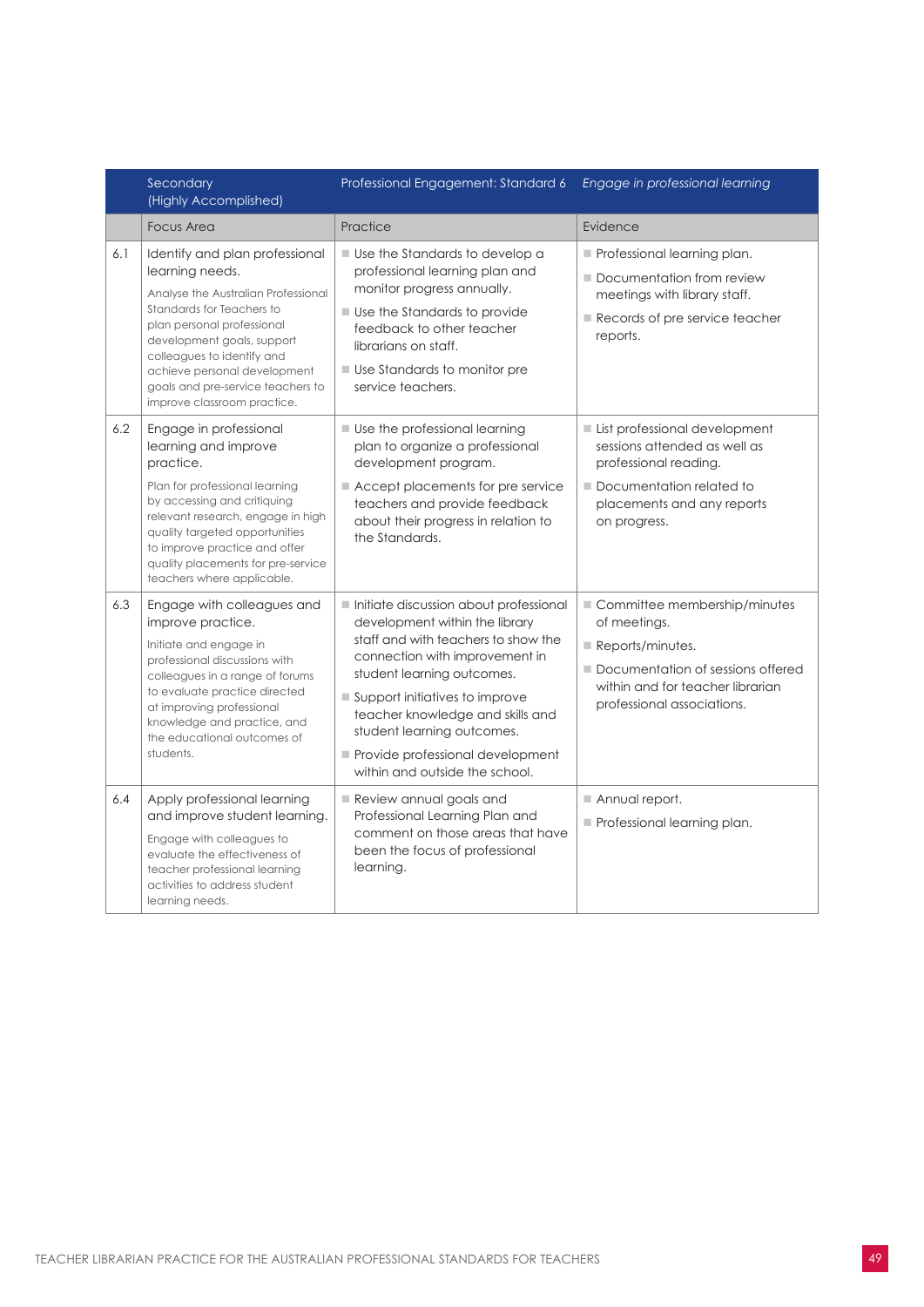|     | Secondary<br>(Highly Accomplished)                                                                                                                                                                                      | Professional Engagement: Standard 7                                                                                                                                                                                                                      | Engage professionally with<br>colleagues, parents/carers and the<br>community                        |
|-----|-------------------------------------------------------------------------------------------------------------------------------------------------------------------------------------------------------------------------|----------------------------------------------------------------------------------------------------------------------------------------------------------------------------------------------------------------------------------------------------------|------------------------------------------------------------------------------------------------------|
|     | <b>Focus Area</b>                                                                                                                                                                                                       | Practice                                                                                                                                                                                                                                                 | Evidence                                                                                             |
| 7.1 | Meet professional ethics<br>and responsibilities.<br>Maintain high ethical standards<br>and support colleagues to<br>interpret codes of ethics and<br>exercise sound judgement in all<br>school and community contexts. | Engage in ethical behaviour based<br>on codes of ethics and demonstrate<br>high ethical standards.<br>■ Work with library staff to ensure<br>that interactions with the school<br>community are based on ethical<br>standards and are respectful to all. | Minutes of meetings considering<br>codes of ethics.<br>Library manual of policies<br>and procedures. |
| 7.2 | Comply with legislative,<br>administrative and<br>organisational requirements.                                                                                                                                          | Comply with all school policies<br>as these reflect legislative and<br>systemic requirements.                                                                                                                                                            | Documentation re involvement<br>with the development and<br>implementation of policies.              |
|     | Support colleagues to review<br>and interpret legislative,                                                                                                                                                              | Support the regular review of<br>policies and procedures.                                                                                                                                                                                                | Summary of sessions offered re<br>copyright and plagiarism.                                          |
|     | administrative, and organisational<br>requirements, policies and<br>processes.                                                                                                                                          | Provide professional development<br>to staff and students about<br>copyright and plagiarism.                                                                                                                                                             | Details of online tuition made<br>available to the school community.                                 |
|     |                                                                                                                                                                                                                         | Make available programs<br>that provide online tuition in<br>academic integrity.                                                                                                                                                                         |                                                                                                      |
| 7.3 | Engage with the<br>parents/carers.<br>Demonstrate responsiveness in                                                                                                                                                     | Respond quickly and professionally<br>to parent queries relating to library<br>procedures.                                                                                                                                                               | Challenged material procedures.<br>Library staff meetings.                                           |
|     | all communications with parents/<br>carers about their children's<br>learning and wellbeing.                                                                                                                            | Work with library staff to be<br>proactive and positive in<br>communications with parents.                                                                                                                                                               |                                                                                                      |
| 7.4 | Engage with professional<br>teaching networks and<br>broader communities.                                                                                                                                               | Promote library and information<br>services to the school and wider<br>community.                                                                                                                                                                        | $\blacksquare$ Newsletters.<br>Membership of professional<br>associations.                           |
|     | Contribute to professional<br>networks and associations and<br>build productive links with the<br>wider community to improve<br>teaching and learning.                                                                  | Actively participate as a member<br>of professional communities.                                                                                                                                                                                         |                                                                                                      |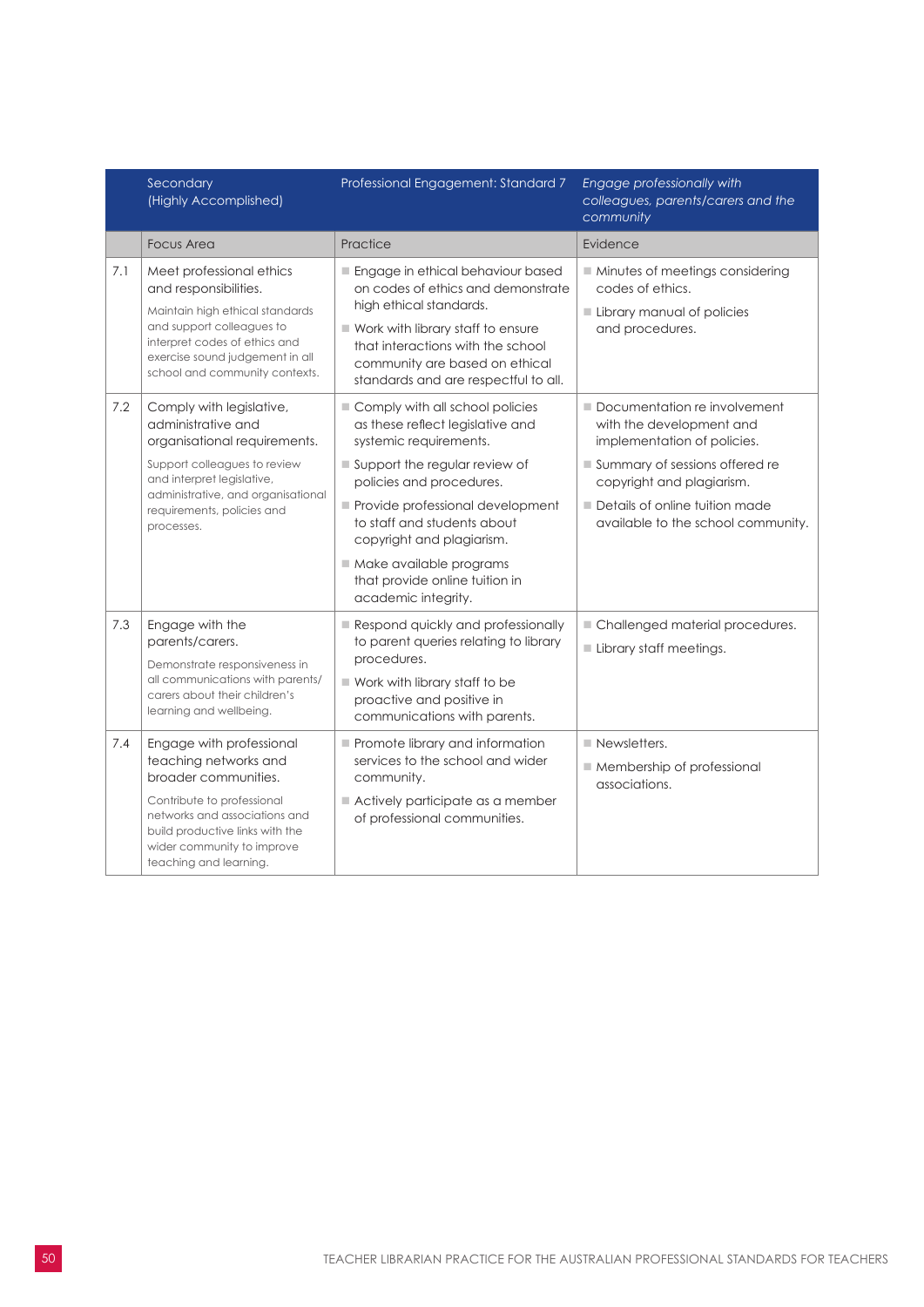## <span id="page-52-0"></span>PART F: SECONDARY (LEAD TEACHERS)

|     | Secondary (Lead)                                                                                                                                        | Professional Knowledge: Standard 1                                                                                                                                                      | Know students and how they learn                                                                                                                                                 |
|-----|---------------------------------------------------------------------------------------------------------------------------------------------------------|-----------------------------------------------------------------------------------------------------------------------------------------------------------------------------------------|----------------------------------------------------------------------------------------------------------------------------------------------------------------------------------|
|     | <b>Focus Area</b>                                                                                                                                       | Practice                                                                                                                                                                                | Evidence                                                                                                                                                                         |
| 1.1 | Physical, social and<br>intellectual development and<br>characteristics of students.<br>Lead colleagues to select and<br>develop teaching strategies to | Apply the analysis of national<br>and in house data to support the<br>learning of individual students<br>through the development of<br>programs implemented on a<br>whole school basis. | Library catalogue, minutes of<br>meetings.<br>Planners.<br>Literacy and information literacy<br>programs.                                                                        |
|     | improve student learning using<br>knowledge of the physical, social<br>and intellectual development<br>and characteristics of students.                 | ■ Build a collection of resources that<br>focuses on teaching strategies that<br>support individual learners and lead<br>the school teaching community in<br>the use of these.          | Consultation and planning with<br>learning support staff and year<br>level coordinators and home room<br>teachers to assist in the design of<br>appropriate learning activities. |
|     |                                                                                                                                                         | Design differentiated units that<br>highlight resource based learning<br>and the use of a range of resources                                                                            | School database records of<br>student backgrounds, learning<br>needs and skills.                                                                                                 |
|     |                                                                                                                                                         | suited to each student's learning<br>characteristics.                                                                                                                                   | Resource development policy<br>which reflects the demographic<br>and learning needs of the<br>community.                                                                         |
| 1.2 | Understand how<br>students learn.                                                                                                                       | Coordinate curriculum reviews in<br>line with authoritative research on                                                                                                                 | Documentation about<br>curriculum reviews.                                                                                                                                       |
|     | Lead processes to evaluate<br>the effectiveness of teaching                                                                                             | student learning.<br>Coordinate programs to imbed the                                                                                                                                   | Documentation about<br>feedback programs.                                                                                                                                        |
|     | programs using research and<br>workplace knowledge about how<br>students learn.                                                                         | giving and receiving of feedback<br>about student engagement.                                                                                                                           | Professional reading and<br>conference attendance.                                                                                                                               |
|     |                                                                                                                                                         |                                                                                                                                                                                         | $\blacksquare$ Pathfinders which are both<br>content and age relevant and<br>reflect current knowledge about<br>student learning.                                                |
|     |                                                                                                                                                         |                                                                                                                                                                                         | Diverse library learning spaces.                                                                                                                                                 |
| 1.3 | Students with diverse<br>linguistic, cultural, religious                                                                                                | Coordinate curriculum reviews<br>that draw on data about the                                                                                                                            | Documentation about<br>curriculum reviews.                                                                                                                                       |
|     | and socioeconomic<br>backgrounds.                                                                                                                       | diverse backgrounds of the student<br>population.                                                                                                                                       | Library catalogue and minutes<br>of meetings.                                                                                                                                    |
|     | Evaluate and revise school<br>learning and teaching programs,<br>using expert and community                                                             | Build a collection of resources that<br>reflect the diverse backgrounds of                                                                                                              | Documentation about information<br>and literacy programs.                                                                                                                        |
|     | knowledge and experience,<br>of these.<br>to meet the needs of students                                                                                 | students and lead peers in the use                                                                                                                                                      | Consultation and planning with<br>learning support staff.                                                                                                                        |
|     | with diverse linguistic, cultural,<br>religious and socioeconomic<br>backgrounds.                                                                       | Promote the use of a range of<br>resources designed to promote<br>the wellbeing of students from low<br>socio economic backgrounds.                                                     | Knowledge of development<br>characteristics of the student<br>body gained through professional<br>development and access to                                                      |
|     |                                                                                                                                                         | Develop programs that support<br>students from diverse backgrounds<br>in the development of information<br>and literacy skills.                                                         | school's student records.<br>Diverse library learning spaces.                                                                                                                    |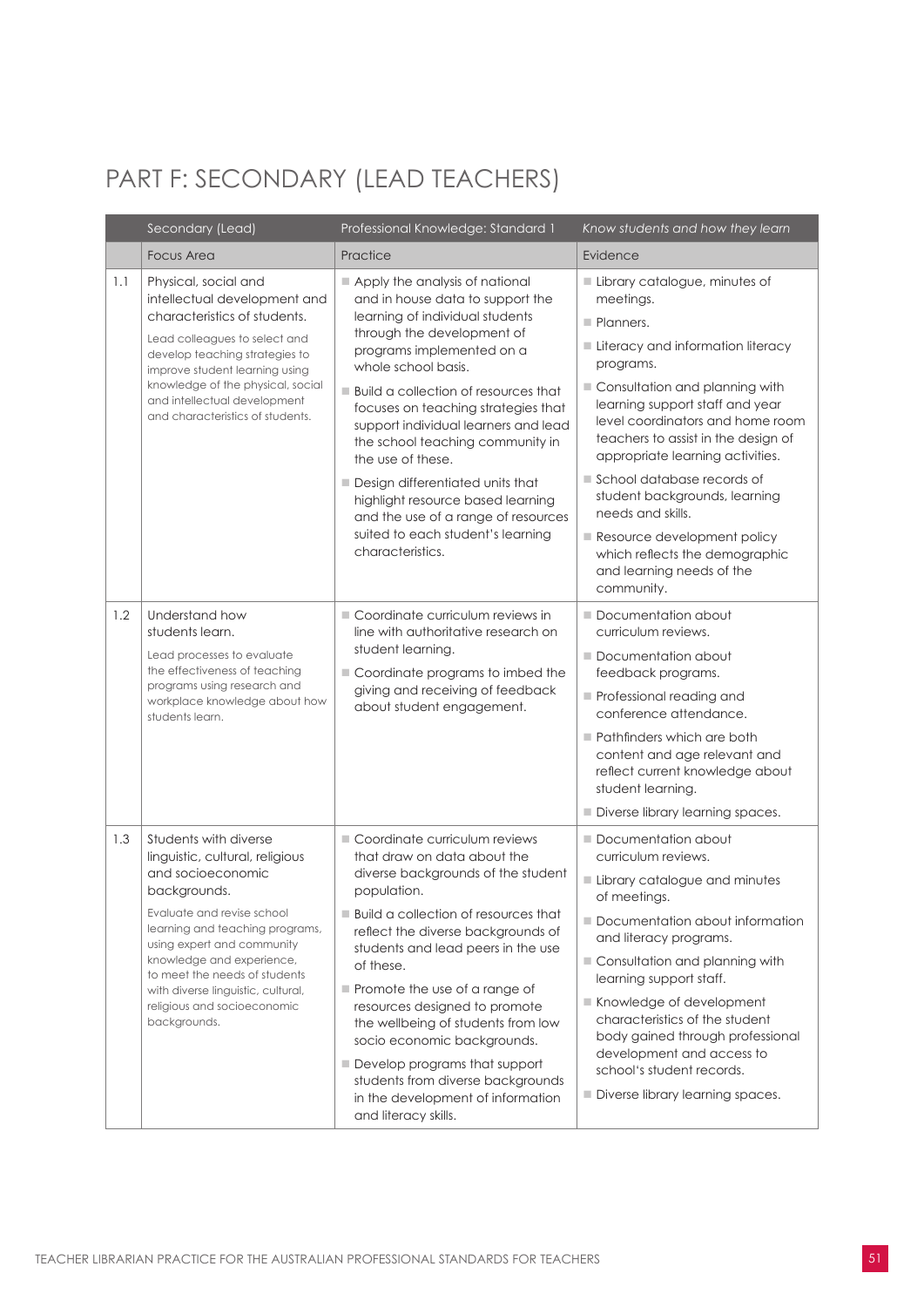|     | Secondary (Lead)                                                                                                                                                                                                                                                                                                                  | Professional Knowledge: Standard 1                                                                                                                                                                                                                                                                                                                                                                               | Know students and how they learn                                                                                                                                                                                                                                    |
|-----|-----------------------------------------------------------------------------------------------------------------------------------------------------------------------------------------------------------------------------------------------------------------------------------------------------------------------------------|------------------------------------------------------------------------------------------------------------------------------------------------------------------------------------------------------------------------------------------------------------------------------------------------------------------------------------------------------------------------------------------------------------------|---------------------------------------------------------------------------------------------------------------------------------------------------------------------------------------------------------------------------------------------------------------------|
|     | <b>Focus Area</b>                                                                                                                                                                                                                                                                                                                 | Practice                                                                                                                                                                                                                                                                                                                                                                                                         | Evidence                                                                                                                                                                                                                                                            |
| 1.4 | Strategies for teaching<br>Aboriginal and Torres Strait<br>Islander students.<br>Develop teaching programs that<br>support equitable and ongoing<br>participation of Aboriginal and<br>Torres Strait Islander students<br>by engaging in collaborative<br>relationships with community<br>representatives and parents/<br>carers. | Coordinate the evaluation of the<br>suitability of resources used in the<br>curriculum about Aboriginal and<br>Torres Strait Islander cultures.<br>Develop programs that are<br>designed to ensure equitable<br>learning outcomes for Aboriginal<br>and Torres Islander students and<br>monitor their implementation.                                                                                            | Documentation about<br>collection review.<br>Program documentation.<br>Resources and reading lists and<br>bibliographies of Aboriginal and<br>Torres Strait Islander material.                                                                                      |
| 1.5 | Differentiate teaching to<br>meet the specific learning<br>needs of students across the<br>full range of abilities.<br>Lead colleagues to evaluate the<br>effectiveness of learning and<br>teaching programs differentiated<br>for the specific learning needs of<br>students across the full range of<br>abilities.              | $\blacksquare$ Review the effectiveness of<br>resources use in differentiated<br>teaching programs.<br><b>Build a collection of resources</b><br>suited to differentiated teaching<br>programs and lead others in<br>their use.<br>Coordinate programs that imbed<br>the giving and receiving of<br>feedback about the effectiveness<br>of resource use in differentiated<br>programs.                           | Documentation of resource review<br>Library catalogue, minutes of<br>meetings.<br>Program documentation.<br>Reference lists of material for<br>differentiated programs matched<br>to suggested resources from<br>Education departments and<br>subject associations. |
| 1.6 | Strategies to support full<br>participation of students with<br>disability.<br>Initiate and lead the review<br>of school policies to support<br>the engagement and full<br>participation of students with<br>disability and ensure compliance<br>with legislative and/or system<br>policies.                                      | Lead the review of library policies<br>to ensure that these support<br>successful learning outcomes for<br>students with disability.<br>Ensure that library policies comply<br>with systemic and national legal<br>requirements.<br>$\blacksquare$ Support the development of a<br>culture of inclusion and welcome<br>through ensuring that the library<br>floor plan accommodates students<br>with disability. | Library policies appropriately<br>annotated.<br>Library floor plan/photographs of<br>any special features.<br>Differentiated programs and<br>resources.                                                                                                             |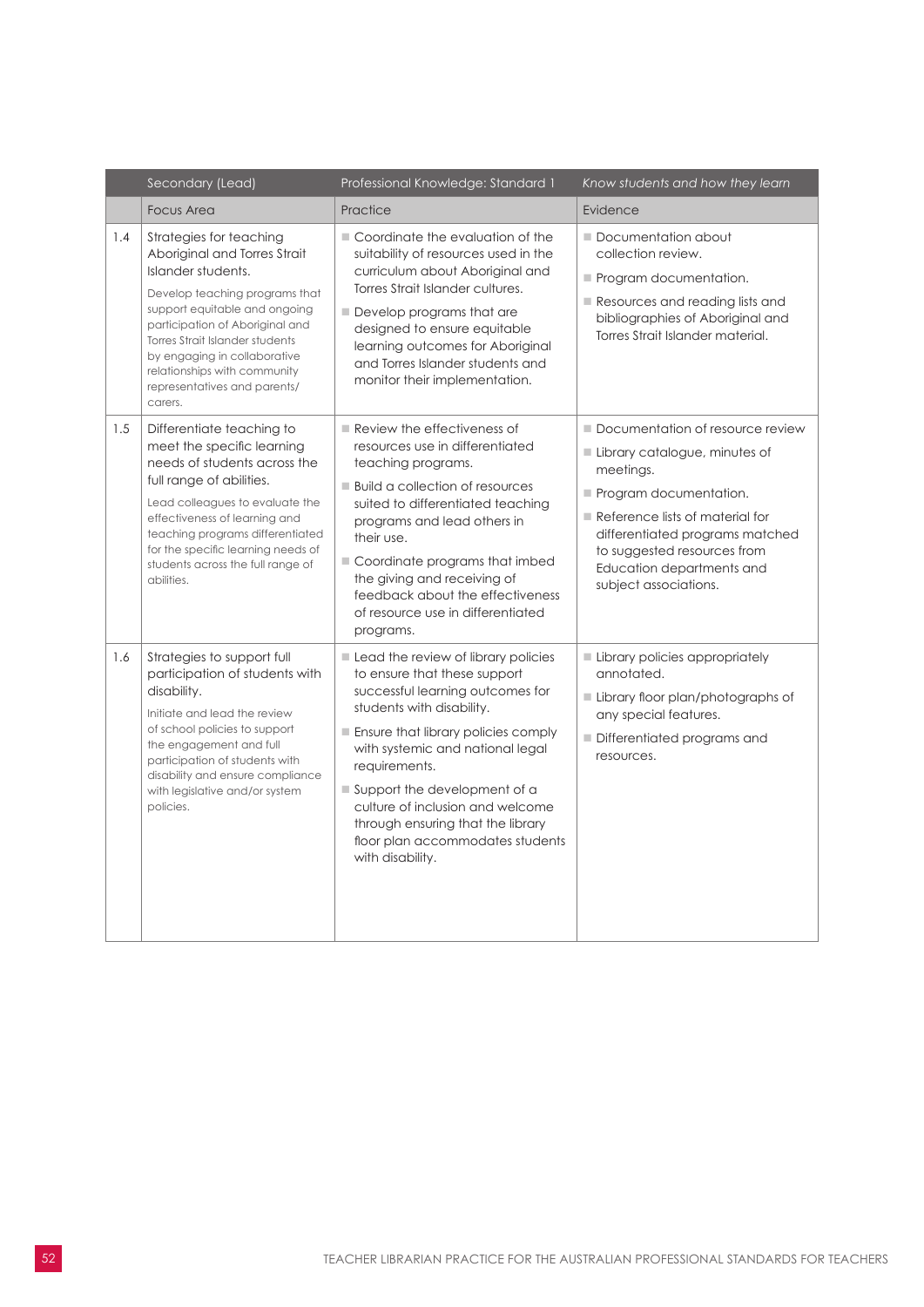|     | Secondary (Lead)                                                                                                                                                                                                                                                                                           | Professional Knowledge: Standard 2                                                                                                                                                                                                                                                                                                                                                                                                                                                                                 | Know the content and how to teach it                                                                                                                                                                                                                                                                                                 |
|-----|------------------------------------------------------------------------------------------------------------------------------------------------------------------------------------------------------------------------------------------------------------------------------------------------------------|--------------------------------------------------------------------------------------------------------------------------------------------------------------------------------------------------------------------------------------------------------------------------------------------------------------------------------------------------------------------------------------------------------------------------------------------------------------------------------------------------------------------|--------------------------------------------------------------------------------------------------------------------------------------------------------------------------------------------------------------------------------------------------------------------------------------------------------------------------------------|
|     | <b>Focus Area</b>                                                                                                                                                                                                                                                                                          | Practice                                                                                                                                                                                                                                                                                                                                                                                                                                                                                                           | Evidence                                                                                                                                                                                                                                                                                                                             |
| 2.1 | Content and teaching<br>strategies of the teaching<br>area.<br>Lead initiatives within the<br>school to evaluate and<br>improve knowledge of content<br>and teaching strategies and<br>demonstrate exemplary teaching<br>of subjects using effective,<br>research-based learning and<br>teaching programs. | Develop and make easily accessible<br>a collection of resources showing<br>authoritative research into aspects<br>of the learning areas that are most<br>difficult for students to learn.<br>Arrange for library staff to develop<br>pathfinders and similar resources<br>that provide scaffolding to support<br>a range of students in completing<br>tasks successfully.<br>Coordinate the ongoing review<br>of library programs using current<br>authoritative research as the<br>benchmark.                     | Library catalogue, library intranet<br>web pages, documentation of<br>promotional activities.<br>Pathfinders and similar scaffolding<br>resources.<br>Documentation about the ongoing<br>review/evaluation of library<br>programs.                                                                                                   |
| 2.2 | Content selection<br>and organisation.<br>Lead initiatives that utilise<br>comprehensive content<br>knowledge to improve the<br>selection and sequencing of<br>content into coherently organised<br>learning and teaching programs.                                                                        | Lead the library staff and/<br>or teaching staff to initiate<br>research/guided inquiry tasks that<br>demonstrate deep structure of the<br>learning area.<br>Lead the library staff and/or<br>teaching to review information<br>literacy and literacy programs on<br>the basis of authoritative research<br>into the field.<br>Lead the library staff and/or<br>teaching staff to offer strategies<br>that support students to be<br>successful with content that has the<br>potential to restrict their learning. | Minutes of meeting/annotated<br>student tasks.<br>Documentation of evaluation of<br>units showing how research has<br>been incorporated.<br>Data to show how assessment<br>results have improved.<br>Documented information literacy<br>and literacy programs.<br>Intranet professional development<br>page for staff.               |
| 2.3 | Curriculum, assessment<br>and reporting.<br>Lead colleagues to develop<br>learning and teaching programs<br>using comprehensive knowledge<br>of curriculum, assessment and<br>reporting requirements.                                                                                                      | $\blacksquare$ Lead the teaching staff to<br>understand the place of<br>information literacy and literacy<br>programs within the curriculum.<br>Demonstrate to teaching staff<br>that information literacy and<br>literacy programs can improve<br>student learning.                                                                                                                                                                                                                                               | $\blacksquare$ Minutes of meetings/video<br>recordings of students using<br>information literacy or literacy skills.<br>Promotion of professional reading<br>materials to teaching staff and of<br>data such as Softlink surveys.<br>Survey results/visual records of<br>students using information literacy<br>and literacy skills. |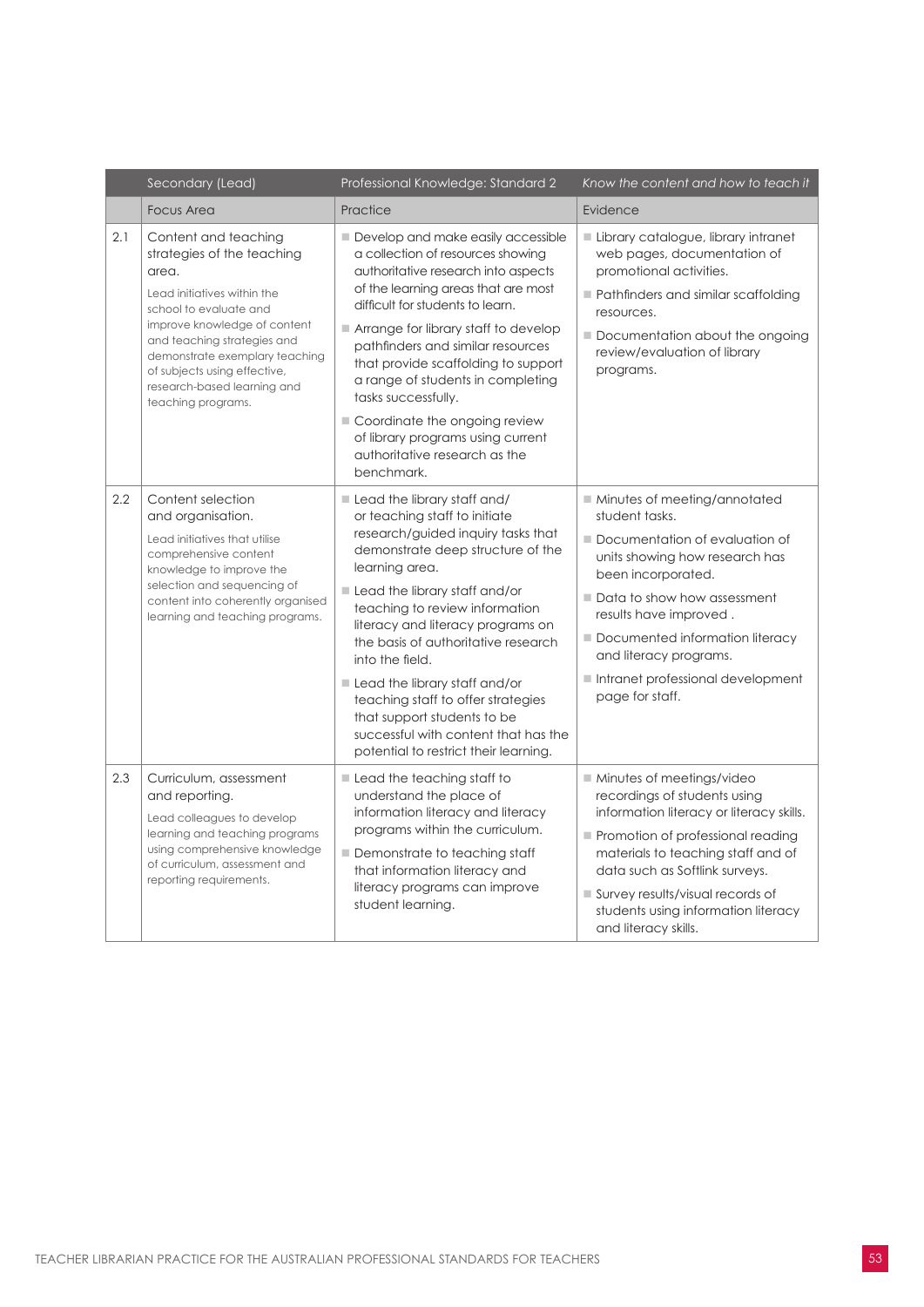|     | Secondary (Lead)                                                                                                                                                                                                                                                                                                                                                              | Professional Knowledge: Standard 2                                                                                                                                                                                                                                                                                                                              | Know the content and how to teach it                                                                                                                                                                                                                                                                    |
|-----|-------------------------------------------------------------------------------------------------------------------------------------------------------------------------------------------------------------------------------------------------------------------------------------------------------------------------------------------------------------------------------|-----------------------------------------------------------------------------------------------------------------------------------------------------------------------------------------------------------------------------------------------------------------------------------------------------------------------------------------------------------------|---------------------------------------------------------------------------------------------------------------------------------------------------------------------------------------------------------------------------------------------------------------------------------------------------------|
|     | <b>Focus Area</b>                                                                                                                                                                                                                                                                                                                                                             | Practice                                                                                                                                                                                                                                                                                                                                                        | Evidence                                                                                                                                                                                                                                                                                                |
| 2.4 | Understand and respect<br>Aboriginal and Torres Strait<br>Islander people to promote<br>reconciliation between<br>Indigenous and non-<br>Indigenous Australians.<br>Lead initiatives to assist colleagues<br>with opportunities for students to<br>develop understanding of and<br>respect for Aboriginal and Torres<br>Strait Islander histories, cultures<br>and languages. | Lead the review of resources about<br>Aboriginal and Torres Strait Islander<br>histories, culture and languages.<br><b>Build a collection of resources</b><br>that promote Aboriginal and Torres<br>Strait Islander histories, cultures and<br>languages.                                                                                                       | Documentation about the review<br>of resources.<br>Sample pages from library<br>catalogue demonstrating the<br>scope and nature of the collection.<br>Reading lists and bibliographies of<br>Aboriginal and Torres Strait Islander<br>histories, cultures and languages<br>materials in the collection. |
| 2.5 | Literacy and numeracy<br>strategies.<br>Monitor and evaluate the<br>implementation of teaching<br>strategies within the school to<br>improve students' achievement<br>in literacy and numeracy using<br>research based knowledge and<br>student data.                                                                                                                         | Evaluate the effectiveness of library<br>programs by reviewing data about<br>student progress in information<br>literacy and literacy achievement.<br>Review the adequacy of resources<br>for teaching of information literacy<br>and literacy skills in learning areas.<br>Design library programs to<br>improve student information<br>literacy and literacy. | Analysis of data: in house surveys,<br>national data.<br>Documentation about<br>collection review.<br>Program overviews with<br>annotations from supporting<br>literature.<br>Student and staff evaluation of<br>programs outlining learning.                                                           |
| 2.6 | Information and<br>Communication Technology<br>(ICT).<br>Lead and support colleagues<br>within the school to select and<br>use ICT with effective teaching<br>strategies to expand learning<br>opportunities and content<br>knowledge for all students.                                                                                                                       | $\blacksquare$ Review the provision of ICTs in the<br>library to ensure equity of access.<br>Lead the use of ICTs in research<br>and inquiry learning tasks.<br>Ensure that library staff organize<br>digital learning resources to<br>maximize equity of access.                                                                                               | Documentation about review of ICTs.<br>Planners showing use of ICTs.<br>Examples from library catalogue/<br>home page.<br>Library resource lists.<br>Library staff professional<br>development for digital learning.<br>Promotion of digital learning tools<br>on library home page.                    |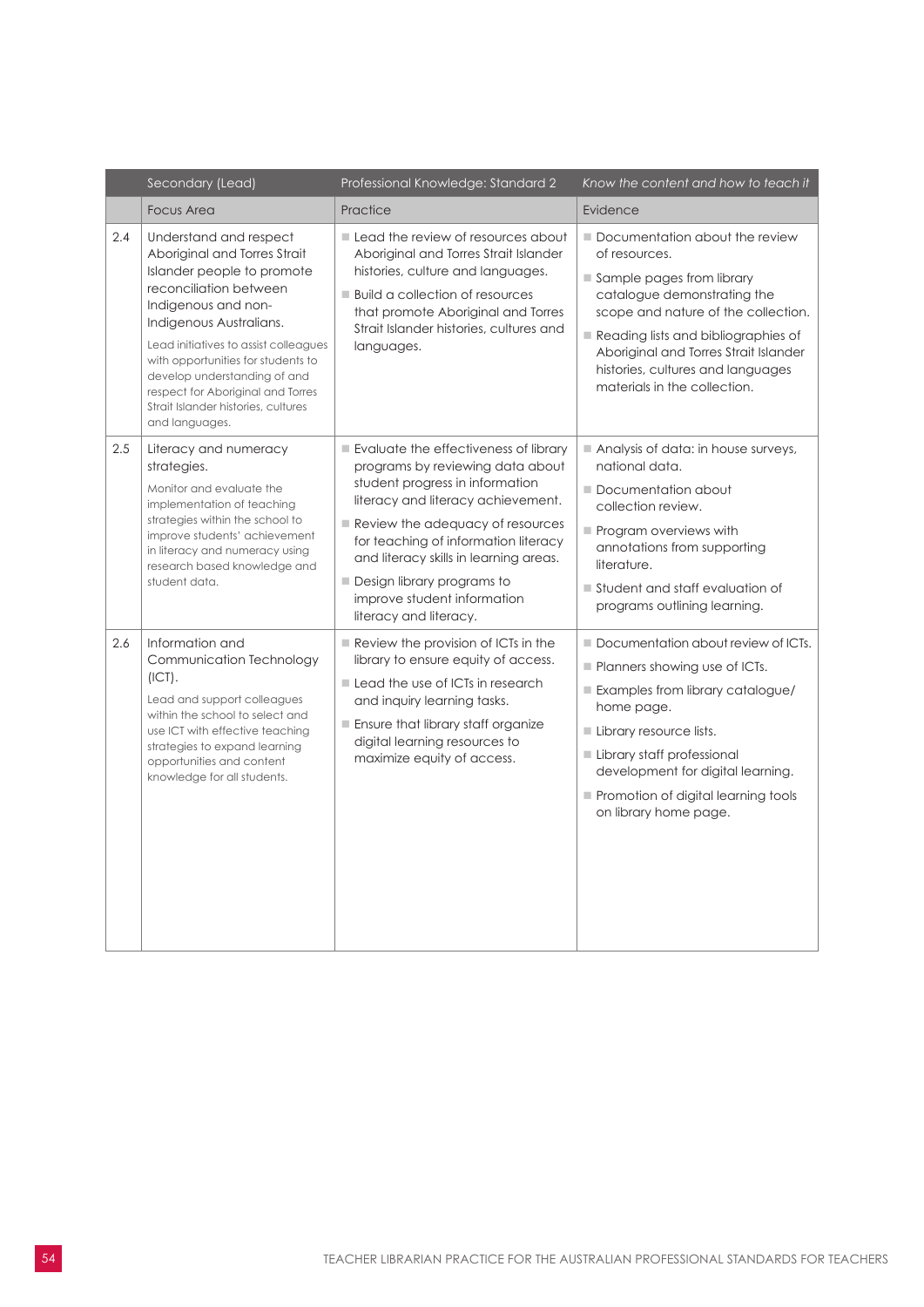|     | Secondary (Lead)                                                                                                                                                                                                                                                         | Professional Practice: Standard 3                                                                                                                                                                                                                                                                                                                                                                                                                                                                                                                                      | Plan for and implement effective<br>teaching and learning                                                                                                                                                                                                                                                                                                                                                                                                                                                                                                                                                                                         |
|-----|--------------------------------------------------------------------------------------------------------------------------------------------------------------------------------------------------------------------------------------------------------------------------|------------------------------------------------------------------------------------------------------------------------------------------------------------------------------------------------------------------------------------------------------------------------------------------------------------------------------------------------------------------------------------------------------------------------------------------------------------------------------------------------------------------------------------------------------------------------|---------------------------------------------------------------------------------------------------------------------------------------------------------------------------------------------------------------------------------------------------------------------------------------------------------------------------------------------------------------------------------------------------------------------------------------------------------------------------------------------------------------------------------------------------------------------------------------------------------------------------------------------------|
|     | <b>Focus Area</b>                                                                                                                                                                                                                                                        | Practice                                                                                                                                                                                                                                                                                                                                                                                                                                                                                                                                                               | Evidence                                                                                                                                                                                                                                                                                                                                                                                                                                                                                                                                                                                                                                          |
| 3.1 | Establish challenging<br>learning goals.<br>Demonstrate exemplary practice<br>and high expectations and<br>lead colleagues to encourage<br>students to pursue challenging<br>goals in all aspects of their<br>education.                                                 | $\blacksquare$ Ensure that learning tasks for<br>research/guided inquiry meet<br>current curriculum initiatives.<br>Ensure that research tasks focus on<br>higher order thinking and general<br>capabilities.<br>Implement a framework that allows<br>for the acknowlegement of student<br>achievement through a variety of<br>initiatives in both information skills<br>and literature.<br>Maintain and promote a bank<br>of professional learning materials<br>which focus on student learning.                                                                      | Learning and teaching statements.<br>Assignment proforma which<br>encourage students to develop<br>individual learning goals.<br>$\blacksquare$ Skills proforma.<br>Competitions, promotional activities.<br>Visual evidence of celebrations<br>of achievement, library displays/<br>presentations of student work.<br>Samples of completion certificates.<br>Overall yearly program of events<br>and activities.<br>Library intranet pages.<br>$\blacksquare$ Presentations to staff at staff<br>meetings.<br>Documentation of professional<br>learning sessions.<br>Relevant, current teacher reference<br>resources both physical and virtual. |
| 3.2 | Plan, structure and sequence<br>learning programs.<br>Exhibit exemplary practice<br>and lead colleagues to plan,<br>implement and review the<br>effectiveness of their learning<br>and teaching programs to<br>develop students' knowledge,<br>understanding and skills. | $\blacksquare$ Model teaching programs which<br>ensure differentiation and the<br>support of all students.<br>$\blacksquare$ Ensure that differentiated programs<br>are research based and regularly<br>reviewed.<br>$\blacksquare$ Active involvement in all teaching<br>and learning committees within<br>the school.<br>$\blacksquare$ Ensure a comprehensive<br>knowledge of school programs<br>by assigning library staff faculty<br>responsibilities.<br>$\blacksquare$ Make connections across the<br>curriculum through resourcing and<br>program development. | $\blacksquare$ Assignment proforma.<br>■ Working one on one with students<br>to achieve their learning goals.<br>Planners with annotated<br>differentiation strategies.<br>Skills proforma.<br>Policy statements.<br>Relevant, current differentiated<br>resources both physical and virtual.<br>■ Teaching and learning<br>meeting minutes.<br>Library staff meeting minutes.<br>Staff faculty reports.                                                                                                                                                                                                                                          |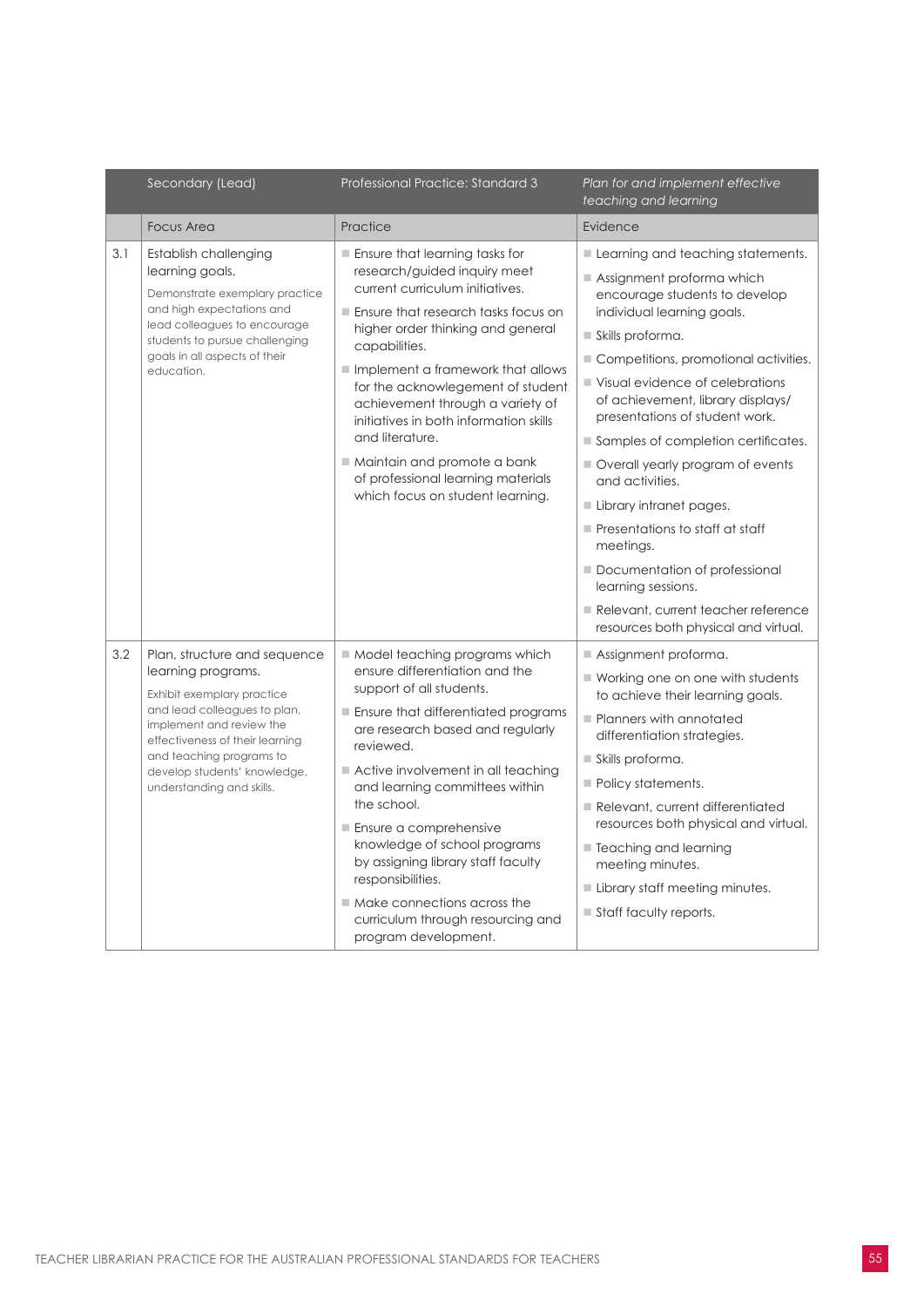|     | Secondary (Lead)                                                                                                                                                                                                                      | Professional Practice: Standard 3                                                                                                                                                                                                                                                                                                                                                                                                                                                                                                              | Plan for and implement effective<br>teaching and learning                                                                                                                                                                                                                                                                                                                                                                                                                                                                                                                                                 |
|-----|---------------------------------------------------------------------------------------------------------------------------------------------------------------------------------------------------------------------------------------|------------------------------------------------------------------------------------------------------------------------------------------------------------------------------------------------------------------------------------------------------------------------------------------------------------------------------------------------------------------------------------------------------------------------------------------------------------------------------------------------------------------------------------------------|-----------------------------------------------------------------------------------------------------------------------------------------------------------------------------------------------------------------------------------------------------------------------------------------------------------------------------------------------------------------------------------------------------------------------------------------------------------------------------------------------------------------------------------------------------------------------------------------------------------|
|     | <b>Focus Area</b>                                                                                                                                                                                                                     | Practice                                                                                                                                                                                                                                                                                                                                                                                                                                                                                                                                       | Evidence                                                                                                                                                                                                                                                                                                                                                                                                                                                                                                                                                                                                  |
| 3.3 | Use teaching strategies.<br>Work with colleagues to review,<br>modify and expand their<br>repertoire of teaching strategies<br>to enable students to use<br>knowledge, skills, problem solving<br>and critical and creative thinking. | Lead colleagues in the creation of<br>research tasks which focus on real<br>world inquiry and allow students to<br>demonstrate learning in a variety<br>of ways.<br>Initiative evidence based practice<br>of information skills programs within<br>the library.                                                                                                                                                                                                                                                                                | $\blacksquare$ Resource lists.<br>$\blacksquare$ Real world research tasks.<br>Research tasks proforma which<br>incorporate information literacy<br>learning.<br>Sequential information skills program.<br>Student reflection and surveys.<br>Annual library report.<br>Reports to faculty and year<br>level meetings.<br>Records of collaboration<br>with teachers.                                                                                                                                                                                                                                      |
| 3.4 | Select and use resources.<br>Model exemplary skills and lead<br>colleagues in selecting, creating<br>and evaluating resources,<br>including ICT, for application by<br>teachers within or beyond the<br>school.                       | Develop a process for the<br>collaborative selection and<br>creation of resources to support the<br>curriculum.<br>Ensure the use of these resources<br>to promote learning and student<br>engagement in learning.<br>Develop a research based process<br>for and work with colleagues in<br>evaluating and improving resources<br>in teaching programs.<br>Oversee the development of a<br>digital platform within the school<br>ensuring the careful selection and<br>evaluation of resources and tools to<br>support teaching and learning. | Resourcing section of the library<br>procedures manual.<br>Resource consultation proforma.<br>Circulation of resource promotional<br>materials and publisher catalogues.<br>Consultation with resource providers.<br>$\blacksquare$ Resource displays for teaching staff.<br>Intranet promotion of new resources.<br><b>Literature forum for reviews and</b><br>promotion.<br>Involvement in school technology<br>committees and forums<br>Tailored resource access via<br>pathfinders and the library<br>catalogue.<br>Integration of multimedia and<br>digital resources into teaching and<br>learning. |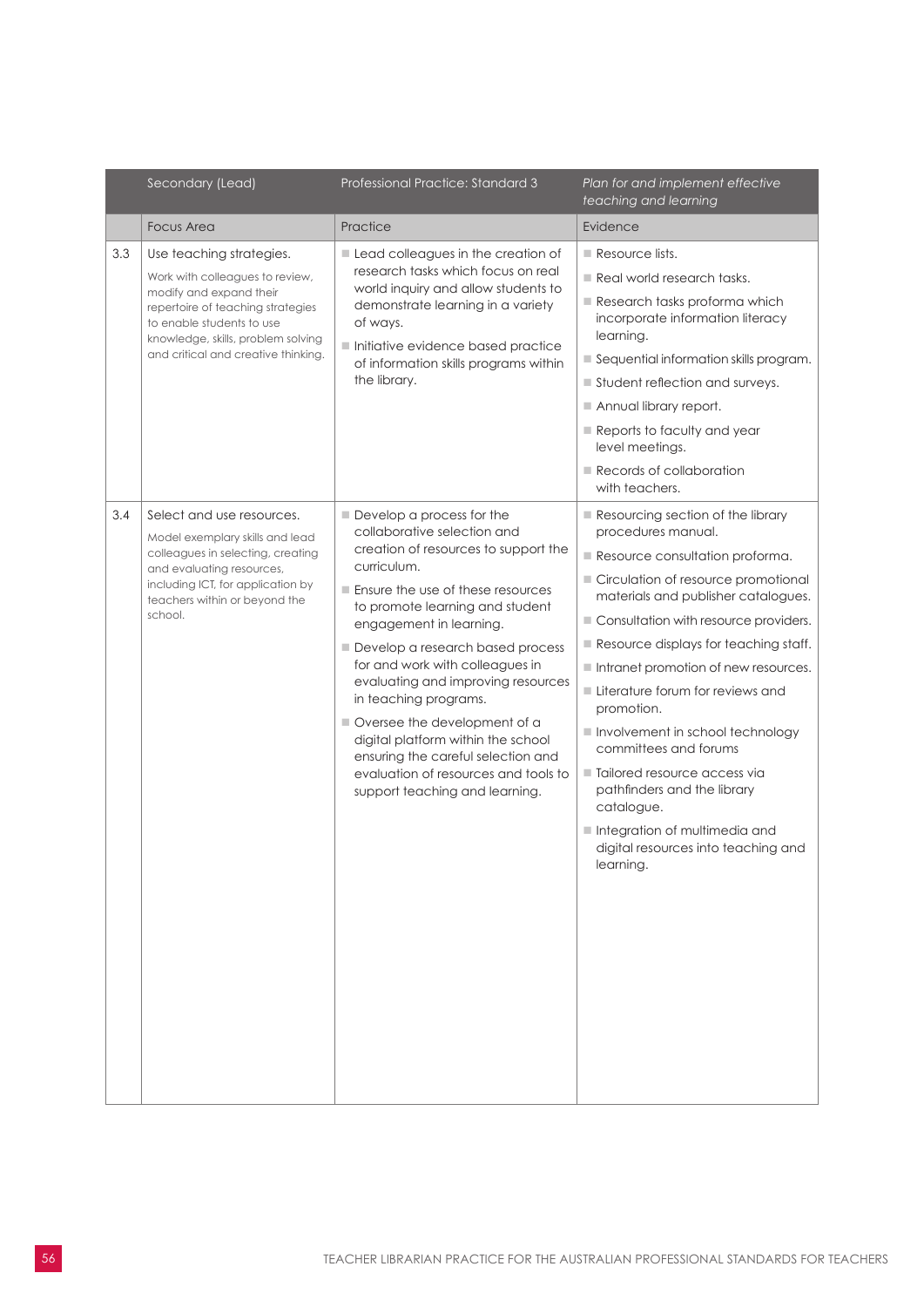|     | Secondary (Lead)                                                                                                                                                                                                                                                                                         | Professional Practice: Standard 3                                                                                                                                                                                                                                                                                                                                                                                                                                                                                                                                                                                                                                                                   | Plan for and implement effective<br>teaching and learning                                                                                                                                                                                                                                                                                                                                                                                                                                                                                                                                                                                                                                                                                              |
|-----|----------------------------------------------------------------------------------------------------------------------------------------------------------------------------------------------------------------------------------------------------------------------------------------------------------|-----------------------------------------------------------------------------------------------------------------------------------------------------------------------------------------------------------------------------------------------------------------------------------------------------------------------------------------------------------------------------------------------------------------------------------------------------------------------------------------------------------------------------------------------------------------------------------------------------------------------------------------------------------------------------------------------------|--------------------------------------------------------------------------------------------------------------------------------------------------------------------------------------------------------------------------------------------------------------------------------------------------------------------------------------------------------------------------------------------------------------------------------------------------------------------------------------------------------------------------------------------------------------------------------------------------------------------------------------------------------------------------------------------------------------------------------------------------------|
|     | <b>Focus Area</b>                                                                                                                                                                                                                                                                                        | Practice                                                                                                                                                                                                                                                                                                                                                                                                                                                                                                                                                                                                                                                                                            | Evidence                                                                                                                                                                                                                                                                                                                                                                                                                                                                                                                                                                                                                                                                                                                                               |
| 3.5 | Use effective classroom<br>communication.<br>Demonstrate and lead by<br>example inclusive verbal and<br>non-verbal communication<br>using collaborative strategies<br>and contextual knowledge to<br>support students' understanding,<br>engagement and achievement.                                     | $\blacksquare$ Initiate and maintain discussion with<br>colleagues on the effectiveness<br>of verbal and non-verbal<br>communication techniques<br>on student engagement and<br>understanding.<br>Ensure colleagues deliver<br>information clearly and positively.<br>Develop effective questioning<br>strategies which inform the level of<br>understanding and achievement.<br>Maximise student engagement<br>through effective communication<br>in the library.                                                                                                                                                                                                                                  | Professional development reports<br>and sharing at library meetings.<br>Library communication/ behaviour<br>policy.<br>Use of a range of learning activities<br>which involve collaborative work.<br>Student involvement in topic<br>selection.<br>Summative and formative<br>assessment strategies.<br>$\blacksquare$ Assessment rubrics.<br>Collation and interpretations<br>of teacher/student designed<br>reflections and evaluations form<br>student about their learning.<br>Clear timelines for completion of<br>student work.<br>Assignment planning templates<br>and style guides for bibliographies<br>and note taking.<br>Provision of online spaces for<br>submission of student work.<br>■ Outlines of online communication<br>practices. |
| 3.6 | Evaluate and improve<br>teaching programs.<br>Conduct regular reviews of<br>teaching and learning programs<br>using multiple sources of evidence<br>including: student assessment<br>data, curriculum documents,<br>teaching practices and feedback<br>from parents/ carers, students<br>and colleagues. | Ensure regular review of library<br>programs for future planning.<br>Organise and analyse regular<br>feedback from students, parents/<br>carers and colleagues about the<br>effectiveness of teaching and<br>learning programs.<br>$\blacksquare$ Report to the school community on<br>the success of library programs for<br>student learning and engagement.<br>Coordinate the regular evaluation<br>and improvement of library<br>teaching and learning programs<br>using student assessment and<br>engagement data, feedback<br>surveys and library staff input.<br>Ensure a research-based focus in<br>evaluation of programs designed<br>to achieve improvements in<br>teaching and learning. | Feedback from subject teachers<br>on library programs and delivery of<br>assignment components.<br>Surveys and responses of student<br>to assignments and the learning<br>experience.<br>■ Wide reading verbal and written<br>feedback.<br>Curriculum mapping against<br>teaching of information skills.<br>Information literacy program<br>and reporting.<br>Regular evaluation of teaching<br>and learning programs based on<br>surveys and anecdotal data.<br>Input to curriculum committee<br>initiatives and subject review<br>working parties.                                                                                                                                                                                                   |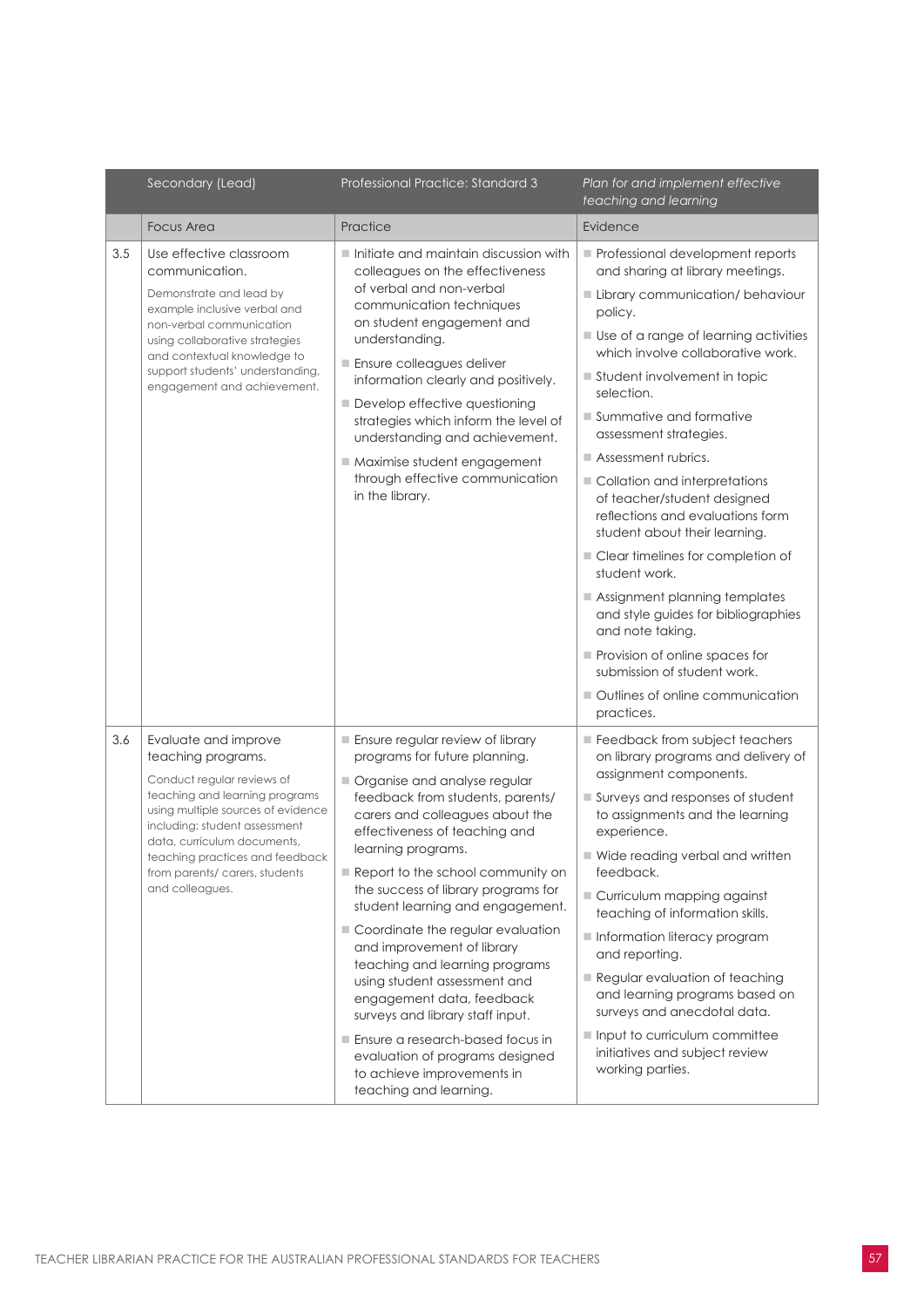|     | Secondary (Lead)                                                                                                                                                                                                                                  | Professional Practice: Standard 3                                                                                                                                                                                                                                                                                                                                                                                                                                                                              | Plan for and implement effective<br>teaching and learning                                                                                                                                                                                                                                                                                                                                                                                                                                                                                                                                                                                                                                                                                                                                                                                                                                        |
|-----|---------------------------------------------------------------------------------------------------------------------------------------------------------------------------------------------------------------------------------------------------|----------------------------------------------------------------------------------------------------------------------------------------------------------------------------------------------------------------------------------------------------------------------------------------------------------------------------------------------------------------------------------------------------------------------------------------------------------------------------------------------------------------|--------------------------------------------------------------------------------------------------------------------------------------------------------------------------------------------------------------------------------------------------------------------------------------------------------------------------------------------------------------------------------------------------------------------------------------------------------------------------------------------------------------------------------------------------------------------------------------------------------------------------------------------------------------------------------------------------------------------------------------------------------------------------------------------------------------------------------------------------------------------------------------------------|
|     | <b>Focus Area</b>                                                                                                                                                                                                                                 | Practice                                                                                                                                                                                                                                                                                                                                                                                                                                                                                                       | Evidence                                                                                                                                                                                                                                                                                                                                                                                                                                                                                                                                                                                                                                                                                                                                                                                                                                                                                         |
| 3.7 | Engage parents/ carers in the<br>educative process.<br>Initiate contextually relevant<br>processes to establish programs<br>that involve parents/carers in<br>the education of their children<br>and broader school priorities and<br>activities. | Initiate and lead programs to assist<br>parents, carers and the school to<br>support students.<br>Develop and oversee opportunities<br>for parents and carers to take an<br>active role in discussing, monitoring<br>and supporting their children's<br>learning.<br>$\blacksquare$ Ensure the involvement of the<br>Library in the student assessment<br>and reporting process.<br>Provide opportunities for<br>parents and carers to visit the<br>school library for consultation<br>and information giving. | $\blacksquare$ Regular information evenings for<br>parents focussing on key areas -<br>transition and careers, curriculum,<br>student wellbeing and welfare,<br>educating girls/boys, managing<br>adolescents.<br>Parent programs targeting ways<br>they can assist their children at<br>home: study skills, cyber safety,<br>literacy, numeracy, reading.<br>Parent bookclub/parent skills<br>evenings.<br>Invite parents to extra curricula<br>activities.<br>Parent volunteers in library for<br>reading and assistance in extra<br>curricula programs.<br>Communication channels with<br>parents electronically.<br>Student reports based on library<br>classes.<br>Parent teacher meetings.<br>Newsletter articles about library<br>programs such as a year 7<br>information literacy program,<br>student learning and wellbeing.<br>Surveys for parent reflections on<br>student learning. |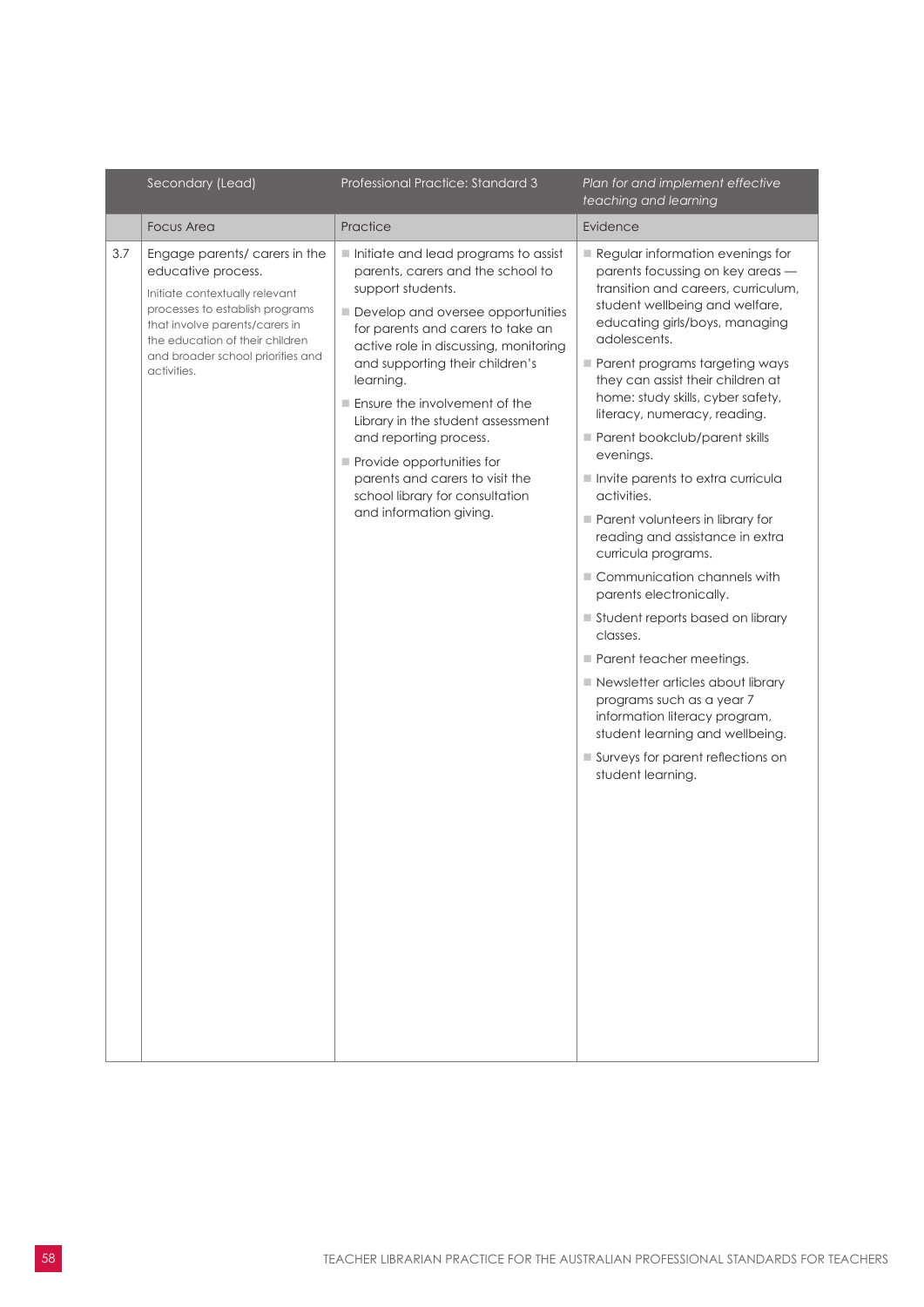|     | Secondary (Lead)                                                                                                                                                                                                                                                           | Professional Practice: Standard 4                                                                                                                                                                                                                                                                                                                                                                                                                                                                                                                                                                                      | Create and maintain supportive and<br>safe learning environments                                                                                                                                                                                                                                                                                                                                                                                                   |
|-----|----------------------------------------------------------------------------------------------------------------------------------------------------------------------------------------------------------------------------------------------------------------------------|------------------------------------------------------------------------------------------------------------------------------------------------------------------------------------------------------------------------------------------------------------------------------------------------------------------------------------------------------------------------------------------------------------------------------------------------------------------------------------------------------------------------------------------------------------------------------------------------------------------------|--------------------------------------------------------------------------------------------------------------------------------------------------------------------------------------------------------------------------------------------------------------------------------------------------------------------------------------------------------------------------------------------------------------------------------------------------------------------|
|     | <b>Focus Area</b>                                                                                                                                                                                                                                                          | Practice                                                                                                                                                                                                                                                                                                                                                                                                                                                                                                                                                                                                               | Evidence                                                                                                                                                                                                                                                                                                                                                                                                                                                           |
| 4.1 | Support student participation.<br>Demonstrate and lead by<br>example the development of<br>productive and inclusive learning<br>environments across the school<br>by reviewing inclusive strategies<br>and exploring new approaches to<br>engage and support all students. | Co-ordinate and model specific<br>strategies that support the<br>engagement and participation of<br>targeted student groups, especially<br>in literature, information literacy<br>and inquiry programs.<br>Initiate and lead colleagues to<br>design and trial new strategies<br>that support the inclusion and<br>engagement of all students<br>in various and productive<br>environments, including physical<br>and virtual learning spaces.<br>Devise and lead colleagues to<br>incorporate feedback strategies<br>highlighting the inclusiveness and<br>student engagement in productive<br>learning environments. | Guided inquiry units showing key<br>cooperative and collaborative<br>grouping strategies and teaching/<br>learning scaffolds: graphic<br>organisers, individual learning plans.<br>Visual records of specific programs<br>targeting specific students.<br>■ Collaboratively designed units<br>of work.<br>Samples of student products.<br>Collation and interpretations<br>of student of teacher/student<br>designed reflections and<br>evaluations.               |
| 4.2 | Manage classroom activities.<br>Initiate strategies and lead<br>colleagues to implement<br>effective classroom management<br>and promote student<br>responsibility for learning.                                                                                           | Model the use of a range of<br>strategies to promote student<br>responsibility for their actions<br>and learning.<br>Devise or co-ordinate professional<br>learning programs that provide<br>various classroom management<br>strategies, promoting focused and<br>productive learning environments,<br>including physical and virtual<br>learning spaces.<br>Devise or co-ordinate strategies<br>for colleagues that will teach<br>students skills required for various<br>learning groups, roles and learning<br>environments including virtual<br>learning spaces.                                                   | On-line tutorial on best practice.<br>Input into library networks and or<br>professional associations' seminars<br>such as ALIA Schools, ASLA, SLAV,<br>VCTL.<br>Visual records highlighting the<br>incorporation of key management<br>learning strategies to display to<br>staff. Students' rubrics. Online<br>forums, blogs.<br>■ Whole school student welfare<br>policy and strategies: restorative<br>practices; internet user policy;<br>cyber safety policy. |
| 4.3 | Manage challenging<br>behaviour.<br>Lead and implement behaviour<br>management initiatives to assist<br>colleagues to broaden their<br>range of strategies.                                                                                                                | Co-ordinate professional<br>development activities to assist<br>colleagues with student behaviour<br>management strategies.<br>Lead colleagues to select,<br>personalise and implement student<br>behaviour management strategies.                                                                                                                                                                                                                                                                                                                                                                                     | Log of professional reading<br>materials and professional<br>development programs<br>disseminated to staff, including<br>feedback entries.<br>Documentation of initial and<br>follow-up meetings.<br>Copies of student behaviour<br>strategies.                                                                                                                                                                                                                    |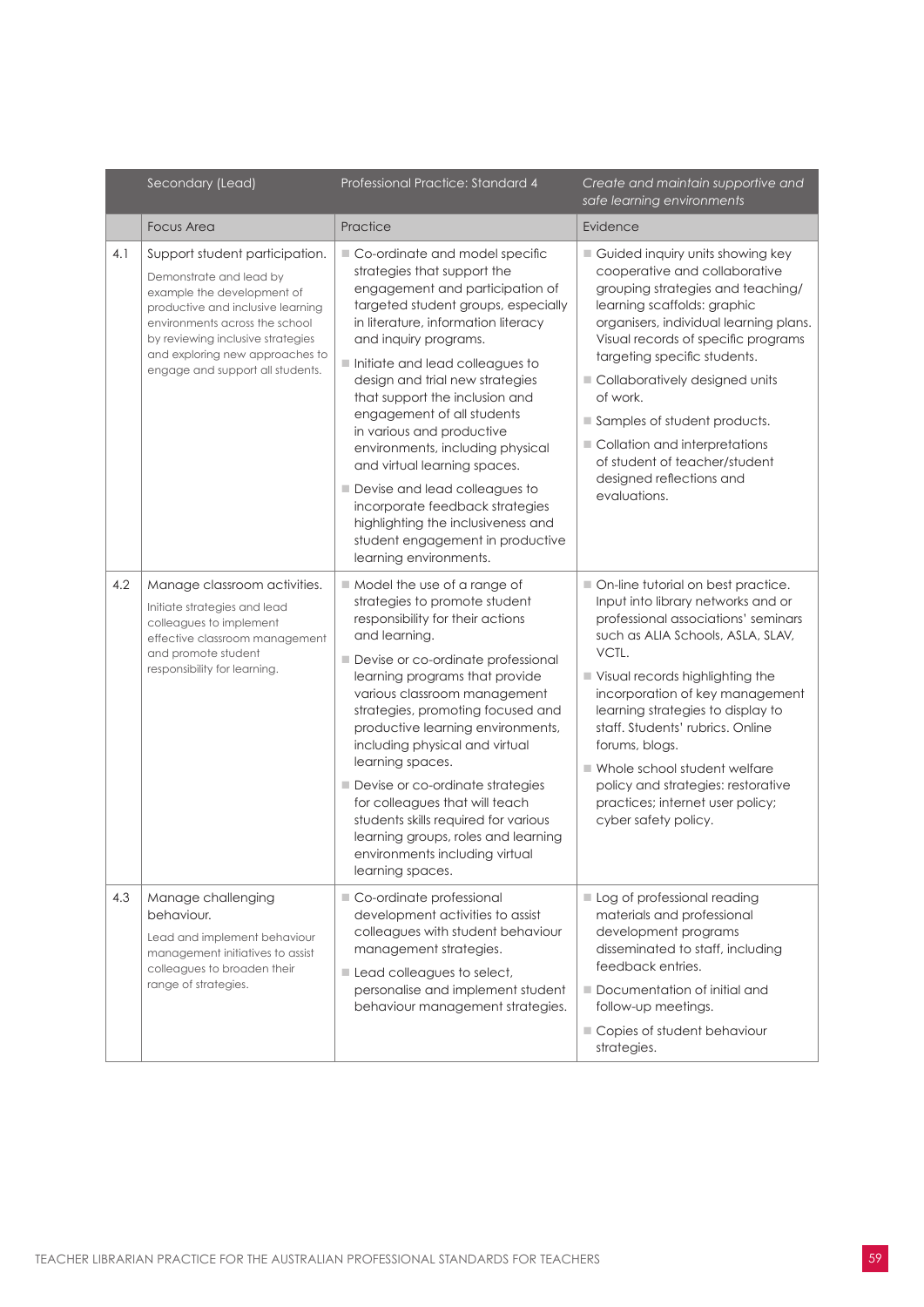|     | Secondary (Lead)                                                                                                                                                                                                                                                   | Professional Practice: Standard 4                                                                                                                                                                                                                                                                                                                                                                                                                                            | Create and maintain supportive and<br>safe learning environments                                                                                                                                                                                                                                                                                                                                                                                                                                                                                             |
|-----|--------------------------------------------------------------------------------------------------------------------------------------------------------------------------------------------------------------------------------------------------------------------|------------------------------------------------------------------------------------------------------------------------------------------------------------------------------------------------------------------------------------------------------------------------------------------------------------------------------------------------------------------------------------------------------------------------------------------------------------------------------|--------------------------------------------------------------------------------------------------------------------------------------------------------------------------------------------------------------------------------------------------------------------------------------------------------------------------------------------------------------------------------------------------------------------------------------------------------------------------------------------------------------------------------------------------------------|
|     | <b>Focus Area</b>                                                                                                                                                                                                                                                  | Practice                                                                                                                                                                                                                                                                                                                                                                                                                                                                     | Evidence                                                                                                                                                                                                                                                                                                                                                                                                                                                                                                                                                     |
| 4.4 | Maintain student safety.<br>Evaluate the effectiveness<br>of student wellbeing policies<br>and safe working practices<br>using current school and/<br>or system, curriculum and<br>legislative requirements and<br>assist colleagues to update their<br>practices. | Evaluate and review school's<br>student wellbeing approaches<br>and use research, including library<br>action-research and research-<br>based resources to improve the<br>effectiveness of strategies used.<br>Support library staff to review and<br>update library policies to reflect<br>current school and systems policies<br>and procedures and student well-<br>being data.<br>Contribute to the evaluation of<br>student wellbeing drawing on<br>library-based data. | Research-based action research<br>plan based on application of<br>school-wide student well-being<br>policies and strategies.<br>Promotion of government policies<br>and documentation to library staff<br>to inform the development of<br>library policies.<br>Library policies showing inclusion<br>of school/systems policies and<br>procedures.<br>Student behaviour tracking records:<br>school wide behaviour support<br>program.<br>Liaison with year level coordinators<br>and student welfare officers<br>regarding student behaviour<br>management. |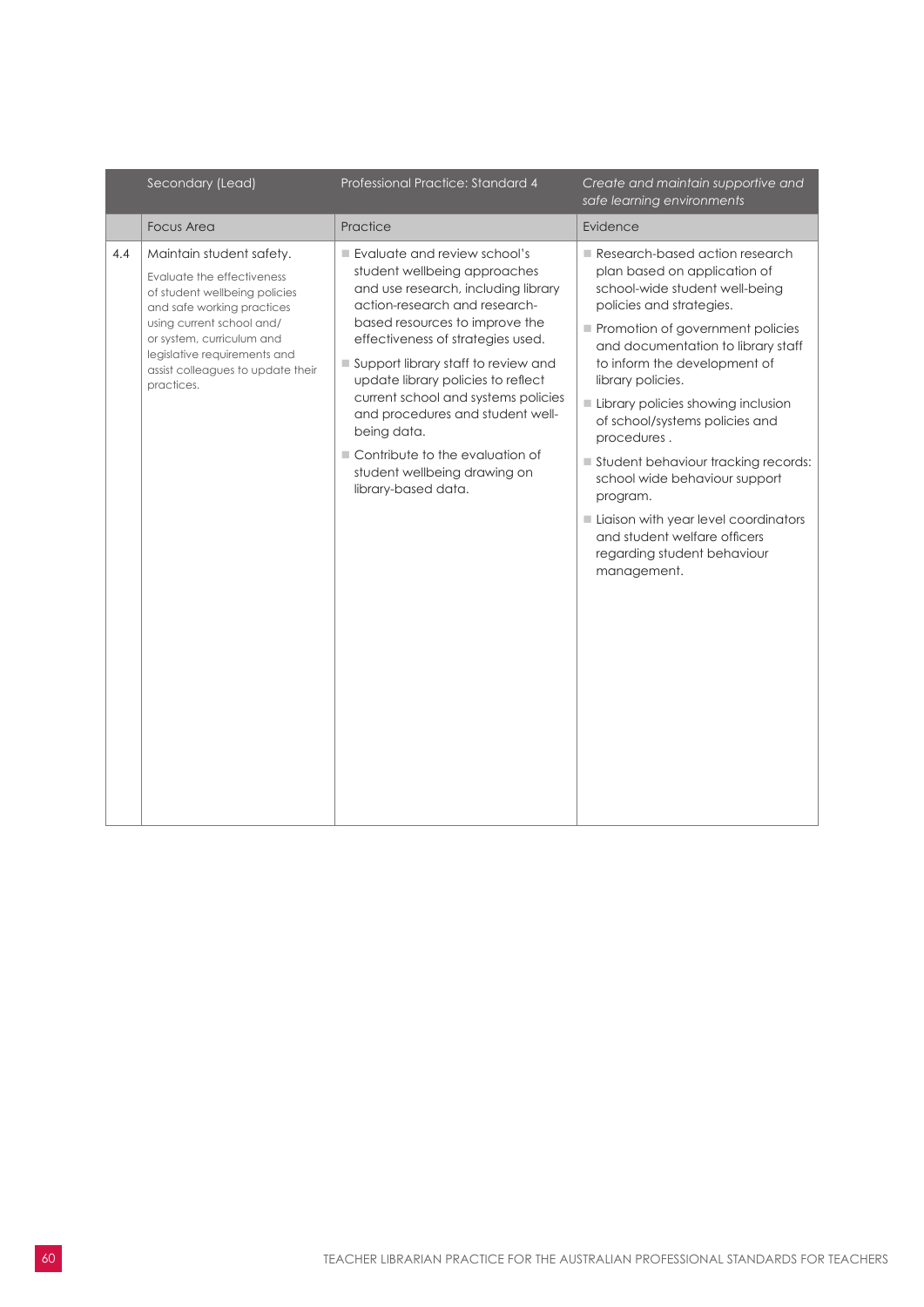|     | Secondary (Lead)                                                                                                                                                                           | Professional Practice: Standard 4                                                                                                                                                                                                                                                                                                                                                                                                                                                                                                                          | Create and maintain supportive and<br>safe learning environments                                                                                                                                                                                                                                                                                                                                                                                                                                                                                                                                                                                                                                                                                                                                                                                                                                                                                                                    |
|-----|--------------------------------------------------------------------------------------------------------------------------------------------------------------------------------------------|------------------------------------------------------------------------------------------------------------------------------------------------------------------------------------------------------------------------------------------------------------------------------------------------------------------------------------------------------------------------------------------------------------------------------------------------------------------------------------------------------------------------------------------------------------|-------------------------------------------------------------------------------------------------------------------------------------------------------------------------------------------------------------------------------------------------------------------------------------------------------------------------------------------------------------------------------------------------------------------------------------------------------------------------------------------------------------------------------------------------------------------------------------------------------------------------------------------------------------------------------------------------------------------------------------------------------------------------------------------------------------------------------------------------------------------------------------------------------------------------------------------------------------------------------------|
|     | <b>Focus Area</b>                                                                                                                                                                          | Practice                                                                                                                                                                                                                                                                                                                                                                                                                                                                                                                                                   | Evidence                                                                                                                                                                                                                                                                                                                                                                                                                                                                                                                                                                                                                                                                                                                                                                                                                                                                                                                                                                            |
| 4.5 | Use ICT safely, responsibly<br>and ethically.<br>Review or implement new policies<br>and strategies to ensure the safe,<br>responsible and ethical use of ICT<br>in learning and teaching. | Review or rewrite library policies,<br>programs and procedures that<br>reflect current research and new<br>technologies, to ensure safe,<br>responsible and ethical use of digital<br>information, resources and tools.<br>■ Work collaboratively with<br>colleagues and the school<br>community to review or develop<br>and resource cyber safety<br>practices.<br>Co-ordinate the development of<br>strategies that enable students<br>to assess the reliability of digital<br>resources, understand and respect<br>copyright and intellectual property. | Library policies, procedures and<br>programs.<br>$\blacksquare$ Information literacy matrix.<br>$\blacksquare$ Resource lists of cyber safety<br>resources including online sites.<br>$\blacksquare$ Student resource lists.<br>Library policies governing student<br>use of computers and online<br>materials.<br><b>User agreement and ethical use</b><br>forms.<br>Computer classroom layout.<br>■ Cyber safety and ethical use<br>programs provided for whole<br>school community.<br>■ Units of work on cyber safety,<br>evaluation of resources, copyright<br>and intellectual property.<br>Integration of copyright and<br>plagiarism considerations into<br>library research units.<br>■ Use of visual materials/programs to<br>provide students with a responsible<br>user framework.<br><b>Bibliography proforma and access</b><br>to online citation material.<br>■ Whole school student welfare<br>policy and strategies: internet user<br>policy; cyber safety policy. |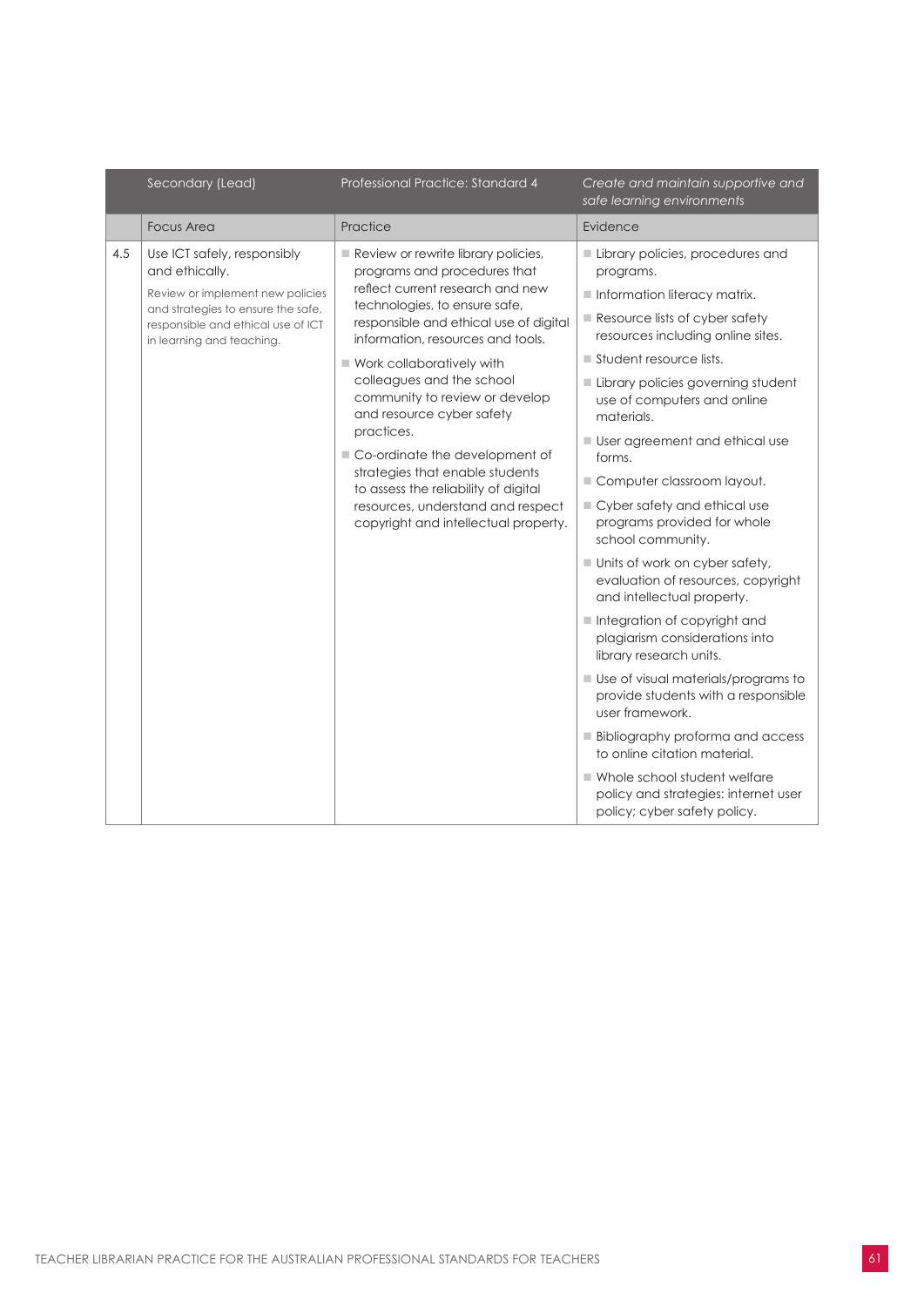|     | Secondary (Lead)                                                                                                                                                                                                                                                                                      | Professional Practice: Standard 5                                                                                                                                                                                                                                                                                                                                                                                                                                                                                                                                | Assess, provide feedback and report<br>on student learning                                                                                                                                                                                                                                                                                                                                                                                                                                                                                                                                                                                                                                                                                                                                                             |
|-----|-------------------------------------------------------------------------------------------------------------------------------------------------------------------------------------------------------------------------------------------------------------------------------------------------------|------------------------------------------------------------------------------------------------------------------------------------------------------------------------------------------------------------------------------------------------------------------------------------------------------------------------------------------------------------------------------------------------------------------------------------------------------------------------------------------------------------------------------------------------------------------|------------------------------------------------------------------------------------------------------------------------------------------------------------------------------------------------------------------------------------------------------------------------------------------------------------------------------------------------------------------------------------------------------------------------------------------------------------------------------------------------------------------------------------------------------------------------------------------------------------------------------------------------------------------------------------------------------------------------------------------------------------------------------------------------------------------------|
|     | <b>Focus Area</b>                                                                                                                                                                                                                                                                                     | Practice                                                                                                                                                                                                                                                                                                                                                                                                                                                                                                                                                         | Evidence                                                                                                                                                                                                                                                                                                                                                                                                                                                                                                                                                                                                                                                                                                                                                                                                               |
| 5.1 | Assess student learning.<br>Evaluate school assessment<br>policies and strategies to support<br>colleagues with: using assessment<br>data to diagnose learning needs,<br>complying with curriculum,<br>system and/or school assessment<br>requirements and using a range<br>of assessment strategies. | ■ Support library staff to develop<br>and use assessment strategies for<br>library programs using a variety of<br>formative and summative, formal<br>and informal approaches.<br>Support colleagues in using<br>assessment data to monitor student<br>progress and diagnose learning<br>needs.<br>Lead the evaluation and<br>improvement of library and school<br>assessment policies and strategies.<br>Lead library staff in developing<br>knowledge of curriculum,<br>system and school assessment<br>requirements and applying these<br>to library programs. | Use of school accepted reporting<br>packages.<br>$\blacksquare$ Survey data.<br>Documented discussions with<br>students.<br>Peer assessment of student work.<br>Progressive assessment and<br>feedback of work.<br>Opportunities for resubmission<br>of work.<br>Model exemplary answers and<br>formats.<br>Provide assessment rubrics to show<br>students what is expected.<br>Ensure assessment of skills as well<br>as content.<br>Integrate information skills and<br>ICTs assessment into rubrics for<br>assignments.<br>■ Teacher reference material and<br>literature reviews on assessment<br>strategies and information literacy.<br><b>Banks of assessment criteria and</b><br>rubrics available to parents and<br>students.<br>Scaffolded learning and guides<br>for research.<br>Naplan and in house data. |
| 5.2 | Provide feedback to students<br>on their learning.<br>Model exemplary practice and<br>initiate programs to support<br>colleagues in applying a range of<br>timely, effective and appropriate<br>feedback strategies.                                                                                  | Develop and present programs<br>of professional learning to support<br>library and teaching colleagues<br>in improving avenues for effective<br>student feedback.<br><b>Establish assessment tools in the</b><br>library to ensure that all students<br>receive feedback targeted to their<br>needs in a timely fashion.<br>Ensure that library programs use<br>a range of feedback strategies<br>targeted to the individual student<br>based on a wide range of data<br>and observations.                                                                       | ■ Use of an online environment which<br>facilitates the creation of student<br>portfolios and assessment records.<br>Use email to provide timely<br>feedback to students and parents<br>on student achievements.<br>■ Written and verbal feedback<br>to students about their learning<br>achievements, with suggestions<br>for improvement.<br>Opportunities for peer feedback in<br>evaluation of learning activities.                                                                                                                                                                                                                                                                                                                                                                                                |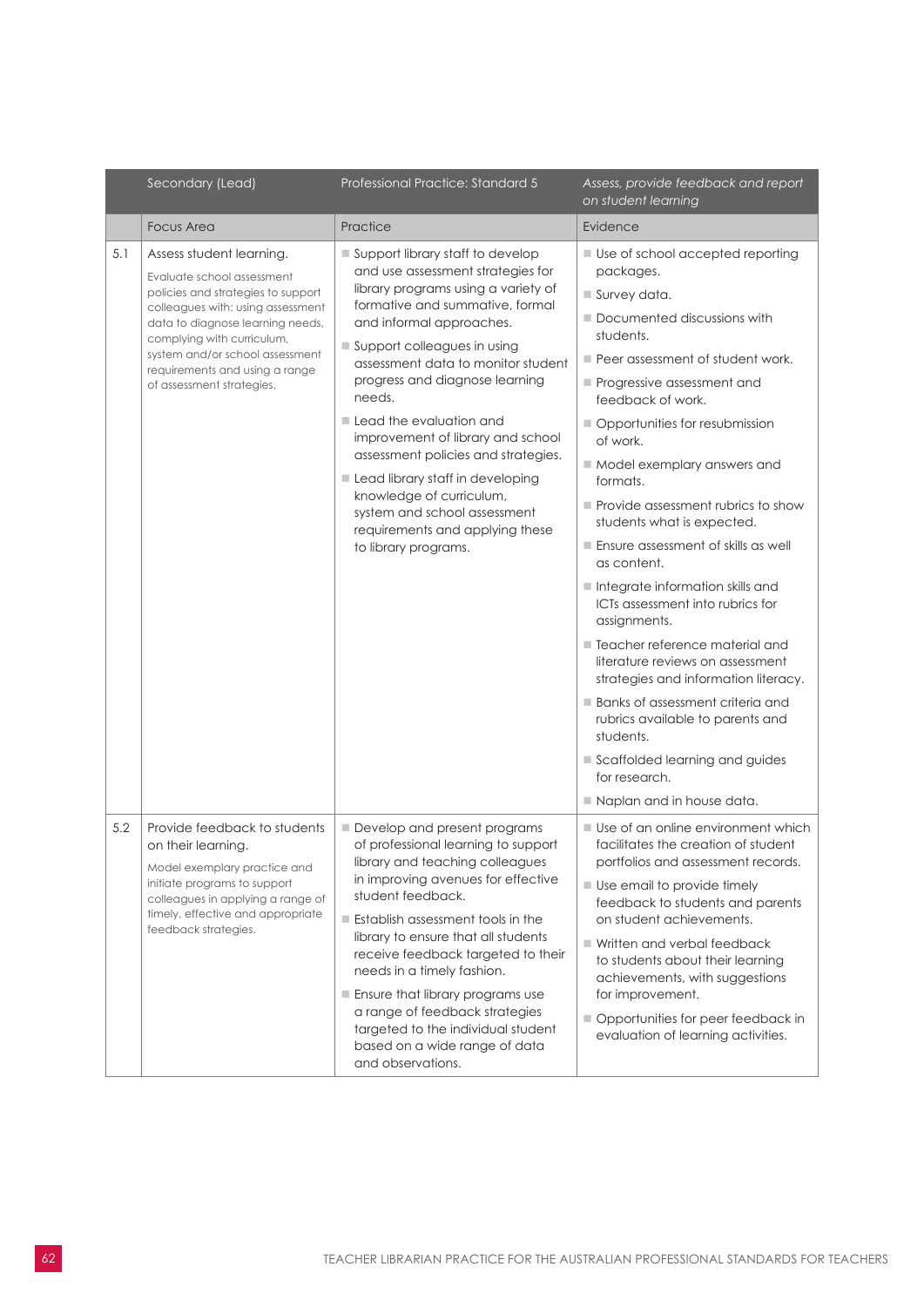|     | Secondary (Lead)                                                                                                                                                                                                                   | Professional Practice: Standard 5                                                                                                                                                                                                                                                                                                                                                                                          | Assess, provide feedback and report<br>on student learning                                                                                                                                                                                                                                                                                                                          |
|-----|------------------------------------------------------------------------------------------------------------------------------------------------------------------------------------------------------------------------------------|----------------------------------------------------------------------------------------------------------------------------------------------------------------------------------------------------------------------------------------------------------------------------------------------------------------------------------------------------------------------------------------------------------------------------|-------------------------------------------------------------------------------------------------------------------------------------------------------------------------------------------------------------------------------------------------------------------------------------------------------------------------------------------------------------------------------------|
|     | <b>Focus Area</b>                                                                                                                                                                                                                  | Practice                                                                                                                                                                                                                                                                                                                                                                                                                   | Evidence                                                                                                                                                                                                                                                                                                                                                                            |
| 5.3 | Make consistent and<br>comparable judgements.<br>Lead and evaluate moderation<br>activities that ensure consistent<br>and comparable judgements<br>of student learning to meet<br>curriculum and school or system<br>requirements. | Moderate library programs to ensure<br>that judgments of student learning<br>consistent and comparable at<br>library and school level.<br>Monitor and evaluate the<br>comparability and consistency<br>of library staff judgments of<br>student learning.                                                                                                                                                                  | Online reporting using accepted<br>school package.<br>Collaborative planning with library<br>staff and subject teachers to ensure<br>consistency.<br>Compliance with school<br>assessment and reporting policies.<br>Rubrics for assessment which outline<br>specific learning goals.                                                                                               |
| 5.4 | Interpret student data.<br>Co-ordinate student performance<br>and program evaluation using<br>internal and external student<br>assessment data to improve<br>teaching practice.                                                    | ■ Co-ordinate the evaluation of<br>teaching and learning programs<br>to identify potential improvements<br>in response to student assessment<br>data.<br>Devise, promote and run<br>professional learning programs<br>designed to achieve improvements<br>in teaching and learning programs<br>in response to student assessment<br>data.                                                                                  | Involvement in school wide<br>curriculum evaluation and<br>innovation.<br>Professional development<br>programs on rubric development<br>and assessment strategies for<br>information literacy learning goals.                                                                                                                                                                       |
| 5.5 | Report on student<br>achievement.<br>Evaluate and revise reporting<br>and accountability mechanisms<br>in the school to meet the needs<br>of students, parents/carers and<br>colleagues.                                           | Ensure that all library programs are<br>effectively reported to students,<br>parents/carers and colleagues.<br>Seek feedback from students,<br>parents/carers and colleagues<br>about the quality and effectiveness<br>of reporting on student learning<br>and achievement in the library.<br>Evaluate the library's performance<br>in meeting accountability<br>requirements and make changes<br>as a result of findings. | Communication channels with<br>parents electronically.<br>Student reports based on library<br>classes.<br>Parent teacher meetings.<br>Consultation with subject teachers<br>to develop rubrics for research tasks.<br>Work with subject teachers to<br>provide assessment strategies for<br>information literacy learning goals.<br>Documentation of library program<br>evaluation. |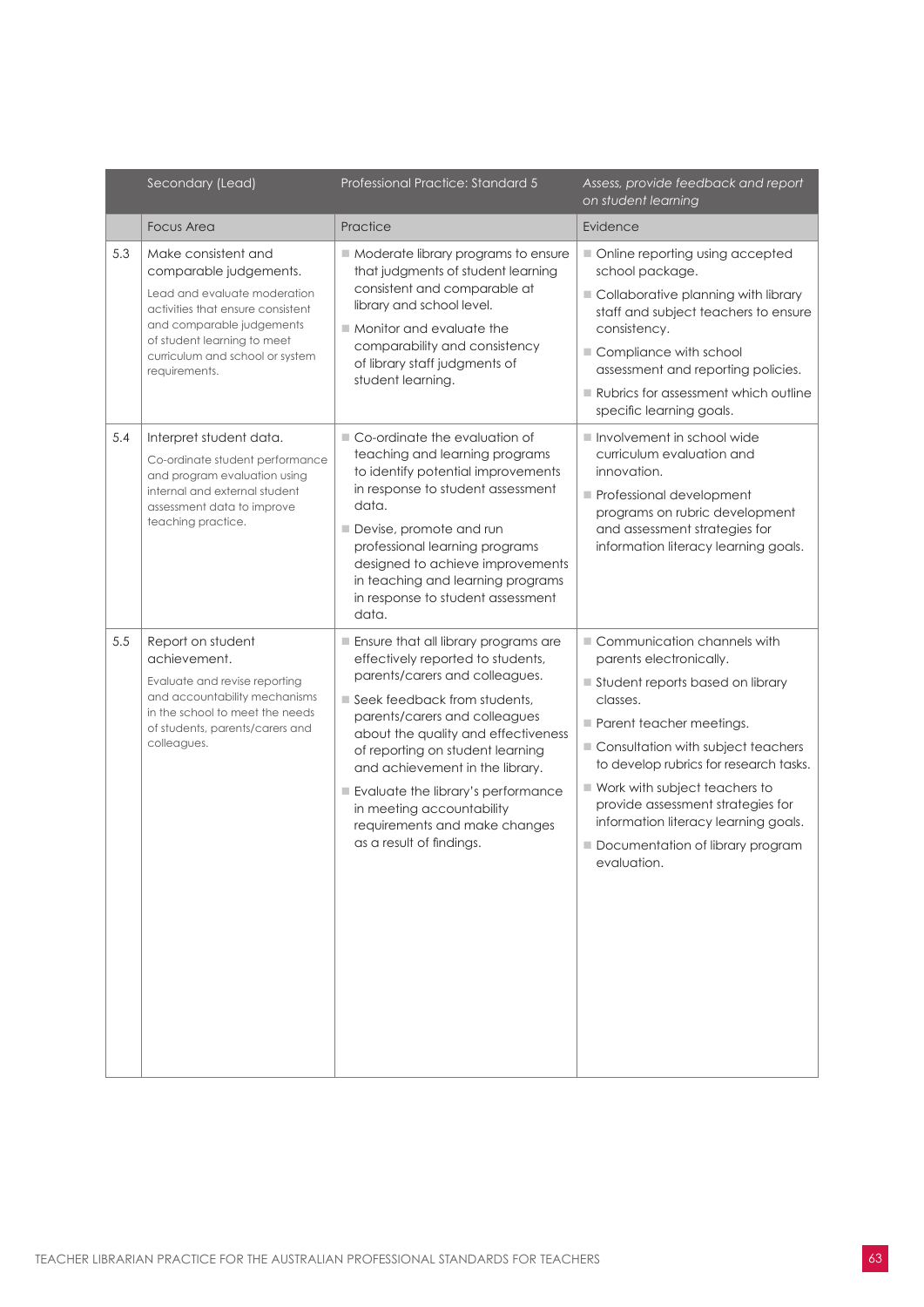|     | Secondary (Lead)                                                                                                                                                                                                                        | Professional Engagement: Standard 6                                                                                                                                                                                                                                                   | Engage in professional learning                                                                                                                                                                                                                                             |
|-----|-----------------------------------------------------------------------------------------------------------------------------------------------------------------------------------------------------------------------------------------|---------------------------------------------------------------------------------------------------------------------------------------------------------------------------------------------------------------------------------------------------------------------------------------|-----------------------------------------------------------------------------------------------------------------------------------------------------------------------------------------------------------------------------------------------------------------------------|
|     | <b>Focus Area</b>                                                                                                                                                                                                                       | Practice                                                                                                                                                                                                                                                                              | Evidence                                                                                                                                                                                                                                                                    |
| 6.1 | Identify and plan professional<br>learning needs.                                                                                                                                                                                       | Lead teacher-librarians and library<br>staff in developing professional<br>learning policies and planning<br>based on the Standards.                                                                                                                                                  | School library professional learning<br>policy including budget allocation.                                                                                                                                                                                                 |
|     | Use comprehensive knowledge<br>of the Australian Professional                                                                                                                                                                           |                                                                                                                                                                                                                                                                                       | Professional learning plans of<br>library staff.                                                                                                                                                                                                                            |
|     | Standards for Teachers to plan<br>and lead the development of<br>professional learning policies                                                                                                                                         | Use the Standards and library staff<br>performance data to identify                                                                                                                                                                                                                   | Analysis of library staff performance<br>reviews.                                                                                                                                                                                                                           |
|     | and programs that address the<br>professional learning needs of<br>colleagues and pre-service                                                                                                                                           | areas needing attention, set goals<br>and design a professional learning<br>program for library staff.                                                                                                                                                                                | Professional development<br>programs offered by library staff<br>within the school.                                                                                                                                                                                         |
|     | teachers.                                                                                                                                                                                                                               | Support teaching staff in the<br>development and completion of<br>their professional learning program.                                                                                                                                                                                | Professional development<br>programs offered by library staff at<br>conferences and within external<br>networks.                                                                                                                                                            |
| 6.2 | Engage in professional<br>learning and improve<br>practice.<br>Initiate collaborative relationships<br>to expand professional learning<br>opportunities, engage in<br>research, and provide quality<br>opportunities and placements for | I Identify external professional<br>organisations that will expand<br>and improve professional learning<br>opportunities for library staff.<br>Plan and implement a placement<br>program for pre-service teachers<br>and engage library staff and<br>teaching colleagues in providing | Membership to school library<br>related organisations: ALIA Schools,<br>ASLA, VCTL, SLAV, SCIS, and local<br>school library networks.<br>Membership of online communities:<br>OZTLNet, LinkedIn, Twitter, Paper.li,<br>Diigo and others.<br>Minutes and reports of meetings |
|     | pre-service teachers.                                                                                                                                                                                                                   | them with systematic support and<br>constructive feedback.<br>■ Coordinate collaborative research<br>with library staff and teachers and<br>use results to design professional<br>learning programs.                                                                                  | with pre-service teachers and<br>colleagues including dates,<br>outcomes and future goal-setting.<br>Research plan, analysis of data<br>and professional learning program.                                                                                                  |
| 6.3 | Engage with colleagues and<br>improve practice.<br>Implement professional dialogue<br>within the school or professional                                                                                                                 | Stimulate and support professional<br>dialogue with library staff, school<br>and in professional networks and<br>associations.                                                                                                                                                        | Active membership role on<br>school library, school community,<br>library network and association<br>committees.                                                                                                                                                            |
|     | learning network(s) that is<br>informed by feedback, analysis<br>of current research and practice<br>to improve the educational<br>outcomes of students.                                                                                | Use peer feedback and analysis<br>of current research and practice<br>to focus professional discussions<br>on improving student learning<br>outcomes.                                                                                                                                 | Documentation of scheduled data<br>moderation sessions.<br>Online discussion forums.                                                                                                                                                                                        |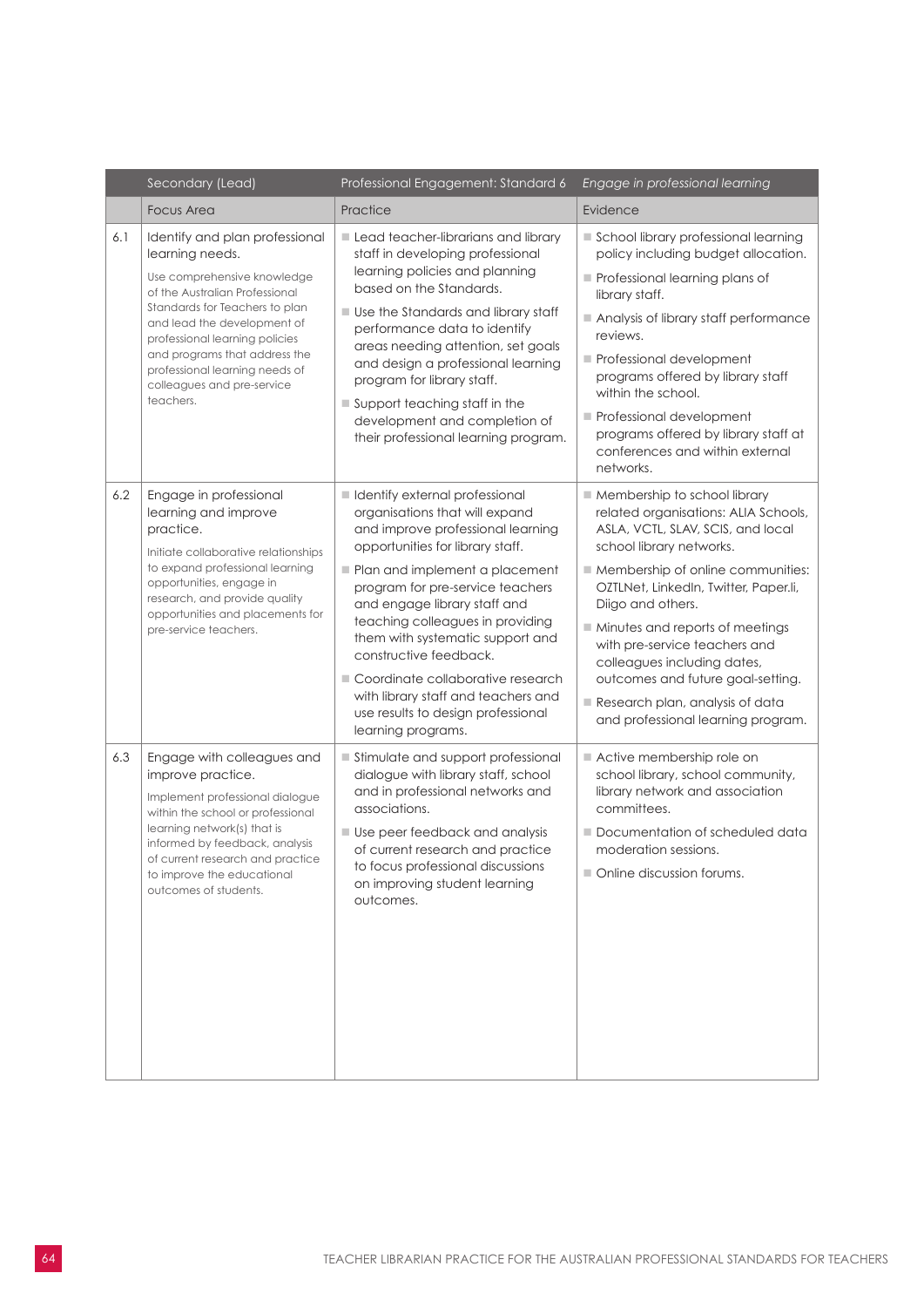|     | Secondary (Lead)                                                                                                                                                                                                                                 | Professional Engagement: Standard 6                                                                                                                                                                                                                                                                                                                                                                                                                                                                                                                                                                         | Engage in professional learning                                                                                                                                                                                                                                                                                                                                                               |
|-----|--------------------------------------------------------------------------------------------------------------------------------------------------------------------------------------------------------------------------------------------------|-------------------------------------------------------------------------------------------------------------------------------------------------------------------------------------------------------------------------------------------------------------------------------------------------------------------------------------------------------------------------------------------------------------------------------------------------------------------------------------------------------------------------------------------------------------------------------------------------------------|-----------------------------------------------------------------------------------------------------------------------------------------------------------------------------------------------------------------------------------------------------------------------------------------------------------------------------------------------------------------------------------------------|
|     | <b>Focus Area</b>                                                                                                                                                                                                                                | Practice                                                                                                                                                                                                                                                                                                                                                                                                                                                                                                                                                                                                    | Evidence                                                                                                                                                                                                                                                                                                                                                                                      |
| 6.4 | Apply professional learning<br>and improve student learning.<br>Advocate, participate in and<br>lead strategies to support high-<br>quality professional learning<br>opportunities for colleagues<br>that focus on improved student<br>learning. | Review the annual school<br>professional learning programs,<br>advocate for and lead the planning<br>and implementations for library staff,<br>focussing on student learning.<br>Lead and engage in sustained<br>professional learning programs and<br>evaluate the effects on student<br>learning.<br>Investigate and implement<br>strategies that expand the range<br>of student learning-focused<br>professional learning opportunities.<br>Advocate for and lead the<br>planning and implementation of<br>professional learning programs for<br>colleagues that focus on improving<br>student learning. | $\blacksquare$ Reports on analysis of student data<br>from action research programs and<br>professional learning plans.<br>■ Sustained professional learning<br>programs conducted by library<br>associations: Web 2.0 courses.<br>evidence-based practice; guided<br>inquiry.<br>Online courses, cross disciplinary<br>professional learning programs,<br>in house professional development. |

|     | Secondary (Lead)                                                                                                                                                                                                                                                                                                                | Professional Engagement: Standard 7                                                                                                                                                                                                                                                                                                                                                                                                                                                                 | Engage professionally with colleagues,<br>parents/carers and the community                                                                                                                                                                                                                                                                                                                                                                                                            |
|-----|---------------------------------------------------------------------------------------------------------------------------------------------------------------------------------------------------------------------------------------------------------------------------------------------------------------------------------|-----------------------------------------------------------------------------------------------------------------------------------------------------------------------------------------------------------------------------------------------------------------------------------------------------------------------------------------------------------------------------------------------------------------------------------------------------------------------------------------------------|---------------------------------------------------------------------------------------------------------------------------------------------------------------------------------------------------------------------------------------------------------------------------------------------------------------------------------------------------------------------------------------------------------------------------------------------------------------------------------------|
|     | <b>Focus Area</b>                                                                                                                                                                                                                                                                                                               | Practice                                                                                                                                                                                                                                                                                                                                                                                                                                                                                            | Evidence                                                                                                                                                                                                                                                                                                                                                                                                                                                                              |
| 7.1 | Meet professional ethics<br>and responsibilities.<br>Model exemplary ethical<br>behaviour and exercise informed<br>judgements in all professional<br>dealings with students, colleagues<br>and the community.                                                                                                                   | $\blacksquare$ Model high ethical standards in all<br>professional interactions.<br>■ Use highly informed judgements<br>when dealing with library staff,<br>teachers, students, parents/carers<br>and community members.                                                                                                                                                                                                                                                                            | $\blacksquare$ Minutes of meetings, library policy<br>documents and reporting practices<br>that considers codes of ethics and<br>school protocols.<br>$\blacksquare$ Interview notes and reports.                                                                                                                                                                                                                                                                                     |
| 7.2 | Comply with legislative,<br>administrative and<br>organisational requirements.<br>Initiate, develop and implement<br>relevant policies and processes to<br>support colleagues' compliance<br>with and understanding of<br>existing and new legislative,<br>administrative, organisational and<br>professional responsibilities. | $\blacksquare$ Lead programs that assist library<br>staff in understanding new and<br>existing legislative and professional<br>conduct requirements.<br>Initiate and implement policies<br>and processes on highly<br>contentious issues.<br>Initiate and implement policies<br>and processes to assist staff<br>in complying with legislative,<br>administrative, organisational and<br>professional responsibilities:<br>$\blacksquare$ Copyright<br>■ Technology<br>$\blacksquare$ Cyber safety. | Library procedures manual.<br>Library policy documents.<br>Links to IASL, ASLA, ALIA policy<br>documents.<br>Scheduled professional<br>development on areas such as<br>cyber safety and Internet use.<br>Documentation demonstrating<br>leadership in the development of<br>highly contentious policies such as<br>internet use and censorship.<br>■ Whole school student wellbeing<br>policy and strategies; Restorative<br>practices; internet user policy;<br>cyber safety policy. |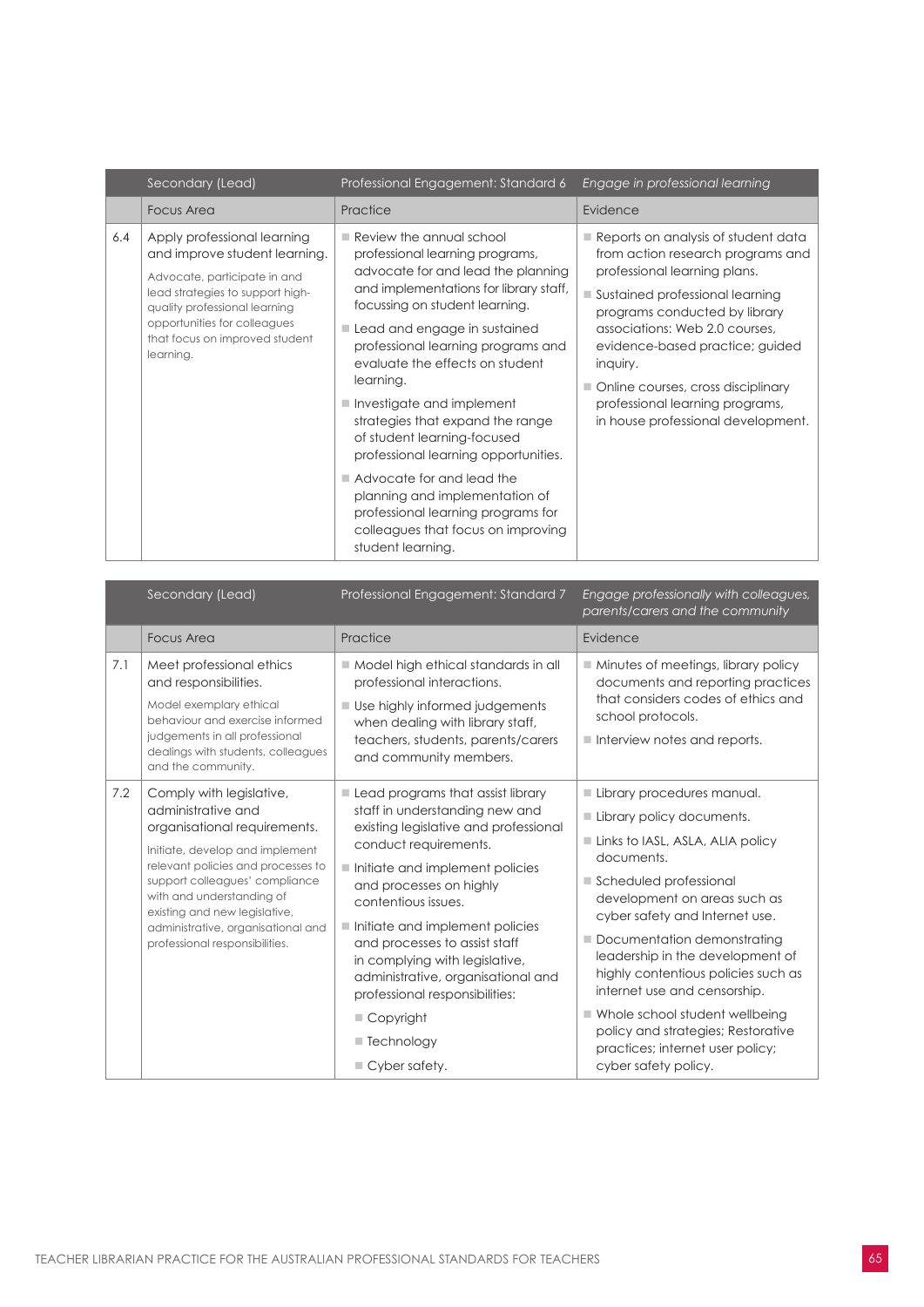|     | Secondary (Lead)                                                                                                                                                                                                                     | Professional Engagement: Standard 7                                                                                                                                                                                                                                                                                                                                                                                                                                                                                                                                                                                                                                      | Engage professionally with colleagues,<br>parents/carers and the community                                                                                                                                                                                                                                                                                                                                              |
|-----|--------------------------------------------------------------------------------------------------------------------------------------------------------------------------------------------------------------------------------------|--------------------------------------------------------------------------------------------------------------------------------------------------------------------------------------------------------------------------------------------------------------------------------------------------------------------------------------------------------------------------------------------------------------------------------------------------------------------------------------------------------------------------------------------------------------------------------------------------------------------------------------------------------------------------|-------------------------------------------------------------------------------------------------------------------------------------------------------------------------------------------------------------------------------------------------------------------------------------------------------------------------------------------------------------------------------------------------------------------------|
|     | <b>Focus Area</b>                                                                                                                                                                                                                    | Practice                                                                                                                                                                                                                                                                                                                                                                                                                                                                                                                                                                                                                                                                 | Evidence                                                                                                                                                                                                                                                                                                                                                                                                                |
| 7.3 | Engage with the<br>parents/carers.                                                                                                                                                                                                   | $\blacksquare$ Ensure the library is a place for all<br>members of the community.                                                                                                                                                                                                                                                                                                                                                                                                                                                                                                                                                                                        | $\blacksquare$ Parent/teacher interviews and<br>student reports; emails.                                                                                                                                                                                                                                                                                                                                                |
|     | Identify, initiate and build on<br>opportunities that engage<br>parents/carers in both the                                                                                                                                           | $\blacksquare$ Develop reporting strategies to<br>parents on student progress in<br>information skills.                                                                                                                                                                                                                                                                                                                                                                                                                                                                                                                                                                  | $\blacksquare$ Parent/carer library survey<br>responses and documentation<br>of action.                                                                                                                                                                                                                                                                                                                                 |
|     | progress of their children's<br>learning and in the educational<br>priorities of the school.                                                                                                                                         | $\blacksquare$ Engage the parents in the reading<br>journey of students.                                                                                                                                                                                                                                                                                                                                                                                                                                                                                                                                                                                                 | $\blacksquare$ Information evenings for parents.<br>$\blacksquare$ Parent book clubs and training.                                                                                                                                                                                                                                                                                                                      |
|     |                                                                                                                                                                                                                                      | I Identify and initiate opportunities<br>for parents/carers to share<br>responsibility for their children's<br>learning.                                                                                                                                                                                                                                                                                                                                                                                                                                                                                                                                                 |                                                                                                                                                                                                                                                                                                                                                                                                                         |
|     |                                                                                                                                                                                                                                      | Provide opportunities for parents/<br>carers to understand and<br>participate in the school library's<br>educational priorities.                                                                                                                                                                                                                                                                                                                                                                                                                                                                                                                                         |                                                                                                                                                                                                                                                                                                                                                                                                                         |
| 7.4 | Engage with professional<br>teaching networks and<br>broader communities.<br>Take a leadership role in<br>professional and community<br>networks and support the<br>involvement of colleagues in<br>external learning opportunities. | ■ Maintain professional knowledge<br>and skills through leadership in<br>professional organisations and<br>forums.<br>Ensure the ongoing professional<br>development of library staff.<br>Offer professional development<br>to teachers and peers through<br>both face to face and virtual<br>environments.<br>Lead professional networks,<br>activities and organisations inside<br>and outside school.<br>Collaborate, support and<br>initiate leaders and colleagues<br>in community networks and<br>associations.<br>$\blacksquare$ Initiate and support the<br>involvement of library staff in<br>professional learning and networks<br>outside the school library. | ■ Membership at executive level in<br>professional associations such as<br>ALIA Schools, ASLA, VCTL, SLAV.<br>Collaborative library professional<br>development presentations that<br>connect whole school community<br>initiatives at networks and<br>professional associations.<br>Institutional membership to ALIA,<br>ASLA, SLAV, VCTL, SCIS.<br><b>Budgeting for professional</b><br>development or library staff. |